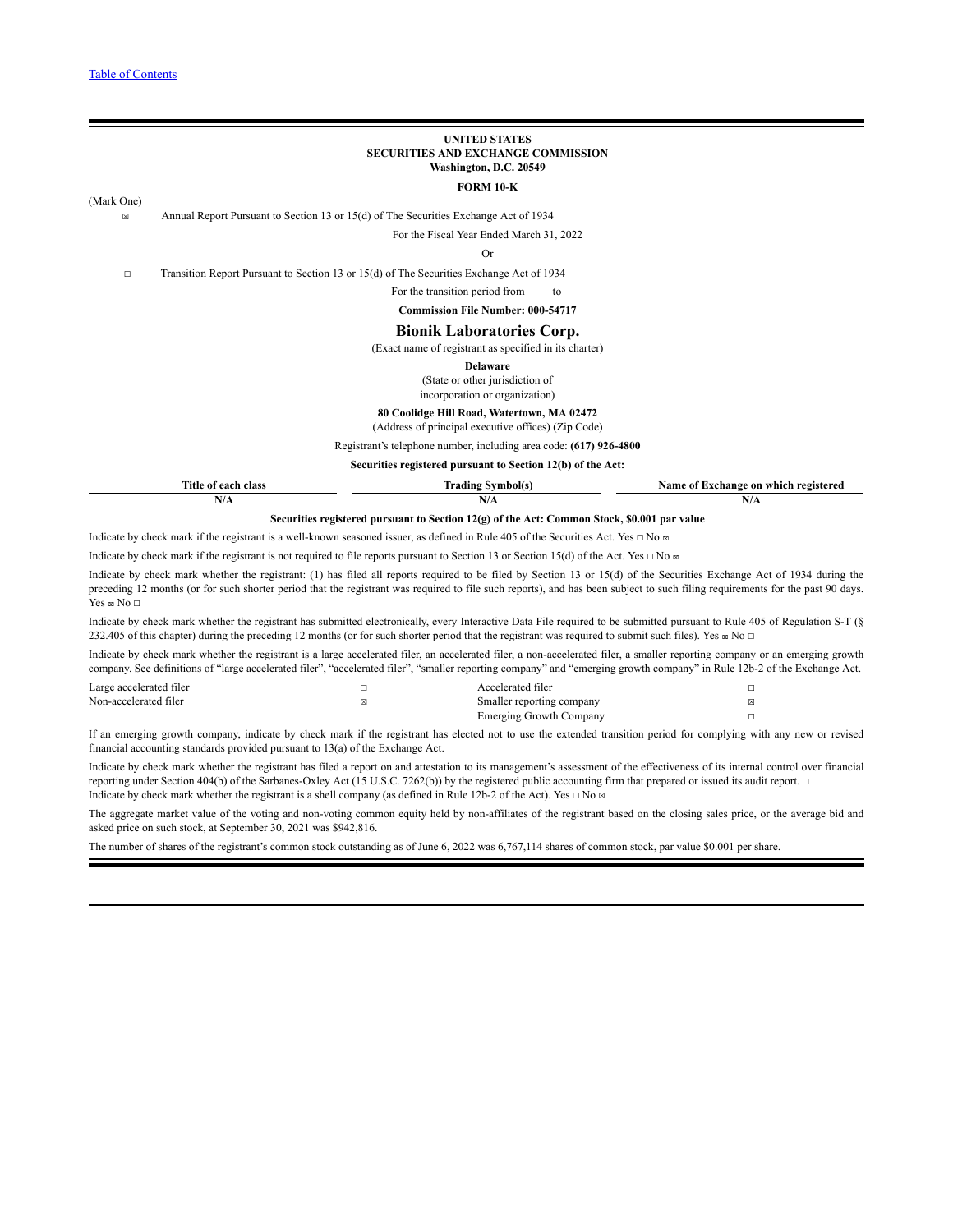# **BIONIK LABORATORIES CORP.**

# **TABLE OF CONTENTS**

<span id="page-1-0"></span>

| <b>PART I</b>                                                                                                        |    |
|----------------------------------------------------------------------------------------------------------------------|----|
| Item 1. Business                                                                                                     | 4  |
| Item 1A. Risk Factors                                                                                                | 12 |
| Item 1B. Unresolved Staff Comments                                                                                   | 25 |
| Item 2. Properties                                                                                                   | 25 |
| Item 3. Legal Proceedings                                                                                            | 26 |
| <b>Item 4. Mine Safety Disclosures</b>                                                                               | 26 |
| <b>PART II</b>                                                                                                       | 27 |
| Item 5. Market for Registrant's Common Equity, Related Stockholder Matters and Issuer Purchases of Equity Securities | 27 |
| Item 6. Selected Financial Data                                                                                      | 28 |
| <u>Item 7. Management's Discussion and Analysis of Financial Condition and Results of Operations</u>                 | 29 |
| Item 7A. Quantitative and Qualitative Disclosures About Market Risk                                                  | 41 |
| Item 8. Financial Statements and Supplementary Data                                                                  | 41 |
| <u>Item 9. Changes in and Disagreements with Accountants on Accounting and Financial Disclosure</u>                  | 41 |
| Item 9A. Controls and Procedures                                                                                     | 41 |
| Item 9B. Other Information                                                                                           | 42 |
| <b>PART III</b>                                                                                                      | 43 |
| Item 10. Directors, Executive Officers and Corporate Governance                                                      | 43 |
| <b>Item 11. Executive Compensation</b>                                                                               | 47 |
| <u>Item 12. Security Ownership of Certain Beneficial Owners and Management and Related Stockholder Matters</u>       | 51 |
| Item 13. Certain Relationships and Related Transactions, and Director Independence                                   | 52 |
| <u>Item 14. Principal Accounting Fees and Services</u>                                                               | 53 |
| <b>PART IV</b>                                                                                                       | 55 |
| Item 15. Exhibits, Financial Statement Schedules                                                                     | 55 |
| <b>SIGNATURES</b>                                                                                                    | 58 |

i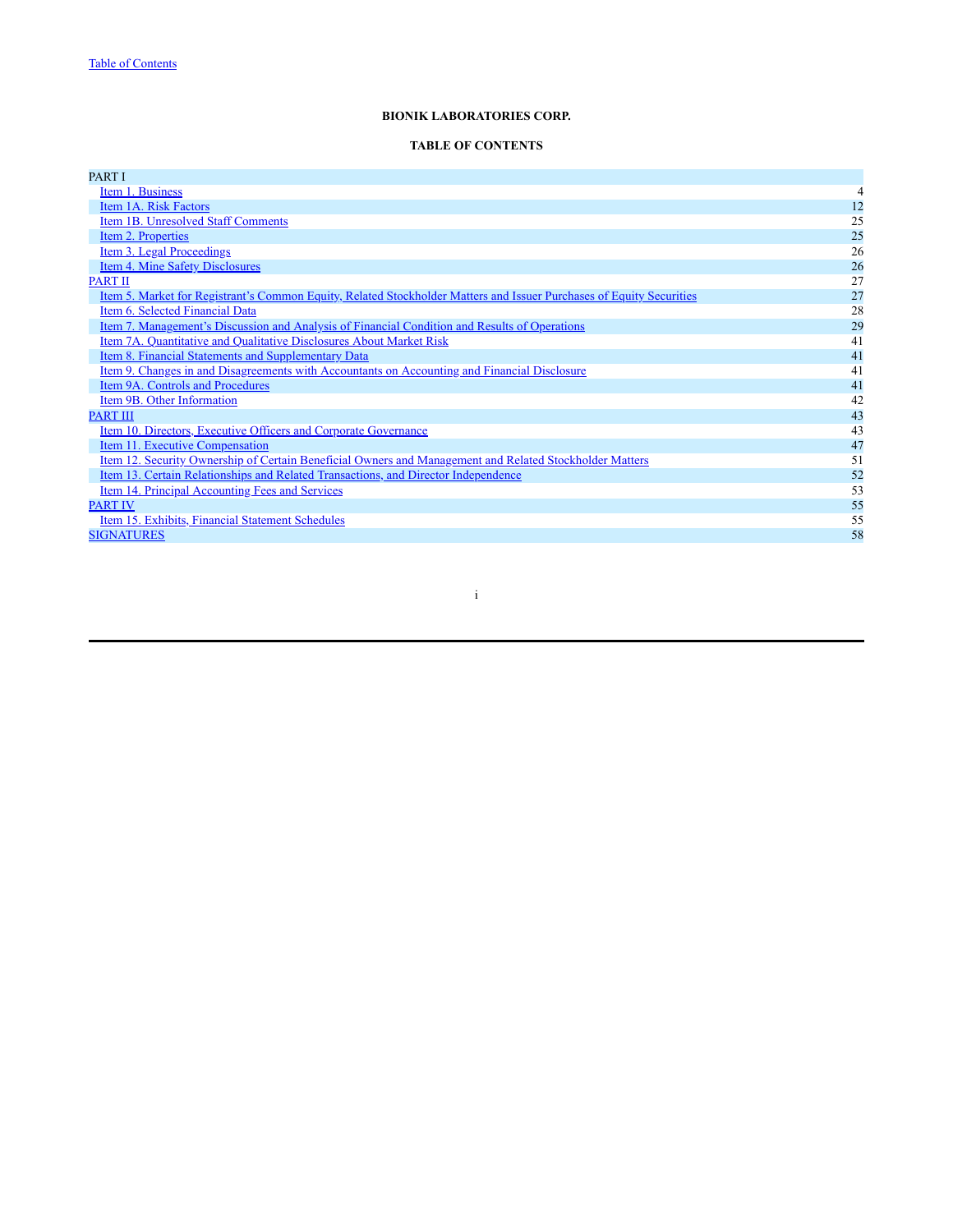### **BASIS OF PRESENTATION**

Unless otherwise noted, references in this Annual Report on Form 10-K to "Bionik," the "Company," "we," "our," or "us" means Bionik Laboratories Corp., and, unless the context otherwise requires, together with its subsidiaries, Bionik Laboratories, Inc., a Canadian corporation ("Bionik Canada") and Bionik, Inc., a Massachusetts corporation (formerly Interactive Motion Technologies, Inc., "IMT"). References to Bionik Canada refer to such company prior to its acquisition by the Company on February 26, 2015 and references to IMT refer to such company prior to its acquisition by the Company on April 21, 2016.

## **CAUTIONARY STATEMENT REGARDING FORWARD-LOOKING STATEMENTS**

The information contained in this Annual Report on Form 10-K, including in documents that may be incorporated by reference into this Report, includes some statements that are not purely historical and that are "forward-looking statements." Such forward-looking statements include, but are not limited to, statements regarding the Company and its management's expectations, hopes, beliefs, intentions, or strategies regarding the future, including its financial condition and results of operations. In addition, any statements that refer to projections, forecasts or other characterizations of future events or circumstances, including any underlying assumptions, are forward-looking statements. The words "anticipates," "believes," "continue," "could," "estimates," "expects," "intends," "may," "might," "plans," "possible," "potential," "predicts," "projects," "seeks," "should," "will," "would" and similar expressions, or the negatives of such terms, may identify forward-looking statements, but the absence of these words does not mean that a statement is not forward-looking.

The forward-looking statements contained in this Annual Report on Form 10-K are based on current expectations and beliefs concerning future developments. There can be no assurance that future developments actually affecting the Company will be those anticipated. These forward-looking statements involve a number of risks, uncertainties (some of which are beyond the parties' control) or other assumptions that may cause actual results or performance to be materially different from those expressed or implied by these forward- looking statements, some of which are described in the Section of this Form 10-K entitled "Risk Factors".

Should one or more of these risks or uncertainties materialize, or should any of the Company's assumptions prove incorrect, actual results may vary in material respects from those projected in these forward-looking statements. The Company undertakes no obligation to update or revise any forwardlooking statements, whether as a result of new information, future events or otherwise, except as may be required under applicable securities laws.

### **CAUTIONARY NOTE REGARDING INDUSTRY DATA**

Unless otherwise indicated, information contained in this Annual Report on Form 10-K concerning our company, our business, the services we provide and intend to provide, our industry and our general expectations concerning our industry are based on management estimates. Such estimates are derived from publicly available information released by third party sources, as well as data from our internal research, and reflect assumptions made by us based on such data and our knowledge of the industry, which we believe to be reasonable.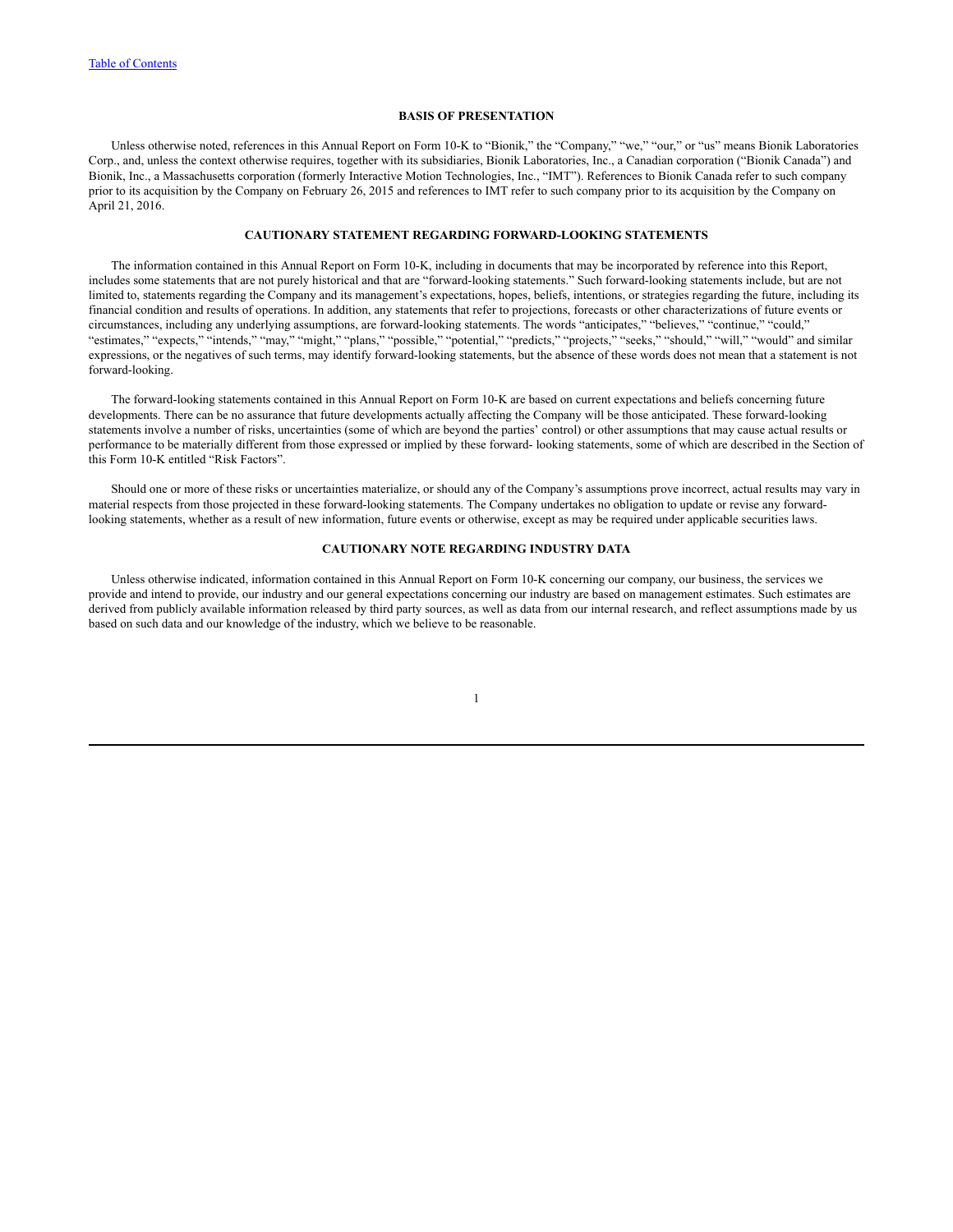### **SUMMARY OF RISK FACTORS**

We have prepared the following summary of the principal risks to our business and the risks associated with ownership of our common stock. This summary does not address all of the risks that we face. We encourage you to carefully review the full risk factors contained in this Annual Report on Form 10-K in their entirety for additional information regarding the material factors that make an investment in our securities speculative or risky. These risks and uncertainties include, but are not limited to, the following:

- Our future prospects are not certain and may not be successful.
- We cannot predict when we will achieve profitability.
- There is substantial doubt on our ability to continue as a going concern.
- Business or economic disruptions or global health concerns have and may continue to seriously harm our business.
- We are subject to significant accounts payable and other current liabilities.
- We will require additional capital to support our present business plan and our anticipated business growth, and such capital may not be available on acceptable terms, or at all, which would adversely affect our ability to operate; and such capital may substantially dilute the interests of existing stockholders.
- We may never complete the development of any of our proposed products or product improvements into marketable products.
- Customers will be unlikely to buy any of our proposed, developmental, or contemplated products unless we can demonstrate that they can be produced for sale to consumers at attractive prices.
- Our products may not be accepted in the market.
- The industries in which we operate are highly competitive and subject to rapid technological change. If our competitors are better able to develop and market products that are safer, more effective, less costly, easier to use, or are otherwise more attractive, we may be unable to compete effectively with other companies.
- We are subject to extensive governmental regulations relating to the manufacturing, labeling, and marketing of our products.
- We may be subject to penalties and may be precluded from marketing our products if we fail to comply with extensive governmental regulations.
- If we are not able to both obtain and maintain adequate levels of third-party reimbursement for our products, it would have a material adverse effect on our business.
- Changes in reimbursement practices of third-party payers could affect the demand for our products and the prices at which they are sold.
- Recent executive and legislative actions to amend or impede the implementation of the Affordable Care Act and ongoing efforts to repeal, replace or further modify the Affordable Care Act may adversely affect our business, financial condition, and results of operations.
- Our industry is experiencing greater scrutiny and regulation by governmental authorities, which may lead to greater governmental regulation in the future.
- Unsuccessful clinical trials or procedures relating to products under development could have a material adverse effect on our prospects.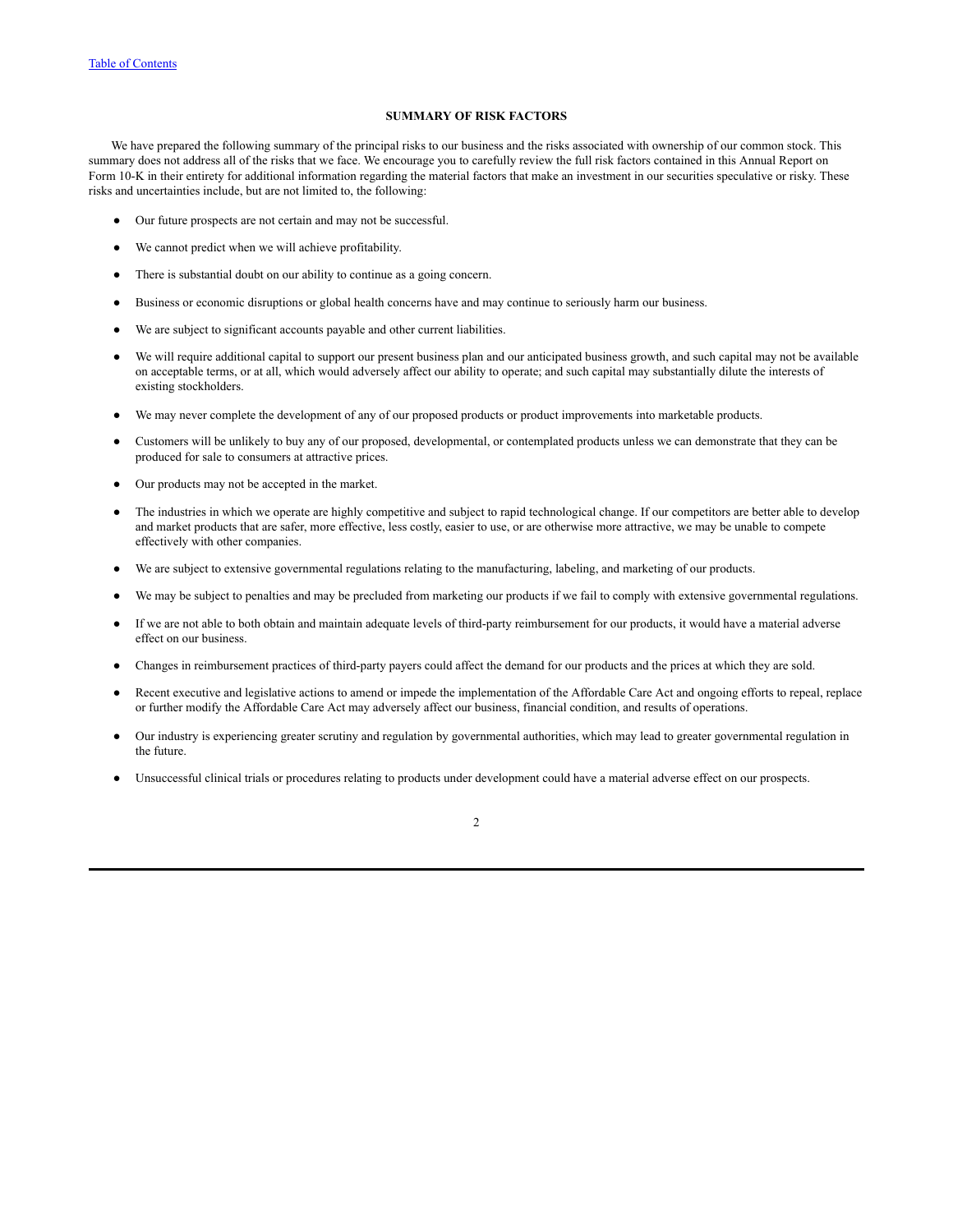- Intellectual property litigation and infringement claims could cause us to incur significant expenses or prevent us from selling certain of our products.
- If we are unable to protect our patents or other proprietary rights, or if we infringe on the patents or other proprietary rights of others, our competitiveness and business prospects may be materially damaged.
- The concentration of our capital stock ownership with insiders will likely limit your ability to influence corporate matters.
- We cannot assure you that the Company's Common Stock will be listed on any national securities exchange.
- We may not be able to establish a liquid market for the Company's Common Stock or attract the attention of research analysts at major brokerage firms
- An active and visible public trading market for the Company's Common Stock may not develop and the market for our common stock is limited.
- The market price for our Common Stock may be volatile.
- As our Common Stock is subject to the SEC's penny stock rules, broker-dealers may experience difficulty in completing customer transactions and trading activity in our securities may be adversely affected.
- Our Amended and Restated Certificate of Incorporation, as amended, designates the Court of Chancery of the State of Delaware as the sole and exclusive forum for certain types of actions and proceedings that may be initiated by our stockholders, which could limit our stockholders' ability to obtain a favorable judicial forum for disputes with us or our directors, officers, employees or agents.
- The results of our research and development efforts are uncertain and there can be no assurance of the commercial success of our products.
- The loss of our key executives could have a significant impact on us.
- Our acquisition of companies or technologies could prove difficult to integrate and may disrupt our business and harm our operating results and prospects.
- Product defects could adversely affect the results of our operations.
- We could be exposed to significant liability claims if we are unable to obtain insurance at acceptable costs and adequate levels or otherwise protect ourselves against potential product liability claims.
- Our operations in international markets involve inherent risks that we may not be able to control.
- Any weakness in internal control over financial reporting or disclosure controls and procedures could result in a loss of investor confidence in our financial reports and lead to a stock price decline.
- We do not expect to pay cash dividends on our common stock.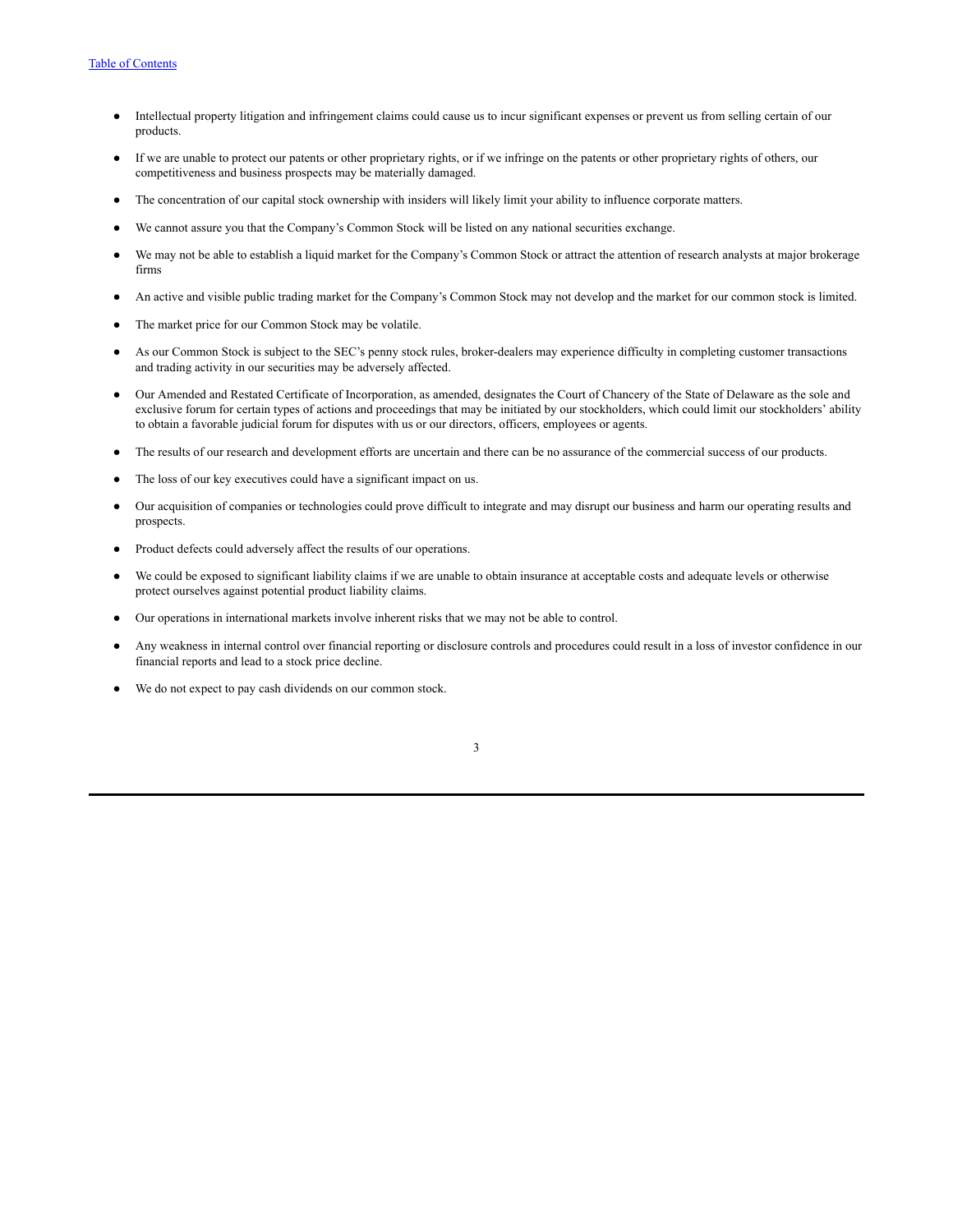#### <span id="page-5-0"></span>**ITEM 1. BUSINESS**

#### **Overview**

Bionik Laboratories Corp. is a healthcare company focused on improving the quality of life of millions of people with neurological or mobility impairments by combining artificial intelligence and innovative robotics technology to help individuals from hospital to home to regain mobility, enhance autonomy, and regain self-esteem.

The Company uses artificial intelligence and machine learning technologies to make rehabilitation methods and processes smarter and more intuitive to deliver greater recovery for patients with neurological or mobility impairments. These technologies allow large amounts of data to be collected and processed in real-time, enabling appropriately challenging and individualized therapy during every treatment session. This is the foundation of the InMotion® therapy. The Company's rehabilitation therapy robots are built on an artificial intelligence platform, measuring the position, the speed and the acceleration of the patient's upper limbs 200 times per second. The artificial intelligence platform is designed to adapt in real time to the patient's needs and progress while providing quantifiable feedback of a patient's progress and performance, in a way that the Company believes a trained clinician cannot.

Based on this foundational work, the Company has two InMotion products currently on the market, which are focused on upper and lower extremity rehabilitation for stroke and other mobility-impaired individuals.

The InMotion therapy uses the Company's robots to assist patients to rewire a segment of their brains after injury, also known as neuroplasticity. They are designed to provide intelligent, adaptive therapy in a manner that has been clinically shown to improve neurorecovery. We offer the following products:

- InMotion ARM; and
- InMotion ARM/HAND.

The Company commenced developing a next generation home version of the InMotion upper-body rehabilitation technology. The Company intends to continue development of new products when the Company has sufficient funds and resources. We may in the future further augment our product portfolio through technology acquisition opportunities should they become available and if we are sufficiently capitalized to undertake these investments.

The InMotion ARM, and InMotion ARM/HAND are robotic therapies for the upper limbs. InMotion robotic therapies have been characterized as Class II medical devices by the U.S. Food and Drug Administration, or FDA, and are listed with the FDA to market and sell in the United States. Approximately 450 of our clinical robotic products for stroke rehabilitation have been sold in over 15 countries, including the United States. In addition to these fully developed, clinical rehabilitation solutions, we also commenced developing "InMotion Home<sup>TM</sup>", which is an upper extremity product that allows the patient to extend their therapy for as long as needed while rehabilitating at home. This rehabilitation solution is being developed on the same design platform as the InMotion clinical products. We intend to continue development of "InMotion Home" when we have sufficient funds and resources.

We believe payment changes in the U.S. marketplace proposed and finalized by the Centers for Medicare and Medicaid Services are creating a favorable environment for greater clinical adoption of our robotic technology. For instance, the Improving Medicare Post-Acute Care Transformation Act of 2014, or the Impact Act of 2014, began the shift toward standardizing patient assessment data for quality measures. The updated Prospective Payment System (PPS), SNF QRP (Quality Reporting Program) and SNF VBP (Value Based Purchasing) programs have further shifted reimbursement toward the needs of the patient and away from volume of services provided in the skilled nursing setting. Other programs have caused a similar shift in the Inpatient Rehabilitation Facility setting, as well, resulting in such providers being publicly ranked, as well as financially rewarded, for quality reporting and better outcomes.

We have a growing body of clinical data for our products. More than 1,500 patients participated in trials using our InMotion robots, the results of which have been published in peer-reviewed medical journals (including the New England Journal of Medicine and Stroke).

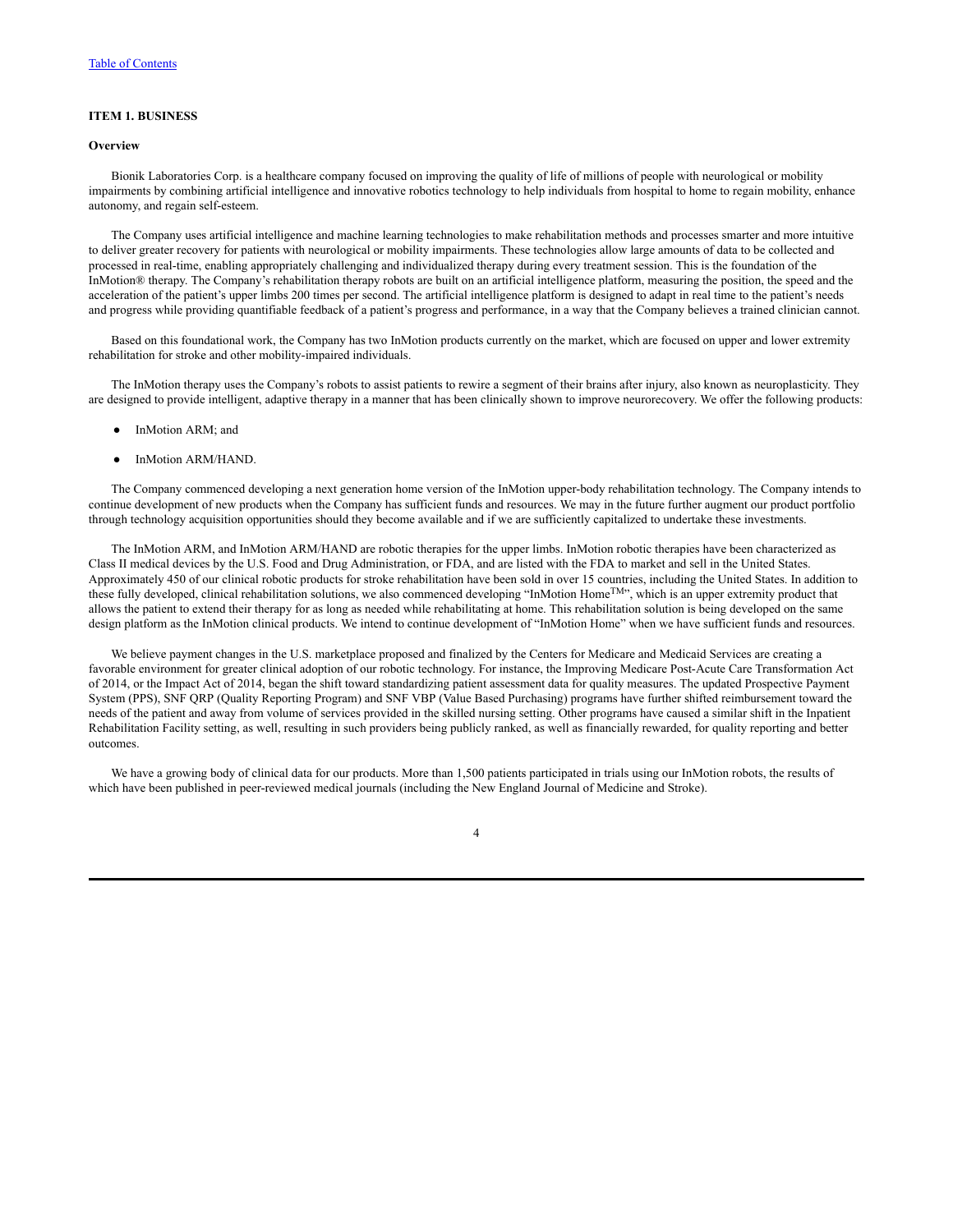With the collaboration of outside partners we developed a leading custom software solution called InMotion Connect in 2020. InMotion Connect is designed to target the critical need to link patient centric rehabilitation results to patient management portals. InMotion Connect provides the ability for hospital management to access remotely to management dashboards presenting the anonymized utilization data of each of their InMotion robotic devices and their robotic devices' productivity. Customized reporting capabilities in the platform focus on facility and organization measurement dashboards to support effective decision making for clinicians and for hospital management. Through further customization with each hospital system, a patient's progress during the therapy sessions and patient's evaluation will be made available and ultimately feed electronic medical records (EMR) at any hospital or rehabilitation facility. We believe that this software platform will ensure the HL7 compliant InMotion Connect will seamlessly feed data through various existing hospital protocols, providing practitioners protected patient data and treatment results.

In December 2018, we entered into a Sale of Goods Agreement (the "Agreement") with CHC Management Services, LLC, or Kindred, pursuant to which, among other things, Kindred agreed to purchase from us in a first phase a minimum of 21 of the Company's InMotion ARM Interactive Therapy Systems – a minimum of one for each of Kindred's existing and soon-to-open affiliated inpatient rehabilitation hospitals and similar facilities described in the Agreement, and in a second phase a minimum of one InMotion ARM Interactive Therapy System for each future inpatient rehabilitation facilities of Kindred, during the four-year minimum term of the Agreement. As of March 31, 2022, 30 InMotion robots have been sold in total to Kindred.

We have worked with industry leaders in manufacturing and design and have also expanded our development team through partnerships with researchers and academia.

We have also entered into an agreement with Cogmedix Inc., a wholly owned subsidiary of Coghlin Companies, a medical device development and manufacturing company located in West Boylston, MA, to produce InMotion robots. The initial agreement is for turnkey, compliant manufacturing with the capability of scaling faster production to meet increased volume as the Company grows. In addition, our Massachusetts based quality assurance system is compliant with ISO-3485:2016 (valid until April 2024), MDD 93/42/EEC Annex-II (valid until May 2024), and FDA regulations governing products.

We currently hold an intellectual property portfolio that includes 5 issued U.S. patents and 3 U.S. pending patent applications, as well as other patents under development. We may file provisional patent applications from time to time, and may, where deemed advisable, pursue non-provisional patent applications within 12 months of the filing date of such provisional patent applications. Additionally, we hold exclusive licenses to three additional patents.

We have filed trademarks in the U.S. and European Union for InMotion, InMotion Home, InMotion Connect, InMotion Pulse™, and InMotion Insights™; the trademark for InMotion is registered in the European Union and in the U.S., the trademark for InMotion Connect is registered in the European Union and pending in the US, while InMotion Home, InMotion Pulse, and InMotion Insights are pending in both jurisdictions.

We currently sell our products directly or can introduce customers to a third-party finance company to lease at a monthly fee over the term or other fee structure for our products to hospitals, clinics, distribution companies and/or buying groups that supply those rehabilitation facilities.

### **Corporate Information**

We were incorporated on January 8, 2010 in the State of Colorado under the name Strategic Dental Management Corp. On July 16, 2013, we changed our name from Strategic Dental Management Corp. to Drywave Technologies, Inc. and changed our state of incorporation from Colorado to Delaware. Effective February 13, 2015, we changed our name to Bionik Laboratories Corp.

Our global headquarters are located at 80 Coolidge Hill Road, Watertown, MA, USA 02472, telephone number 617-926-4800. Our website is www.bioniklabs.com. Information on our website does not constitute a part of this Annual Report on Form 10-K.

#### **Products in Market**

#### *InMotion Robots*

Our suite of robotic rehabilitation products are the result of medical engineering research and original development at the Newman Laboratory for Biomechanics and Human Rehabilitation at the Massachusetts Institute of Technology (MIT).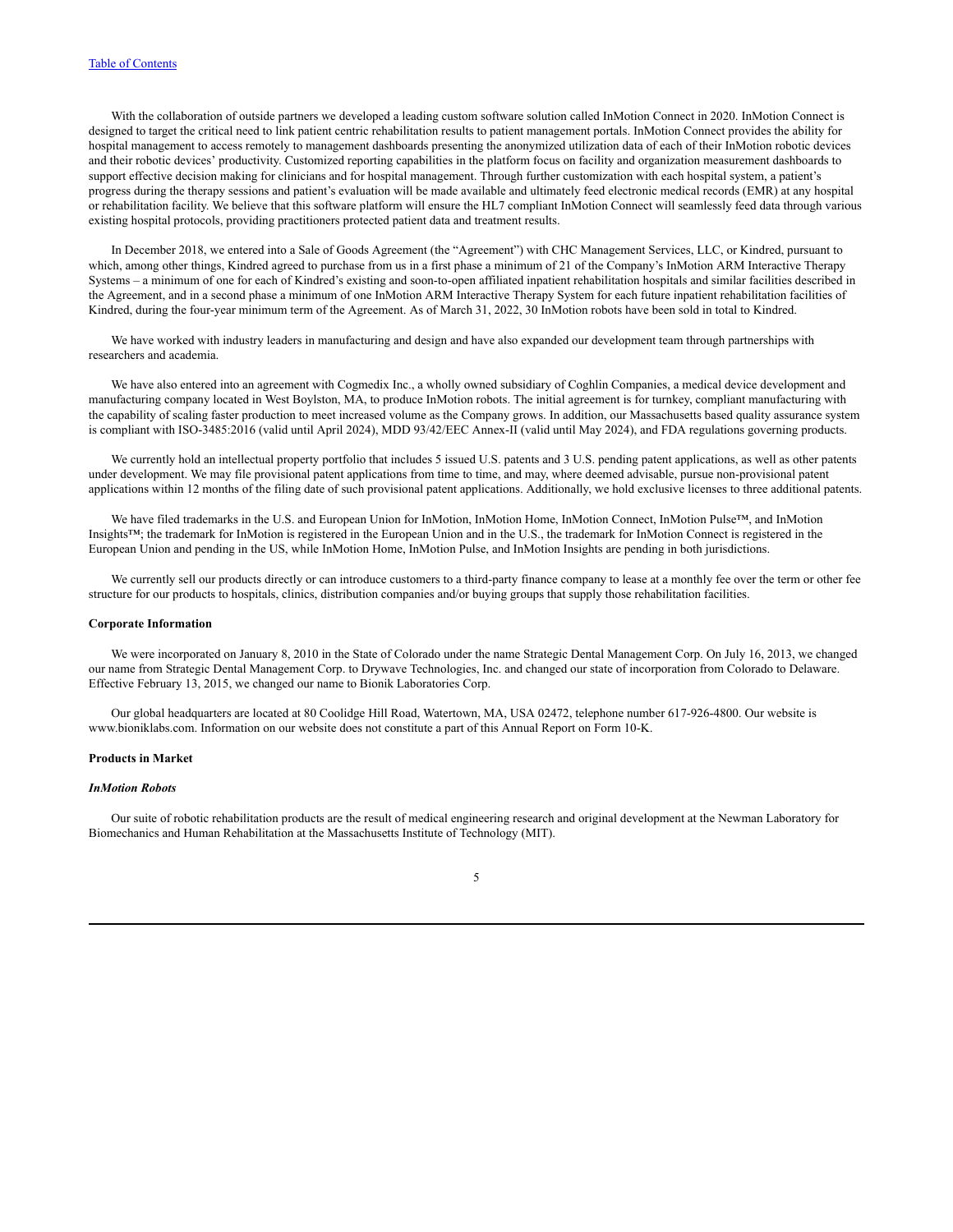We believe that our robotic products have exceptional capacity for measurement and immediate interactive response, which sets them apart from other therapy systems. Several of these factors include:

- The patient can be set up to rehabilitate on the InMotion robots within 2 minutes;
- InMotion robots sense the patient's movement and responds to a patient's continually changing ability; and
- InMotion robots use artificial intelligence that help guide the patient's exercise treatment.

Artificial intelligence within the robot assists the patient to initiate movement towards the target. If coordination is a problem, the artificial intelligence within the robot "guides" the movement, allowing the patient to move towards the target and confirming that the patient is practicing the movement the correct way. As the patient gains movement control, the artificial intelligence within the robot provides reduced assistance that continually challenges the patient.

InMotion robots have been tested by leading medical centers in controlled clinical trials, including large randomized controlled clinical studies. Through research, we have determined that the best way to optimize robot therapy is by allowing the robots to focus on reducing impairments and allowing the therapist to assist on translating the gains into function.

We believe that our modular systems approach to neuro-rehabilitation is designed to optimize the use of robotics in a manner that is consistent with the latest clinical research and neuroscience, taking into account the latest understanding on motor learning interference and motor memory consolidation.

Approximately 450 InMotion robots have been sold for research and rehabilitation in over 15 countries, including the United States. Extensive research has shown the InMotion robots to be effective at patient rehabilitation, particularly those recovering from strokes. Based on clinical trials using the InMotion ARM, the American Heart Association (AHA) Stroke council and the U.S. Department of Veterans Affairs recommended, in 2010, the use of robot-assisted therapy to improve upper extremity motor coordination in individuals with some voluntary finger extension in outpatient and chronic care settings. In the trial conducted by the Department of Veterans Affairs, results demonstrated efficacy and a reduction in healthcare expenses when using the InMotion ARM when compared to non-robotic therapy.

#### *InMotion ARM*

The InMotion ARM is an evidence-based intelligent interactive rehabilitation technology that senses patient movements and limitations, providing assistance as needed in real time. It allows clinicians to effectively deliver optimum intensive sensor motor therapy to the shoulder and elbow to achieve the development of new neural pathways and helps patients regain motor function following a neurological condition or injury. In 2018, we launched a new version of the InMotion ARM, which has a 40% smaller footprint than the previous generation and has wireless report printing, among other improvements. The product is characterized as a Class II medical device by the U.S. Food and Drug Administration (FDA) and is listed with the FDA as 510(k) exempt, allowing the product to be marketed in the United States. The CE mark for the InMotion ARM was renewed under the Medical Devices Directive 93/42/EEC Annex-II Section 3 through May 2024.

#### *InMotion ARM/HAND*

The InMotion ARM/HAND provides support for therapy involving reaching with grasp and release movements, and individual hand movements. It allows clinicians to efficiently deliver optimal intensive sensory motor therapy to the hand to develop new neural pathways and helps patients regain motor function following a neurological condition or injury. The product is characterized as a Class II medical device by the U.S. Food and Drug Administration (FDA) and is listed with the FDA as 510(k) exempt, allowing the product to be marketed in the United States. The CE mark for the InMotion ARM/HAND was renewed under the Medical Devices Directive 93/42/EEC Annex-II Section 3 through May 2024.

In January 2019, we announced the commercial launch of our newest generation InMotion ARM/HAND robotic system for clinical rehabilitation of stroke survivors and those with mobility impairments due to neurological conditions. The improved new generation InMotion ARM/HAND was developed according to the same principals of motor learning and neuro plasticity that were incorporated into the original InMotion ARM robotic system and utilizes artificial intelligence and data analysis to provide individualized therapy and reports that empower and inform patients. It includes the following features: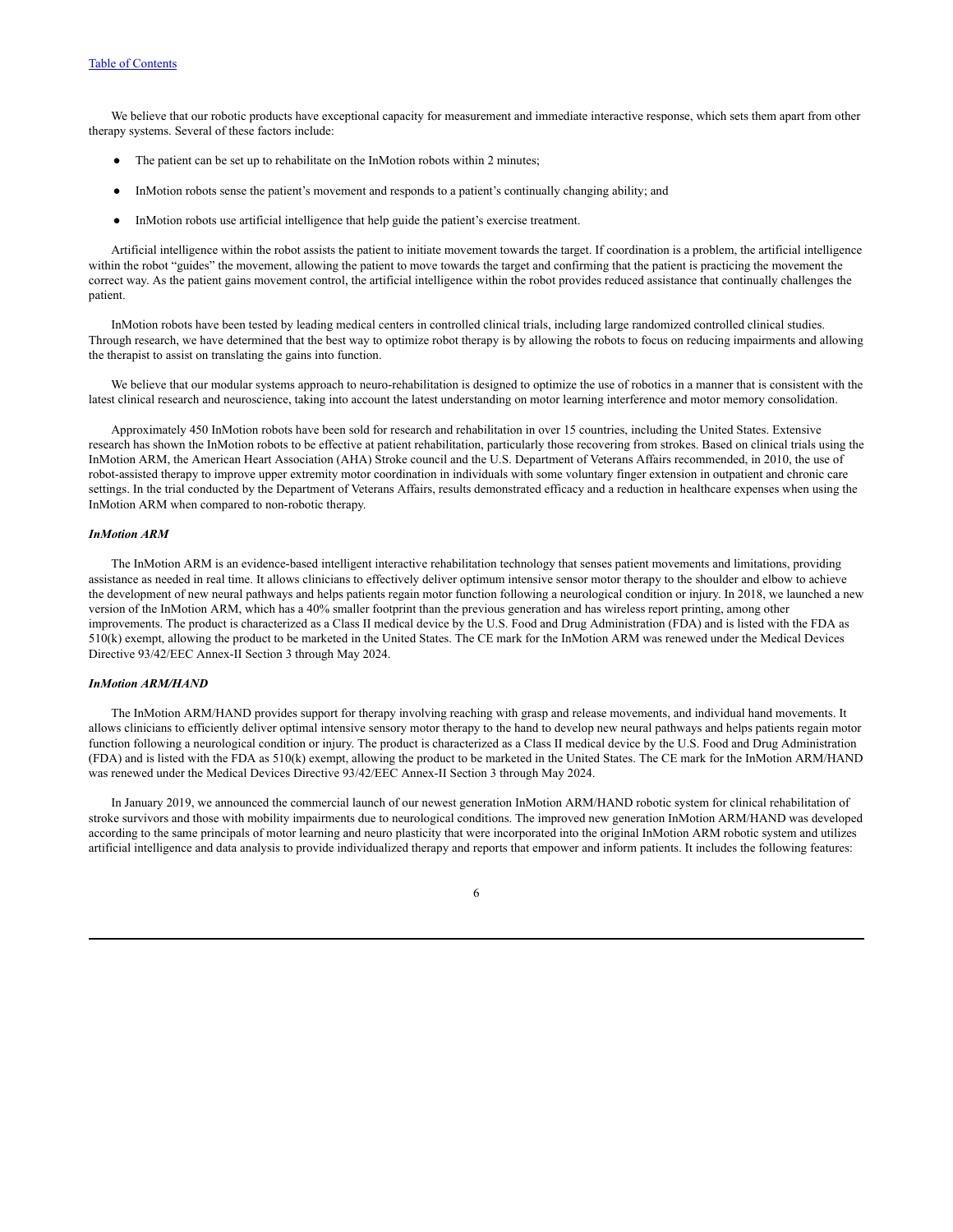- Enhanced hand-rehabilitation technology: The updated hand robot provides therapy focused on hand opening and grasping for patients ready to retrain reach and grasp functional tasks.
- InMotion EVAL: The InMotion ARM/HAND offers the ability to assess hand movements in a precise and objective manner, allowing the clinician to better measure and quantify a patient's progress and response to therapy.
- Improved, comprehensive reporting: Optimized report formats provide improved documentation of patient outcomes, improved ease of use and enhanced interpretation of evaluation results, allowing clearer indications of progress over their complete rehabilitation journey, all on one screen.

### *InMotion CONNECT*

In June 2020, we launched our InMotion Connect platform, which consists of a hardware device connected to the InMotion Robot as well as a subscription to InMotion Connect Pulse. This platform provides anonymized data allowing us to focus activity to increase adoption and utilization of InMotion robotic technologies across healthcare systems.

InMotion Connect is a cloud-based data analytics solution that securely streams and stores anonymized data from all connected InMotion robotics devices to our cloud server hosted by Amazon AWS, providing contextual and relevant data to reach hospital clinicians and management teams when it matters the most. It combines real-time data of each InMotion robotic device with the deep clinical knowledge and expertise of our clinical specialists to collaboratively partner with each clinic to promote utilization of the robotic devices and support clinician engagement, with the goal of enhancing patient care. Reporting capabilities in the platform focus on deep data analytics with customizable and adaptive dashboards to support effective decision making for clinicians and for hospital management.

Since the launch of InMotion Connect, the solution was sold and deployed in approximately 30 hospitals in the U.S. The deployment follows a pilot program with Kindred participating in an initiative to use data to empower on-site and hospital system-wide decision making to drive better technology adoption. Cloud-based data analytics were combined with our clinical specialists to collaboratively partner with local staff to drive optimal use of InMotion technology, while the resulting data was utilized by both local and corporate hospital management to support better utilization of the robots as well as improved patient outcomes.

InMotion Connect has been designed to target the critical need to link patient centric rehabilitation results to patient management portals. InMotion Connect provides the ability for hospital management to access remotely to management dashboards presenting the utilization data of each of their InMotion robotic devices and their robotic devices productivity. Customized reporting capabilities in the platform focus on facility and organization measurement dashboards to support effective decision making for clinicians and for hospital management. Upon further advancement and development as funds permit, and through further customization with each hospital systems, a patient's progress during the therapy sessions and patient's evaluation will be made available and ultimately feed electronic medical records (EMR) at any hospital or rehabilitation facility. With this further development, the HL7 compliant InMotion Connect is expected to seamlessly feed data through various existing hospital protocols, providing practitioners protected patient data and treatment results.

During 2021, we implemented a machine learning prototype predictive model for the classification of the level of responsiveness of the InMotion therapy outcomes. This solution was developed with Bitstrapped, a Toronto-based data engineering firm specializing in machine learning infrastructure through their partnership with Google Cloud Platform. This prototype enables us to continually train the model on anonymized data collected in real-time with InMotion Connect in rehabilitation facilities and track improvements in performance. During the year ended March 31, 2022, we continued to move this strategy forward by working with our team of data scientists to analyze the data we currently have and start making correlations with the intent to enhance the patient experience. This approach will continue to advance and develop as funding permits.

### **Product Pipeline**

In addition to our existing suite of products, we have other product candidates under development, all of which were paused as a result of the COVID-19 pandemic and cash constraints.

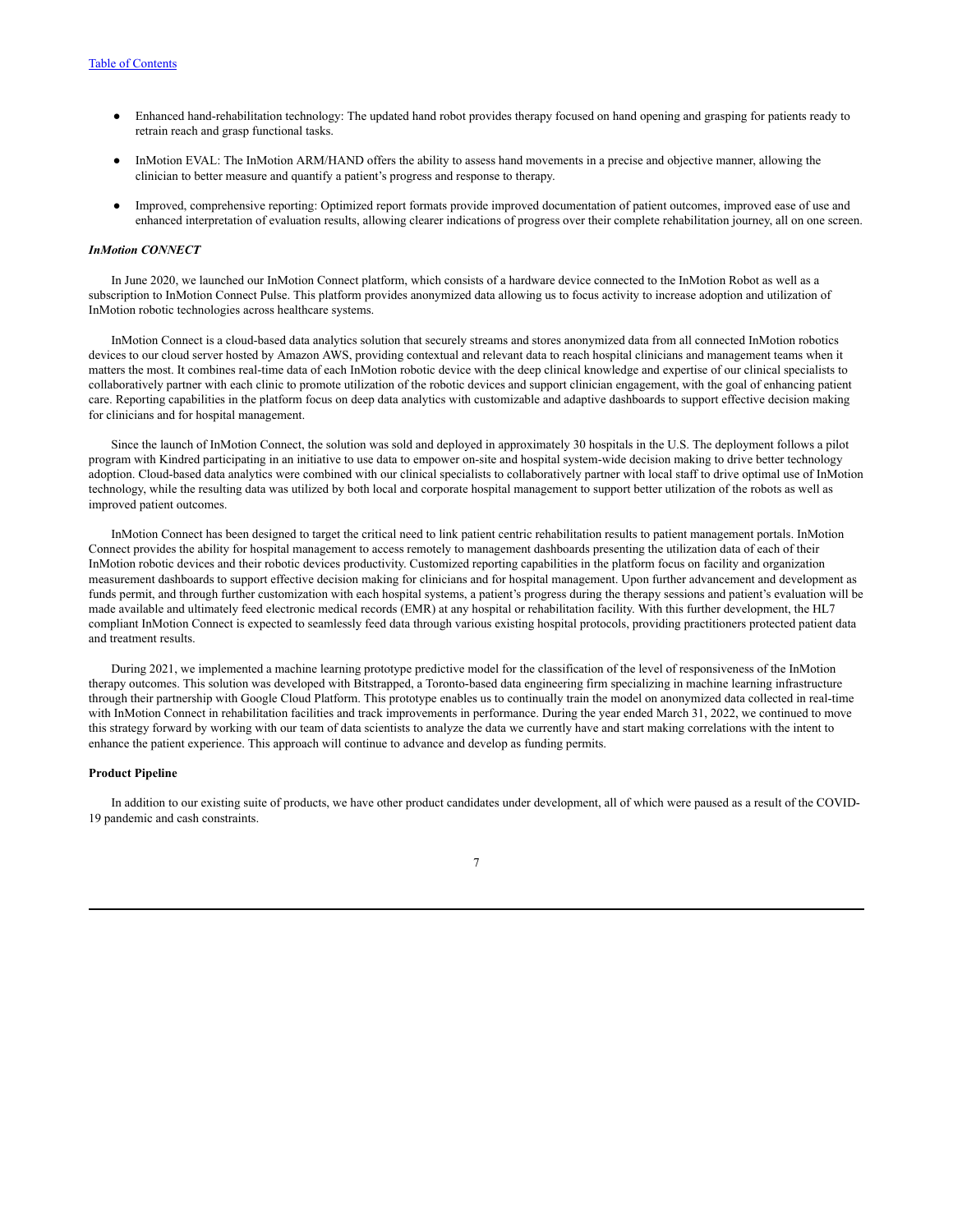The InMotion Home is an upper extremity product that would allow patients to extend their therapy for as long as needed while rehabilitating at home and is being developed on the same design platform as the InMotion clinical products described above. This rehabilitation solution is being developed on the same design platform as the InMotion clinical products. We intend to continue development of "InMotion Home" when we have sufficient funds and resources.

While we own the ARKE exoskeleton technology, we have ceased further development of this technology and product.

We have exclusively licensed the rights to manufacture and sell products and methodologies covered by a patent for a lower limb robotic rehabilitation apparatus and method for rehabilitating gait, owned in part by Dr. Hermano Igo Krebs, one of our former directors and executive officers; however, this product has not yet been developed.

We may from time to time expand our product offerings and enhance the strength of our Company through internal development, as well as through strategic and accretive partnerships or acquisitions.

#### **Competition and Competitive Advantage**

The medical technology equipment industry is characterized by strong competition and rapid technological change. There are several companies developing technologies that are competitive to our existing and proposed products, many of them, when compared to our Company, have significantly longer operational history and greater financial and other resources.

The primary competitor for the InMotion product line of upper-body rehabilitation robots is Hocoma, a Swiss-based company. Other competitors include Motorika and Tyromotion as well as other known and unknown smaller potential competitors that may compete with us directly or indirectly. We believe that the InMotion product line's primary advantage over Hocoma is the evidence based, research proven data that supports our robotic device products. Evidence based, research proven data is used to support reimbursement from health systems, insurance companies and governments.

Robotic technology and its use is an accepted treatment inclinical settings is still determined to be a rapidly growing industry and is regulated by medical device regulatory agencies (such as the US Food and Drug Administration). We believe that we will face challenges of increased regulatory scrutiny, possible changes in regulatory requirements, meeting quality control standards of various government regulators, increased competition in the future based on other new technologies, additional features and customizability, reduced pricing, clinical outcomes and other factors. Our strength in this market will depend on our ability to achieve market acceptance, develop new technologies, develop new products, implement production plans, develop marketing strategies, secure regulatory approvals, secure necessary data for reimbursement, protect our intellectual property and have sufficient funding to meet all these challenges.

The market for the Company's other prospective products also has competition and is subject to rapid technological change and regulatory requirements. There can be no assurance that the Company will be in a strong position to respond quickly to potential acquisitions and other market opportunities, new or emerging technologies and changes in customer requirements. Failure to maintain and enhance our competitive position could materially affect our business and prospects.

#### **Market Strategy**

The Company's current products are designed to be rehabilitation products and mobility solutions for patients in hospitals and clinics. We currently have two robotic products sold that are listed with the FDA, which are the products sold through our own sales team in the United States, as well as through a third party distributor model around the world. Our business plan in part relies on broad adoption of rehabilitation products to provide neuro rehabilitation to individuals who have suffered a neurological injury or disorder.

The sales of our clinical and proposed products could depend, in part, on the extent to which healthcare providers and facilities or individual users are reimbursed by government authorities, private insurers and other third-party payers for the costs of our products or the services performed with our products.

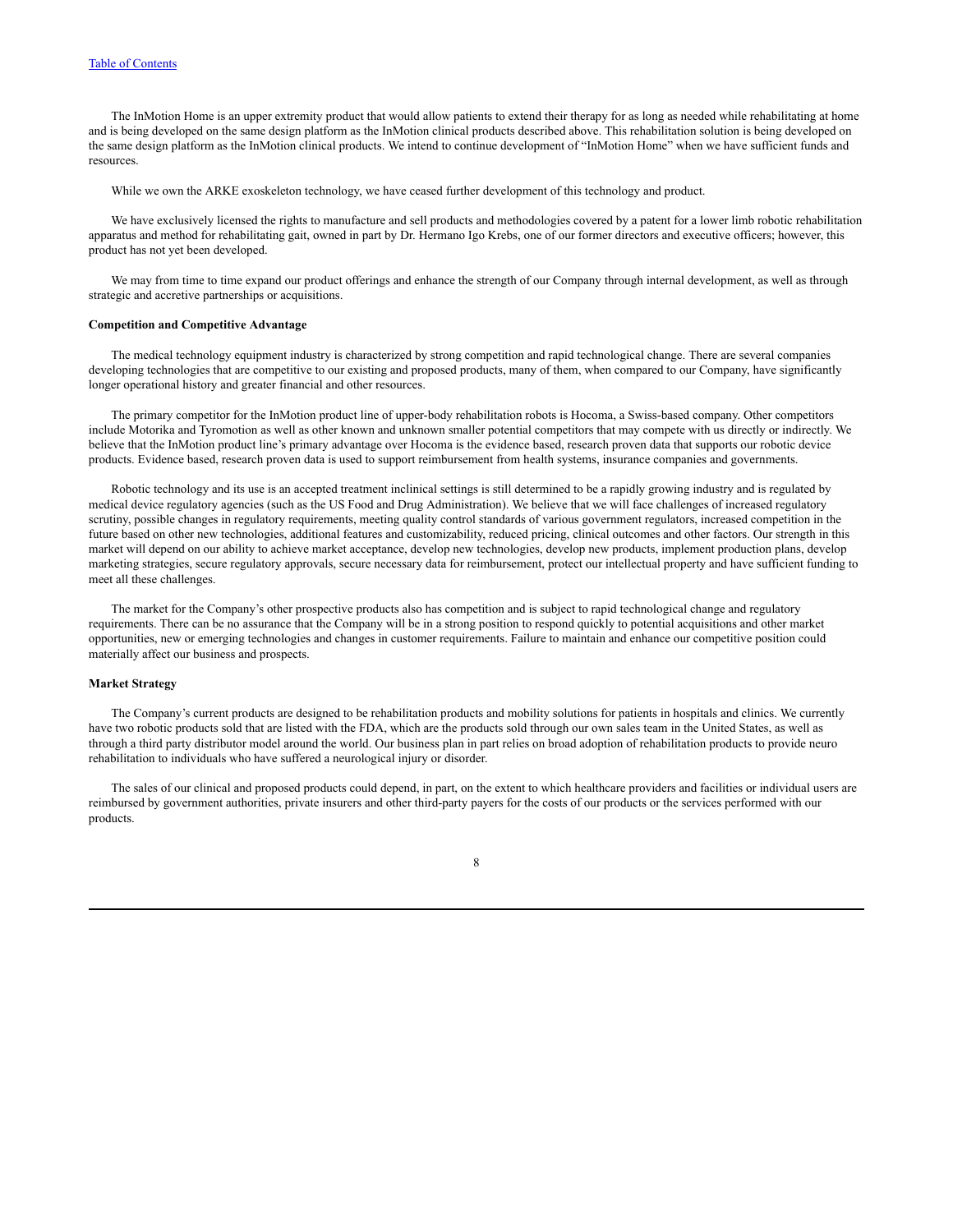The coverage policies and reimbursement levels of third-party payers, which can vary among public and private sources and by country, may affect which products are purchased by customers and the prices they are willing to pay for those products in a particular jurisdiction. Reimbursement rates can also affect the acceptance rate of new technologies. Legislative or administrative reforms to reimbursement systems in the United States or abroad, or changes in reimbursement rates by private payers, could significantly reduce reimbursement for procedures using the Company's products or result in denial of reimbursement for those products, which would adversely affect customer demand or the price customers may be willing to pay for such products. The effect of the change at the end of 2019 under certain US government plans to reimburse SNF's (Skilled Nursing Facilities) followed by IRF's (Inpatient Rehabilitation Facilities) based on outcome and quality data is still being assessed.

The Company has committed to a commercial strategy to maximize its efforts to position its solutions within individual rehabilitation clinics with additional emphasis on multi-location, high patient volume rehabilitation organizations. The Company believes its robotic systems are a good match to the patient care and business objectives relevant to these larger organizations operating on a regional or national basis.

Outside of the US, our focus is to use distributors to sell in local markets and we currently have a distributor in South Korea. As a result of the termination of our cooperative joint venture in China in fiscal 2021, we are evaluating our China strategy. Our efforts to penetrate the European market are supported by having attained and renewed the CE marking which signifies that InMotion Arm and InMotion Arm/Hand products sold in the European Economic Area (EEA) have been assessed to meet high safety health and environmental protection requirements. To this point we maintain our inventory in Woburn Massachusetts, Watertown Massachusetts and in Paris France. Our market strategy also relies on identifying and entering into joint venture arrangements with third parties that can assist us with the development, commercialization and distribution of our technologies and products outside of the EU to include the Middle East, Asia Pac and South American Markets

We currently sell our robots or can introduce customers to a third-party finance company to lease at a monthly fee over term or other fee structure for our products to hospitals, clinics, distribution companies and/or buying groups that supply those rehabilitation facilities. Additionally, we have the ability to offer a rental program to customers.

For instance, we have entered a relationship with Curexo Inc. of South Korea to distribute our InMotion robots to that market.

#### **Intellectual Property**

We use intellectual property developed, acquired or licensed, including patents, trade secrets and technical innovations to provide our future growth and to build our competitive position. We currently hold an intellectual property portfolio that includes 4 issued U.S. patents and 3 U.S. pending patent applications, as well as other patents under development. As we continue to expand our intellectual property portfolio, it is critical for us to continue to invest in filing patent applications to protect our technology, inventions, and improvements. However, we can give no assurance that we will have sufficient funds to do so or that competitors will not infringe on our patent rights or otherwise create similar or non- infringing competing products that are technically patentable in their own right.

Our patents and pending patents are as follows:

| Patent                       | <b>Status</b> |
|------------------------------|---------------|
| Robotics                     | Filed US      |
| Algorithms & Control Systems | Issued in US  |
| Sensory Technology           | Issued in US  |
| Robotics                     | Issued in US  |
| <b>Robotics</b>              | Issued in US  |
| Robotics                     | Issued in US  |

Provided all maintenance fees are timely paid, the earliest issued patent is set to expire in 2033. We may file U.S. provisional patents from time to time, which may expire if we do not pursue full patents within 12 months of the filing date. Provisional patents may not be filed as full patents and new provisional patents may be filed as the technology evolves or changes.

We have also taken steps to protect our brand in key jurisdictions by filing for and registering various trademarks. More specifically, we have: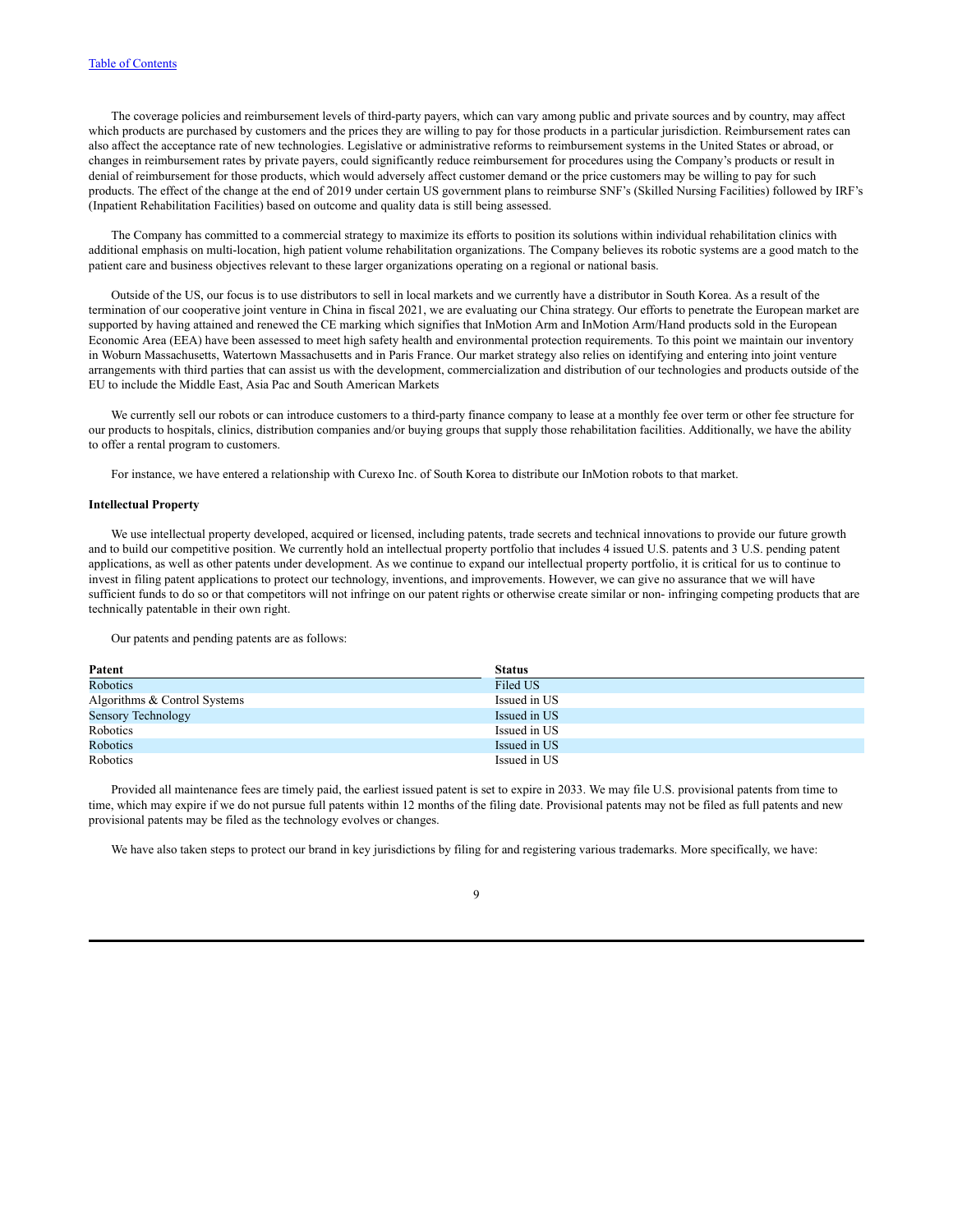- registered the trademark InMotion in the U.S., U.K. and the European Union;
- registered the trademark InMotion Connect in the U.K. and the European Union and have a pending application for the same mark in the U.S.;
- a pending trademark application for InMotion Pulse in the United States;
- registered the trademark InMotion Insights in the U.K. and the European Union;
- the registered trademark InMotion Home in the U.K. and the European Union and have a pending application for the same in the U.S.; and
- registered the trademark ARKE in the European Union,

These trademarks are to be used in association with the robots and software that Bionik develops and sells related to this product line.

In addition, we acquired licenses to the following U.S. patents on April 21, 2016:

| Patent#   | Description                                                                                                   | Date     | <b>Expiration</b> |
|-----------|---------------------------------------------------------------------------------------------------------------|----------|-------------------|
| 7,618,381 | Wrist and Upper Extremity Motion (MIT License)                                                                | 11/17/09 | 10/27/2024        |
|           |                                                                                                               |          |                   |
| 7,556,606 | Pelvis Interface: key components for effective motor neuro- Rehabilitation of lower extremities (MIT License) | 07/07/09 | 05/17/2027        |

IMT entered into an Agreement, executed in December 1999, to license two of the above-referenced patents from MIT with a royalty of 3% on sales within the United States and 1.5% for sales outside the United States, with a minimum annual royalty of \$10,000. To date, we have not determined whether we intend to commercialize the patent relating to the pelvis.

We have to date and will continue to enter non-disclosure, confidentially and intellectual property assignment agreements with all new employees as a condition of employment. In addition, we also generally enter into confidentiality and non-disclosure agreements with consultants, manufacturers' representatives, distributors, suppliers, investors, financial partners and others to attempt to limit access to, use and disclosure of our proprietary information.

#### **Research and Development**

Our research and development programs are pursued by engineers and scientists employed by us in Boston on a full- time basis or hired as per diem consultants. InMotion robots are based on research and development originally done at MIT. Our InMotion Wrist product is based on a patent that we license from MIT.

We also work with advisors who are industry leaders in manufacturing and design and researchers and academia. Our leading robotic advisor is Dr. Neville Hogan of MIT. We are also working with subcontractors in developing specific components of our technologies. The primary objective of our research and development program is to advance the development of our existing and proposed products, to enhance the commercial value of such products.

For the fiscal years ended March 31, 2022 and March 31, 2021, the Company incurred \$1.0 million and \$1.5 million, respectively, in research and development costs. Research and development expenses have decreased due to pauses in R&D projects due to certain employees being furloughed or having their hours reduced driven by the global pandemic during the fiscal years ended March 31, 2022 and March 31, 2021.

As a result of steps we have taken to address the decrease in revenue caused by the COVID-19 pandemic, we have reduced working on our research and development projects to focus on the further enhancements of the InMotion Connect platform, to provide the ability for hospital management to access remotely to management dashboards presenting the utilization data of each of their InMotion robotic devices and their InMotion robotic devices productivity, as well as the artificial intelligence and machine learning analysis based on the data collected by InMotion Connect.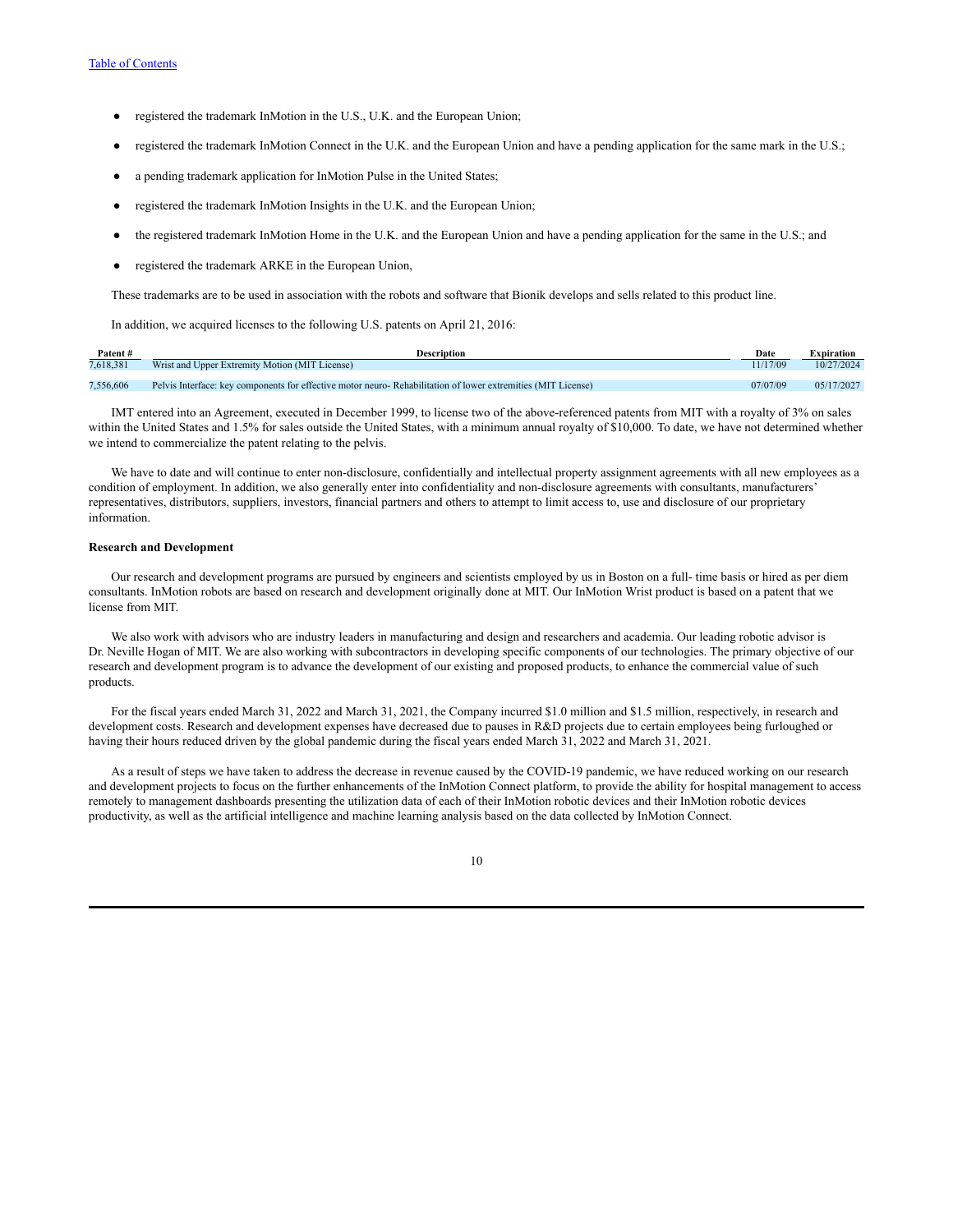#### **Government Regulations**

#### *General*

Our medical technology products and operations are subject to regulation by the U.S. Food and Drug Administration ("FDA") and various other federal and state agencies, as well as corresponding foreign governmental agencies. These agencies enforce laws and regulations that govern the development, testing, manufacturing, labeling, advertising, marketing and distribution, and market surveillance of our medical device products.

In addition to the below, other regulations we encounter are the regulations that are common to all businesses, such as employment legislation, implied warranty laws, and environmental, health and safety standards, to the extent applicable. We will also encounter in the future industry-specific government regulations that would govern our new products, if and when developed for commercial use. It may become the case that other regulatory approvals will be required for the design and manufacture of our products and proposed products.

### *U.S. Regulation*

Under the U.S. Federal Food, Drug, and Cosmetic Act, medical devices are classified into one of three classes - Class I, Class II or Class III depending on the degree of risk associated with each medical device and the extent of control needed to ensure safety and effectiveness. The InMotion robots are classified as Class II 510(k) exempt products. Our manufacturing facility in Boston is compliant with ISO 13485:2016 (valid until April, 2024), and FDA regulations governing the InMotion ARM and InMotion ARM/HAND.

We also are required to establish a suitable and effective quality management system, which establishes controlled processes for our product design, manufacturing, and distribution. We are doing this in compliance with the internationally recognized standard ISO 13485 Quality Management Systems. Following the introduction of a product, the FDA and foreign agencies may engage in periodic reviews of our quality systems, as well as product performance and advertising and promotional materials. These regulatory controls, as well as any changes in FDA or other foreign agencies' policies, can affect the time and cost associated with the development, introduction, and continued availability of new products.

Where possible, we anticipate these factors in our product development processes.

These agencies possess the authority to take various administrative and legal actions against us, such as product recalls, product seizures and other civil and criminal sanctions.

#### *Foreign Regulation*

In addition to regulations in the United States, we will be subject to a variety of foreign regulations governing clinical trials and commercial sales and distribution of our products in foreign countries. InMotion robots have also been designated as Class IIa devices in the EU and are compliant with MDD 93/42/EEC Annex-II (valid until May, 2024). Whether or not we obtain FDA clearance for the marketing, sale and use of a product, we must obtain approval of a product by the comparable regulatory authorities of foreign countries before we can commence clinical trials or marketing of the product in those countries. The process varies from country to country, and the time may be longer or shorter than that required by the FDA.

The requirements governing the conduct of clinical trials, product licensing, pricing and reimbursement vary greatly from country to country.

The policies of the FDA and foreign regulatory authorities may change and or additional government regulations may be enacted which could prevent or delay regulatory approval of our products and could also increase the cost of regulatory compliance. We cannot predict the likelihood, nature or extent of adverse governmental regulation that might arise from future legislative or administrative action, either in the United States or abroad.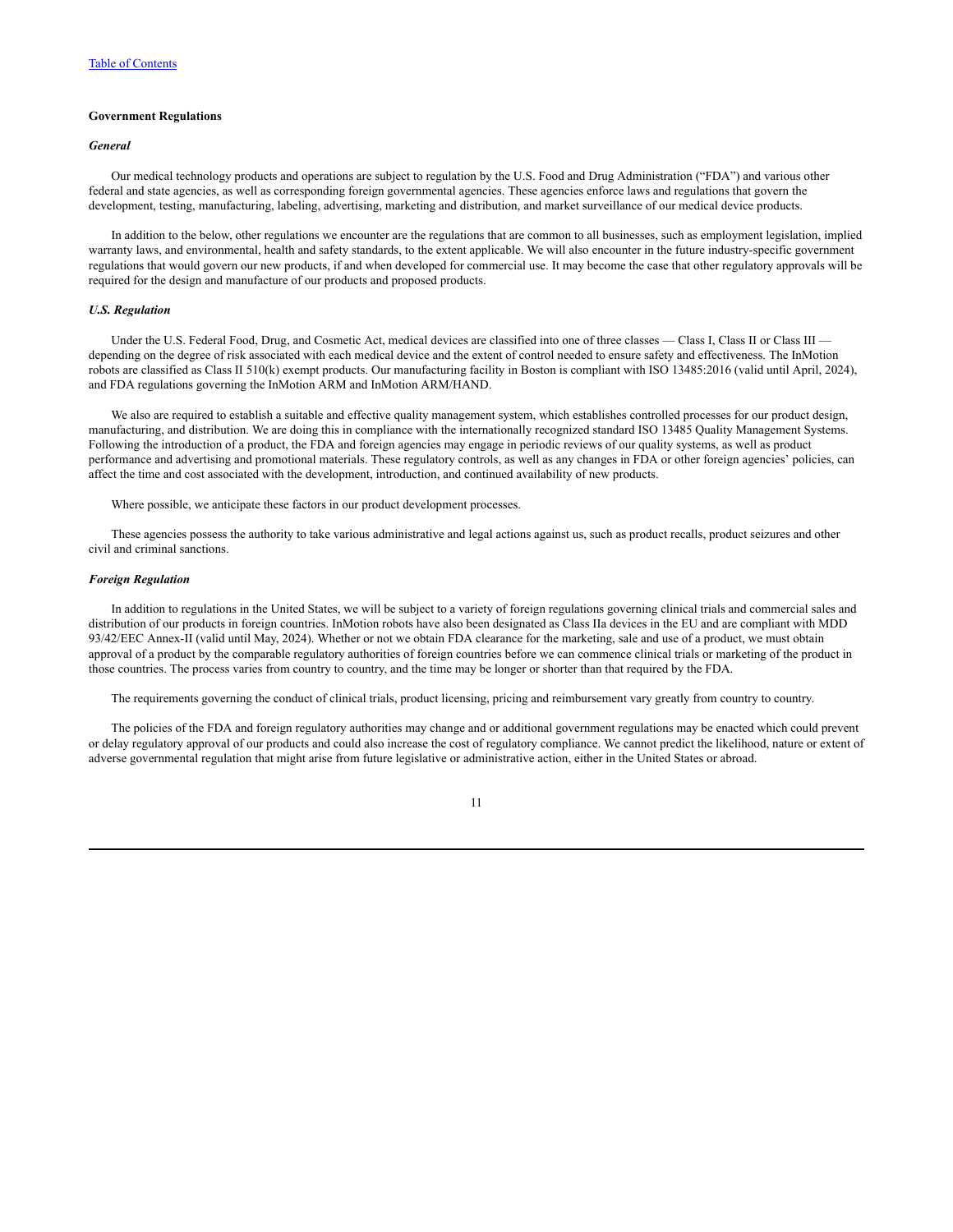### **Employees and Human Capital Resources**

As of June 6, 2022, we had 12 full-time employees and 4 consultants who are based in our Toronto, Canada and Watertown, Massachusetts facilities. These employees oversee day-to-day operations of the Company supporting management, engineering, research and development, sales and marketing and administration functions of the Company. As required, we also engage consultants to provide services to the Company, including quality assurance and corporate services. We have no unionized employees.

We believe that our future success will depend in part on our continued ability to attract, hire and retain qualified personnel. We provide our employees base wages and salaries that we believe are competitive and consistent with employee positions. As a result of the COVID-19 pandemic and our responses, including furloughs, layoffs, and salary reductions and deferrals, and decreases in revenue, we have experienced unprecedented challenges in retaining sufficient workforce to grow our business, and we can give no assurance that our remaining employees will not terminate their employment with us. Many of our remaining employees have effectively worked remotely since 2020 and continue to do so. We will need to hire additional employees as and if funds permit.

### <span id="page-13-0"></span>**ITEM 1A - RISK FACTORS**

An investment in our securities involves a high degree of risk. You should carefully consider the risks described below and all of the other information contained in this Annual Report on Form 10-K, including "Management's Discussion and Analysis of Financial Condition and Results of Operation" and our financial statements and related notes, before investing in our securities. If any of the possible events described in those sections or below actually occur, our business, business prospects, cash flow, results of operations or financial condition could be harmed. In this case, the trading price of our *common stock could decline, and you might lose all or part of your investment.*

The following is a discussion of the risk factors that we believe are material to us at this time. These risks and uncertainties are not the only ones facing us and there may be additional matters that we are unaware of or that we currently consider immaterial. All of these could adversely affect our *business, business prospects, results of operations, financial condition and cash flows.*

#### **Risks Related to our Business and Finances**

#### *Our future prospects are not certain and may not be successful.*

The business and prospects of the Company must be considered in the light of the potential problems, delays, uncertainties, and complications encountered in connection with a launching a relatively new product. The risks include, but are not limited to, the possibility that we will not be able to develop functional and scalable products and services, or that although functional and scalable, our products and services will not be economical to market; that our competitors hold proprietary rights that preclude us from marketing such products; that our competitors market a superior or equivalent product; that we are not able to upgrade and enhance our technologies and products to accommodate new features and expanded service offerings; or the failure to receive necessary regulatory clearances for our products. To successfully introduce and market our products at a profit, we must establish brand name recognition and competitive advantages for our products. There are no assurances that we can successfully address these challenges. If it is unsuccessful, we and our business, financial condition and operating results could be materially and adversely affected.

The current and future expense levels are based largely on estimates of planned operations and future revenues. It is difficult to accurately forecast future revenues because the robotics market in general, and the robotics market for therapy in particular, have not been fully developed, and we can give no assurance that our products will continue to fuel revenue growth. If our forecasts prove incorrect, the business, operating results and financial condition of the Company will be materially and adversely affected. Moreover, we may be unable to adjust our spending in a timely manner to compensate for any unanticipated reduction in revenue we expect to generate as a result of our products. As a result, the failure to generate revenues would immediately and adversely affect the business, financial condition, and operating results of the Company.

#### *We cannot predict when we will achieve profitability.*

We have not been profitable and cannot predict when we will achieve profitability. We have experienced net losses since our inception in 2010. We began generating revenues after April 2016 as a result of the acquisition of IMT and the sale of the InMotion robots, and we do not anticipate generating significant revenues from other technologies in development until we successfully develop, commercialize and sell products derived from those technologies, of which we can give no assurance. Although we sold 9 InMotion robots during the fiscal year ended March 31, 2022 and 7 InMotion robots for the fiscal year ended March 31, 2021, we are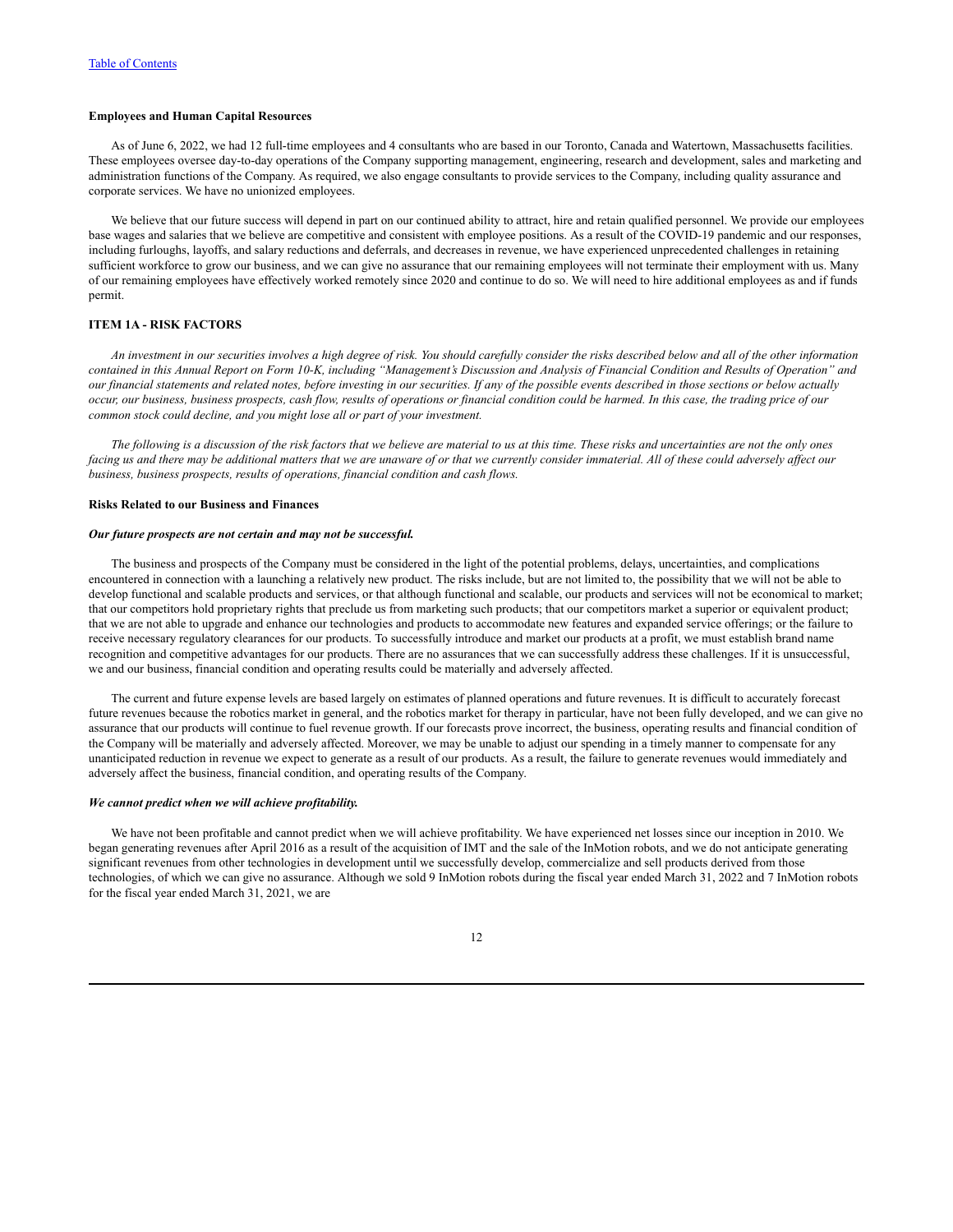unable to determine when we will generate significant recurring revenues from the future sale of any of our products to achieve profitability, if ever. The COVID-19 pandemic has caused significant disruptions in our sales cycles, and we can give no assurance that our revenues will increase to pre-pandemic levels, or to levels necessary to achieve profitability. Our inability to become profitable has forced us to curtail or temporarily discontinue certain of our research and development programs such as our lower body robotic assistive device, and may force us to do so with other commercialization programs and our day-to-day operations. Furthermore, there can be no assurance that profitability, if achieved, can be sustained on an ongoing basis. As of March 31, 2022, we had an accumulated deficit of \$95.4 million.

### *There is substantial doubt on our ability to continue as a going concern.*

Our independent registered public accounting firm has issued a going concern qualification as part of its audit report that accompanies our fiscal 2022 audited financial statements included herein. As stated in the notes to our audited financial statements for the fiscal year ended March 31, 2022, we have sustained losses and have accumulated a significant deficit. Our continued existence is dependent upon our ability to continue to execute our operating plan and to obtain additional debt or equity financing.

There can be no assurance that the additional necessary debt or equity financing will be available, or will be available on terms acceptable to us, in which case we may be unable to meet our obligations or fully implement our business plan, if at all. Additionally, should we be unable to realize our assets and discharge our liabilities in the normal course of business, the net realizable value of our assets may be materially less than the amounts recorded in our financial statements.

### Business or economic disruptions or global health concerns have and may continue to seriously harm our business.

Broad-based business, economic disruptions or global health concerns could adversely affect our business. For example, in December 2019 an outbreak of a novel strain of coronavirus originated in Wuhan, China, and spread around the world. The outbreak resulted in extended shutdowns as a result of COVID-19 of businesses around the world. We believe the scope and severity of business shutdowns or disruptions has been significant, and as we and the third parties with whom we engage, including our suppliers and customers and other third parties with whom we conduct business or intend to conduct business, experience shutdowns or other business disruptions, our ability to conduct our business has been materially and negatively impacted. These recent global health concerns materially impacted our planned customers and sales. Despite the distribution of COVID-19 vaccines, new and occasionally more virulent variants of the virus that causes COVID-19, including the Delta and Omicron variants, have emerged and there is significant uncertainty as to how countries will respond to such outbreaks, including whether there will be future partial or total shutdowns, which would adversely affect our business.

As a result of COVID-19 pandemic, we have seen a slowdown in our business as most of the capital expenditure programs of the healthcare facilities that make up our customer base have been put on hold. This, along with our typically long sales cycle, and limited interaction with our potential customers as we were unable to visit facilitates for demonstrations of our products, has affected our ability to generate revenues over the past two fiscal years, resulting in, among other events, the following:

- At the beginning of fiscal 2021, we furloughed three employees in the United States and temporarily laid-off one employee in Canada. Additionally, our senior management agreed to a salary deferral of between 30-50%. Our remaining employees in the U.S. received base salary reductions of between 30%-50%. In Canada, our remaining employees received a reduction in base salary and hours of 45%. As a result of obtaining the U.S. and Canadian government's programs described below, U.S. employees with salaries less than \$100,000 annually were returned to full salary and with salaries exceeding \$100,000 annually were increased to 75% of their normal base salary. Most Canadian employees were returned to their normal base salary. Senior management's salaries were restored in December 2020 until March 2021 when certain senior management salaries were reduced between 30-50% for 3 months.
- The Company has reduced working on its research and development projects to focus on the further enhancements of InMotion Connect<sup>TM</sup>, to provide the ability for hospital management to access remotely to management dashboards presenting the utilization data of each of their InMotion robotic devices and their InMotion robotic devices productivity, as well as the artificial intelligence and machine learning analysis based on the data collected by InMotion Connect.

### *We are subject to significant accounts payable and other current liabilities.*

We have accounts payable and accrued liabilities of approximately \$1.2 million as of March 31, 2022. We also incur indebtedness from time to time to fund operations, which have historically been converted into equity but in the future may be required to be repaid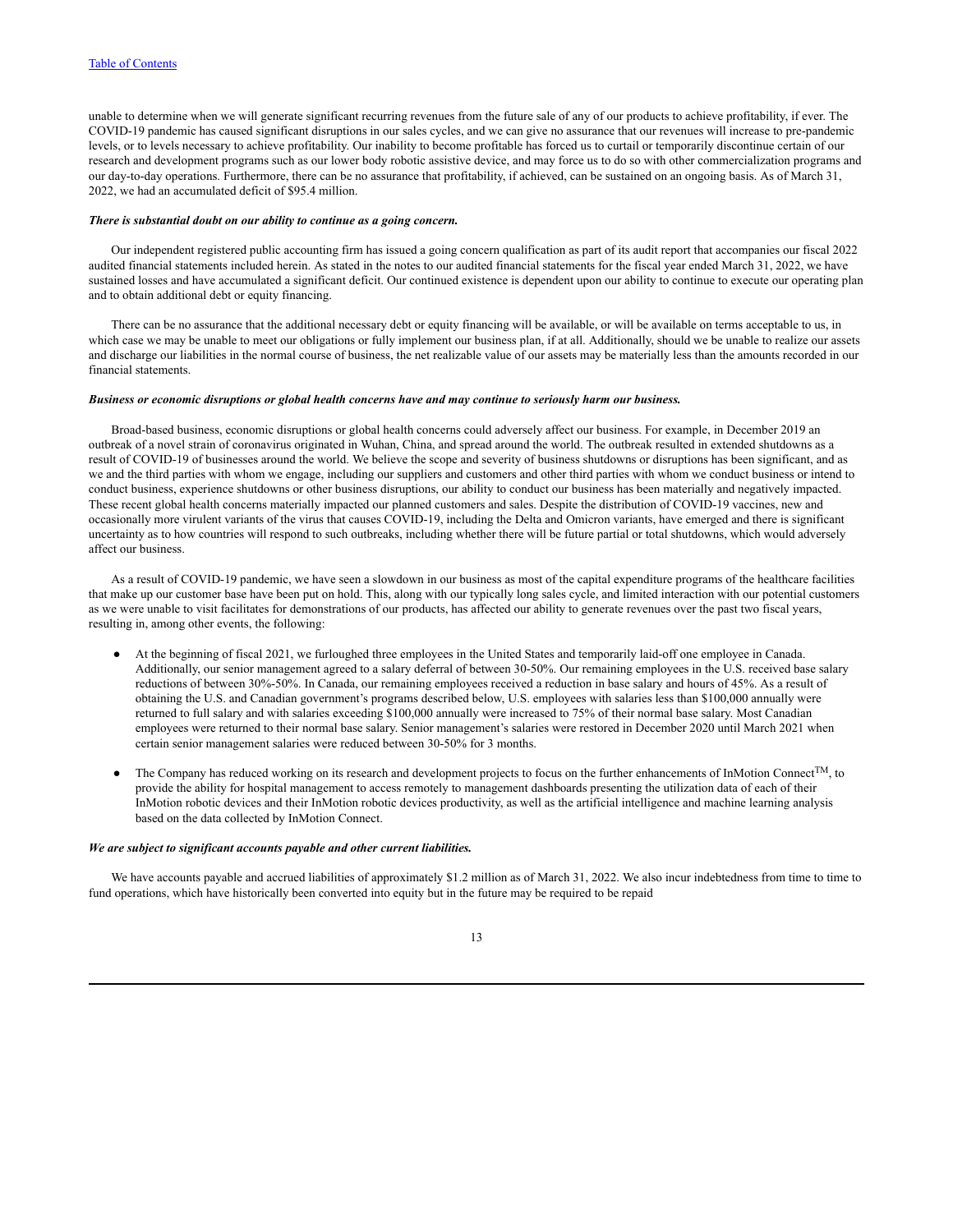at maturity. Our operations are not currently able to generate sufficient cash flows to meet our payable and other liabilities, which could reduce our financial flexibility, increase interest expenses, and adversely impact our operations. We have not historically generated sufficient cash flow from operations to enable us to repay indebtedness and to fund other liquidity needs, including capital expenditure requirements. Such indebtedness could affect our operations in several ways, including the following:

- a significant portion of our cash flows could be required to be used to service such indebtedness.
- a high level of indebtedness could increase our vulnerability to general adverse economic and industry conditions.
- any covenants contained in the agreements governing such outstanding indebtedness could limit our ability to borrow additional funds, dispose of assets, pay dividends and make certain investments.
- a high level of indebtedness may place us at a competitive disadvantage compared to our competitors that are less leveraged and, therefore, our competitors may be able to take advantage of opportunities that our indebtedness may prevent us from pursuing.
- debt covenants may affect our flexibility in planning for, and reacting to, changes in the economy and in our industry, if any; and
- any ability to convert or exchange such indebtedness for equity in the Company can cause substantial dilution to existing stockholders of the Company.

### We will require additional capital to support our present business plan and our anticipated business growth, and such capital may not be available on acceptable terms, or at all, which would adversely affect our ability to operate; and such capital may substantially dilute the interests of existing *stockholders.*

We will require additional funds to further develop our business plan and have been relying on convertible and term debt financing to fund the operation of our business. Based on our current operating plans, our resources are currently not sufficient to fund our planned operations, including those necessary to introduce development- stage products into the rehabilitation and mobility markets. Since it is unlikely that we will generate sufficient revenues from our operating activities to fund all of our operating and development plans, we will need to raise additional funds through debt, equity or equity-linked offerings or otherwise in order to meet our expected future liquidity requirements, including development of existing products, introducing other products or pursuing new product opportunities. Any such financing that we undertake will likely be dilutive to current stockholders or may require that we relinquish rights to certain of our technologies or products.

To the extent we have the funds to do so, of which we can give no assurance we intend to continue to make investments to support our business growth through introducing new products, including patent or other intellectual property asset creation, the acquisition of other businesses or strategic assets and licensing of technology or other assets. To fully execute on our business plan, we will need additional funds to respond to business opportunities and challenges, including ongoing operating expenses, protecting our intellectual property, satisfying debt payment obligations, developing new lines of business and enhancing our operating infrastructure. While we will need to seek additional funding for such purposes, we may not be able to obtain financing on acceptable terms, or at all. In addition, the terms of our financings may be dilutive to, or otherwise adversely affect, holders of our common stock or common stock equivalents. Certain of our former convertible noteholders have anti-dilution rights pursuant to which, in the event we sell common stock for cash at less than the conversion price of such converted notes, we will have to issue additional shares to such noteholders to address the dilution, which could cause us to issue a substantial number of additional shares depending on the sales price of the common stock. We have previously and may again seek additional funds through arrangements with collaborators or other third parties. We may not be able to negotiate any such arrangements on acceptable terms, if at all. If we are unable to obtain additional funding on a timely basis, we may be required to curtail or terminate some or all of our business plans.

#### We may never complete the development of any of our proposed products or product improvements into marketable products.

We do not know when or whether we will successfully complete the development of the planned development-stage or next generation InMotion robots including the InMotion Home, or any other proposed, developmental, or contemplated product such as our lower limb technology, for any of our target markets. We continue to seek to improve our technologies before we are able to produce a commercially viable product. Failure to improve on any of our technologies could delay or prevent their successful development for any of our target markets.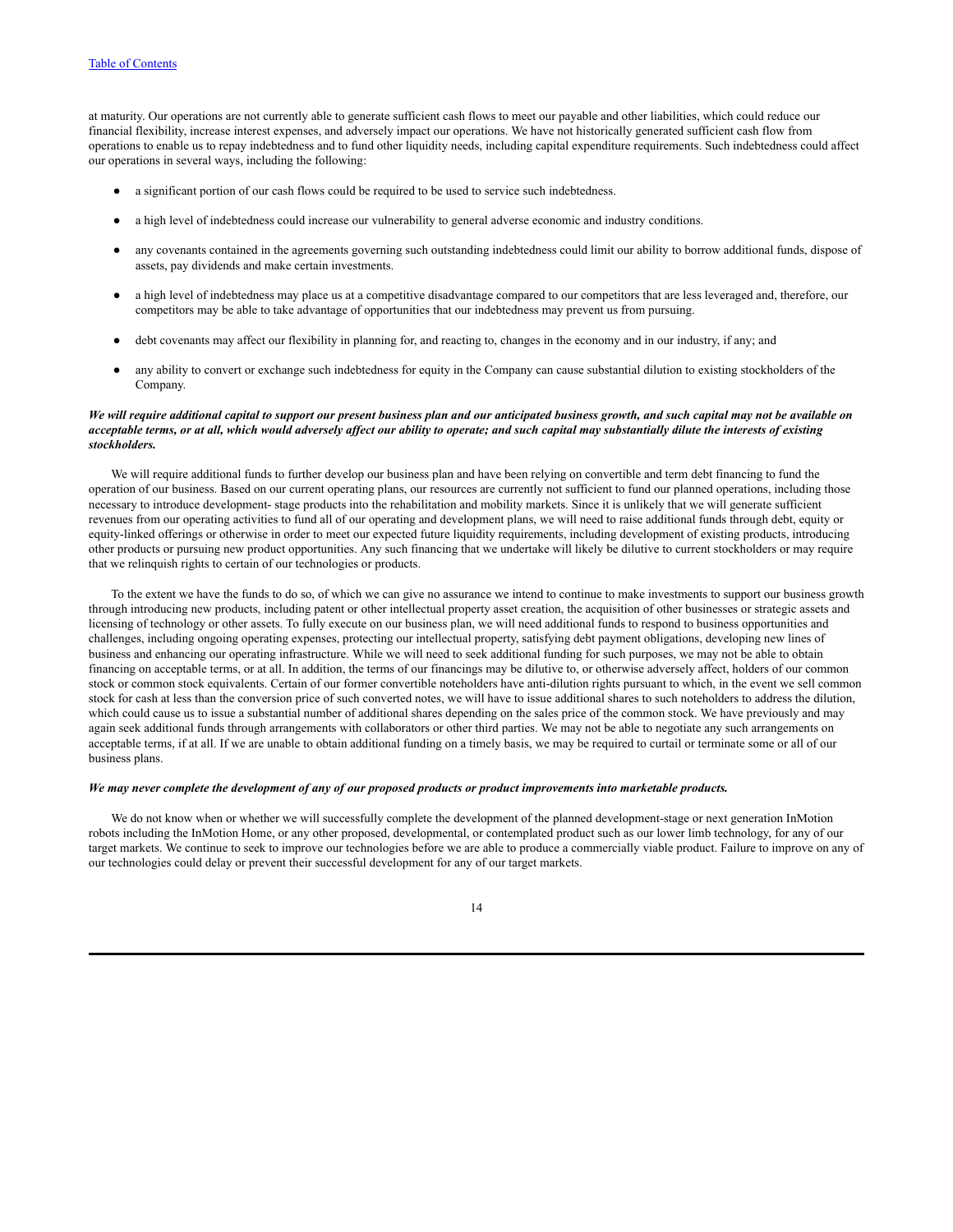Developing any technology into a marketable product is a risky, time consuming and expensive process. You should anticipate that we will encounter setbacks, discrepancies requiring time consuming and costly redesigns and changes and that there is the possibility of outright failure. We may not meet our product development, manufacturing, regulatory, commercialization and other milestones.

We have established milestones, based upon our expectations regarding our technologies at that time, which we use to assess our progress toward developing our products. These milestones relate to product rollouts, technology and design improvements as well as to dates for achieving development goals and regulatory approvals, among other things. If our products exhibit technical defects or are unable to meet cost or performance goals or for any other reason, our commercialization schedule could be delayed and potential purchasers of our commercial products, may decline to purchase such products or may opt to pursue alternative products. Due to our current budgeting constraints, the pandemic and evolving timelines on our products in development, we are changing or delaying some of the timelines and milestones for our other technologies being developed.

### Customers will be unlikely to buy any of our proposed, developmental, or contemplated products unless we can demonstrate that they can be produced *for sale to consumers at attractive prices.*

We retained a third-party manufacturer to manufacture our products, in addition to our Boston-based manufacturing facility now used primarily for research and development purposes but may continue to be used to manufacture and assemble some or all of our products as needed. We can offer no assurance that either we or our manufacturing partners will continue to develop efficient, automated, low-cost manufacturing capabilities and processes to meet the quality, price, engineering, design and production standards or production volumes required to successfully mass market any of our existing or contemplated products. Even if we or our manufacturing partners are successful in developing such manufacturing capability and processes, we do not know whether we or they will be timely in meeting our product commercialization schedule or the production and delivery requirements of potential customers. A failure to develop such manufacturing processes and capabilities could have a material adverse effect on our business and financial results.

The price of our existing or contemplated products is in part dependent on material and other manufacturing costs. We are unable to offer any assurance that either we or a manufacturing partner from time to time will be able to reduce costs to a level which will allow production of a competitive product or that any product produced using lower cost materials and manufacturing processes will not suffer from a reduction in performance, reliability and longevity. Furthermore, although we have implemented a pricing structure for our existing products, we can give no assurance that this pricing structure will not require changes in the future that could affect the attractiveness of our pricing.

#### *Our products may not be accepted in the market.*

We cannot be certain that our current products or any other products we may develop, or market will achieve or maintain broad market acceptance. Market acceptance of our products depends on many factors, including our ability to convince key opinion leaders to provide recommendations regarding our products, convince distributors and customers that our technology is an attractive alternative to other technologies, demonstrate that our products are reliable and supported by us in the field, supply and service sufficient quantities of products directly or through marketing alliances, and price products competitively in light of the current macroeconomic environment, which, particularly in the case of the medical device industry, are becoming increasingly price sensitive.

### The industries in which we operate are highly competitive and subject to rapid technological change. If our competitors are better able to develop and market products that are safer, more effective, less costly, easier to use, or are otherwise more attractive, we may be unable to compete effectively with *other companies.*

The medical technology industry is characterized by intense competition and rapid technological change and we will face competition based on product features, clinical outcomes, price, services and other factors. Competitors may include large medical device and other companies, some of which have significantly greater financial and marketing resources than we do, and firms that are more specialized than we are with respect to particular markets. Our competition may respond more quickly to new or emerging technologies, undertake more extensive marketing campaigns, have greater financial, marketing, and other resources than ours or may be more successful in attracting potential customers, employees and strategic partners.

We face competition from other companies that also focus on robotic rehabilitation solutions to individuals with neurological disorders. Hocoma, Motorika and Tyromotion are each currently selling products that may compete with our InMotion product and we believe that there are other smaller potential competitors in various stages of development that may compete with us directly or

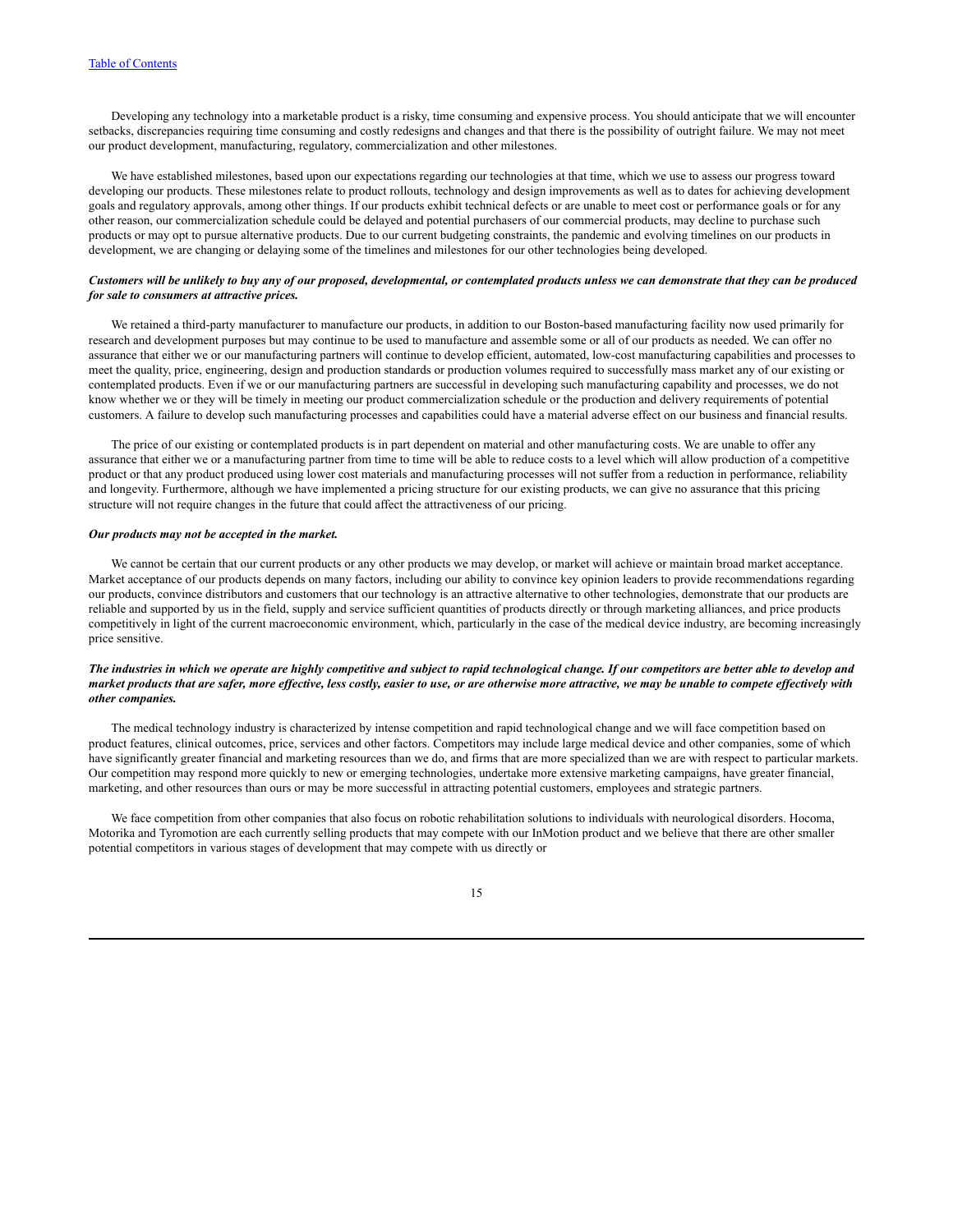indirectly. Cyberdyne and Honda are the main competitors of one of our consumer development products. These companies have longer operating histories and may have greater name recognition and substantially greater financial, technical, and marketing resources than us. Many of these companies also have FDA or other applicable governmental approval to market and sell their products, and more extensive customer bases, broader customer relationships and broader industry alliances than us, including relationships with many of our potential customers. Increased competition from any of these sources could result in our failure to achieve and maintain an adequate level of customers and market share to support the cost of our operations. We expect similar strong competition with respect to any other product or technology we develop or acquire.

Our competitive position will depend on multiple, complex factors, including our ability to achieve market acceptance for our products, develop new products, implement production and marketing plans, secure regulatory approvals for products under development and protect our intellectual property. In some instances, competitors may also offer, or may attempt to develop, alternative therapies that may be delivered without a medical device or a medical device superior to ours. The development of new or improved products, processes or technologies by other companies may render our products or proposed products obsolete or less competitive. The entry into the market of manufacturers located in low-cost manufacturing locations may also create pricing pressure, particularly in developing markets. Our future success depends, among other things, upon our ability to compete effectively against current technology, as well as to respond effectively to technological advances, and upon our ability to successfully implement our marketing strategies and execute our research and development plan.

#### **Risks Relating to Governmental Regulations, Insurance and Reimbursement**

#### We are subject to extensive governmental regulations relating to the manufacturing, labeling, and marketing of our products.

Our medical technology products and operations are or are expected to be subject to regulation by the FDA, Health Canada and other governmental authorities both inside and outside of the United States. These agencies enforce laws and regulations that govern the development, testing, manufacturing, labeling, advertising, marketing and distribution, and market surveillance of our medical products.

Under the United States Federal Food, Drug, and Cosmetic Act, medical devices are classified into one of three classes — Class I, Class II or Class III — depending on the degree of risk associated with each medical device and the extent of control needed to ensure safety and effectiveness. Class II devices require a 510(k) premarket submission to the US FDA.

The Company's InMotion robots have been characterized as Class II devices by the FDA.

In addition to regulations in the United States, we will be subject to a variety of foreign regulations governing clinical trials and commercial sales and distribution of our products in foreign countries. Whether or not we obtain FDA approval for a product, we must obtain approval of a product by the comparable regulatory authorities of foreign countries before we can market the product in those countries. The approval process varies from country to country, and the time may be longer or shorter than that required for FDA approval. The requirements governing the conduct of clinical trials, product licensing, pricing and reimbursement vary greatly from country to country.

The policies of the FDA and foreign regulatory authorities may change and or additional government regulations may be enacted which could prevent or delay regulatory approval of our products and could also increase the cost of regulatory compliance. We cannot predict the likelihood, nature or extent of adverse governmental regulation that might arise from future legislative or administrative action, either in the United States or abroad.

Following the introduction of a product, these agencies will also periodically review our manufacturing processes and product performance. The process of complying with the applicable good manufacturing practices, adverse event reporting, clinical trial and other requirements can be costly and time consuming, and could delay or prevent the production, manufacturing, or sale of our products. In addition, if we fail to comply with applicable regulatory requirements, it could result in fines, delays or suspensions of regulatory clearances, closure of manufacturing sites, seizures or recalls of products and damage to our reputation. Recent changes in enforcement practice by the FDA and other agencies have resulted in increased enforcement activity, which increases the compliance risk for the Company and other companies in our industry. In addition, governmental agencies may impose new requirements regarding registration, labeling or prohibited materials that may require us to modify or re-register products already on the market or otherwise impact our ability to market our products in those countries. Once clearance or approval has been obtained for a product, there is an obligation to ensure that all applicable FDA, Health Canada and other regulatory requirements continue to be met.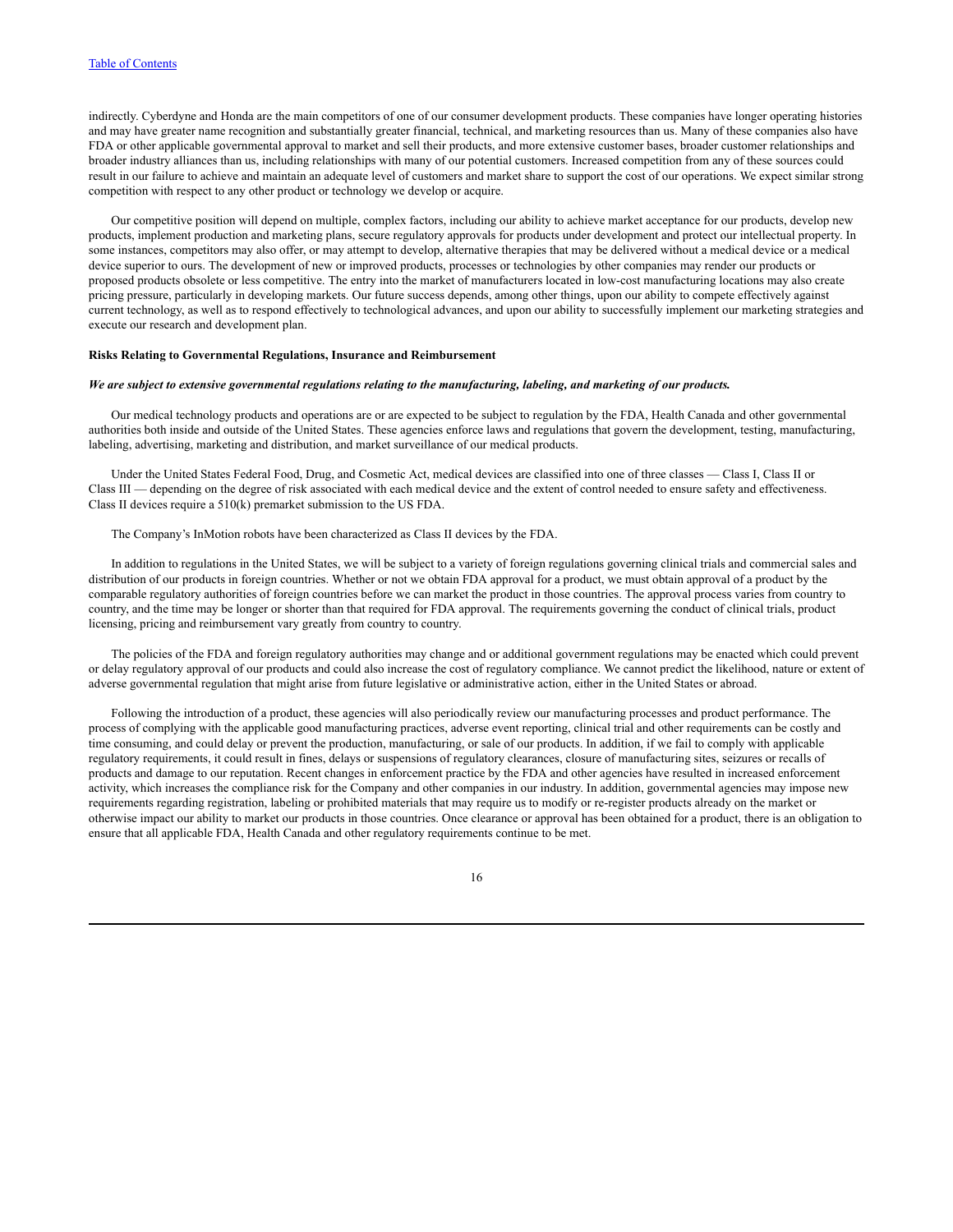## We may be subject to penalties and may be precluded from marketing our products if we fail to comply with extensive governmental regulations.

The InMotion robots, and we believe certain other products under development, are or will be categorized as a Class II device in the U.S. Class II devices require a 510(k) premarket submission to the US FDA. However, the FDA has not made any determination about whether our proposed medical products are Class II medical devices and, from time to time, the FDA may disagree with the classification of a new Class II medical device and require the manufacturer of that device to apply for approval as a Class III medical device. In the event that the FDA determines that our medical products should be reclassified as a Class III medical device, we could be precluded from marketing the devices for clinical use within the United States for months, years or longer, depending on the specific changes to the classification. Reclassification of our products as Class III medical devices could significantly increase our regulatory costs, including the timing and expense associated with required clinical trials and other costs.

The FDA and non-U.S. regulatory authorities require that our products be manufactured according to rigorous standards. These regulatory requirements may significantly increase our production costs and may even prevent us from making our products in amounts sufficient to meet market demand. If we change our manufacturing process, regulatory authorities may need to review the process before it may be used. Failure to comply with applicable regulatory requirements discussed could subject us to enforcement actions, including warning letters, fines, injunctions and civil penalties, recall or seizure of our products, operating restrictions, partial suspension or total shutdown of our production and criminal prosecution.

Federal, State and non-U.S. regulations regarding the manufacture and sale of medical devices are subject to future changes. The complexity, timeframes and costs associated with obtaining marketing clearances are unknown. Although we cannot predict the impact, if any, these changes might have on our business, the impact could be material.

### If we are not able to both obtain and maintain adequate levels of third-party reimbursement for our products, it would have a material adverse effect *on our business.*

Healthcare providers and related facilities are generally reimbursed for their services through payment systems managed by various governmental agencies worldwide, private insurance companies, and managed care organizations. The manner and level of reimbursement in any given case may depend on the site of care, the procedure(s) performed, the final patient diagnosis, the device(s) utilized, available budget, or a combination of these factors, and coverage and payment levels are determined at each payer's discretion. The coverage policies and reimbursement levels of these third-party payers may impact the decisions of healthcare providers and facilities regarding which medical products they purchase and the prices they are willing to pay for those products.

Thus, changes in reimbursement levels or methods may either positively or negatively impact sales of our products.

We have no direct control over payer decision-making with respect to coverage and payment levels for our medical device products. Additionally, we expect many payers to continue to explore cost-containment strategies (e.g., comparative and cost-effectiveness analyses, so-called "pay-for-performance" programs implemented by various public and private payers, and expansion of payment bundling schemes such as Accountable Care Organizations, and other such methods that shift medical cost risk to providers) that may potentially impact coverage and/or payment levels for our current products or products we develop.

As our product offerings are expected to be diverse across healthcare settings, they will likely be affected to varying degrees by the many payment systems. Therefore, individual countries, product lines or product classes may be impacted by changes to these systems.

### Changes in reimbursement practices of third-party payers could affect the demand for our products and the prices at which they are sold.

The sales of our InMotion robot and proposed products could depend, in part, on the extent to which healthcare providers and facilities or individual users are reimbursed by government authorities, private insurers and other third-party payers for the costs of our products or the services performed with our products. The coverage policies and reimbursement levels of third-party payers, which can vary among public and private sources and by country, may affect which products are purchased by customers and the prices they are willing to pay for those products in a particular jurisdiction. Reimbursement rates can also affect the acceptance rate of new technologies. Legislative or administrative reforms to reimbursement systems in the United States or abroad, or changes in reimbursement rates by private payers, could significantly reduce reimbursement for procedures using the Company's products or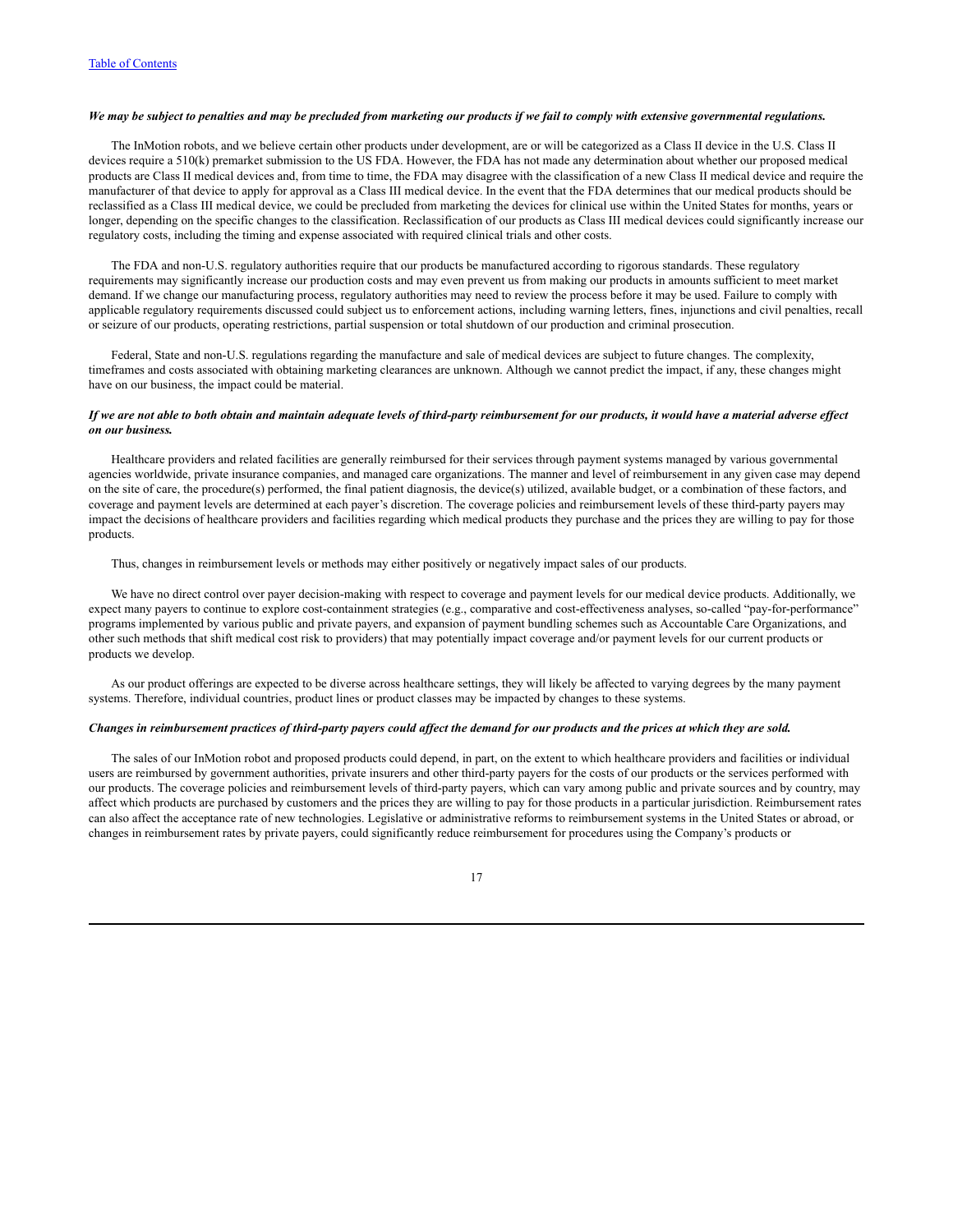result in denial of reimbursement for those products, which would adversely affect customer demand or the price customers may be willing to pay for such products.

### Recent executive and legislative actions to amend or impede the implementation of the Affordable Care Act and ongoing efforts to repeal, replace or further modify the Affordable Care Act may adversely affect our business, financial condition, and results of operations.

In the United States, there have been, and we expect there will continue to be, a number of legislative and regulatory changes to the healthcare system in ways that may adversely affect our business and financial results. Federal and state lawmakers regularly propose and, at times, enact legislation that could result in significant changes to the healthcare system, some of which are intended to contain or reduce the costs of medical products and services. Current and future legislative proposals to further reform healthcare or reduce healthcare costs may limit coverage of or lower reimbursement for our products. The cost containment measures that payers and providers are instituting and the effect of any healthcare reform initiative implemented in the future could impact our revenue from the sale of our products. For example, the Patient Protection and Affordable Act of 2010, commonly referred to as the Affordable Care Act, contains a number of provisions, including those governing enrollment in federal healthcare programs, reimbursement changes and fraud and abuse measures, all of which will impact existing government healthcare programs and will result in the development of new programs.

Executive and legislative actions to amend or impede the implementation of the Affordable Care Act and ongoing efforts to repeal, replace or further modify the Affordable Care Act may adversely affect our business, financial condition, and results of operations.

For example, President Trump signed several Executive Orders and other directives designed to delay the implementation of certain provisions of the Affordable Care Act. Concurrently, Congress considered legislation to repeal or repeal and replace all or part of the Affordable Care Act. While Congress has not passed comprehensive repeal legislation, it has enacted laws that modify certain provisions of the Affordable Care Act such as removing penalties, starting January 1, 2019, for not complying with the Affordable Care Act's individual mandate to carry health insurance and delaying the implementation of certain fees mandated by the Affordable Care Act. On December 14, 2018, a Texas U.S. District Court Judge ruled that the Affordable Care Act is unconstitutional in its entirety because the individual mandate was repealed by Congress as part of the Tax Cuts and Jobs Act of 2017. Additionally, on December 18, 2019, the U.S. Court of Appeals for the 5th Circuit upheld the District Court ruling that the individual mandate was unconstitutional and remanded the case back to the District Court to determine whether the remaining provisions of the Affordable Care Act are invalid as well. The United States Supreme Court recently reversed and remanded the matter, finding that the plaintiffs did not have standing to sue but did not rule on the Affordable Care Act. On January 28, 2021, President Biden issued an executive order to initiate a special enrollment period from February 15, 2021 through May 15, 2021 for purposes of obtaining health insurance coverage through the Affordable Care Act marketplace. The executive order also instructs certain governmental agencies to review and reconsider their existing policies and rules that limit access to healthcare, including among others, reexamining Medicaid demonstration projects and waiver programs that include work requirements, and policies that create unnecessary barriers to obtaining access to health insurance coverage through Medicaid or the Affordable Care Act. It is unclear how the recent Supreme Court ruling, other such litigation and the healthcare reform measures of the Biden administration will impact the Affordable Care Act and negatively affect our business, financial condition and results of operations.

The current presidential administration and Congress may pursue significant changes to the current healthcare laws although the Biden Administration has signaled that it plans to build on the Affordable Care Act and expand the number of people who are eligible for subsidies under it. We face uncertainties that might result from modifications or repeal of any of the provisions of the Affordable Care Act, including as a result of current and future executive orders and legislative actions. The impact of those changes on us and potential effect on our industry as a whole is currently unknown. Any changes to the Affordable Care Act are likely to have an impact on our results of operations, and may negatively affect our business, financial condition and results of operations. We cannot predict what other healthcare programs and regulations will ultimately be implemented at the federal or state level or the effect of any future legislation or regulation in the United States may negatively affect our business, financial condition and results of operations.

We expect that additional state and federal healthcare reform measures will be adopted in the future, particularly in light of the new presidential administration. Changes in healthcare policy could increase our costs and subject us to additional regulatory requirements that may interrupt commercialization of our current and future solutions. Changes in healthcare policy could increase our costs, decrease our revenue and impact sales of and reimbursement for our current and future products. Further, it is possible that additional governmental action is taken in response to the COVID-19 pandemic.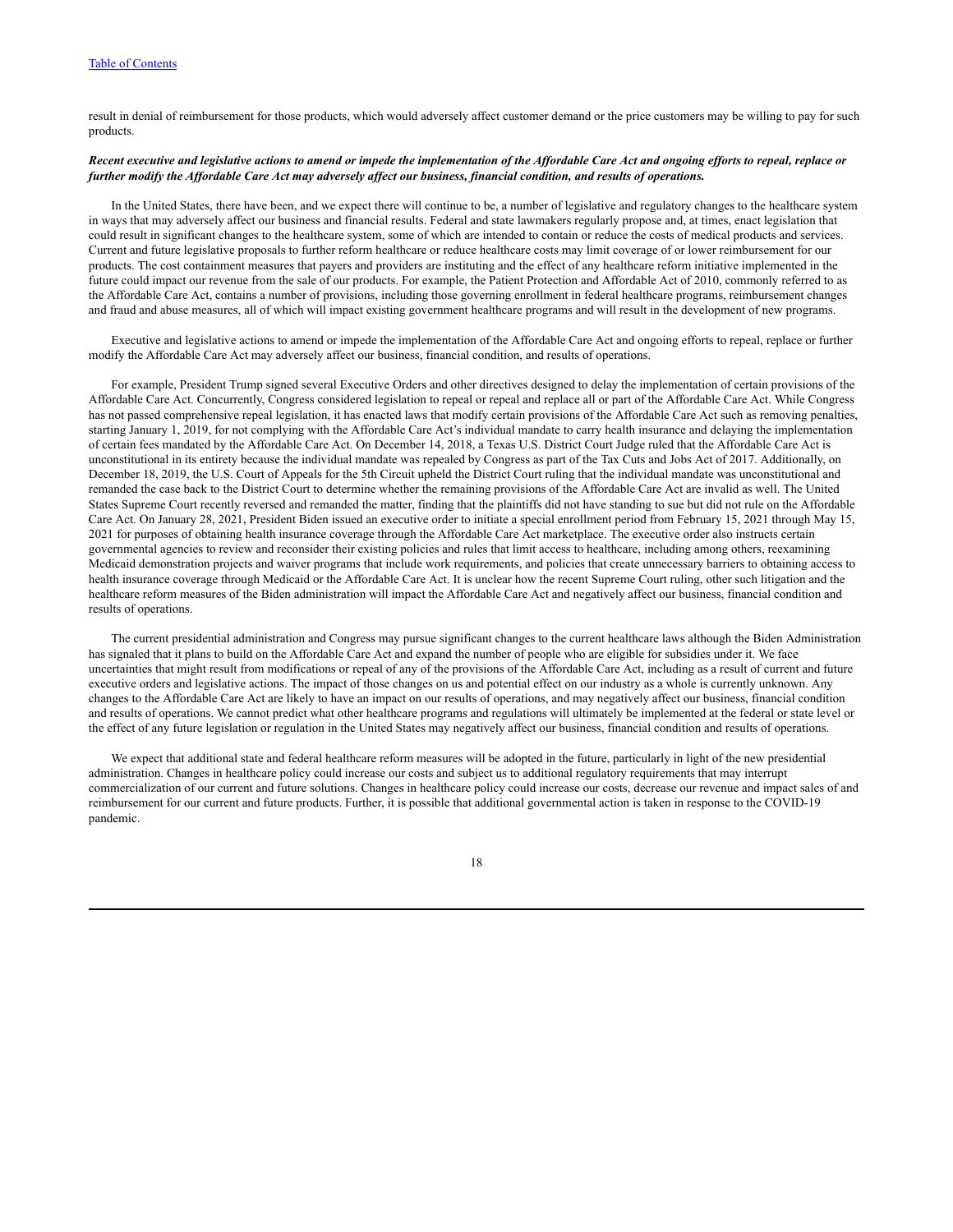The net effect of the Affordable Care Act, as currently in effect, on our business is subject to a number of variables, including the law's complexity, lack of complete implementing regulations and interpretive guidance, and the sporadic implementation of the numerous programs designed to improve access to and the quality of healthcare services. Additional variables of the Affordable Care Act impacting our business will be how states, providers, insurance companies, employers, and other market participants respond during this period of uncertainty surrounding the future of the Affordable Care Act.

### Our industry is experiencing greater scrutiny and regulation by governmental authorities, which may lead to greater governmental regulation in the *future.*

In recent years, the medical device industry has been subject to increased regulatory scrutiny, including by the FDA, Health Canada and numerous other federal, state, provincial and foreign governmental authorities. This has included increased regulation, enforcement, inspections, and governmental investigations of the medical device industry and disclosure of financial relationships with health care professionals. We anticipate that governments will continue to scrutinize our industry closely, and that additional regulation by governmental authorities, both foreign and domestic, may increase compliance costs, exposure to litigation and other adverse effects to our operations.

### Unsuccessful clinical trials or procedures relating to products under development could have a material adverse effect on our prospects.

The regulatory approval process for new products and new indications for existing products requires extensive clinical trials and procedures, including early clinical experiences and regulatory studies. Unfavorable or inconsistent clinical data from current or future clinical trials or procedures conducted by us, our competitors, or third parties, or perceptions regarding this clinical data, could adversely affect our ability to obtain necessary approvals and the market's view of our future prospects. Such clinical trials and procedures are inherently uncertain and there can be no assurance that these trials or procedures will be completed in a timely or cost-effective manner or result in a commercially viable product. Failure to successfully complete these trials or procedures in a timely and cost-effective manner could have a material adverse effect on our prospects. Clinical trials or procedures may experience significant setbacks even after earlier trials have shown promising results. Further, preliminary results from clinical trials or procedures may be contradicted by subsequent clinical analysis.

In addition, results from our clinical trials or procedures may not be supported by actual long-term studies or clinical experience. If preliminary clinical results are later contradicted, or if initial results cannot be supported by actual long-term studies or clinical experience, our business could be adversely affected. Clinical trials or procedures may be suspended or terminated by us, the FDA, or other regulatory authorities at any time if it is believed that the trial participants face unacceptable health risks.

### **Risks Relating to our Intellectual Property**

#### Intellectual property litigation and infringement claims could cause us to incur significant expenses or prevent us from selling certain of our products.

The industry in which we operate, including, in particular, the medical device industry, are characterized by extensive intellectual property litigation and, from time to time, we might be the subject of claims by third parties of potential infringement or misappropriation. Regardless of outcome, such claims are expensive to defend and divert the time and effort of our management and operating personnel from other business issues. A successful claim or claims of patent or other intellectual property infringement against us could result in our payment of significant monetary damages and/or royalty payments or negatively impact our ability to sell current or future products in the affected category and could have a material adverse effect on its business, cash flows, financial condition or results of operations.

### If we are unable to protect our patents or other proprietary rights, or if we infringe on the patents or other proprietary rights of others, our *competitiveness and business prospects may be materially damaged.*

We own 5 issued U.S. patents and 3 U.S. pending patent applications, as well as other patents under development. We also have exclusive licensing rights to three patents of which one relates to components of our InMotion robots. We intend to continue to seek legal protection, primarily through patents, trade secrets and contractual provisions, for our proprietary technology, as cash flow allows. Such methods may not be adequate to protect us or permit us to gain or maintain a competitive advantage. Seeking patent protection is a lengthy and costly process, which we can give no assurance of success and there can be no assurance that patents will be issued from any pending applications, or that any claims allowed from existing or pending patents will be sufficiently broad or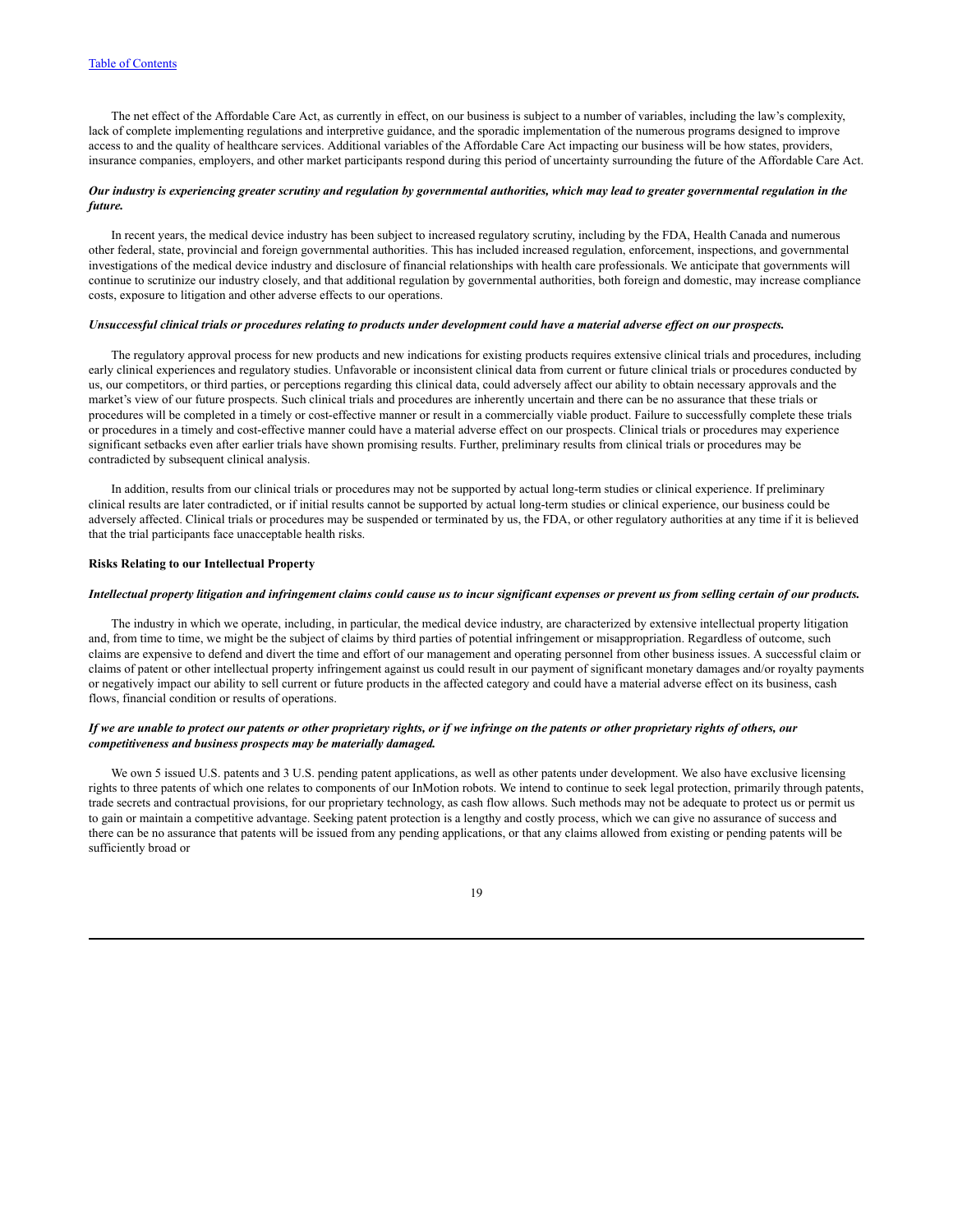strong to protect our proprietary technology. There is also no guarantee that any patents we hold will not be challenged, invalidated, or circumvented, or that the patent rights granted will provide competitive advantages to us. Our competitors have developed and may continue to develop and obtain patents for technologies that are similar or superior to our technologies. In addition, the laws of foreign jurisdictions in which we develop, manufacture, or sell our products may not protect our intellectual property rights to the same extent, as do the laws of the United States and Canada.

Despite our efforts to safeguard our unpatented and unregistered intellectual property rights, we may not be successful in doing so or the steps taken by us in this regard may not be adequate to detect or deter misappropriation of our technologies or to prevent an unauthorized third party from copying or otherwise obtaining and using our products, technologies or other information that we regard as proprietary. Additionally, third parties may be able to design around our patents. Our inability to adequately protect our intellectual property could allow our competitors and others to produce products based on our technologies, which could substantially impair our ability to compete.

Adverse outcomes in current or future legal disputes regarding patent and other intellectual property rights or our ability to bring or defend against such actions due to lack of funds could result in the loss of our intellectual property rights, subject us to significant liabilities to third parties, require us to seek licenses from third parties on terms that may not be reasonable or favorable to us, prevent us from manufacturing, importing or selling our products, or compel us to redesign our products to avoid infringing third parties' intellectual property. As a result, we may be required to incur substantial costs to prosecute, enforce or defend our intellectual property rights if they are challenged. Any of these circumstances could have a material adverse effect on our business, financial condition and resources or results of operations.

Our ability to develop intellectual property depends in large part on hiring retaining and motivating highly qualified design and engineering staff with the knowledge and technical competence to advance our technology and productivity goals, which has been made more challenging as a result of the COVID-19 pandemic.

We have entered into confidentiality and/or intellectual property assignment agreements with many of our employees and consultants as one of the ways we seek to protect our intellectual property and other proprietary technologies. However, these agreements may not be enforceable or may not provide meaningful protection for our trade secrets or other proprietary information in the event of unauthorized use or disclosure or other breaches of the agreements.

Our employees and consultants may unintentionally or willfully disclose our confidential information to competitors, and confidentiality agreements may not provide an adequate remedy in the event of unauthorized disclosure of confidential information. Enforcing a claim that a third party illegally obtained and is using our proprietary know- how is expensive and time-consuming, and the outcome is unpredictable. In addition, courts outside the United States are sometimes less willing to protect know-how than courts in the United States. Moreover, our competitors may independently develop equivalent knowledge, methods, and know-how. Failure to obtain or maintain intellectual property protection could adversely affect our competitive business position.

### **Risks Related To Our Securities And Governance Matters**

### The concentration of our capital stock ownership with insiders will likely limit your ability to influence corporate matters.

Our executive officers, directors, and their affiliated entities together beneficially own approximately 38% of our outstanding common stock. As a result, these stockholders, if they act together or in a block, could have significant influence over virtually all matters that require approval by our stockholders, including the election of directors and approval of significant corporate transactions, even if other stockholders oppose them. This concentration of ownership might also have the effect of delaying or preventing a change of control of our company that other stockholders may view as beneficial.

### *We cannot assure you that the Company's Common Stock will be listed on any national securities exchange.*

We cannot assure you that the Company's common stock or other securities will ever be listed on any national securities exchange. As of May 26, 2022 our common stock commenced trading on the OTCPink tier of the OTC Marketplace, from the OTCQB tier. If our Common Stock remains quoted on the OTC Marketplace, whichever the tier, rather than being listed on a national securities exchange, an investor may find it more difficult to dispose of shares or obtain accurate quotations as to the market value of the Company's Common Stock. Similarly, an investor may find it more difficult to dispose of shares or obtain accurate quotations as to the market value of the Company's Common Stock since the Company's common stock moved from the OTCQB market to the OTCPink market.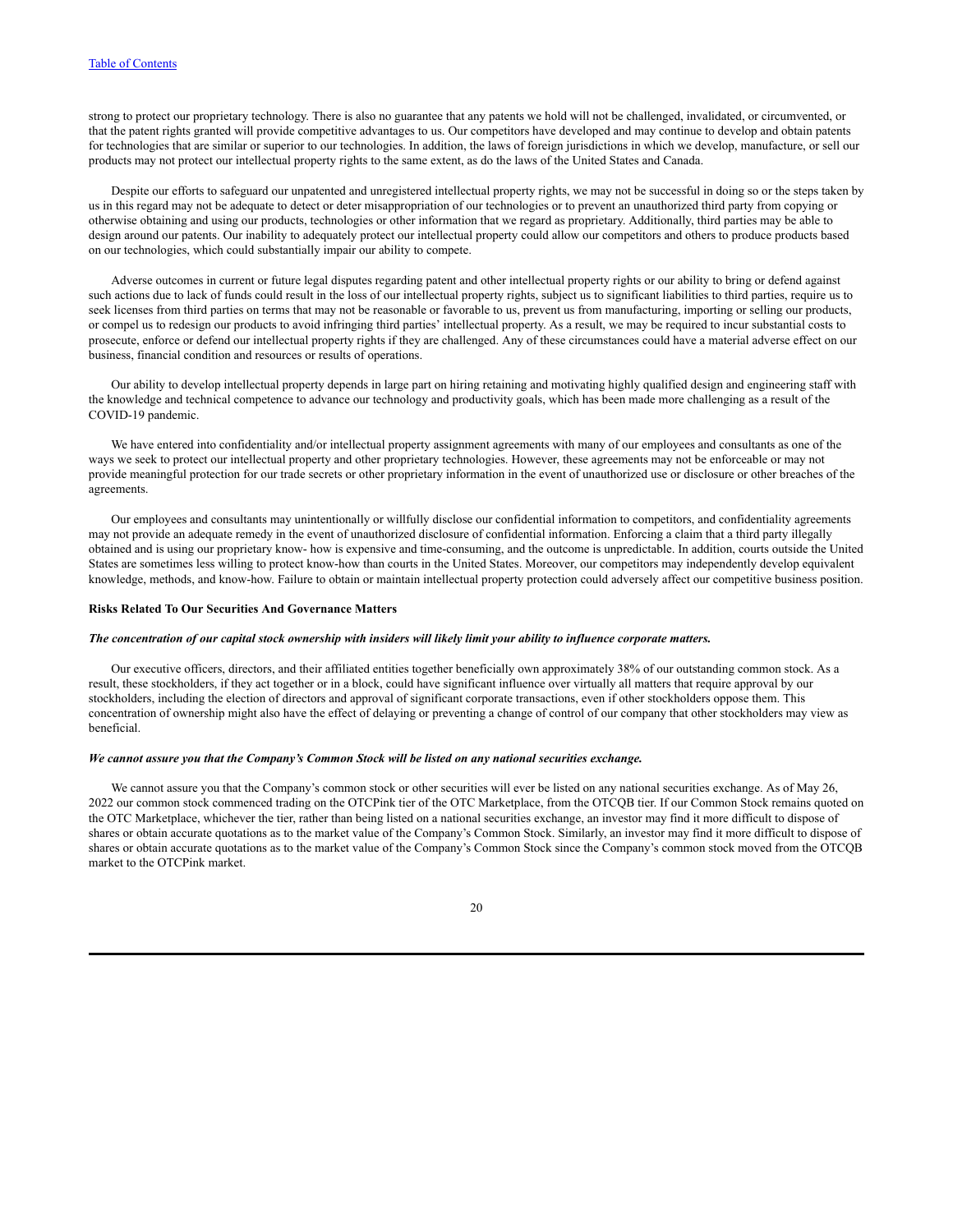### We may not be able to establish a liquid market for the Company's Common Stock or attract the attention of research analysts at major brokerage *firms*

We have been unable to establish a liquid market for the Company's common stock. Moreover, few security analysts of brokerage firms provide coverage of the Company, which will likely continue unless we successfully uplist to a national securities exchange, of which we can give no assurance of success. Furthermore, we believe that investment banks are less likely to agree to underwrite secondary offerings on behalf of the Company or our stockholders due to our becoming a public reporting company not by means of an initial public offering of common stock and our lack of a liquid market, all of which has had a material adverse effect on the Company.

We cannot predict whether an active market for the Company's Common Stock will ever develop in the future. In the absence of an active trading market:

- Investors may have difficulty buying and selling or obtaining market quotations;
- Market visibility for shares of the Company's Common Stock may be limited; and
- A lack of visibility for shares of the Company's Common Stock may have a depressive effect on the market price for shares of the Company's Common Stock.

The Company's Common Stock is quoted on the OTCPink tier of the OTC Marketplace. These markets are relatively unorganized, interdealer, overthe-counter markets that provide significantly less liquidity than NASDAQ or the NYSE. No assurances can be given that our Common Stock will ever actively trade on such markets. In any of these events, there could remain a highly illiquid market for the Company's common stock and you may be unable to dispose of your common stock at desirable prices or at all.

### An active and visible public trading market for the Company's Common Stock may not develop and the market for our common stock is limited.

Our common stock is thinly traded, and any recently reported sales price may not be a true market-based valuation of our common stock. In addition, the stock market in general has at times experienced extreme price and volume fluctuations that have often been unrelated or disproportionate to operating performance. Consequently, holders of shares of our common stock may not be able to liquidate their investment in the Company's shares at prices that they may deem appropriate.

#### *The market price for our Common Stock may be volatile.*

The market price for our Common Stock may be volatile and subject to wide fluctuations in response to factors including the following:

- Actual or anticipated fluctuations in our quarterly or annual operating results;
- Changes in financial or operational estimates or projections;
- Conditions in markets generally;
- Changes in the economic performance or market valuations of companies similar to ours;
- Announcements by us or our competitors of new products, acquisitions, strategic partnerships, joint ventures, or capital commitments;
- Our intellectual property position; and
- General economic or political conditions in the United States, Canada or elsewhere.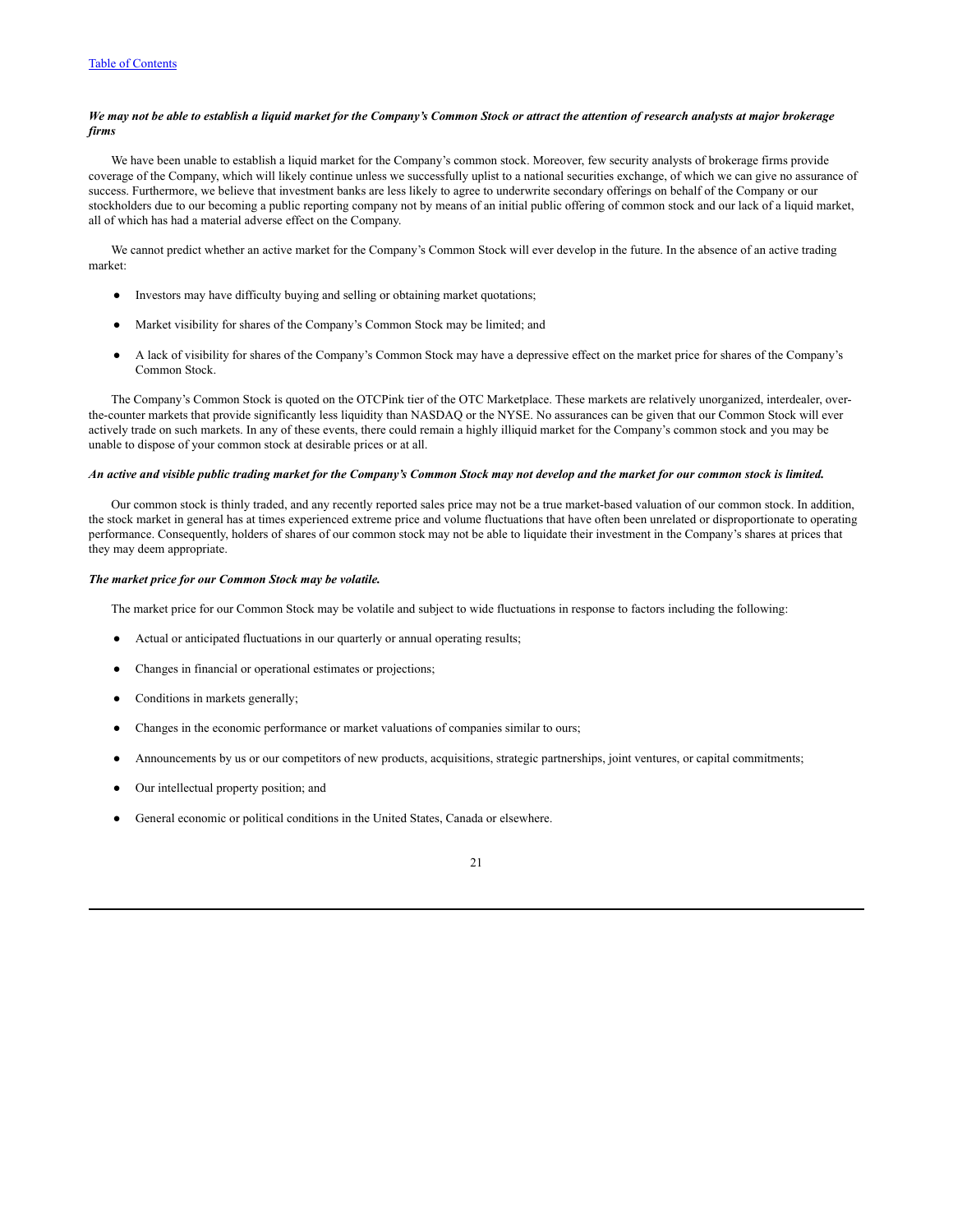In addition, the securities market has from time to time experienced significant price and volume fluctuations that are not related to the operating performance of particular companies. These market fluctuations may also materially and adversely affect the market price of shares of our common stock.

### As our Common Stock is subject to the SEC's penny stock rules, broker-dealers may experience difficulty in completing customer transactions and *trading activity in our securities may be adversely af ected.*

The SEC has adopted regulations, which generally define "penny stock" to be an equity security that has a market price of less than \$5.00 per share, subject to specific exemptions. The market price of our Common Stock is currently and may in the future continue to be less than \$5.00 per share and therefore would be a "penny stock" according to SEC rules, unless we are listed on a national securities exchange. Under these rules, broker-dealers who recommend such securities to persons other than institutional accredited investors must:

- Make a special written suitability determination for the purchaser;
- Receive the purchaser's prior written agreement to the transaction;
- Provide the purchaser with risk disclosure documents which identify certain risks associated with investing in "penny stocks" and which describe the market for these "penny stocks" as well as a purchaser's legal remedies; and
- Obtain a signed and dated acknowledgment from the purchaser demonstrating that the purchaser has actually received the required risk disclosure document before a transaction in a "penny stock" can be completed.

When our common stock is subject to these rules, broker-dealers may find it difficult to effectuate customer transactions and trading activity in our securities may be adversely affected. As a result, the market price of our securities may be depressed, and you may find it more difficult to sell your securities.

### Our Amended and Restated Certificate of Incorporation, as amended, designates the Court of Chancery of the State of Delaware as the sole and exclusive forum for certain types of actions and proceedings that may be initiated by our stockholders, which could limit our stockholders' ability to *obtain a favorable judicial forum for disputes with us or our directors, of icers, employees or agents.*

Our Amended and Restated Certificate of Incorporation, as amended provides that, unless we consent in writing to an alternative forum, the Court of Chancery of the State of Delaware will be the sole and exclusive forum for: (i) any derivative action or proceeding brought on behalf of the Company, (ii) any action asserting a claim for breach of a fiduciary duty owed by any director, officer, employee or agent of the Company to the Company or the Company's stockholders, (iii) any action asserting a claim arising pursuant to any provision of the Delaware General Corporation Law, the Company's Amended and Restated Certificate of Incorporation, as amended, or the By-laws or (iv) any action asserting a claim governed by the internal affairs doctrine.

This choice of forum provision does not preclude or contract the scope of exclusive federal jurisdiction for any actions brought under the Exchange Act. Section 27 of the Exchange Act creates exclusive federal jurisdiction over all suits brought to enforce any duty or liability created by the Exchange Act or the rules and regulations thereunder. As a result, the exclusive forum provision will not apply to suits brought to enforce any duty or liability created by the Exchange Act or any other claim for which the federal courts have exclusive jurisdiction, and the Company does not intend for the exclusive forum provision to apply to Exchange Act claims. It could apply, however, to a suit that falls within one or more of the categories enumerated in the exclusive forum provision and that asserts claims under the Securities Act, inasmuch as Section 22 of the Securities Act creates concurrent jurisdiction for federal and state courts over all suits brought to enforce any duty or liability created by the Securities Act or the rules and regulations thereunder. There is uncertainty as to whether a court would enforce such an exclusive forum provision with respect to claims under the Securities Act. In addition, our stockholders will not be deemed to have waived the Company's compliance with the federal securities laws and the rules and regulations thereunder. Subject to the foregoing, any person purchasing or otherwise acquiring any interest in any shares of our capital stock shall be deemed to have notice of and to have consented to this provision of our Amended and Restated Certificate of Incorporation, as amended.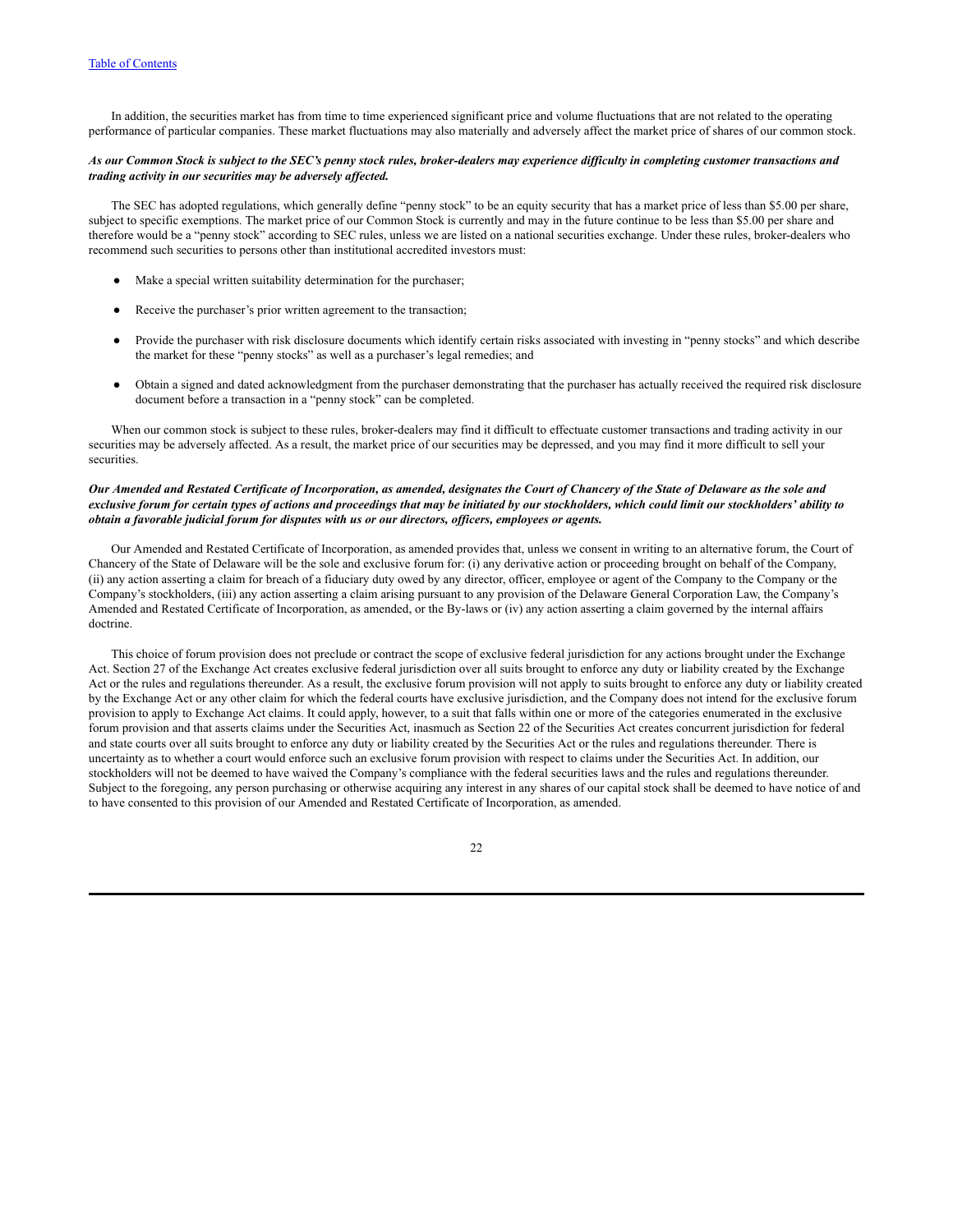This choice of forum provision may limit our stockholders' ability to bring a claim in a judicial forum that it finds favorable for disputes with us or our directors, officers, employees or agents, which may discourage such lawsuits against us and our directors, officers, employees and agents even though an action, if successful, might benefit our stockholders. Stockholders who do bring a claim in the Court of Chancery could face additional litigation costs in pursuing any such claim, particularly if they do not reside in or near Delaware. The Court of Chancery may also reach different judgments or results than would other courts, including courts where a stockholder considering an action may be located or would otherwise choose to bring the action, and such judgments or results may be more favorable to us than to our stockholders. Alternatively, if a court were to find this provision of our Amended and Restated Certificate of Incorporation, as amended, inapplicable to, or unenforceable in respect of, one or more of the specified types of actions or proceedings, we may incur additional costs associated with resolving such matters in other jurisdictions, which could have a material adverse effect on our business, financial condition or results of operations.

### **General Risks**

#### The results of our research and development efforts are uncertain and there can be no assurance of the commercial success of our products.

We believe that we will need to incur additional research and development expenditures to continue development of our existing and proposed products as well as research and development expenditures to develop new products and services. The products and services we are developing and may develop in the future may not be technologically successful. In addition, the length of our product and service development cycle may be greater than we originally expected, and we may experience delays in product development. If our resulting products and services are not technologically successful, they may not achieve market acceptance or compete effectively with our competitors' products and services.

As a result of the COVID-19 pandemic, we were forced to curtail our research and development budget to \$1.0 million for the fiscal year ended March 31, 2022 from \$1.5 million for the fiscal year ended March 31, 2021. We can give no assurance that we will generate sufficient revenue or raise sufficient additional capital during the fiscal year ending March 31, 2023 to increase or stabilize our research and development budget, the failure to do so could result in a material adverse effect in our prospects and ability to bring new and next generation products to market.

### *The loss of our key executives could have a significant impact on us.*

Our success depends in large part upon the abilities and continued service of our executive officers and other key employees. Our employment agreements with our executive officers are terminable by either party on short notice and could result in substantial severance obligations payable to such executives that would otherwise be necessary for ongoing operations. The loss of key employees has and may continue to result in a significant loss in the knowledge and experience that we, as an organization, possess, and could cause significant delays in, or outright failure of, the management of our supply chain, our research and development initiatives, analytical, and consulting services business and/ or, our development of future products and product candidates. If we are unable to attract and retain qualified and talented senior management personnel, our business may suffer.

### Our acquisition of companies or technologies could prove difficult to integrate and may disrupt our business and harm our operating results and *prospects.*

Potential acquisitions will likely involve risks associated with our assumption of some or all of the liabilities of an acquired company, which may be liabilities that we were or are unaware of at the time of the acquisition, potential write-offs of acquired assets and potential loss of the acquired company's key employees or customers.

We may encounter difficulties in successfully integrating our operations, technologies, services, and personnel with that of the acquired company, and our financial and management resources may be diverted from our existing operations. For instance, we diverted some resources from our existing technologies under development to focus on the InMotion robots acquired from IMT in April 2016. We have consolidated accounting, finance, and administration in Watertown, Massachusetts office. If we elect to further consolidate our facilities, we may lose key personnel unwilling to relocate to the consolidated facility, may have difficulty hiring appropriate personnel at the consolidated facility and may have difficulty providing continuity of service through the consolidation.

End-user satisfaction or performance problems with any acquired business, technology, service, or device, including the InMotion robots, could also have a material adverse effect on our reputation. Additionally, potential disputes with the seller of an acquired business or its employees, suppliers or customers and amortization expenses related to intangible assets could adversely affect our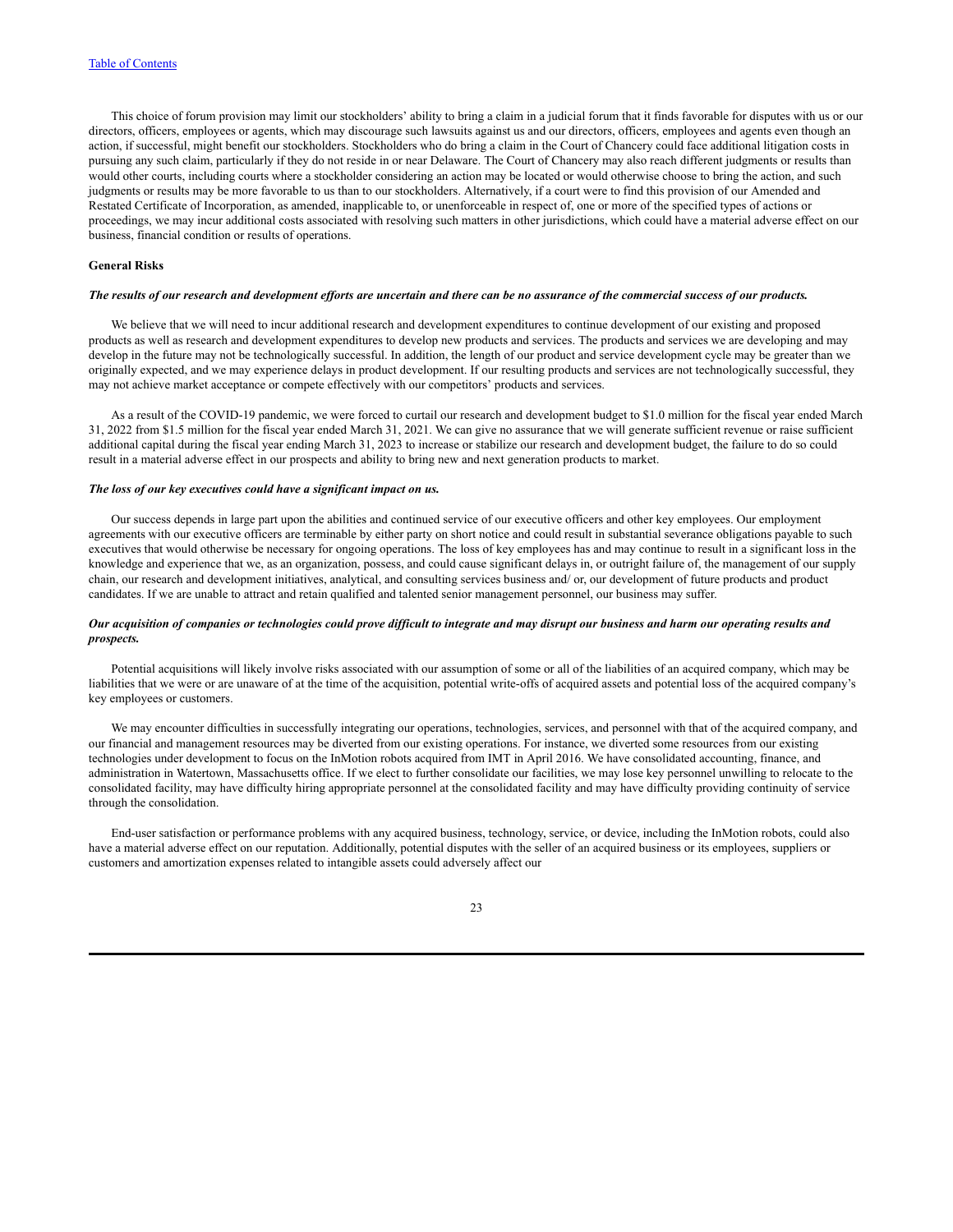business, operating results, and financial condition. If we fail to properly evaluate and execute acquisitions, our business may be disrupted, and our operating results and prospects may be harmed.

We can give no assurance that our commercialization schedule will be met as we concentrate our efforts on capital raising.

#### *Product defects could adversely af ect the results of our operations.*

The design, manufacture and marketing of our products involves certain inherent risks. Manufacturing or design defects, unanticipated use of our products, or inadequate disclosure of risks relating to the use of our products can lead to injury or other adverse events. These events could lead to recalls or safety alerts relating to our products (either voluntary or required by the FDA, Health Canada or similar governmental authorities in other countries), and could result, in certain cases, in the removal of a product from the market. A recall could result in significant costs, as well as negative publicity and damage to our reputation that could reduce demand for our products. Personal injuries relating to the use of our products could also result in product liability claims being brought against us. The Company has product liability insurance to mitigate this risk. In some circumstances, such adverse events could also cause delays in new product approvals.

### We could be exposed to significant liability claims if we are unable to obtain insurance at acceptable costs and adequate levels or otherwise protect *ourselves against potential product liability claims.*

The testing, manufacturing, marketing, and sale of medical devices entail the inherent risk of liability claims or product recalls. The Company currently maintains product liability insurance; however, product liability insurance is expensive and may not be available on acceptable terms in the future, if at all. A successful product liability claim, or product recall could inhibit or prevent the successful commercialization of our products, cause a significant financial burden on the Company, or both, which in either case could have a material adverse effect on our business and financial condition.

Although we carry product liability insurance, there is no guarantee that our insurance will adequately cover us against potential liability. If not, the results of our operations could be materially and adversely affected. In addition, any product liability claims brought in connection with any alleged defect of our products, whether with or without merit, could increase our product liability insurance rates or prevent us from securing continuing coverage at rates we could afford.

### *Our operations in international markets involve inherent risks that we may not be able to control.*

Our business plan includes the marketing and sale of our existing and proposed products in international markets. Accordingly, our results could be materially and adversely affected by a variety of uncontrollable and changing factors relating to international business operations, including:

- macroeconomic conditions adversely affecting geographies where we intend to do business;
- Any continued impacts from the COVID-19 pandemic or any other global health crisis;
- foreign currency exchange rates;
- political or social unrest or economic instability in a specific country or region;
- higher costs of doing business in foreign countries;
- infringement claims on foreign patents, copyrights, or trademark rights;
- difficulties in staffing and managing operations across disparate geographic areas;
- difficulties associated with enforcing agreements and intellectual property rights through foreign legal systems;
- trade protection measures and other regulatory requirements, which affect our ability to import or export our products from or to various countries;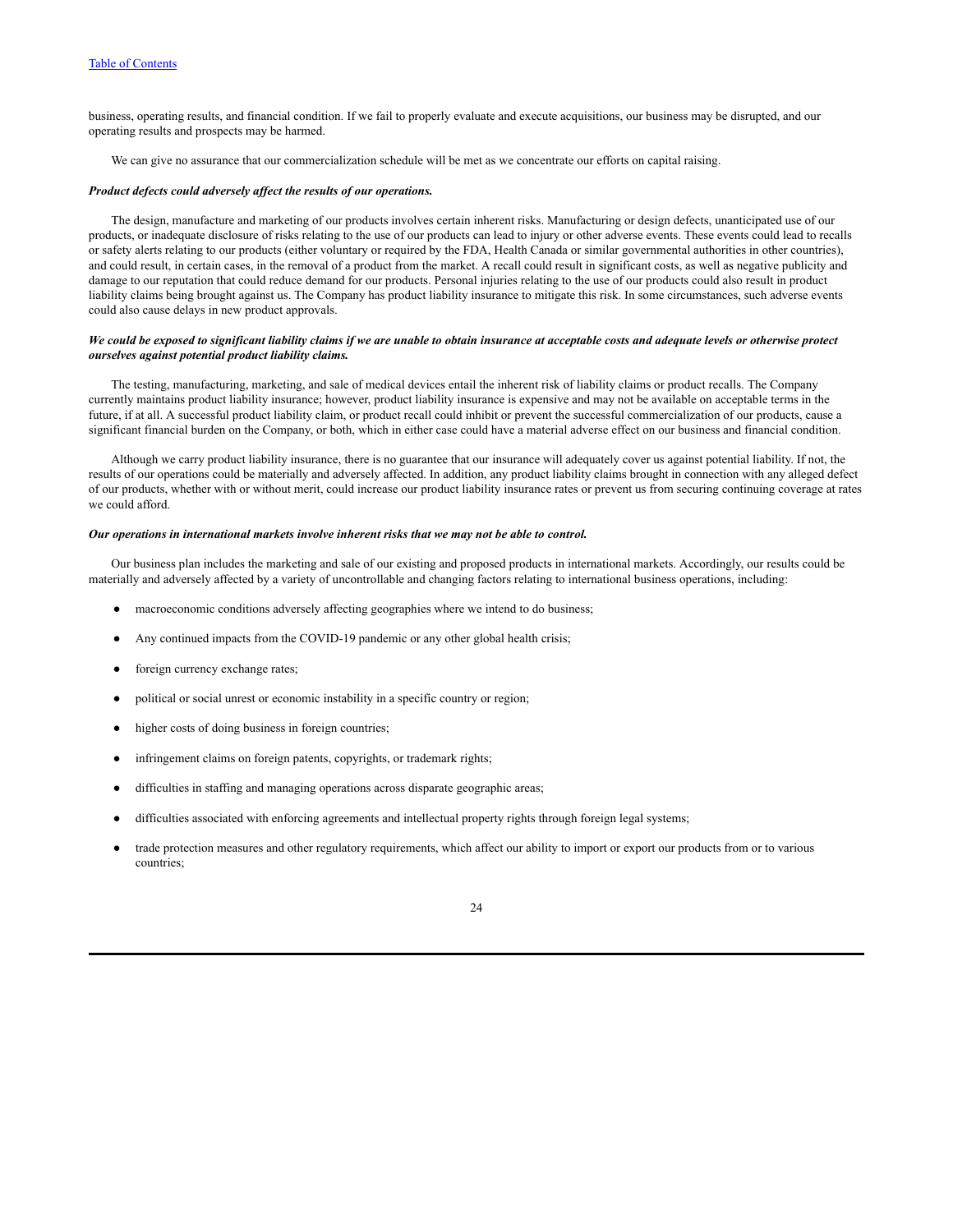- adverse tax consequences;
- unexpected changes in legal and regulatory requirements;
- military conflict, terrorist activities, natural disasters, and medical epidemics; and
- our ability to recruit and retain channel partners in foreign jurisdictions.

### Any weakness in internal control over financial reporting or disclosure controls and procedures could result in a loss of investor confidence in our *financial reports and lead to a stock price decline.*

We are required to evaluate our internal control over financial reporting under Section 404 of the Sarbanes-Oxley Act of 2002 and report the results in our Annual Report on Form 10-K. There is no requirement for audit of our internal control over financial reporting. We are also required to maintain effective disclosure controls and procedures. If material weaknesses arise and they are not remedied, we will be unable to assert that our internal controls are effective. Any failure to have effective internal control over financial reporting or disclosure controls and procedures could cause investors to lose confidence in the accuracy and completeness of our financial reports, limit our ability to raise financing or lead to regulatory sanctions, any of which could result in a material adverse effect on our business or decline in the market price of our common stock.

### The industries in which we operate are highly competitive and subject to rapid technological change. If our competitors are better able to develop and market products that are safer, more effective, less costly, easier to use, or are otherwise more attractive, we may be unable to compete effectively with *other companies.*

The medical technology industry is characterized by intense competition and rapid technological change and we will face competition based on product features, clinical outcomes, price, services and other factors. Competitors may include large medical device and other companies, some of which have significantly greater financial and marketing resources than we do, and firms that are more specialized than we are with respect to particular markets. Our competition may respond more quickly to new or emerging technologies, undertake more extensive marketing campaigns, have greater financial, marketing, and other resources than ours or may be more successful in attracting potential customers, employees and strategic partners.

Our competitive position will depend on multiple, complex factors, including our ability to achieve market acceptance for our products, develop new products, implement production and marketing plans, secure regulatory approvals for products under development and protect our intellectual property. In some instances, competitors may also offer, or may attempt to develop, alternative therapies that may be delivered without a medical device or a medical device superior to ours. The development of new or improved products, processes or technologies by other companies may render our products or proposed products obsolete or less competitive. The entry into the market of manufacturers located in low-cost manufacturing locations may also create pricing pressure, particularly in developing markets. Our future success depends, among other things, upon our ability to compete effectively against current technology, as well as to respond effectively to technological advances, and upon our ability to successfully implement our marketing strategies and execute our research and development plan.

### *We do not expect to pay cash dividends on our common stock.*

We anticipate that we will retain our earnings, if any, for future growth and therefore do not anticipate paying cash dividends on our common stock in the future. Investors seeking cash dividends should not invest in our common stock for that purpose.

#### <span id="page-26-0"></span>**Item 1B – Unresolved Staff Comments**

None.

#### <span id="page-26-1"></span>**Item 2 – Properties**

Our principal executive office is in premises of approximately 9,300 square feet of leased space at 80 Coolidge Hill Road, Watertown, Mass. 02472. We also lease 3,655 square feet at 483 Bay Street, N105, Toronto, Ontario Canada M5G 2C9. The facilities have been leased on our behalf by Ryerson University and we receive a subsidy on lease payments to the University. We have given notice that we intend to exit the lease in Toronto, Canada in October of 2022 and consolidate our offices in the Watertown,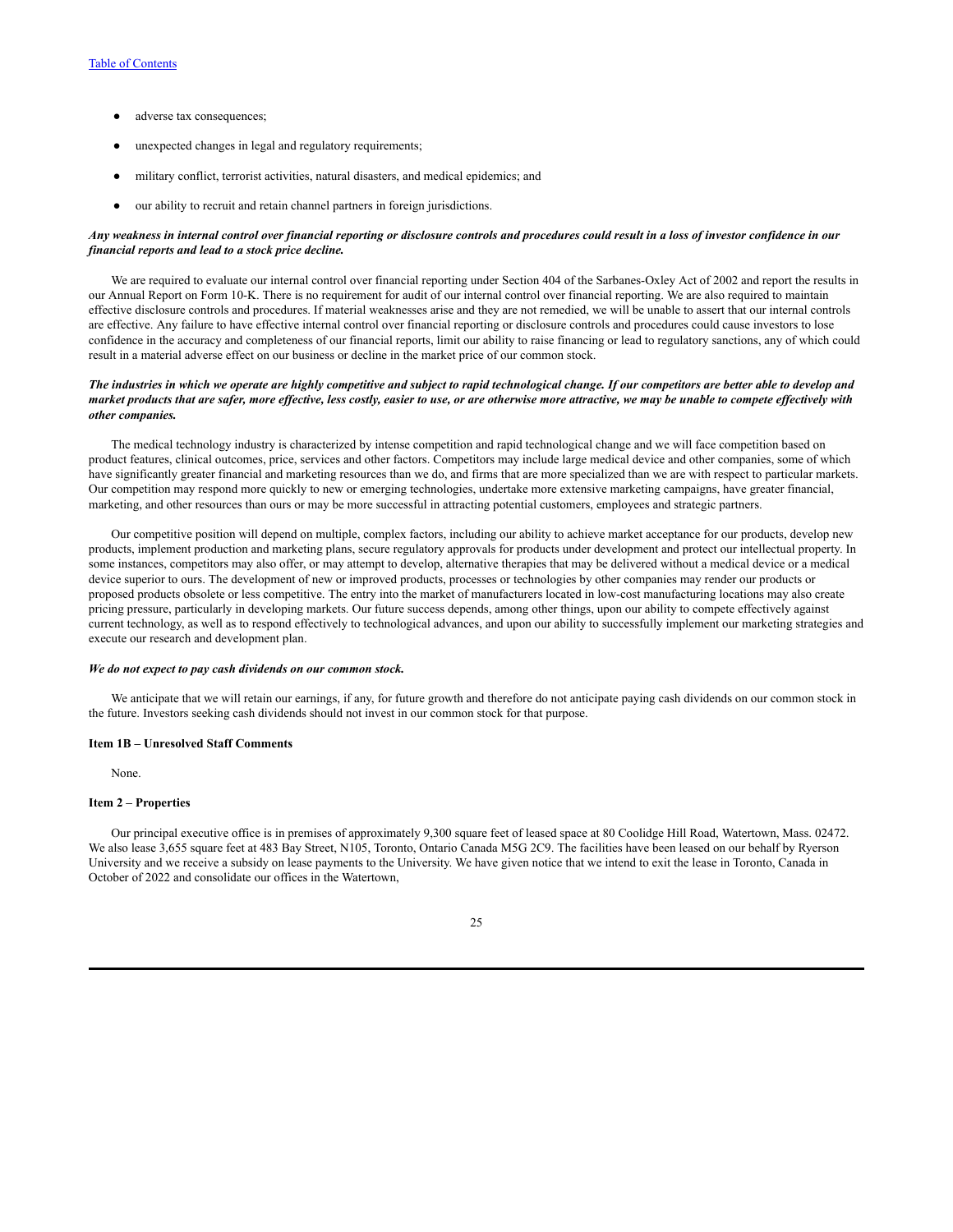Massachusetts facility. We are also renting additional storage space. Otherwise, we believe these facilities are adequate for our current needs.

We do not own any real estate.

#### <span id="page-27-0"></span>**Item 3 – Legal Proceedings**

From time to time, we may become involved in various lawsuits and legal proceedings, which arise in the ordinary course of business. However, litigation is subject to inherent uncertainties, and an adverse result in these or other matters may arise from time to time that may harm business.

We are not currently a party in any legal proceeding or governmental regulatory proceeding nor are we currently aware of any pending legal proceeding or governmental regulatory proceeding proposed to be initiated against us that would have a material adverse effect on us or our business.

#### <span id="page-27-1"></span>**Item 4 – Mine Safety Disclosures**

Not applicable.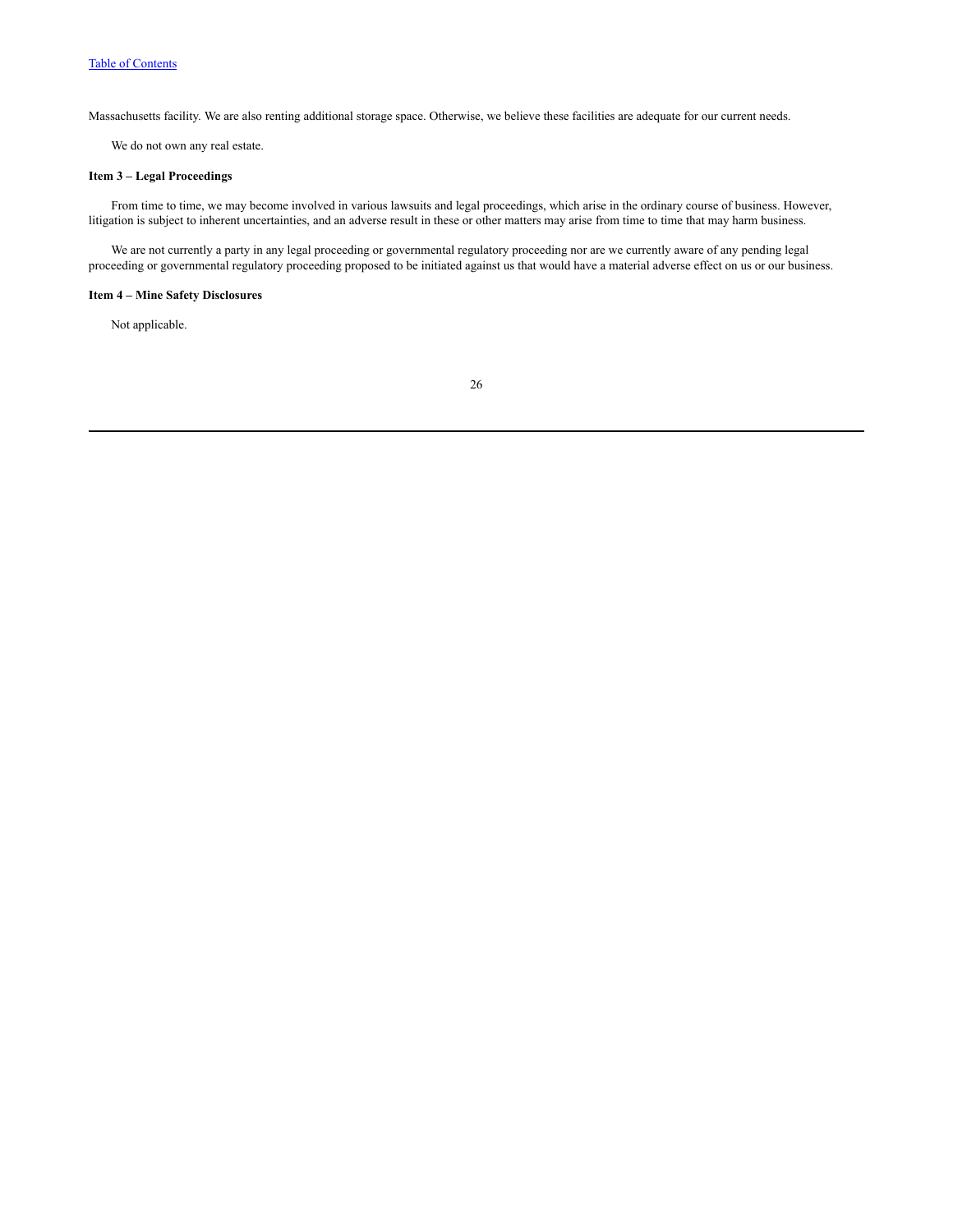# **PART II**

# <span id="page-28-1"></span><span id="page-28-0"></span>**ITEM 5 - MARKET FOR REGISTRANT'S COMMON EQUITY, RELATED STOCKHOLDER MATTERS AND ISSUER PURCHASES OF EQUITY SECURITIES**

### **Market Information**

Our common stock is traded on the OTCPink tier of the OTC Marketplace under the symbol "BNKL". The following table sets forth for the periods indicated, the high and low sale prices per share of our common stock as reported on OTCPink tier marketplace.

| <b>Quarterly Period Ended</b> |        | High |   | Low  |
|-------------------------------|--------|------|---|------|
| March 31, 2022                |        | 0.90 |   | 0.38 |
| December 31, 2021             |        | 2.42 |   | 0.70 |
| September 30, 2021            | \$     | 2.86 | S | 1.31 |
| June 30, 2021                 | \$     | 3.00 |   | 1.26 |
|                               |        |      |   |      |
| March 31, 2021                |        | 4.50 |   | 1.24 |
| December 31, 2020             | \$     | 1.50 | S | 1.10 |
| September 30, 2020            | ¢      | 1.95 |   | 0.75 |
| June 30, 2020                 | Φ<br>D | 4.00 |   | 1.13 |

On June 6, 2022, the closing price per share of our common stock was \$1.00, as reported on OTCPink tier marketplace. As of June 6, 2022 6,767,114 shares of common stock were issued and outstanding, which were held by 318 holders of record and 112,440 exchangeable shares were issued and outstanding, which were held by 20 holders of record.

We have never paid or declared any cash dividends on our common stock. We intend to retain any earnings to finance the growth and development of our business. Payment of future dividends, if any, will be at the discretion of our board of directors.

We consider our common stock to be thinly traded and, accordingly, reported sales prices or quotations may not be a true market- based valuation of our common stock.

#### **Equity Compensation Plan Information**

We adopted, and a majority of our stockholders approved, the 2014 Equity Incentive Plan (the "2014 Plan"). Under such plan, we may grant equitybased incentive awards, including options, restricted stock, and other stock-based awards, to any directors, employees, advisers, and consultants that provide services to us or any of our subsidiaries on terms and conditions that are from time to time determined by us. An aggregate of up to 15% of our common stock and common stock reserved for issuance from the Exchangeable Shares are reserved for issuance under the 2014 Plan, and options for the purchase of 510,469 shares of our common stock have been granted and are outstanding as of March 31, 2022. The purpose of the 2014 Plan is to provide financial incentives for selected directors, employees, advisers, and consultants of the Company and/or its subsidiaries, thereby promoting the long-term growth and financial success of the Company.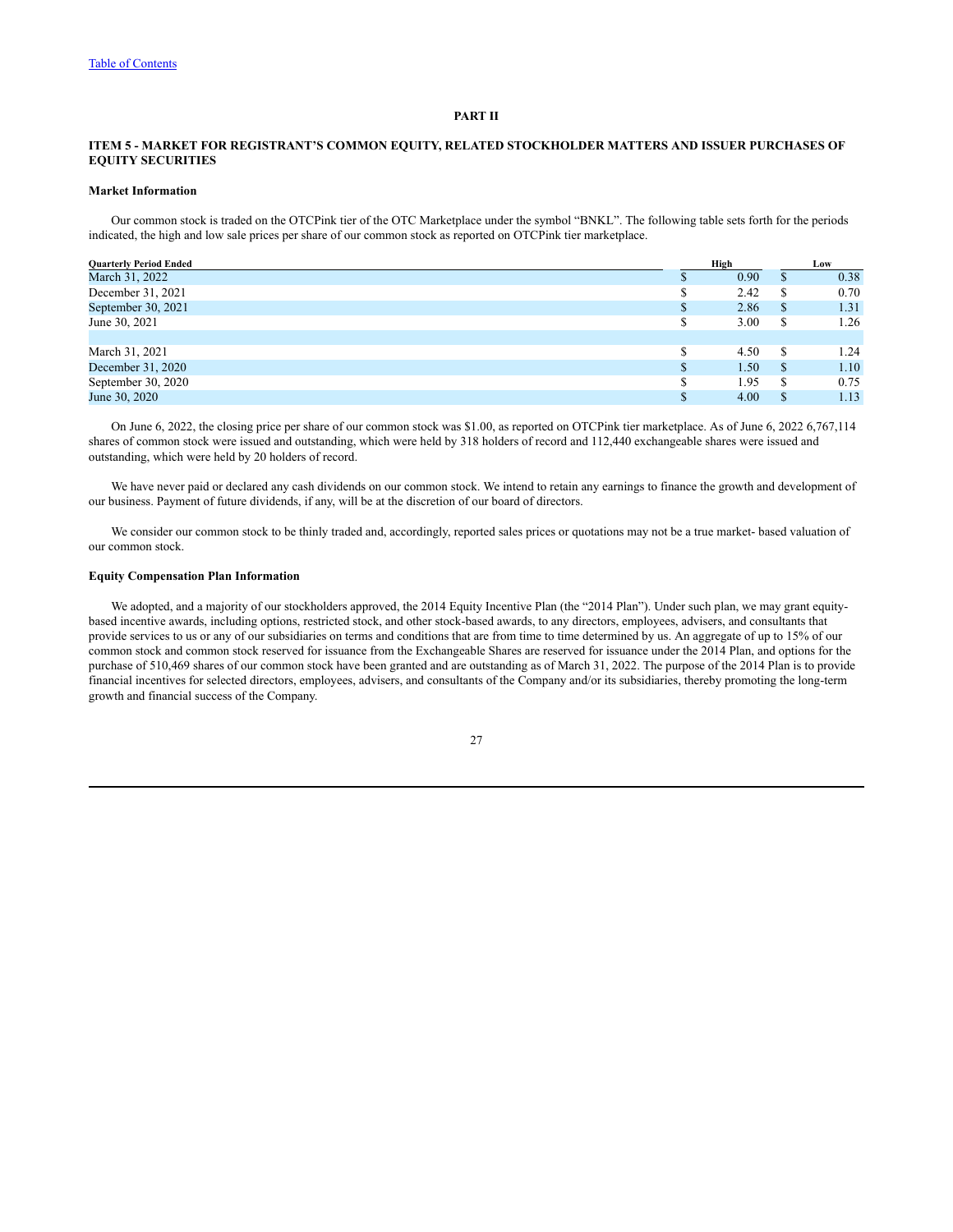The table below sets forth information as of March 31, 2022 with respect to compensation plans under which our common stock or Exchangeable Shares are authorized for issuance.

|                                                             | (a)<br>Number of<br>securities<br>to be Issued<br>upon<br>exercise of<br>outstanding<br>options,<br>warrants and<br>rights | (b)<br>Weighted-<br>average<br>exercise price<br>оt<br>outstanding<br>options,<br>warrants and<br>rights |      | (c)<br>Number of<br>securities<br>remaining<br>available for<br>future<br>issuance<br>under<br>equity<br>compensation<br>plans<br>(excluding<br>securities<br>reflected in<br>column (a)) |
|-------------------------------------------------------------|----------------------------------------------------------------------------------------------------------------------------|----------------------------------------------------------------------------------------------------------|------|-------------------------------------------------------------------------------------------------------------------------------------------------------------------------------------------|
| Equity compensation plans approved by security holders      | 510.469                                                                                                                    | \$                                                                                                       | 5.20 | 258,556                                                                                                                                                                                   |
| Equity compensation plans not approved by security holders: |                                                                                                                            |                                                                                                          |      |                                                                                                                                                                                           |
| Executive stock options                                     | 266,796                                                                                                                    | \$.                                                                                                      | 8.82 |                                                                                                                                                                                           |
| <b>Total</b>                                                | 777,265                                                                                                                    |                                                                                                          |      | 258,556                                                                                                                                                                                   |

<span id="page-29-0"></span>**ITEM 6 – RESERVED**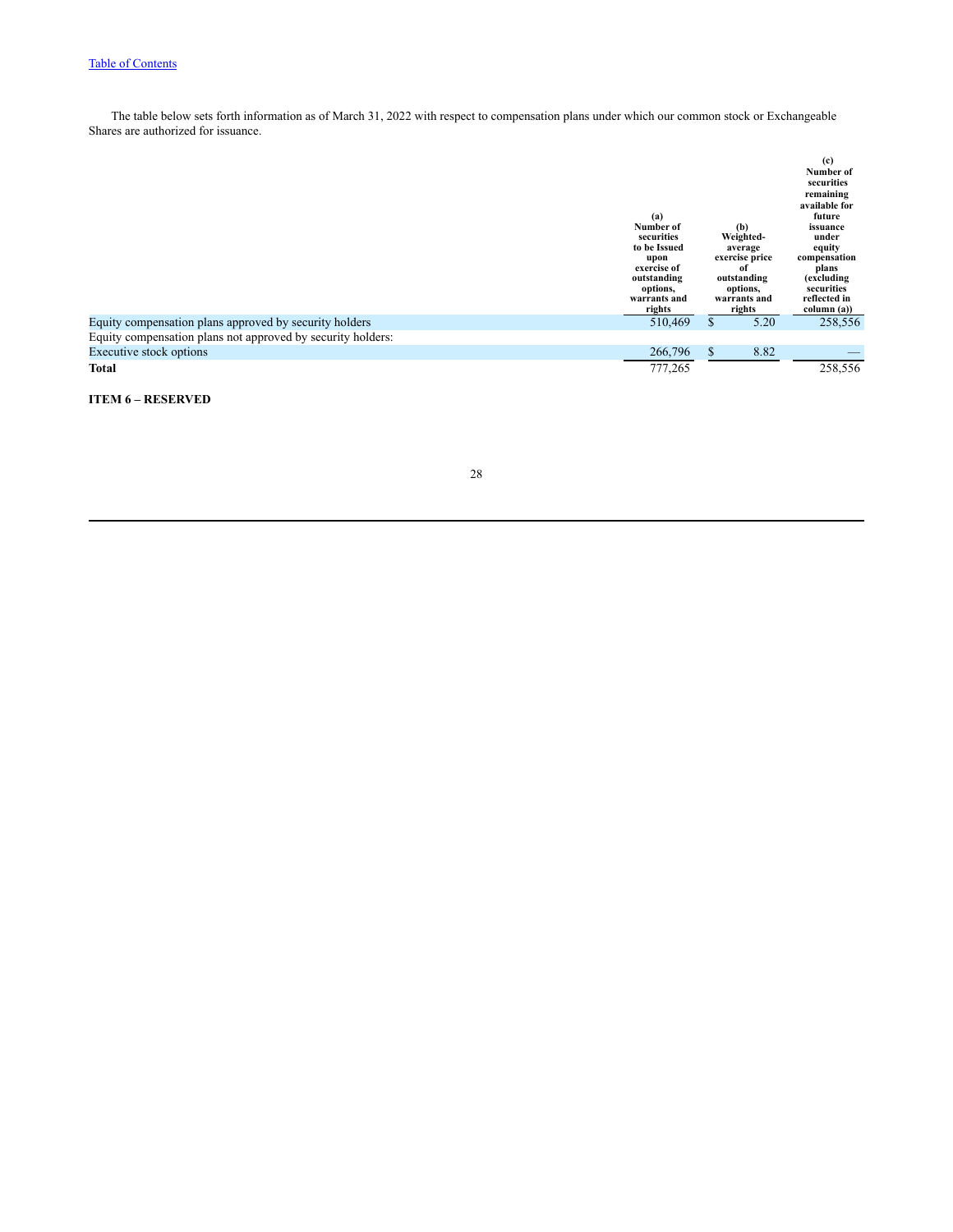# <span id="page-30-0"></span>**ITEM 7. MANAGEMENT'S DISCUSSION AND ANALYSIS OF FINANCIAL CONDITION AND RESULTS OF OPERATIONS.**

The following Management's Discussion and Analysis of Financial Condition and Results of Operations ("MD&A") covers information pertaining to the Company as of March 31, 2022 and 2021. Except as otherwise noted, the financial information contained in this MD&A and in the financial statements has been prepared in accordance with accounting principles generally accepted in the United States of America. All amounts are expressed in U.S. dollars *unless otherwise noted.*

The preparation of consolidated financial statements in conformity with U.S. GAAP requires us to make estimates and assumptions that affect the reported amounts of assets and liabilities, disclosure of any contingent liabilities at the financial statement date and reported amounts of revenue and expenses during the reporting period. On an on-going basis we review our estimates and assumptions. The estimates were based on historical experience and other assumptions that we believe to be reasonable under the circumstances. Actual results are likely to differ from those estimates under different assumptions or conditions, but we do not believe such differences will materially affect our financial position or results of operations.

### **Forward Looking Statements**

Certain information contained in this MD&A includes "forward-looking statements." Statements which are not historical reflect our current expectations and projections about our future results, performance, liquidity, financial condition and results of operations, prospects and opportunities and are based upon information currently available to us and our management and their interpretation of what is believed to be significant factors affecting our existing and proposed business, including many assumptions regarding future events. In some cases, you can identify forward-looking statements by terminology such as "may," "will" "should," "expect," "intend," "plan," anticipate," "believe," "estimate," "predict," "potential," "continue," or similar terms, variations of such terms or the negative of such terms. These statements are only predictions and involve known and unknown risks, uncertainties, and other factors. Although forward- looking statements, and any assumptions upon which they are based, are made in good faith, and reflect our current judgment, actual results could differ materially from those anticipated in such statements. Actual results, performance, liquidity, financial condition and results of operations, prospects and opportunities could differ materially and perhaps substantially from those expressed in, or implied by, these forwardlooking statements as a result of various risks, uncertainties and other factors, including those risks described in detail in the section of this Annual Report on Form 10-K entitled "Risk Factors" as well as elsewhere in this Annual Report on Form 10-K.

In light of these risks and uncertainties, and especially given the nature of our existing and proposed business, there can be no assurance that the forward-looking statements contained in this section and elsewhere in this Annual Report on Form 10-K will in fact occur. Potential investors should not place undue reliance on any forward- looking statements. Except as expressly required by the federal securities laws, there is no undertaking to publicly update or revise any forward-looking statements, whether as a result of new information, future events, changed circumstances or any other reason.

#### **Company Overview**

Bionik Laboratories Corp. is a healthcare company focused on improving the quality of life of millions of people with neurological or mobility impairments by combining artificial intelligence and innovative robotics technology and data solutions to help individuals from hospital to home to regain mobility, enhance autonomy, and regain self- esteem.

The Company uses artificial intelligence and machine learning technologies to make rehabilitation methods and processes smarter and more intuitive to deliver greater recovery for patients with neurological or mobility impairments. These technologies allow large amounts of data to be collected and processed in real-time, enabling appropriately challenging and individualized therapy during every treatment session. This is the foundation of the InMotion therapy. The Company's rehabilitation therapy robots are built on an artificial intelligence platform, measuring the position, the speed, and the acceleration of the patients' arm 200 times per second. The artificial intelligence platform is designed to adapt in real time to the patient's needs and progress while providing quantifiable feedback of a patient's progress and performance, in a way that the Company believes a trained clinician cannot.

Based on this foundational work, the Company has a portfolio of products and solutions focused on upper extremity rehabilitation for stroke and other mobility-impaired individuals, including InMotion robots currently in the market. Additionally, we launched our new software platform, InMotion Connect which is providing the ability for hospital management to access remotely to management dashboards presenting the utilization data of each of their InMotion robotic devices and their robotic devices productivity. Customized

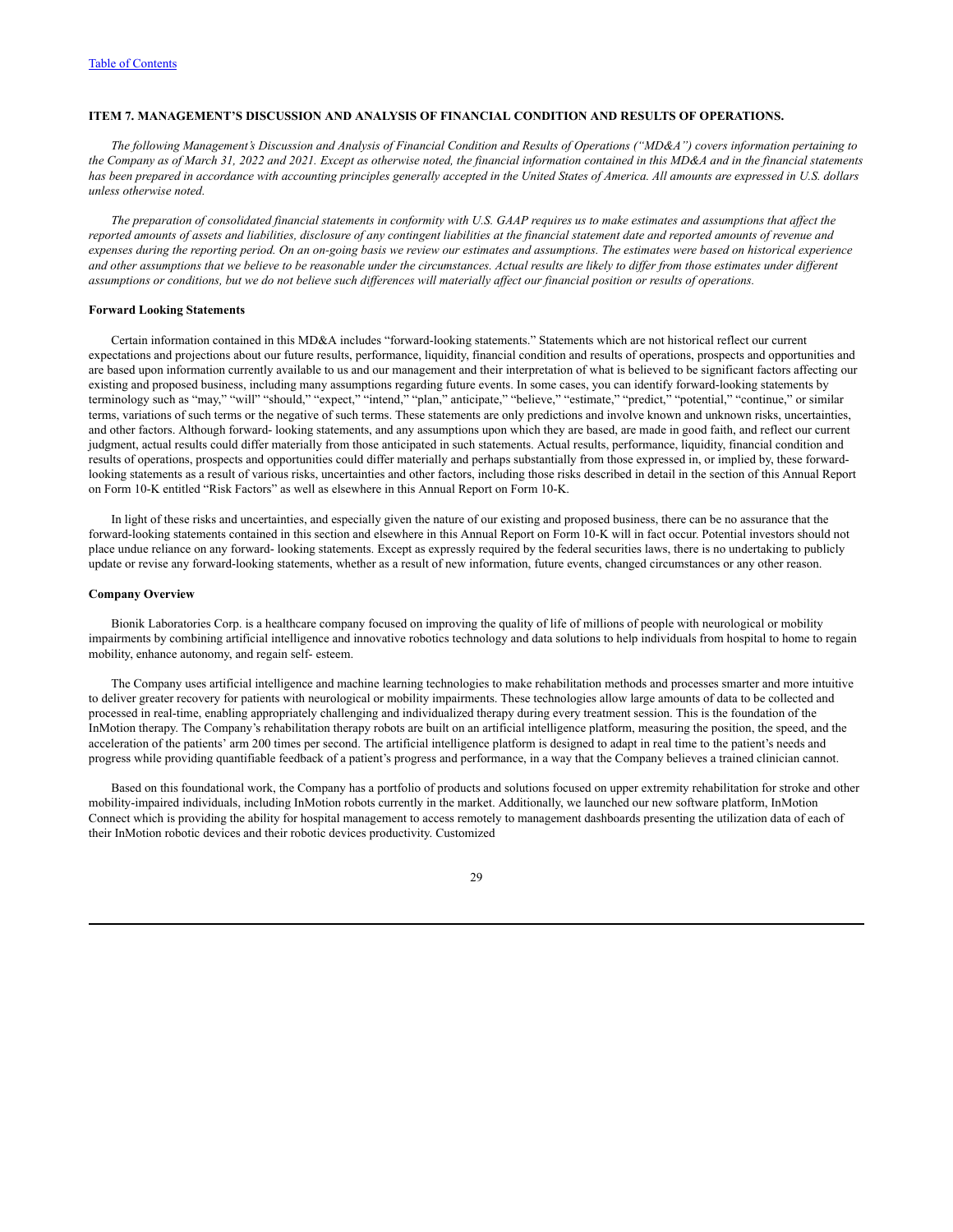reporting capabilities in the platform focus on facility and organization measurement dashboards to support effective decision making for clinicians and for hospital management.

Currently, we receive revenues from the sale of our InMotion robots to our customers both in the U.S. and internationally. We also record revenues associated with our extended warranties that customers will purchase with the sale of our InMotion robots as well as from the sale of the InMotion Connect hardware and the subscription fees associated with the utilization of the InMotion Connect Pulse solution in the U.S.

We currently sell our products directly or can introduce customers to a third-party finance company to lease at a monthly fee over the term or other fee structure for our products to hospitals, clinics, distribution companies and/or buying groups that supply those rehabilitation facilities.

Our strategic business focus is on the following key areas:

- Continuing to expand our distribution channels and commercial footprint in the United States and internationally with an increase in sales and marketing initiatives;
- Continue to improve our data strategy and enhance our InMotion Connect software with solutions that serve clinical rehabilitation providers and their patients; and
- Continue to seek out opportunities to enhance our product offering and potentially introduce new technologies.

We believe our business provides a platform for growth. We continue to make investments in our enhancements of our existing products and the future development of new products.

We currently hold an intellectual property portfolio that includes 5 issued U.S. patents and 3 U.S. pending patent applications, as well as other patents under development. We may file provisional patent applications from time to time, and may, where deemed advisable pursue non-provisional patent applications within 12 months of the filing date of such provisional patent applications. Additionally, we hold exclusive licenses to three additional patents.

### **Business Developments**

In December 2018, we entered into a Sale of Goods Agreement (the "Agreement") with CHC Management Services, LLC, or Kindred, pursuant to which, among other things, Kindred agreed to purchase from us in a first phase a minimum of 21 of the Company's InMotion ARM Interactive Therapy Systems – a minimum of one for each of Kindred's existing and soon-to-open affiliated inpatient rehabilitation hospitals and similar facilities described in the Agreement, and in a second phase a minimum of one InMotion ARM Interactive Therapy System for each similar future facility of Kindred, during the four-year minimum term of the Agreement. As of March 31, 2022, 30 InMotion robots have been sold in total to Kindred.

In September 2019, we commenced an up to \$7.0 million convertible note offering (previously set at \$3.0 million), of which \$1.6 million was raised through March 31, 2021. All of these convertible notes were converted on March 31, 2021 into 181,463 shares of our common stock. In addition, on March 23, 2020, we borrowed \$2,000,000 evidenced by a term promissory note from an existing stockholder and lender of the Company.

On October 5, 2020 as approved by the stockholders of the Company at the annual meeting of stockholders held on October 5, 2020, the Company filed a Certificate of Amendment to its Amended and Restated Certificate of Incorporation, as amended with the Secretary of State of Delaware to decrease the authorized number of shares of (i) common stock of the Company from 500,000,000 to 13,000,000 and (ii) preferred stock of the Company from 10,000,000 to 5,000,000.

In June 2020, we launched our InMotion Connect platform, which consists of a hardware device connected to the InMotion Robot as well as a subscription to InMotion Connect Pulse. This platform provides anonymized data allowing us to focus activity to increase adoption and utilization of InMotion robotic technologies across healthcare systems.

During 2021, we implemented a machine learning prototype predictive model for the classification of the level of responsiveness of the InMotion therapy outcomes. This solution was developed with Bitstrapped, a Toronto-based data engineering firm specializing in machine learning infrastructure through their partnership with Google Cloud Platform. This prototype enables us to continually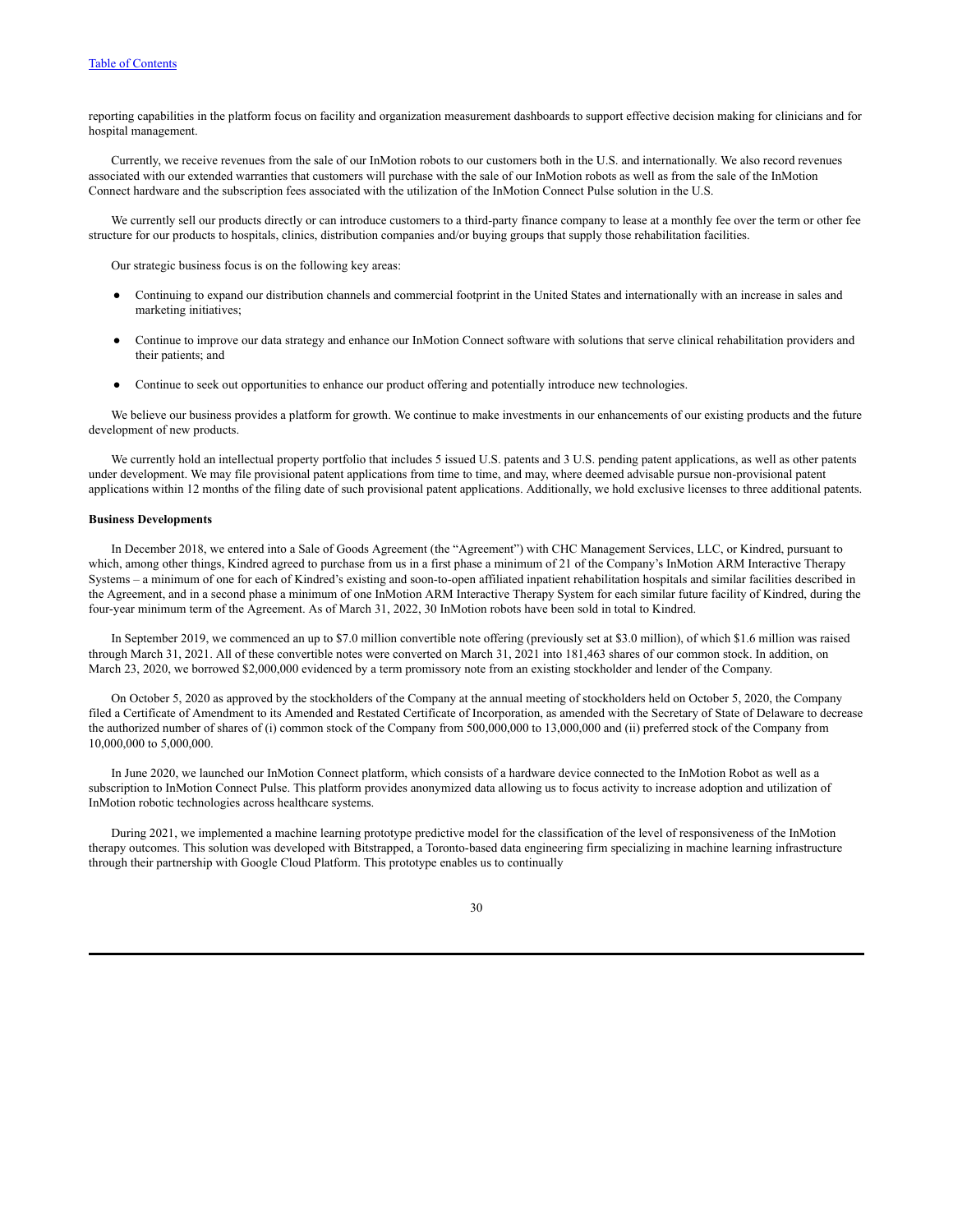train the model on anonymized data collected in real-time with InMotion Connect in rehabilitation facilities and track improvements in performance. During the fiscal year ended March 31, 2022, we continued to move this strategy forward by working with our team of data scientists to analyze the data we currently have and start making correlations with the intent to enhance the patient experience. This approach will continue to advance and develop as funds permit.

On July 15, 2021, we commenced a refinancing of our existing indebtedness and launched a new secured convertible promissory note offering of up to \$10.0 million. Pursuant to the terms of the offering, we were offering for sale up to \$10.0 million in convertible notes to accredited investors and non-U.S. persons. As a result, we issued an aggregate of \$8.3 million in principal of convertible notes of which an aggregate of \$5.0 million was purchased for cash and the remainder was issued as a result of consolidating existing debt. All of these convertible notes were converted on March 31, 2022, into 946,194 shares of our common stock.

# **Covid-19 Pandemic**

As a result of extended shutdowns of businesses around the world due to the COVID-19 pandemic, we have seen a slowdown in our business as most of the capital expenditure programs of the healthcare facilities that make up our customer base have been put on hold or has been significantly curtailed. This, along with our typically long sales cycle, has affected our ability to generate revenues in recent months. As a result, we took the following steps to address the decrease in revenue, as follows:

- At the beginning of fiscal 2021, we furloughed three employees in the United States and temporarily laid-off one employee in Canada. Additionally, our senior management agreed to a salary deferral of between 30-50%. Additionally, our senior management agreed to a salary deferral of between 30-50%. Our remaining employees in the U.S. received base salary reductions of between 30%-50%. In Canada, our remaining employees received a reduction in base salary and hours of 45%. As a result of obtaining the U.S. and Canadian government's programs described below, U.S. employees with salaries less than \$100,000 annually were returned to full salary and with salaries exceeding \$100,000 annually were increased to 75% of their normal base salary. Most Canadian employees were returned to their normal base salary. Senior management's salaries were restored in December 2020 until March 2021, when certain senior management salaries were reduced between 30%-50% for 3 months.
- On May 6, 2020, our U.S. subsidiary received funding in the original principal amount of \$0.5 million pursuant to the federal Paycheck Protection Program under the Coronavirus Aid, Relief and Economic Security Act, which is administered by the U.S. Small Business Administration. The loan was funded by Bank of America, N.A. pursuant to the terms of a Promissory Note dated as of May 1, 2020. We have used the proceeds from this funding for eligible purposes, including to retain workers and maintain payroll or make mortgage interest payments, lease payments, and utility payments. We applied for forgiveness of this debt with the SBA and as of May 23, 2021, have received forgiveness of the loan and all interest.
- Our Canada operations secured \$84,000 of government financial relief under the Canadian Emergency Wage Subsidy (CEWS), which is available monthly until June 2021, which was used to return the salaries of many of our Canadian non-management employees back to their full amount.
- The Company has reduced working on its research and development projects to focus on the further enhancements of InMotion ConnectTM, to provide the ability for hospital management to access remotely to management dashboards presenting the utilization data of each of their InMotion robotic devices and their InMotion robotic devices productivity, as well as the artificial intelligence and machine learning analysis based on the data collected by InMotion Connect.

The global outbreak of the COVID-19 coronavirus continues to rapidly evolve. The extent to which COVID-19 may impact our business will depend on future developments, which are highly uncertain and cannot be predicted with confidence, such as the duration of the pandemic, the emergence of new variants, travel restrictions and social distancing in the U.S. and other countries, business closures or business disruptions and the effectiveness of actions taken in the U.S. and other countries to contain and treat the disease.

### **Revenues**

We generate revenues primarily from sales of our InMotion Arm, InMotion Arm/Hand and InMotion Connect devices, as well as various parts and accessories, which we refer to collectively as our product sales. We also generate revenues from services, including product warranty revenues, and from subscriptions sales from InMotion Connect solutions. Our business model generally does not involve separate contracts entered into at or near the same time; nor does our business model involve incremental future discounts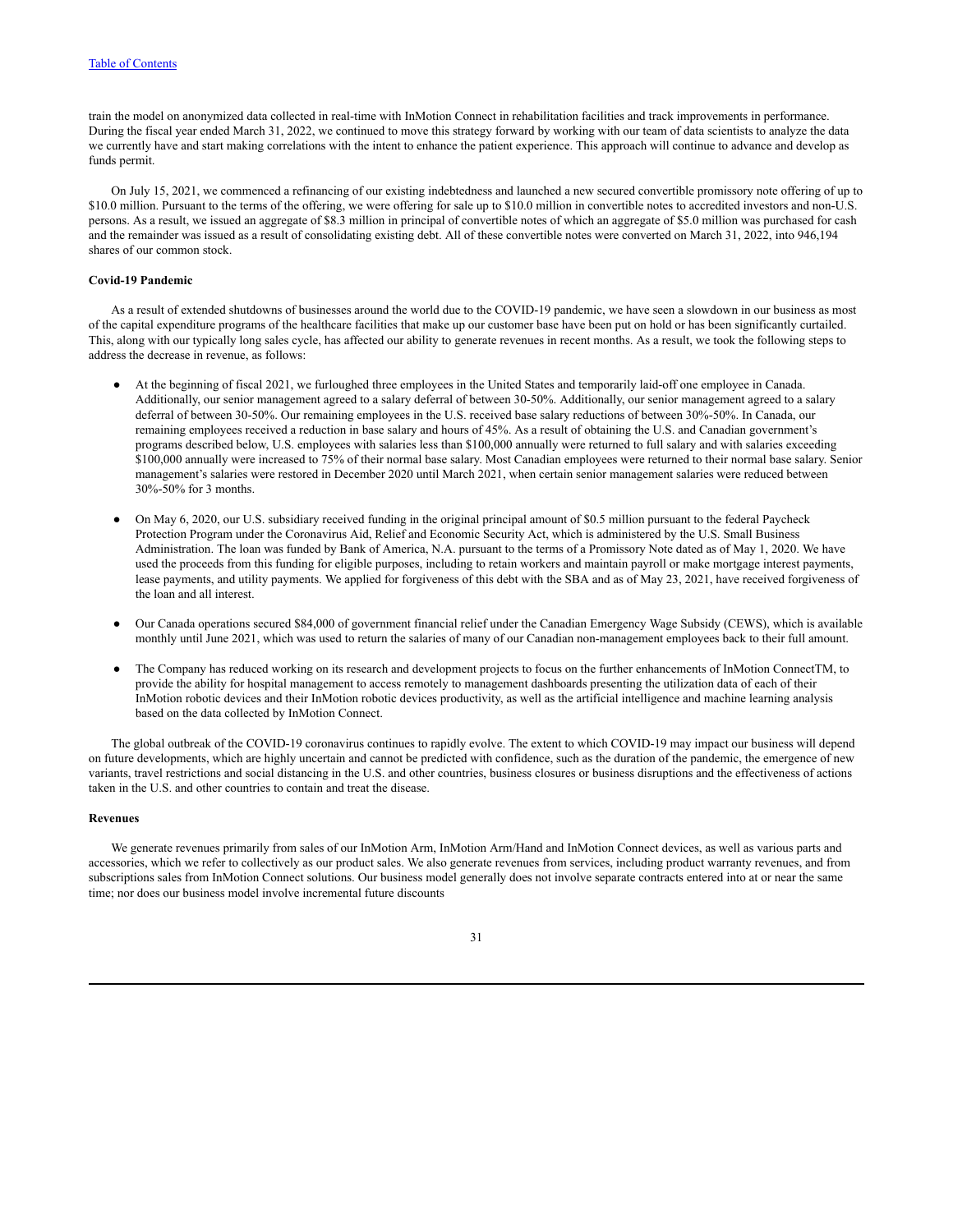offered to the same customer. We do not offer a right of cancellation, termination, refund or return. During the year ended March 31, 2022, we derived approximately 68% of our revenues from product sales, 17% from the subscription sales associated with our Pulse solutions and 15% of our revenues from the sale of services and extended warranties. During the year ended March 31, 2021, we derived approximately 72% of our revenues from product sales, 19% of our revenues from the sale of services and extended warranties and 9% from the subscription sales associated with our Pulse solutions.

We recognize revenue from sales of our products, parts and accessories in accordance with the Accounting Standards Codification, or ASC, *Revenue Recognition Topic* 606. We recognize revenue from sales of our products, parts and accessories when title and risk of ownership has been transferred, which is upon shipment, provided there are no uncertainties regarding customer acceptance, and the following factors are present:

- Identification of the contract with the customer;
- Identification of the performance obligation in the contract;
- Determination of the transaction price;
- Allocation of the transaction price to the performance obligation in the contract; and
- Recognition of revenue when, or as, the performance obligation is satisfied

Revenues from the sale of services and extended warranty contracts are deferred and recognized on a straight-line basis over the contract period as services are provided.

We recognize subscription revenues over the course of the period that the software subscription is available to the customer.

#### **Cost of Revenues**

Our cost of revenues consists primarily of material, labor and manufacturing overhead expenses from our contract manufacturer and includes the cost of components and subassemblies supplied by our third-party suppliers. Cost of revenues also includes certain warranty expenses associated with maintaining our standard warranties within the first 12 months that a customer owns our product.

### **Sales and Marketing Expenses**

Our sales and marketing expenses consist primarily of salaries, commissions and other personnel-related expenses, which may include share-based compensation, for employees engaged in sales, marketing and support of our products, trade show, promotional and public relations expenses and management and administration expenses in support of sales and marketing.

### **Research and Development Expenses**

Our research and development expenses consist of salaries and other personnel-related expenses, which may include share-based compensation, for employees primarily engaged in research, development and engineering activities, materials used and other overhead expenses incurred in connection with the design and development of our products and, from time to time, expenses associated with collaborative research and development agreements that we may enter into. We expense all of our research and development costs as incurred.

### **General and Administrative Expenses**

Our general and administrative costs include payroll, employee benefits, and other personnel-related costs, which include share-based compensation, associated with administrative and support staff, as well as legal and accounting costs, insurance costs, and other administrative fees.

### **Impairment of Goodwill & Intangible Assets**

Impairment of goodwill and intangible assets consists of impairment charges associated with certain intangible assets. Management assesses its intangible assets for impairment annually or as triggering events arise.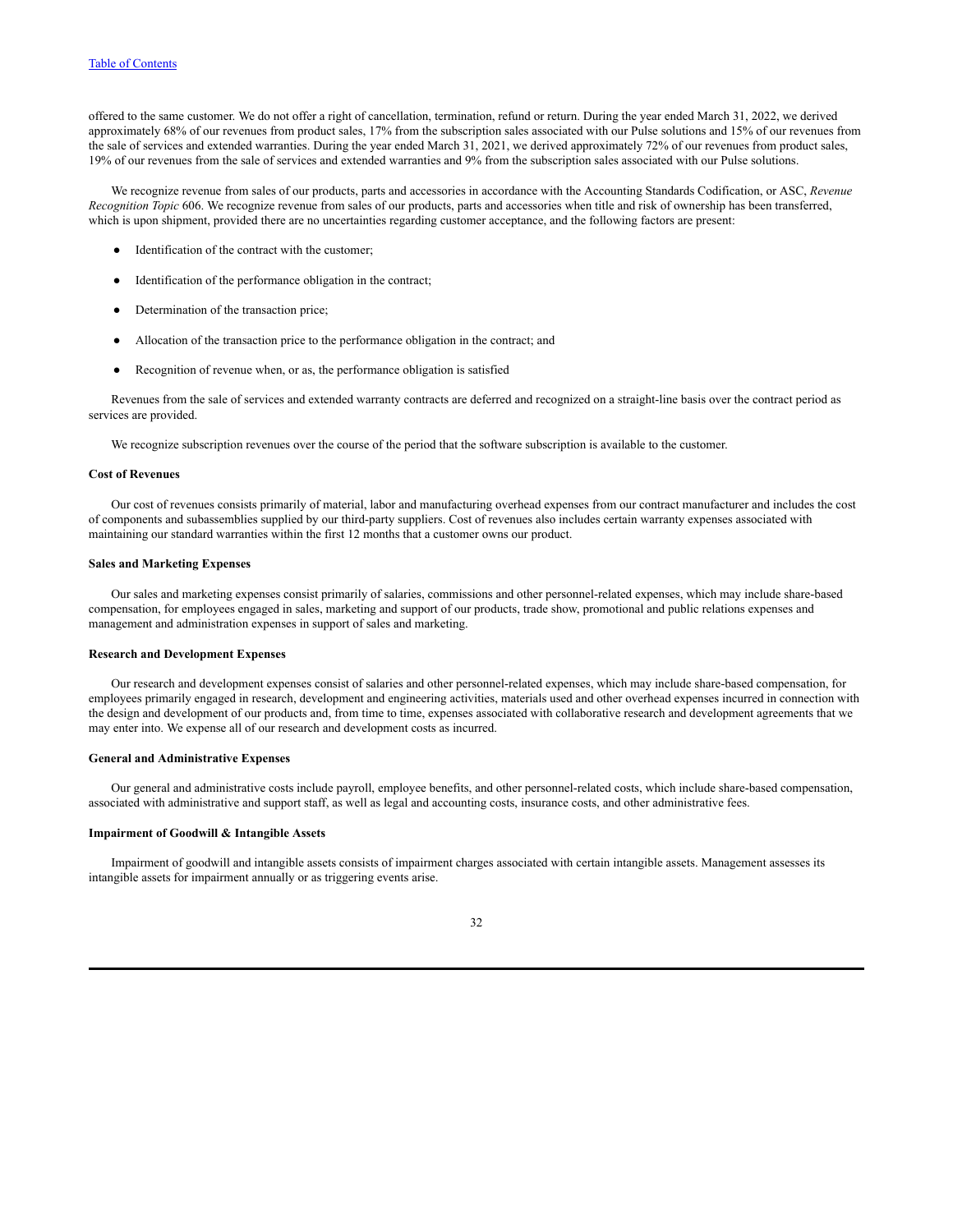### **Interest Expense, net**

Interest expense, net consists primarily of interest charges on loans and convertible loan offerings that we may enter into from time to time with various lenders and shareholders.

### **Other Expense (Income), net**

Other expense (income), net consists primarily of foreign currency remeasurement gains or losses and other miscellaneous income and expense items.

### **Results of Operations**

## *Fiscal Year Ended March 31, 2022 Compared to the Fiscal Year Ended March 31, 2021*

The following table contains selected statement of operations data, which serve as the basis of the discussion of our results of operations for the fiscal year ended March 31, 2022 and 2021, respectively:

|                                               | 2022           |                                       | 2021           |                                |             |          |
|-----------------------------------------------|----------------|---------------------------------------|----------------|--------------------------------|-------------|----------|
|                                               | Amount         | As a % of<br>Total<br><b>Revenues</b> | Amount         | As a % of<br>Total<br>Revenues | \$ Change   | % Change |
| Revenues, net                                 | 1,273,712      | $100 \%$ \$                           | 1,193,430      | $100 \%$ \$                    | 80,282      | $7\%$    |
| Cost of revenues                              | 320,454        | 25                                    | 269,632        | 23                             | 50,822      | 19       |
| Gross profit                                  | 953,258        | 75                                    | 923,798        | 77                             | 29,460      | 3        |
| Operating expenses                            |                |                                       |                |                                |             |          |
| Sales and marketing                           | 1,920,749      | 151                                   | 1,025,404      | 86                             | 895,345     | 87       |
| Research and development                      | 998,516        | 78                                    | 1,544,918      | 129                            | (546, 402)  | (35)     |
| General and administrative                    | 2,806,584      | 220                                   | 4,508,748      | 378                            | (1,702,164) | (38)     |
| Impairment of goodwill $\&$ intangible assets | 5,200,608      | 408                                   | 7,182,053      | 602                            | (1,981,445) | (28)     |
| Total operating expenses                      | 10,926,457     | 858                                   | 14,261,123     | 1,195                          | (3,334,666) | (23)     |
| Loss from operations                          | (9,973,199)    | (783)                                 | (13, 337, 325) | (1,118)                        | 3,364,126   | (25)     |
| Interest expense, net                         | 825,209        | 65                                    | 405,279        | 34                             | 419.930     | 104      |
| Other (income), net                           | (390, 414)     | (31)                                  | (122, 147)     | (10)                           | (268, 267)  | 220      |
| Total other expense (income)                  | 434,795        | 34                                    | 283,132        | 24                             | 151,663     | 54       |
| Net loss                                      | (10, 407, 994) | (817)%                                | (13,620,457)   | $(1,141)\%$                    | 3,212,463   | $(24)\%$ |

# *Revenues*

Total revenues for the year ended March 31, 2022 increased by \$0.1 million, or 7%, to \$1.3 million, as compared to revenues of \$1.2 million for the year ended March 31, 2021.

|                                    |         | <b>Year Ended March 31.</b> |         |                 |                 |
|------------------------------------|---------|-----------------------------|---------|-----------------|-----------------|
|                                    | 2022    |                             | 2021    | <b>S</b> Change | % Change        |
| Product                            | 870.213 |                             | 862.301 | 7.912           | $\frac{0}{0}$   |
| Subscriptions                      | 222,250 |                             | 106.500 | 115.750         | 109             |
| Service, extended warranty & other | 181.249 |                             | 224.629 | (43.380)        | (19)            |
| Total revenues                     |         |                             | 193.430 | 80.282          | $7 \frac{0}{0}$ |

The change in total revenues was attributable to a number of factors:

● We sold nine units in the year ended March 31, 2022 as compared to seven units in the year ended March 31, 2021, resulting in product revenues increasing by \$7,900, or 1%. Our average selling price per unit decreased during the 2022 period as compared to the 2021 period as we had more sales through the distributor model in the fiscal 2022 period.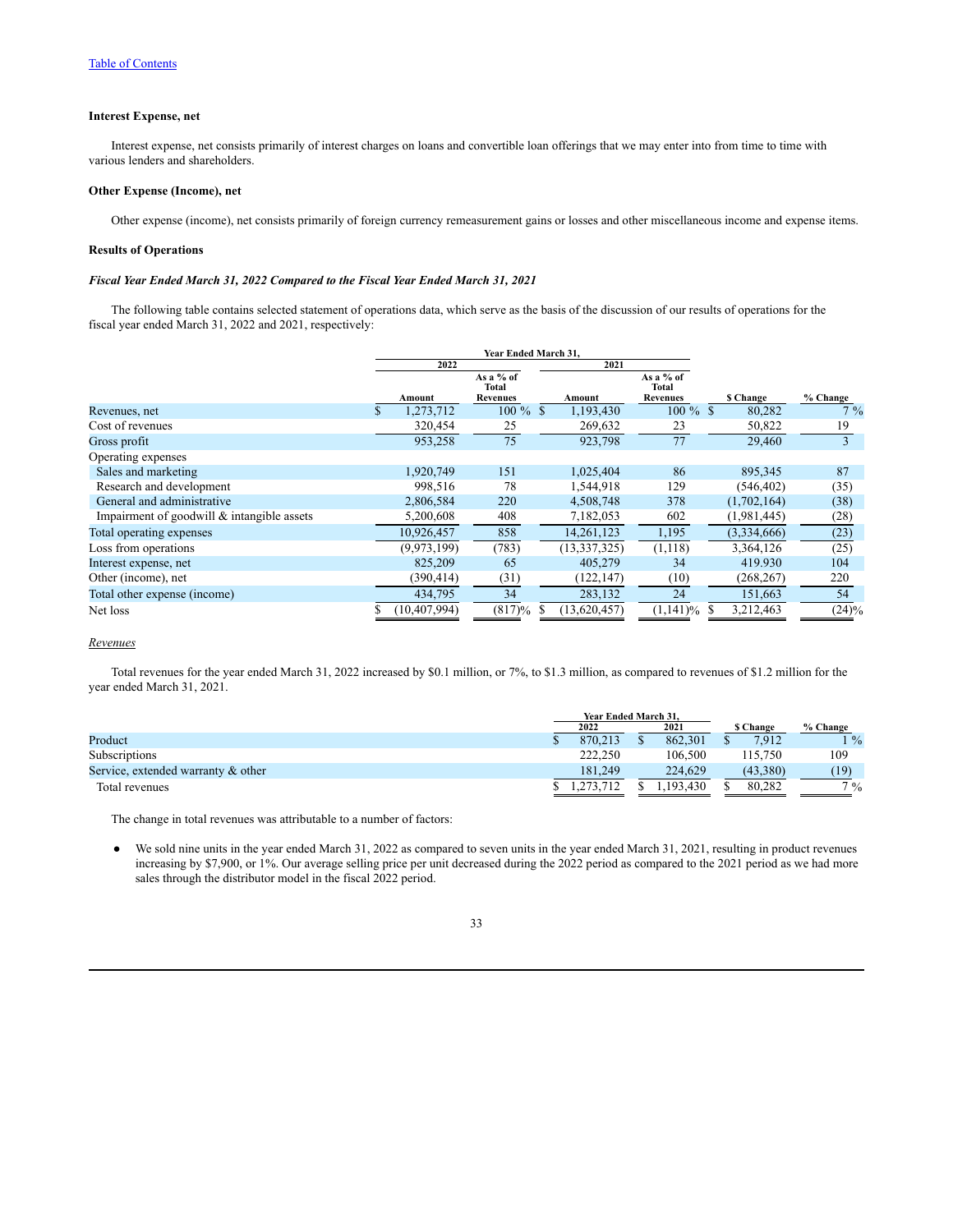- The increase in our subscription sales is due to a full year of InMotion Connect™ solutions subscriptions vs. a partial year in the year ended March 31, 2021 as this product was launched in June 2020. Additionally, our active subscriptions grew from 22 in the 2021 period to 26 in the 2022 period.
- Our service, extended warranty and other revenues decreased approximately 19% primarily due to less units under warranty in the period ended March 31, 2022 as compared to the March 31, 2021 period.

### *Cost of Revenues*

|                                                      |         | Year Ended March 31. |  |  |        |          |
|------------------------------------------------------|---------|----------------------|--|--|--------|----------|
|                                                      | 2022    | 2021                 |  |  | Change | % Change |
| Cost of revenues                                     | 320.454 | 269.632              |  |  | 50.822 | 19%      |
| Cost of revenues (as a percentage of total revenues) |         |                      |  |  |        |          |

Total cost of revenues increased by 51,000, or 19%, and remained consistent at \$0.3 million for both periods presented. The slight increase is due to an adjustment made in the 2021 period to decrease the warranty reserve in conjunction with the lower number of units sold due to the COVID-19 pandemic.

#### *Sales and Marketing*

|                                                         |               | Year Ended           |           |        |         |        |
|---------------------------------------------------------|---------------|----------------------|-----------|--------|---------|--------|
|                                                         |               | March 31.            |           |        |         |        |
|                                                         |               | 2022                 | 2021      |        | Change  | Change |
| Sales and marketing                                     | <sup>\$</sup> | 1.920.749            | 1.025.404 |        | 895.345 | 87%    |
| Sales and marketing (as a percentage of total revenues) |               | 151<br>$\frac{0}{0}$ |           | $86\%$ |         |        |

Sales and marketing expenses increased by \$0.9 million, or 87%, to \$1.9 million for the 2022 period, as compared to \$1.0 million for the 2021 period. The increase was due to a \$0.8 million increase in consulting spend, personnel related expenses and marketing supporting costs related to our commercial and marketing initiatives as we grow our sales pipeline. Our tradeshow and sales related travel expenses increased by approximately \$0.1 million from the 2021 period as our team attended tradeshows and increased travel as COVID restrictions were reduced in the second half of the fiscal 2022.

## *Research and Development*

|                                                              |         | <b>Year Ended</b><br>March 31 |          |               |               |
|--------------------------------------------------------------|---------|-------------------------------|----------|---------------|---------------|
|                                                              | 2022    |                               | 2021     | <b>Change</b> | <b>Change</b> |
| Research and development                                     | 998.516 |                               | .544.918 | (546.402)     | $(35)\%$      |
| Research and development (as a percentage of total revenues) | 78 %    |                               | $129\%$  |               |               |

Research and development expenses decreased \$0.5 million, or 35%, to \$1.0 million for the 2022 period, as compared to \$1.5 million for the 2021 period. The decrease was due to a \$0.5 million decrease in consulting and personnel related expenses as our headcount was reduced due to the COVID-19 pandemic.

### *General and Administrative*

|                                                                | <b>Year Ended</b><br>March 31 |  |           |              |               | $\frac{0}{0}$ |
|----------------------------------------------------------------|-------------------------------|--|-----------|--------------|---------------|---------------|
|                                                                | 2022                          |  | 2021      |              | <b>Change</b> | <b>Change</b> |
| General and administrative                                     | 2.806.584                     |  | 4.508.748 | <sup>S</sup> | (1.702.164)   | $(38)\%$      |
| General and administrative (as a percentage of total revenues) | 220%                          |  | 378 %     |              |               |               |

General and administrative expenses decreased \$1.7 million, or 38%, to \$2.8 million for the 2022 period, as compared to \$4.5 million for the 2021 period. Share based compensation expense decreased by \$0.5 million and personnel related expenses decreased by \$0.5 million associated with a reduction in our headcount due to the COVID-19 pandemic. Professional service fees were reduced by \$0.7 million associated with a decrease in legal fees, consultants, and accounting fees.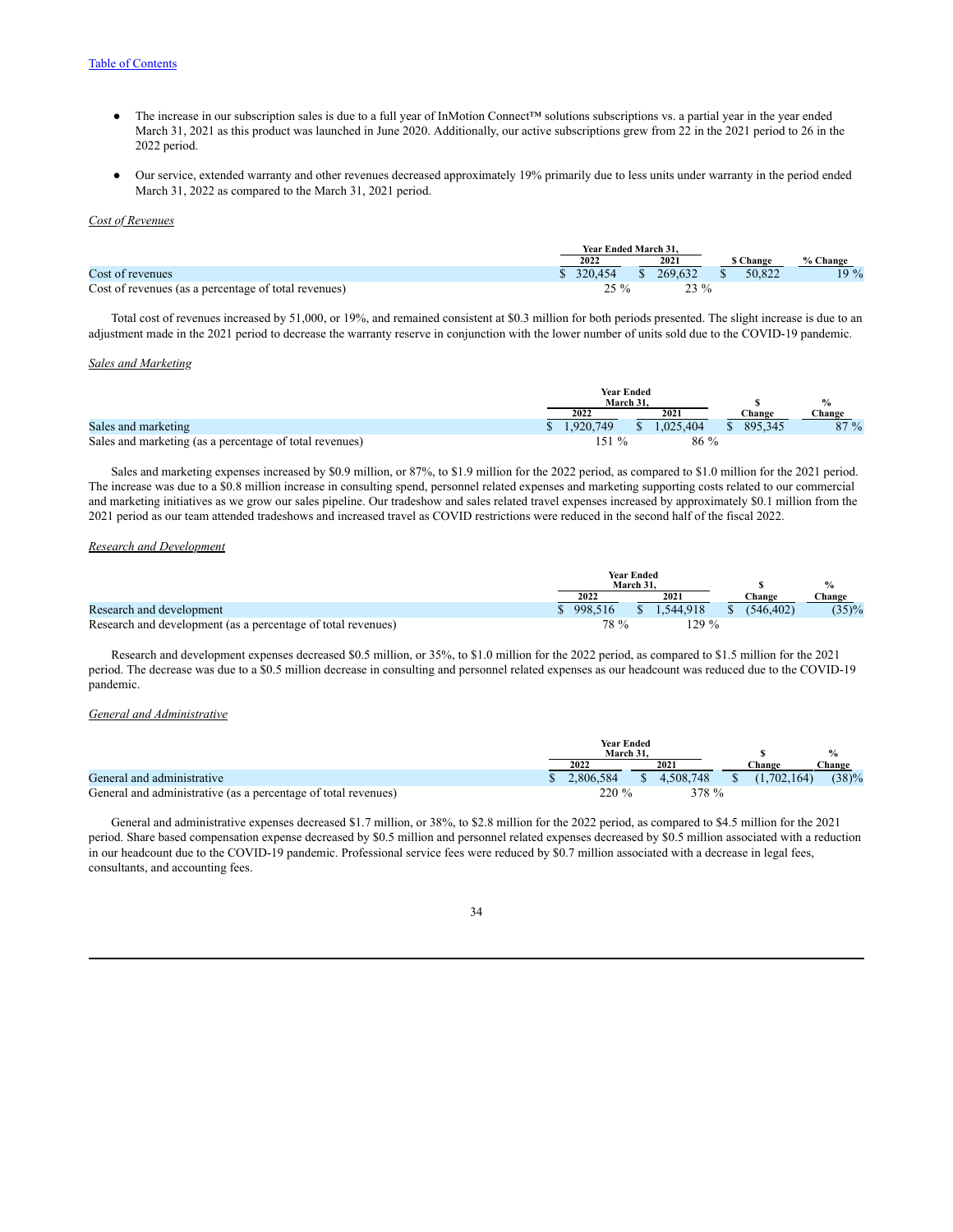# *Impairment of Goodwill & Intangible Assets*

|                                                                                   |           | <b>Year Ended</b> |  |           |               |          |
|-----------------------------------------------------------------------------------|-----------|-------------------|--|-----------|---------------|----------|
|                                                                                   | March 31. |                   |  |           |               |          |
|                                                                                   |           | 2022              |  | 2021      | <b>Change</b> | Change   |
| Impairment of goodwill $\&$ intangible assets                                     |           | \$5,200,608       |  | 7.182.053 | (1.981.445)   | $(28)\%$ |
| Impairment of goodwill $\&$ intangible assets (as a percentage of total revenues) |           | 408 %             |  | 602 %     |               |          |

Due to the continued impact of the COVID-19 pandemic, we experienced a slowdown in business during the third quarter of the fiscal year ended March 31, 2022, and we determined there are events and changes in circumstances that indicate our goodwill and other intangible assets are impaired. Accordingly, during the third quarter of the fiscal year ended March 31, 2022, we evaluated the fair value of the goodwill and other intangible assets. Based on this evaluation, we determined that certain intangible assets were fully impaired and recorded an impairment charge of \$0.9 million during the year ended March 31, 2022. Further, we determined that the goodwill with the carrying value of \$4.3 million was fully impaired and recorded an impairment charge of \$4.3 million.

As noted in our significant accounting policies, we have one reporting unit and its carrying value was compared to its estimated fair value. During the third quarter of the fiscal year ended March 31, 2022, we considered various valuation approaches to estimate its fair value, including an income approach and an asset approach.

The income approach is based on the present value of future cash flows, which are derived from long term financial forecasts, and requires significant assumptions and judgement including among others, a discount rate and a terminal value. Fair values were based on expected future cash flows using Level 3 inputs under ASC 820. The cash flows are those expected to be generated by the market participants, discounted at the weighted average cost of capital. The present value of future cash flows was determined by discounting estimated future cash flows, which included long-term growth rate of 3%, at a weighted average cost of capital (discount rate) of 25%, which considered the risk of achieving the projected cash flows, including the risk applicable to the reporting unit, industry and market as a whole.

The adjusted book value method, a form of the asset approach, was used to estimate the fair value by subtracting the market value of the non-debt liabilities from the market value of the assets. Since the value indication we derived from the income approach was below the value indicated from the asset approach, the Company relied on the asset approach to determine the fair value for the goodwill and intangible asset impairment test.

During the fiscal year ended March 31, 2021, following the decline of Company sales associated with the global pandemic, we determined there are events and changes in circumstances that indicate the goodwill and other intangible assets are impaired. Accordingly, during the third quarter of the fiscal year ended March 31, 2021, we evaluated the ongoing value of our goodwill and other intangible assets. Based on this evaluation, we determined that the intangible assets were no longer recoverable and were in fact impaired and recorded an impairment charge of \$0.4 million during the year ended March 31, 2021. Further, we determined that the goodwill with the carrying value of \$11.1 million was impaired and recorded an impairment charge to the estimated fair value of \$6.8 million in the year ended March 31, 2021. Fair value was based on expected future cash flows using Level 3 inputs under ASC 820. The cash flows are those expected to be generated by the market participants, discounted at the weighted average cost of capital.

As noted in our significant accounting policies, we have one reporting unit and its carrying value was compared to its estimated fair value. During the third quarter of the fiscal year ended March 31, 2021, we estimated its fair value using an income approach. The income approach is based on the present value of future cash flows, which are derived from long term financial forecasts, and requires significant assumptions and judgement including among others, a discount rate and a terminal value.

The present value of future cash flows was determined by discounting estimated future cash flows, which included long-term growth rate of 3%, at a weighted average cost of capital (discount rate) of 27%, which considered the risk of achieving the projected cash flows, including the risk applicable to the reporting unit, industry and market as a whole.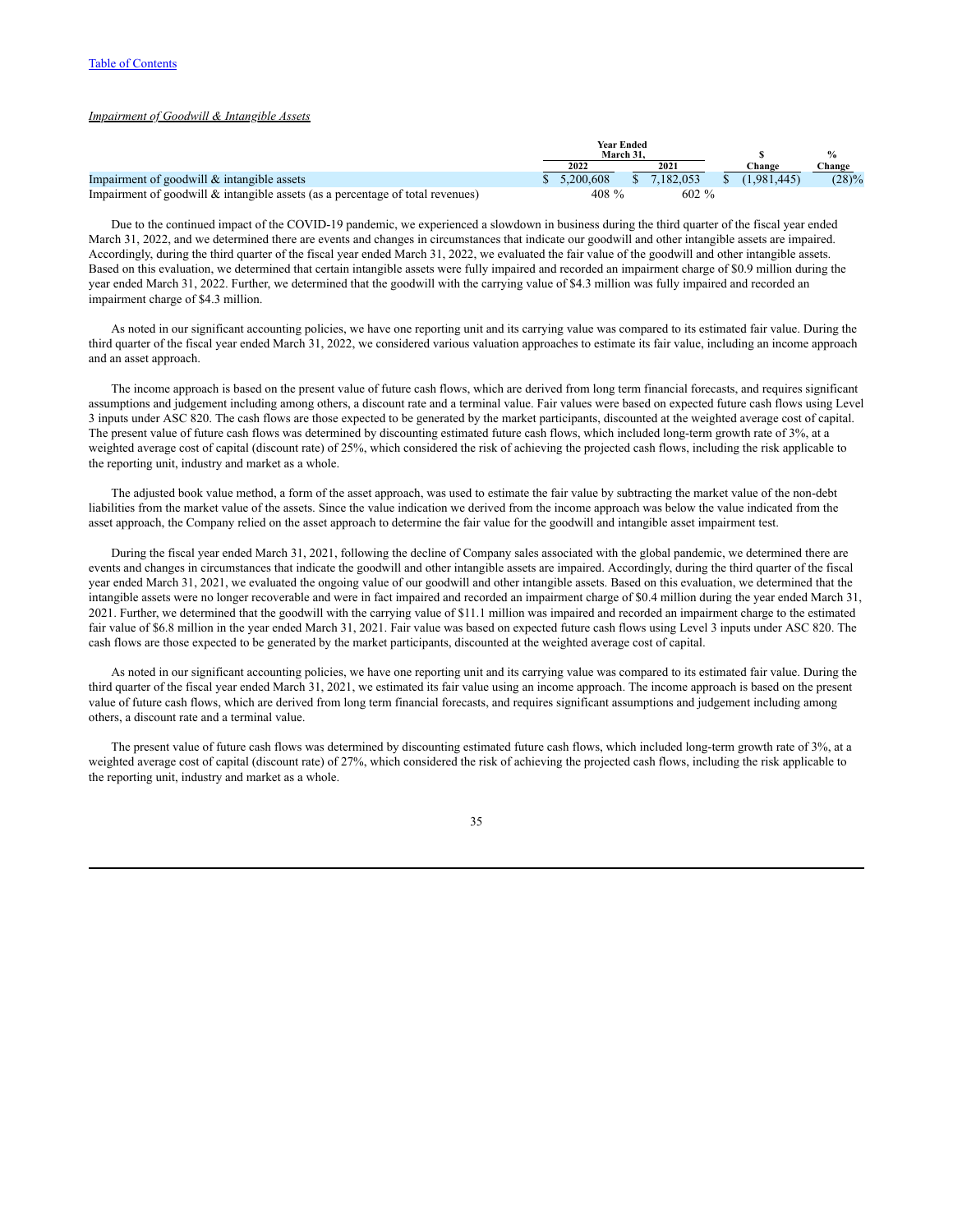# *Interest Expense, net*

|                                                           | <b>Year Ended</b><br><b>March 31.</b> |         |  |         |               |         |
|-----------------------------------------------------------|---------------------------------------|---------|--|---------|---------------|---------|
|                                                           |                                       | 2022    |  | 2021    | <b>Change</b> | Change  |
| Interest expense, net                                     |                                       | 825.209 |  | 405.279 | 419.930       | $104\%$ |
| Interest expense, net (as a percentage of total revenues) |                                       | 65 %    |  | $34\%$  |               |         |

The interest expense for both periods represents the interest associated with the loans and convertible notes that the company has with certain of its shareholders. Interest expense, net increased by \$0.4 million due to more debt outstanding during the 2022 period leading to more interest expense than in the 2021 period.

# *Other (income), net*

|                                                         | <b>Year Ended</b> |  |                         |              |           |          |
|---------------------------------------------------------|-------------------|--|-------------------------|--------------|-----------|----------|
|                                                         | March 31.         |  |                         |              |           |          |
|                                                         | 2022              |  | 2021                    |              | Change    | Change   |
| Other (income), net                                     | (390.414)         |  | $\frac{1}{2}$ (122,147) | <sup>S</sup> | (268.267) | $220 \%$ |
| Other (income), net (as a percentage of total revenues) | $31\frac{9}{6}$   |  | $10\%$                  |              |           |          |

For the year ending March 31, 2022 other (income), net consists primarily of the extinguishment of the PPP loan associated with the forgiveness from the federal government of \$0.5 million, which was partially offset by the foreign currency impact of changes in the exchange rate between the Canadian dollar and US dollar. For the year ending March 31, 2021 other (income), net consists the CEWS relief from the Canadian authorities associated with the COVID-19 pandemic relief bill partially offset by the foreign currency impact of changes in the exchange rate between the Canadian dollar and US dollar.

### *Liquidity and Capital Resources*

We have funded operations through the issuance of capital stock, loans, grants, and investment tax credits received from the Government of Canada. We require cash to pay our operating expenses, including research and development activities, fund working capital needs and make capital expenditures. At March 31, 2022, our cash and cash equivalents were \$2.0 million. Our cash and cash equivalents are predominantly cash in operating accounts.

Based on our current burn rate, we need to raise additional capital in the short term to fund operations, and meet expected future liquidity requirements, or we will be required to curtail or terminate some or all of our product lines or our operations. We are continuously in discussions to raise additional capital, which may include or be a combination of convertible or term loans and equity which, if successful, will enable us to continue operations in the short or medium term; however, we cannot give any assurance at this time that we will successfully raise all or some of such capital or any other capital.

There can be no assurance that necessary debt or equity financing will be available, or will be available on terms acceptable to us, in which case we may be unable to meet our obligations or fully implement our business plan, if at all. These conditions raise substantial doubt about the Company's ability to continue as a going concern. The accompanying consolidated financial statements do not include any adjustments to reflect the possible future effects on recoverability and classification of assets or the amounts and classification of liabilities that may result from the outcome of this uncertainty.

Additionally, we will need additional funds to respond to business opportunities including potential acquisitions of complementary technologies, protect our intellectual property, develop new lines of business, and enhance our operating infrastructure. While we may need to seek additional funding for any such purposes, we may not be able to obtain financing on acceptable terms, or at all. In addition, the terms of our financings may be dilutive to, or otherwise adversely affect, holders of our common stock. We will also seek additional funds through arrangements with collaborators or other third parties. We may not be able to negotiate any such arrangements on acceptable terms, if at all. If we are unable to obtain additional funding on a timely basis, we may be required to curtail or terminate some or all of our product lines or our operations.

As a result of the COVID-19 pandemic and actions taken to slow its spread, the global credit and financial markets have experienced extreme volatility, including diminished liquidity and credit availability, declines in consumer confidence, declines in economic growth, increases in unemployment rates and uncertainty about economic stability. There can be no assurance that further deterioration in credit and financial markets and confidence in economic conditions will not occur. If equity and credit markets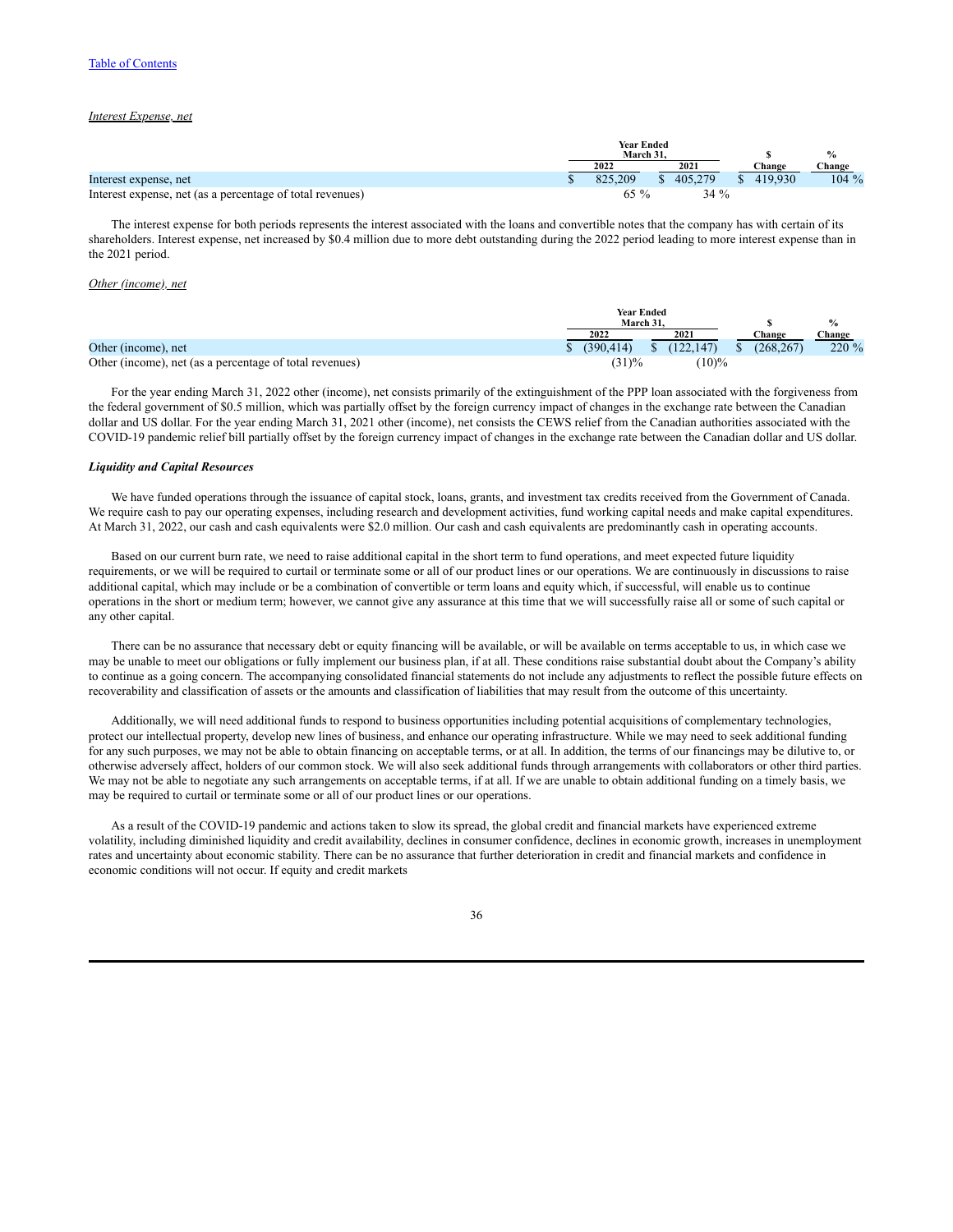deteriorate, it may make any necessary debt or equity financing more difficult to obtain, more costly and/or more dilutive. Any of these actions could materially harm our business, results of operations and future prospects.

During the year ended March 31, 2021, we received \$1.5 million, in addition to a \$70,000 previously loaned to us, pursuant to a \$7.0 million convertible note offering. The convertible notes bore interest at a fixed rate at 1% per month. The convertible loans with a balance of \$1.7 million converted into 181,463 shares of common stock on the March 31, 2021 maturity date, at a conversion price of \$9.50 per share in conjunction with the terms of the convertible note offering.

On February 24, 2021, we entered into a Term Loan and Security Agreement where we may borrow up to \$3.0 million from lenders from time to time. We borrowed \$0.5 million on February 24, 2021 and another \$0.5 million on March 18, 2021 from existing shareholders. The loan bears interest at a fixed rate of 1% per month. The principal amount and interest on the loan will be due and payable on the earlier of (i) February 12, 2023 and (ii) the date of receipt of a minimum of \$3.0 million from a subsequent financing. As noted below, on July 15, 2021, \$1.1 million of outstanding principal and accrued unpaid interest from the term loan agreement was refinanced and consolidated by the Company.

Additionally, in May 2020 we received funding of \$0.5 million pursuant to the federal Paycheck Protection Program under the Coronavirus Aid, Relief and Economic Security Act. We applied for forgiveness and received it as of May 23, 2021 for the whole loan and interest in accordance with applicable law.

In March 2020, we received a \$2.0 million loan from an existing shareholder. As noted below, on July 15<sup>th</sup> 2021, \$2.2 million of outstanding principal and accrued unpaid interest from the shareholder loan was refinanced and consolidated by the Company.

On July 15, 2021, we commenced a refinancing of our existing indebtedness and launched a new secured convertible promissory note offering of up to \$10.0 million (the "2021 Offering"). Pursuant to the terms of the 2021 Offering, we offered for sale up to \$10.0 million in convertible promissory notes (the "2021 Notes") to accredited investors and non-U.S. persons. As a result, we issued an aggregate of \$8.3 million in principal of 2021 Notes of which an aggregate of \$5.0 million was purchased for cash and the remainder was issued as a result of consolidating existing debt. Under our existing term loan and security agreement as well as the existing shareholder loan as mentioned above, a portion of the outstanding principal and unpaid interest were used as consideration to acquire 2021 Notes in the 2021 Offering and, as a result and with the option exercises described below, the term loan agreement and the existing shareholder loan were deemed paid in full and terminated. Accordingly, an aggregate of \$1.1 million in outstanding principal and accrued unpaid interest under the term loan agreement was used to purchase a like amount of 2021 Notes in the 2021 Offering and an aggregate of \$2.2 million in outstanding principal and accrued and unpaid interest under the shareholder loan was used to purchase a like amount of 2021 Notes in the 2021 Offering. The remaining \$0.6 million of the outstanding principal and accrued and unpaid interest under the term loan agreement was applied towards the purchase price to exercise outstanding options of certain debtholders.

Pursuant to the terms of the 2021 Offering, we issued an aggregate of \$5.0 million in principal of additional 2021 Notes, which was purchased for cash. On March 31, 2022, the 2021 notes were converted into 946,194 shares of our common stock.

### **Cash Flows**

Net cash used in operating activities was \$4.1 million for the year ended March 31, 2022, and resulted primarily from \$10.4 million in net loss offset by approximately \$1.3 million in depreciation and amortization, interest expense and stock-based compensation expense as well as a \$5.2 million in impairment of our goodwill and intangible assets for the period. Other income of \$0.5 million decreased cash from operating activities due to the extinguishment of debt related to our loan from the Paycheck Protection Program under the Coronavirus Aid, Relief and Economic Security Act. Net changes in working capital items increased cash from operating activities by approximately \$0.2 million, primarily related to a decrease in accounts receivable associated with payments collected from our customers. An increase in inventory of \$0.5 million due to completion of robots by our manufacturing partner was offset by a decrease in prepaid expenses of \$0.5 million due primarily to lower prepaid materials. Net cash used in investing activities was approximately \$0.1 million for purchases of equipment in the 2022 period. Net cash provided by financing activities during the year ended March 31, 2022 was \$5.5 million, related to proceeds received from the term loan and 2021 notes.

Net cash used in operating activities was \$4.6 million for the year ended March 31, 2021, and resulted primarily from \$13.6 million in net loss offset by approximately \$1.4 million in depreciation and amortization, interest expense and stock-based compensation expense as well as a \$7.2 million in impairment of our goodwill and intangible assets for the period. Net changes in working capital items increased cash from operating activities by approximately \$0.4 million, primarily related to decreases in accounts receivable associated with payments collected from our customers and a decrease in our inventory associated with product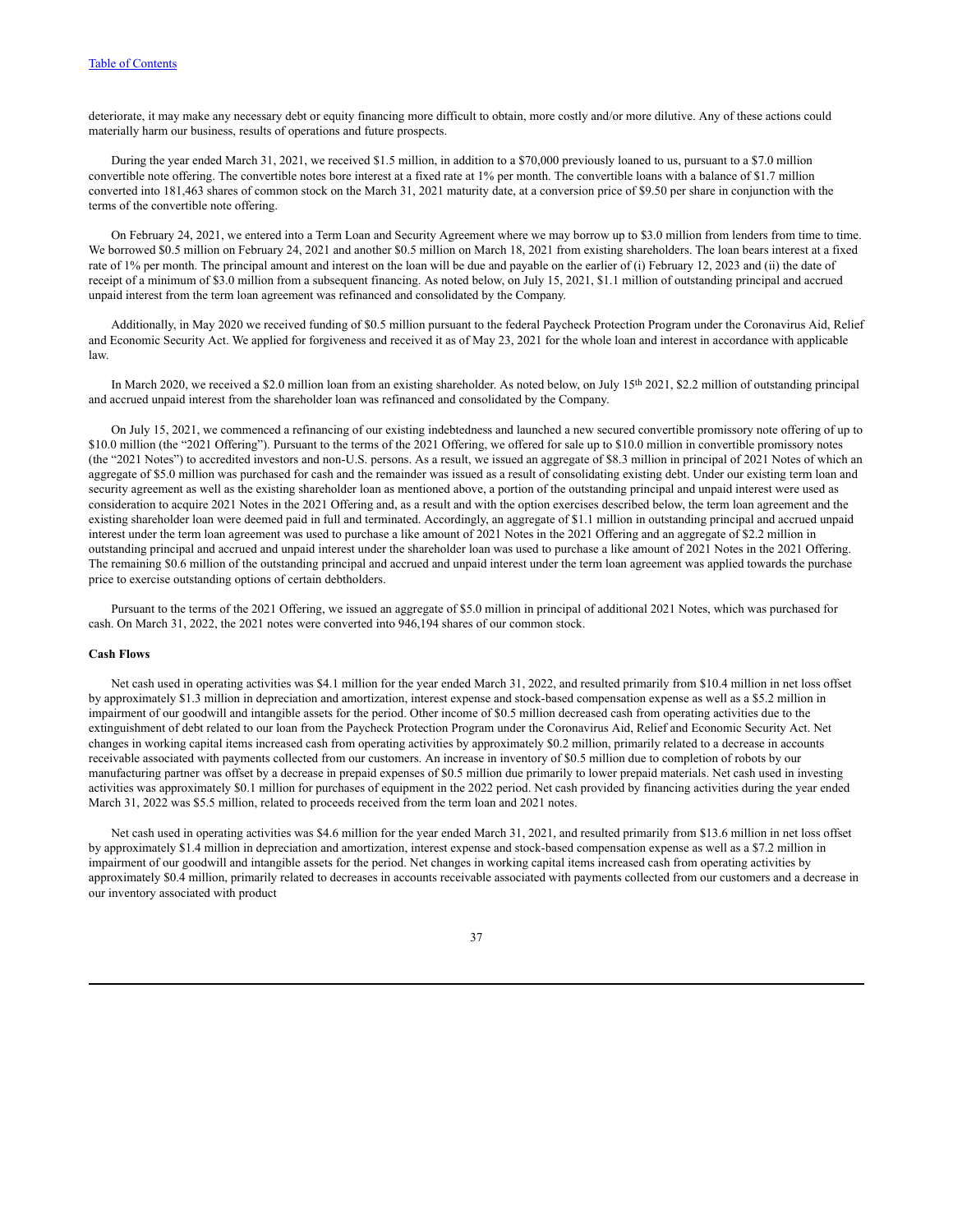shipments during the period. These increases were offset by the decrease in accounts payable of \$0.4 million associated with payments to vendors. There was no net cash used in or provided by investing activities for the 2021 period. Net cash provided by financing activities during the year ended March 31, 2021 was \$3.0 million, related to proceeds received from the convertible loans, PPP loans and loans from our existing shareholders.

#### **Off Balance Sheet Arrangements**

Since inception, we have not engaged in any off balance sheet financing activities.

# **Critical Accounting Policies and Estimates**

The discussion and analysis of our financial condition and results of operations set forth above are based on our financial statements, which have been prepared in accordance with U.S. generally accepted accounting principles, or U.S. GAAP. The preparation of these financial statements requires us to make estimates and judgments that affect the reported amounts of assets, liabilities, revenues and expenses. On an ongoing basis, we evaluate our estimates and judgments, including those described below. We base our estimates on historical experience and on various assumptions that we believe to be reasonable under the circumstances. These estimates and assumptions form the basis for making judgments about the carrying values of assets and liabilities, and the reported amounts of revenues and expenses, that are not readily apparent from other sources. Actual results may differ from these estimates under different assumptions or conditions.

We believe the following critical accounting policies require significant judgment and estimates by us in the preparation of our financial statements.

#### *Risks and Uncertainties*

The Company has considered the impact of COVID-19 on its consolidated financial statements. Management believes that although the major negative impact of the COVID-19 pandemic seems to be behind us, we still cannot say for certain that we have future adverse effects. Despite the distribution of COVID-19 vaccines, new and occasionally more virulent variants of the virus that causes COVID-19, including the Delta and Omicron variants, have emerged and there is significant uncertainty as to how countries will respond to such outbreaks, including whether there will be future partial or total shutdowns, which would adversely affect our business. These impacts could include but may not be limited to risks and uncertainty related to ability of our sales and marketing personnel and distributors to access our customer base and reduced demand. Consequently, these may negatively impact our results of operations, cash flows and its overall financial condition. In addition, the impact of COVID-19 may subject us to future risk of long-lived assets impairments and increased reserves for uncollectible accounts.

# *Revenue Recognition*

Revenue is recognized when, or as, obligations under the terms of a contract are satisfied, which occurs when control of the promised products or services is transferred to customers. Revenue is measured as the amount of consideration we expect to receive in exchange for transferring products or services to a customer.

Product revenue is generally recognized when the customer obtains control of our product, which occurs at a point in time, and may be upon shipment or upon delivery based on the contractual shipping terms of a contract.

Service revenue is generally recognized over time as the services are rendered to the customer based on the extent of progress towards completion of the performance obligation. We recognize service revenue over the term of the service contract. Services are expected to be transferred to the customer throughout the term of the contract and we believe recognizing revenue ratably over the term of the contract best depicts the transfer of value to the customer.

Revenue generated from our extended warranty sales are recognized ratably over the period that the warranty covers.

In the year ended March 31, 2021, we started selling our Pulse subscriptions with the purchase of our InMotion Connect devices. Customers are billed in advance of the start of their annual subscription and revenues are recognized ratably over each annual subscription period.

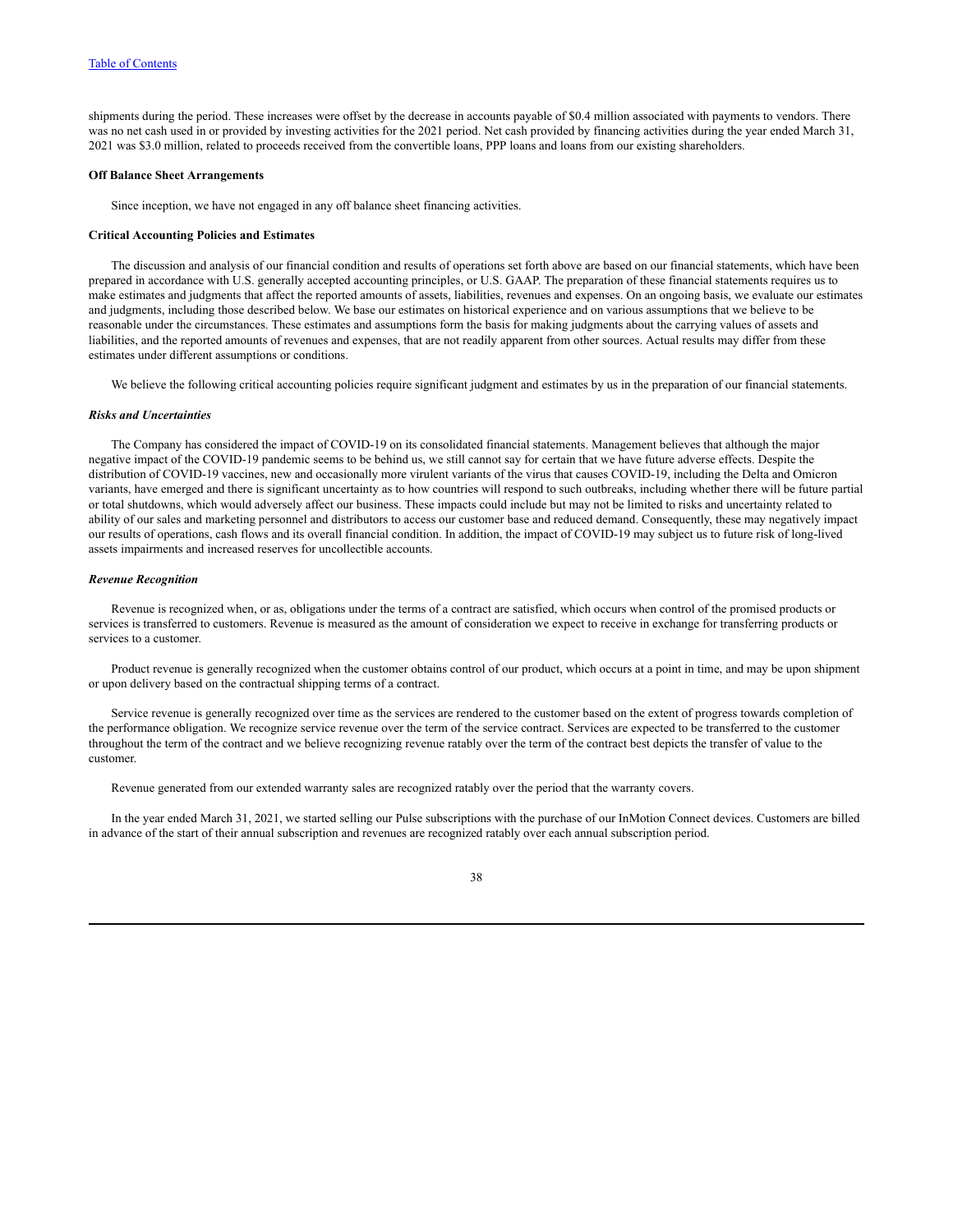Revenue from the sale of products and services are evidenced by either a contract with the customer or a valid purchase order and an invoice which includes all relevant terms of sale and shipment of product or service provided has been incurred. We perform a review of each specific customer's credit worthiness and ability to pay prior to acceptance as a customer.

#### *Allowance for doubtful accounts*

We extend unsecured credit to our customers in the ordinary course of business but mitigate the associated credit risk by supplying products to customers with pre- approved capital expenditure budgets or rental credit, and by actively pursuing past due accounts. An allowance for doubtful accounts is estimated and recorded based on management's assessment of the credit history with the customer and the current relationships with them. There was no allowance for doubtful accounts needed for the periods ending March 31, 2022, and March 31, 2021.

# *Inventory*

Inventory is stated at the lower of cost or net realizable value. Cost is recorded at actual cost, on the first-in first-out basis. We have finished goods inventory recorded based on actual cost from our outsourced manufacturing partner and raw materials at cost in our Watertown facility.

### *Warranty Reserve and Deferred Warranty Revenue*

We provide a one-year warranty as part of its normal sales offering. When products are sold, we provide a warranty reserve, which, based on our historical experience are sufficient to cover warranty claims. Accrued warranty reserves are included in accrued liabilities on the consolidated balance sheets and amounted to \$9,000 at March 31, 2022 and \$46,000 at March 31, 2021. We also sell extended warranties for additional periods beyond the standard warranty. Extended warranty revenue is deferred and recognized as revenue over the extended warranty period.

# *Foreign Currency Translation*

The functional and presentation currency of the Company and its wholly owned subsidiaries is the U.S. dollar. Transactions denominated in a currency other than the functional currency are recorded on the initial recognition at the exchange rate at the date of the transaction. After initial recognition monetary assets and liabilities denominated in foreign currency are translated at the end of each reporting period into the functional currency at the exchange rate at that date. Exchange differences are recognized in profit and loss. Non- monetary assets and liabilities measured at cost are translated at the exchange rate at the date of the transaction.

As of April 1, 2021 and for the year ended March 31, 2022, management has updated and adopted the below foreign currency translation policy:

A portion of our operations is conducted through operations in countries other than the United States. Since we conduct our business in U.S. dollars, the main exposure, if any, results from changes in the exchange rate between the Canadian dollar and the U.S. dollar. Our functional currency is the U.S. dollar. Our policy is to reduce exposure to exchange rate fluctuations by having most of our assets and liabilities, as well as most of our revenues and expenditures, in U.S. dollars, or U.S. dollar linked. We have not historically engaged in hedging activities relating to our non-U.S. dollar operations. We may incur negative foreign currency conversion charges as a result of changes in currency exchange rates.

## *Intangible Assets*

We capitalize and include in intangible assets the costs of patents, customer relationships and trademarks acquired in a business combination or asset acquisition. Intangible assets are recorded at fair value and stated net of accumulated amortization and impairments. We amortize our intangible assets that have finite lives using either the straight-line method, based on the useful life of the asset over which it is expected to be consumed utilizing expected undiscounted future cash flows. Amortization is recorded over the estimated useful lives ranging from one to 10 years. We evaluate the realizability of our definite lived intangible assets whenever events or changes in circumstances or business conditions indicate that the carrying value of these assets may not be recoverable based on expectations of future undiscounted cash flows for each asset group. If the carrying value of an asset or asset group exceeds its undiscounted cash flows, we estimate the fair value of the assets, generally utilizing a discounted cash flow analysis based on the present value of estimated future cash flows to be generated by the assets using a risk-adjusted discount rate. To estimate the fair value of the assets, we use market participant assumptions pursuant to ASC 820, *Fair Value Measurements*. If the estimate of an intangible

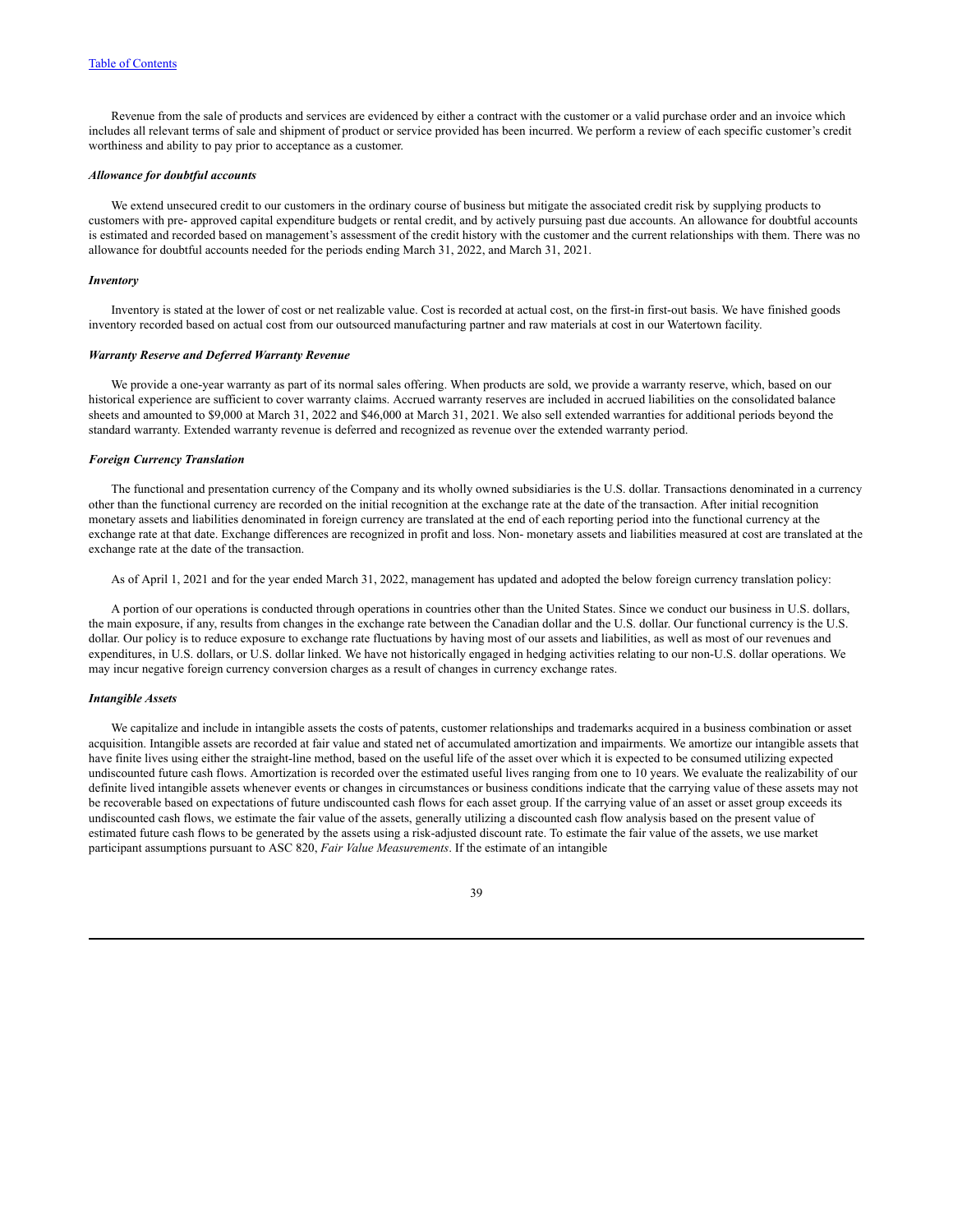asset's remaining useful life is changed, we will amortize the remaining carrying value of the intangible asset prospectively over the revised useful life.

### *Goodwill*

Goodwill represents the excess of the purchase price over the fair value of assets acquired and liabilities assumed in a business combination. We do not amortize our goodwill, but instead test for impairment at least annually and more frequently whenever events or changes in circumstances indicate that the fair value of the asset may be less than its carrying value of the asset. Our annual test for impairment occurs in our fourth quarter.

We have adopted ASU 2011-08 *Intangibles—Goodwill and Other,* an amendment to ASC 350, which updates how an entity evaluates its goodwill for impairment. The guidance provides entities an option to perform a "qualitative" assessment to determine whether further impairment testing is necessary. Under ASC Update No. 2017-04, Intangibles - Goodwill and Other (Topic 350): Simplifying the Test for Goodwill Impairment if further testing is necessary entities perform their goodwill impairment test by comparing the fair value of a reporting unit with its carrying amount. An impairment charge is recognized for the amount by which the carrying value exceeds the reporting unit's fair value.

We have concluded that Bionik represents one reporting unit for goodwill impairment testing and we have performed a qualitative assessment on that reporting unit. As a result of our assessment, we determined that goodwill was impaired by \$4.3 million and \$6.8 million during the year ended March 31, 2022 and March 31, 2021.

### *Stock-Based Compensation*

We follow the fair value recognition provisions of ASC 718, *Stock Compensation Topic*. This guidance requires share-based payments to employees, including grants of employee stock options and restricted stock units, or RSUs, to be recognized in the statement of operations based on their fair values at the date of grant. The fair value of performance-based stock options is determined based on the fair market value of our common stock on the grant date. ASC 718 requires companies to utilize an estimated forfeiture rate when calculating the expense for the period. Accordingly, we review our actual forfeiture rates periodically and align our stock compensation expense with the share-based payments that are vesting.

We use the Black-Scholes option pricing model to estimate the fair value of stock options. This option-pricing model requires the input of various subjective assumptions, including the option's expected life and the price volatility of the underlying stock. Our estimated expected stock price volatility is based on our own historic volatility. We believe this is more reflective and a better indicator of the expected future volatility, than using an average of a comparable market index or of a comparable company in the same industry. We granted 273,500 and 76,902 options during the years ended March 31, 2022 and 2021, respectively. Our expected term of options granted represents the weighted average period of time that options granted are expected to be outstanding giving consideration to vesting schedules and our historical exercise patterns. The risk-free rate for the expected term of the option is based on the U.S. Treasury yield curve in effect at the time of grant. The dividend yield of zero is based on the fact that we have never paid cash dividends and have no present intention to pay cash dividends.

We account for transactions in which services are received from non-employees in exchange for equity instruments based on the fair value of such services received or of the equity instruments issued, whichever is more reliably measured, in accordance with ASC 718 and the *Equity Topic*, ASC 505.

#### **Recent Accounting Pronouncements**

Accounting Standards Update 2020-06—Debt—Debt with Conversion and Other Options (Subtopic 470-20) and Derivatives and Hedging—Contracts in Entity's Own Equity (Subtopic 815-40): Accounting for Convertible Instruments and Contracts in an Entity's Own Equity: simplifies accounting for convertible instruments by removing major separation models required under current Generally Accepted Accounting Principles ("GAAP"). Consequently, more convertible debt instruments will be reported as a single liability instrument and more convertible preferred stock as a single equity instrument with no separate accounting for embedded conversion features. The ASU removes certain settlement conditions that are required for equity contracts to qualify for the derivative scope exception, which will permit more equity contracts to qualify for it. The ASU also simplifies the diluted earnings per share (EPS) calculation in certain areas. The amendments in this Update are effective for public business entities that meet the definition of a Securities and Exchange Commission (SEC) filer, excluding entities eligible to be smaller reporting companies as defined by the SEC, for fiscal years beginning after December 15, 2021, including interim periods within those fiscal years. For all other entities, the

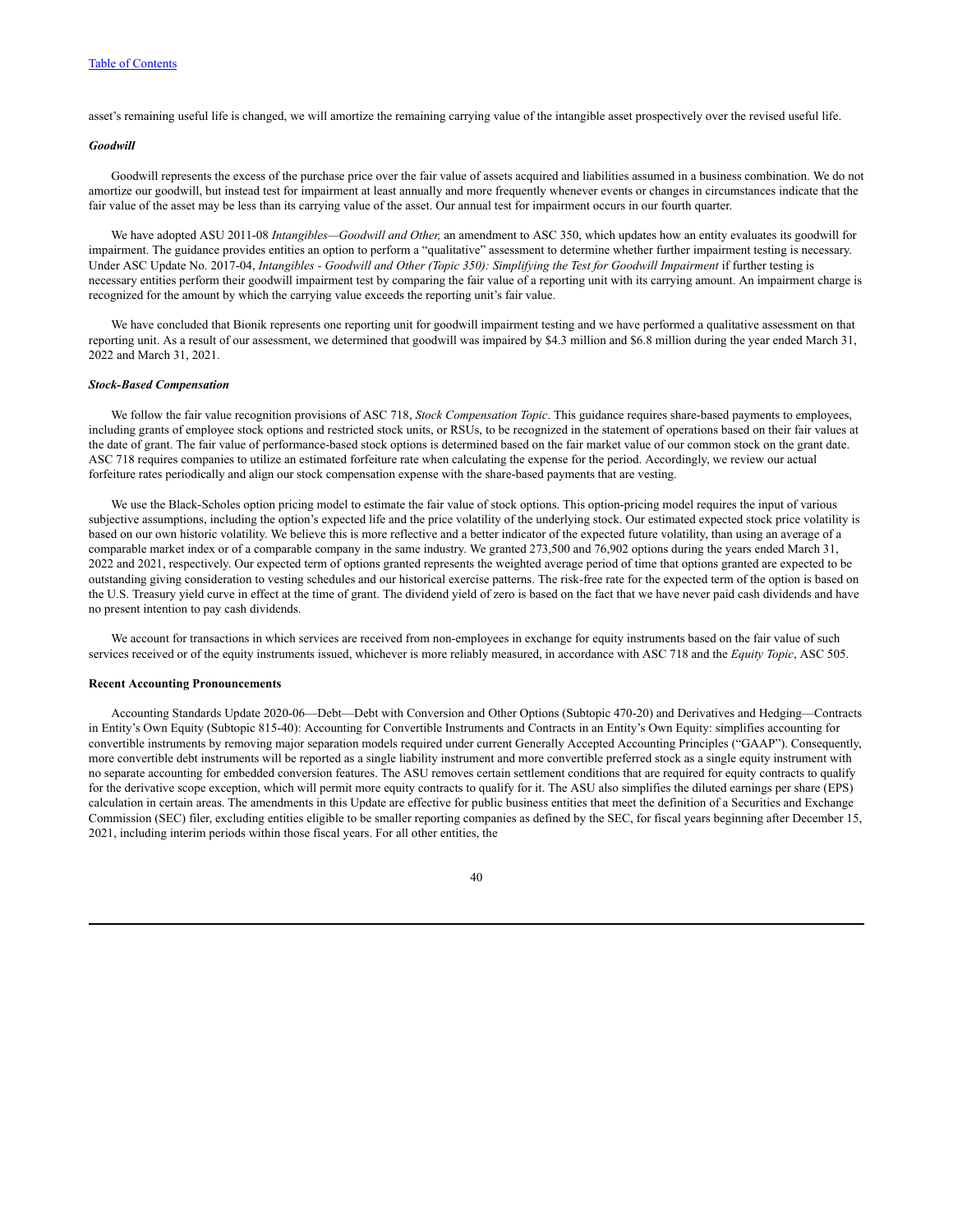amendments are effective for fiscal years beginning after December 15, 2023, including interim periods within those fiscal years. Early adoption is permitted, but no earlier than fiscal years beginning after December 15, 2020, including interim periods within those fiscal years. The Company is currently evaluating the impact the adoption of ASU 2020-06 will have on the Company's consolidated financial statements and related disclosures.

In December 2019, the FASB issued ASU 2019-12 – Income Taxes (Topic 740): Simplifying the Accounting for Income Taxes, an authoritative guidance that simplifies the accounting for income taxes by removing certain exceptions and making simplifications in other areas. It is effective from the first quarter of fiscal year 2022, with early adoption permitted in any interim period. If adopted early, the Company must adopt all the amendments in the same period. The amendments have differing adoption methods including retrospectively, prospectively and/or modified retrospective basis through a cumulative-effect adjustment to retained earnings as of the beginning of the fiscal year of adoption, depending on the specific change. The Company adopted ASU 2019-12 during the year ended March 31, 2022 and this new guidance did not have a material impact on the consolidated balance sheet and consolidated statement of operations and comprehensive loss.

# **ITEM 7A. QUANTITATIVE AND QUALITATIVE DISCLOSURES ABOUT MARKET RISK.**

This item is not required for a smaller reporting company.

# **ITEM 8. FINANCIAL STATEMENTS AND SUPPLEMENTARY DATA.**

Our consolidated financial statements and corresponding notes thereto called for by this item appear at the end of this document commencing on page F-1.

# **ITEM 9. CHANGES IN AND DISAGREEMENTS WITH ACCOUNTANTS ON ACCOUNTING AND FINANCIAL DISCLOSURE.**

None.

# **ITEM 9A. CONTROLS AND PROCEDURES.**

# **Evaluation of Disclosure Controls and Procedures**

Under the supervision and with the participation of our management, including our principal executive officer and the principal financial officer, we have conducted an evaluation of the effectiveness of the design and operation of our disclosure controls and procedures, as defined in Rules 13a-15(e) and 15d-15(e) under the Securities and Exchange Act of 1934, as of the end of the period covered by this report. Based on this evaluation, our principal executive officer and principal financial officer concluded as of the evaluation date that our disclosure controls and procedures were effective to ensure that the material information required to be included in our Securities and Exchange Commission reports is accumulated and communicated to our management, including our principal executive and financial officer, recorded, processed, summarized and reported within the time periods specified in Securities and Exchange Commission rules and forms relating to our company.

# **Management's Annual Report on Internal Control Over Financial Reporting**

Management is responsible for establishing and maintaining adequate internal control over financial reporting for our company and its subsidiaries.

Our management is responsible for establishing and maintaining adequate internal control over financial reporting, as such term is defined in Rules 13a-15(f) and 15d-15(f) under the Exchange Act, for the Company.

Internal control over financial reporting includes those policies and procedures that: (1) pertain to the maintenance of records that, in reasonable detail, accurately and fairly reflect the transactions and dispositions of our assets; (2) provide reasonable assurance that transactions are recorded as necessary to permit preparation of financial statements in accordance with generally accepted accounting principles, and that our receipts and expenditures are being made only in accordance with authorizations of its management and directors; and (3) provide reasonable assurance regarding prevention or timely detection of unauthorized acquisition, use or disposition of our assets that could have a material effect on the financial statements.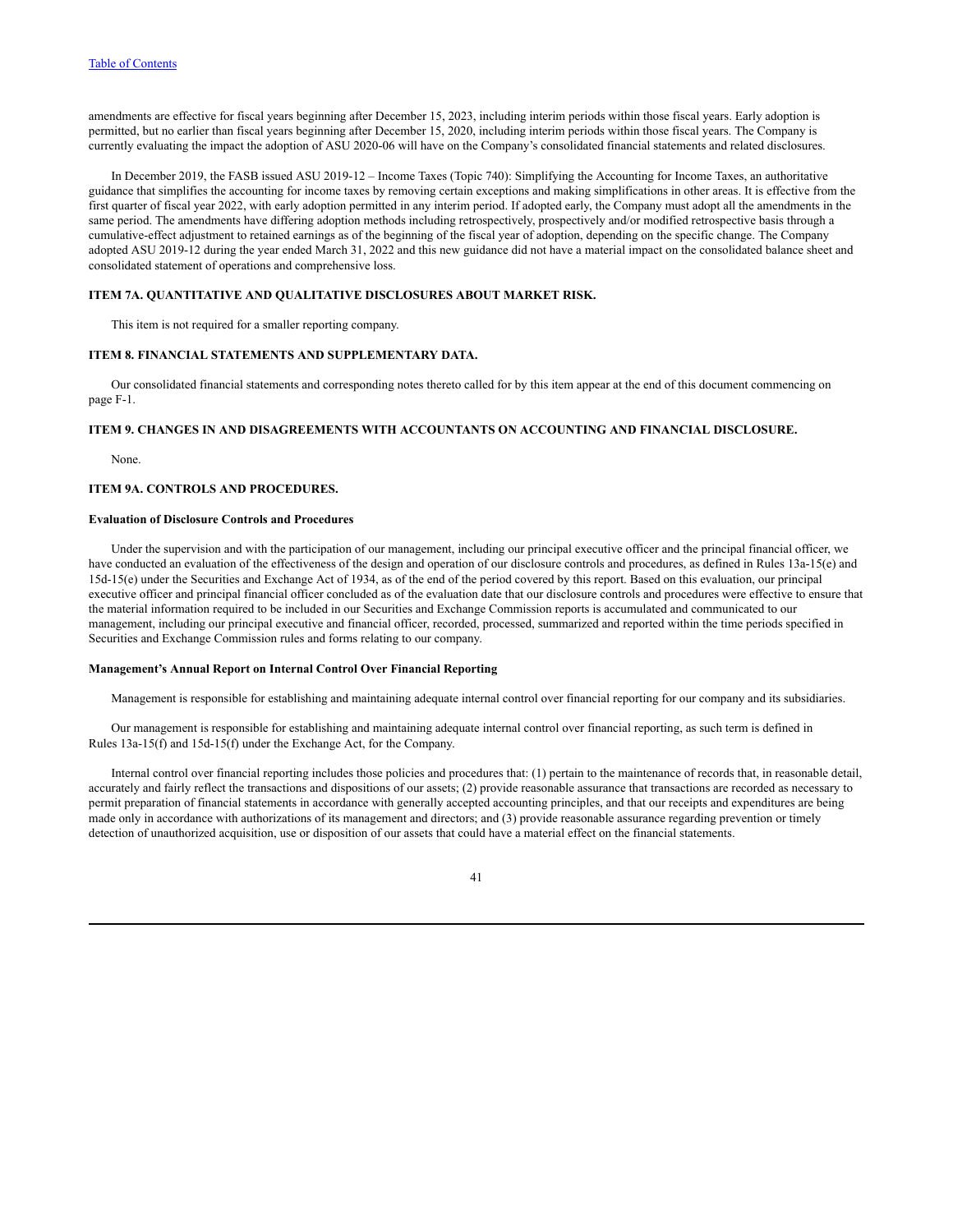Management recognizes that there are inherent limitations in the effectiveness of any system of internal control, and accordingly, even effective internal control can provide only reasonable assurance with respect to financial statement preparation and may not prevent or detect material misstatements. In addition, effective internal control at a point in time may become ineffective in future periods because of changes in conditions or due to deterioration in the degree of compliance with our established policies and procedures.

A material weakness is a significant deficiency, or combination of significant deficiencies, that results in there being a more than remote likelihood that a material misstatement of the annual or financial statements will not be prevented or detected.

Under the supervision and with the participation of our Interim Chief Executive Officer and Chief Financial Officer, management conducted an evaluation of the effectiveness of our internal control over financial reporting, as of March 31, 2022 based on the framework set forth in Internal Control-Integrated Framework issued by the Committee of Sponsoring Organizations of the Treadway Commission (COSO). Based on our evaluation under this framework, management concluded that our internal control over financial reporting was effective as of March 31, 2022 to provide reasonable assurance regarding the reliability of financial reporting and the preparation of consolidated financial statements for external reporting purposes in accordance with U.S. GAAP.

This annual report does not include an attestation report of our registered public accounting firm regarding internal control over financial reporting. Management's report was not subject to attestation by our registered public accounting firm pursuant to rules of the SEC that permit us to provide only management's report in this annual report.

## **Changes in Internal Controls**

As of March 31, 2021, management identified and disclosed a material weakness related to lack of segregation of duties with internal accounting control functions which was due to limited resources in the accounting department. As of March 31, 2022, management concluded that our internal control over financial reporting was effective as the Company improved its internal control structure by performing the following:

- Hiring an experienced Chief Financial Officer that has worked in various public companies and understands financial reporting under internal controls.
- Using third party specialists to address shortfalls in staffing and to assist us with accounting and finance responsibilities.
- Expanding the accounting staff during fiscal 2022.

There were no other changes in our internal controls over financial reporting that occurred during the period covered by this report, which have materially affected, or are reasonably likely to materially affect, our internal controls over financial reporting.

# **ITEM 9B. OTHER INFORMATION.**

None.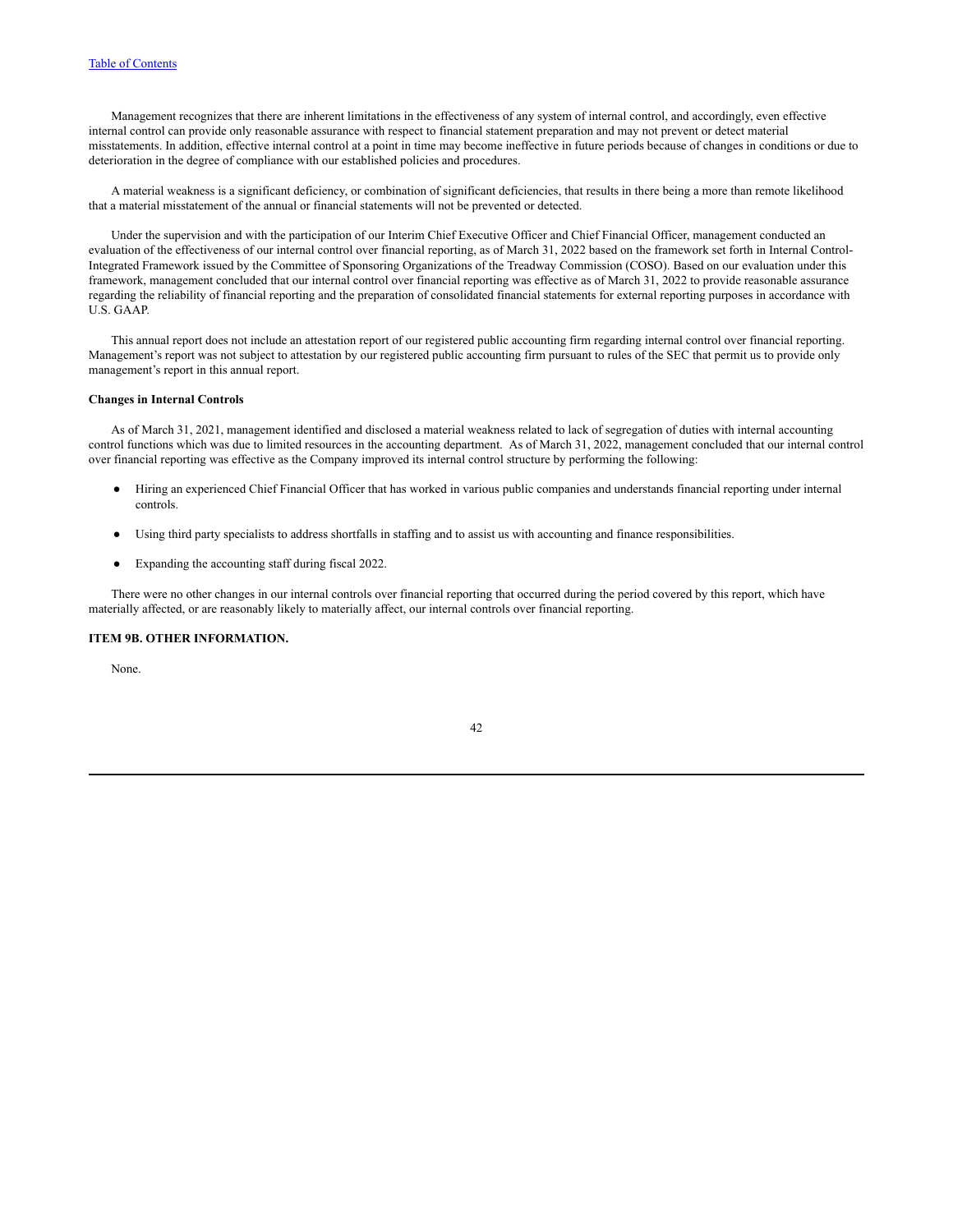# **PART III**

# **ITEM 10. -DIRECTORS, EXECUTIVE OFFICERS AND CORPORATE GOVERNANCE**

### **Directors and Executive Officers**

Our executive officers and directors are as follows:

| Name                  | Age | <b>Position</b>                                          |
|-----------------------|-----|----------------------------------------------------------|
| Andre Auberton-Herve  | 60  | Chairman of the Board                                    |
| Remi Gaston - Dreyfus | 66  | Director                                                 |
| P. Gerald Malone      | 71  | Director                                                 |
| Joseph Martin         | 74  | Director                                                 |
| <b>Charles Matine</b> | 63  | Director                                                 |
| Audrey Thevenon       | 44  | Director                                                 |
| Michal Prywata (1)    | 30  | Director                                                 |
| Rich Russo Jr.        | 41  | Interim Chief Executive Officer; Chief Financial Officer |
| Loren Wass            | 58  | Chief Commercial Officer                                 |

(1) Mr. Prywata resigned as an executive officer as of April 13, 2021. Mr. Prywata remains a director on our board.

*Andre Auberton-Herve: Chairman of the Board*. Mr. Auberton-Herve has been the Chairman of the Company's Board of Directors since January 24, 2018. Mr. Auberton-Herve brings substantial leadership experience within strategic, operational, and financial activities from past roles. Mr. Auberton-Herve is the founder of 4A Consulting & Engineering, which provides strategic advice and consulting services with respect to renewable energy and digital innovation and has served as its President and CEO since its founding in July 2015. 4A Consulting provided consulting services to the Company from February 2017 until Mr. Auberton-Herve's appointment as Chairman. Mr. Auberton-Herve co-founded Soitec SA, a publicly traded company on the Euronext Paris stock exchange which designs and manufactures innovative semiconductor materials which are used in many smartphone platforms and computing activities, where he was President and CEO from July 1992 until January 2015, then Chairman and Chairman Emeritus since September 2015. While at Soitec SA, Mr. Auberton-Herve was responsible for overseeing the strategic, operational and financial activities of the company. He built an international high-tech group in ten countries and five manufacturing facilities in Europe, Asia and the U.S. Mr. Auberton-Herve also led the company through its listing on Euronext in 1999, raising significant amounts of capital since then with some of the world's largest investment banks. He has been nominated Knight of the Legion of Honor and Knight of the Order of Merit in France. Mr. Auberton-Herve holds a Doctorate degree in Semiconductor Physics and a Master's degree in Materials Science from Ecole Centrale de Lyon in France. The Company believes that Mr. Auberton-Herve is qualified as a board member of the Company because of his substantial strategic, operational and leadership experience.

*Remi Gaston-Dreyfus: Director*. Mr. Gaston-Dreyfus has been a director of the Company since September 1, 2017. Since 2007, Mr. Gaston-Dreyfus has been the CEO and Founder of GDG Investissements S.A.S. in Paris, a developer of and investor in real estate assets in Paris. Prior to 2007, Mr. Gaston-Dreyfus was a shareholder, Chairman and CEO of the Photo-Journalism group A.G.I. (including Gamma Press Agency). Mr. Gaston-Dreyfus was a co-founder of a Parisian law firm in 1984 and was a French lawyer until 1992. We believe that Mr. Gaston-Dreyfus is qualified to serve as a member of the Board of Directors due to his experience as an entrepreneur and his legal training.

*Gerald Malone: Director*. Mr. Malone has been a director of the Company since March 19, 2018. Since 1997, Mr. Malone has held a number of directorships and chairmanships in private and AIM listed companies in the healthcare, IT and energy sectors in the UK and the USA. He has extensive experience within the financial services sector, serving since 2001 as a board member and ultimately Chairman of Aberdeen Asia-Pacific Income Fund (FAX), a U.S. closed-end mutual fund. He also serves as a director of a number of other U.S. and Canadian closed- and open-end mutual funds, and of the Washington, D.C.-based Mutual Fund Directors Forum, a body representing independent fund directors. A Scottish lawyer by profession, Mr. Malone was previously a Member of Parliament in the U.K. from 1983 to 1997 and served as Minister of State for Health in John Major's government from 1994 to 1997. Mr. Malone is qualified as a board member of the Company because of his substantial commercial, strategic, government and leadership experience.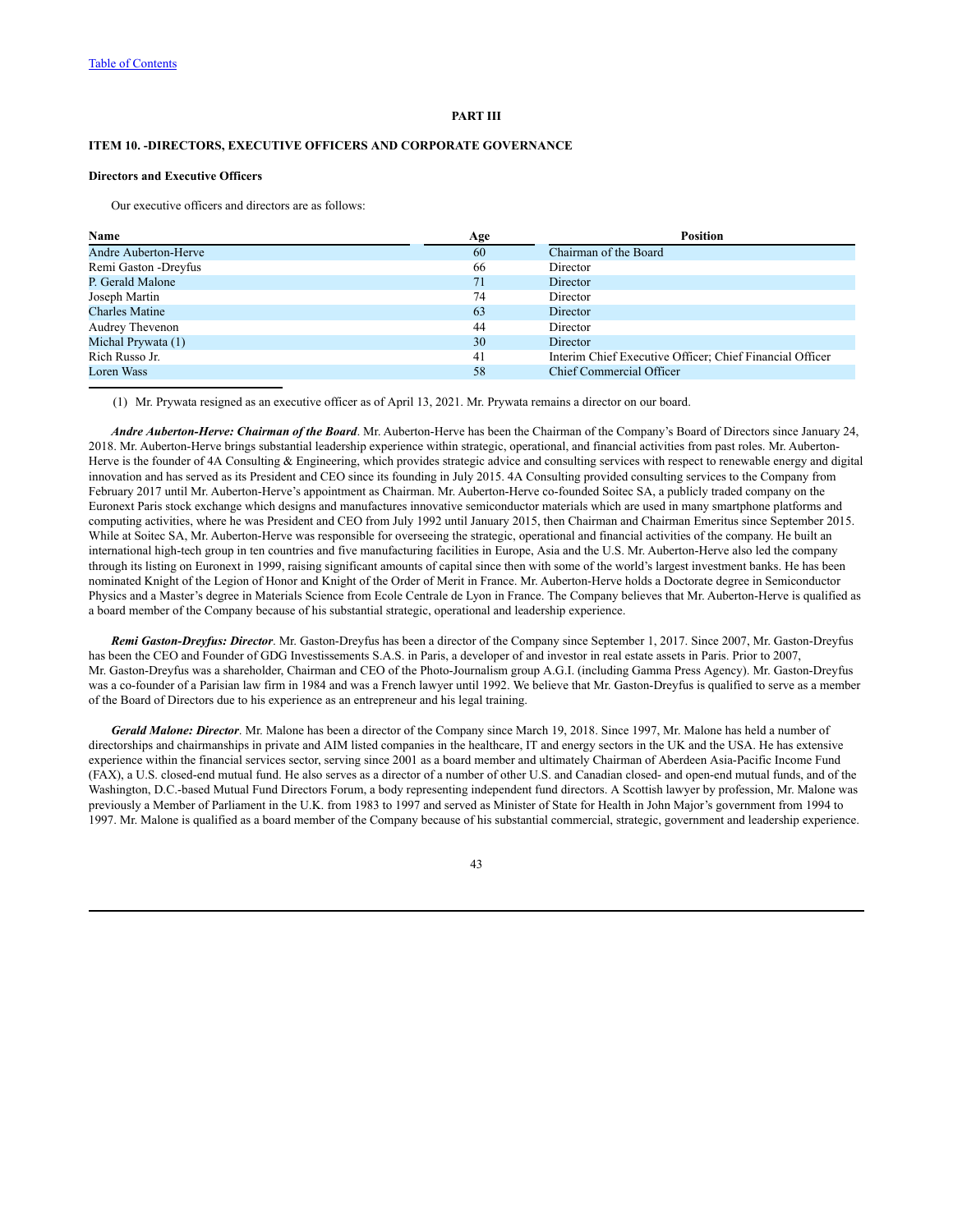*Joseph Martin: Director*. Joseph Martin has served as a member of our board of directors since 2018 and is the chair of the Audit Committee. Mr. Martin is also the board Chairman of Azenta Life Sciences, and a board member and audit chair of Allegro Microsystems. Mr. Martin has previously served on the publicly traded company boards of Brooks Automation where he was the board Chairman, Collectors Universe where he was the chair of the Nominating and Governance Committee, Co-Chairman of Fairchild Semiconductor International, Inc. and the Vice Chairman of its board of directors, Soitec Semiconductor where he was chair of the Audit Committee, and ChipPac Ltd. where he was chair of the Audit Committee. Mr. Martin also serves on the board of trustees of Embry-Riddle Aeronautical University. Mr. Martin received a B.S. in Aeronautics in 1974 and was awarded an honorary Ph.D. in 2018, both from Embry-Riddle Aeronautical University. Mr. Martin received an M.B.A. from the University of Maine in 1976. Mr. Martin holds an Executive Masters Professional Certification from the American College of Corporate Directors, a director education and credentialing organization and he is also a member of the National Association of Corporate Directors. We believe Mr. Martin's extensive public company board experience and his business experience make him well qualified to serve as a member of our board of directors.

*Charles Matine: Director.* Mr. Matine serves as an Advisory Board Member of Enlaps, a start-up company providing a time-lapse solution to photographers, since February 2018. Since July 2015, Mr. Matine has served as a strategic advisor to C4 Ventures, a London-based venture fund supporting media, e-commerce and hardware startups. In April 2014, Mr. Matine founded B & Associates, a marketing and digital transformation consultancy firm, and has served as its CEO since April 2014. Prior to that, Mr. Matine served as a Business Unit Director of Apple France from July 2010 to April 2014, where he led the Education and Research business unit, and as a Senior Marketing Manager of Apple Europe from April 2006 to June 2010, where he was responsible for promoting Apple products and defining marketing, PR and branding strategies within central Europe, the Middle East and Africa. Prior to Apple, Mr. Matine worked extensively in marketing and advertising, promoting technology products and brands throughout Europe. Mr. Matine studied at Sciences Po (the Paris Institute for Political Studies, Section Public Service) and holds the IFA-Sciences Po non-executive director certificate. We believe that Mr. Matine is qualified as to serve as a member of the Board of Directors because of his experience with product marketing and go-to-market strategies.

*Audrey Thevenon, Ph.D.: Director.* Dr. Thévenon serves as a Senior Program Officer on the Board of Life Sciences at the National Academies of Sciences, Engineering and Medicine ("NASEM"), a private, nonprofit institution that provides high-quality, objective advice on science, engineering, and health matters. Since she joined NASEM in 2014, Dr. Thévenon supports collaborative regional and international activities at the intersection of infectious disease research and policy decision intended explicitly at promoting transdisciplinary research in global health. From February 2012 to July 2014, Dr. Thévenon was a Postdoctoral Fellow at the Uniformed Services University of the Health Sciences in Bethesda, MD. Dr. Thévenon has also completed a Postdoctoral Fellowship at the University of Hawaii in placental pharmacology. Dr. Thévenon has a Ph.D. and an MS both in Biology from Georgetown University, as well as an MS in Cell Biology & Physiology and a BS in Life Sciences and Environment from the University of Rennes 1 in France. We believe that Dr. Thévenon is qualified as to serve as a member of the Board of Directors because of her experience in medicine and scientific innovation and policy.

*Michal Prywata: Director*. Mr. Prywata is the co-founder of Bionik Canada and served as Bionik's Chief Technology Officer from June 2017 to April 2021, Chief Operating Officer from April 2013 to June 2017, as a director from March 2011 to September 2018, and again since March 2019. Mr. Prywata previously served as our Chief Executive Officer from March 2011 to April 2013. Mr. Prywata studied biomedical engineering at Ryerson University until the end of his second year, with a focus on electronics and software development for medical products. He has a track record of winning technology showcases and inventing technologies that address significant unmet needs and untapped markets. He had spent the past five years with Bionik Canada, managing technological advancements, managing day-to-day operations, and developing concepts into products. In addition, Mr. Prywata, together with the Company's other co-founder and its former CEO, was responsible for raising and securing initial seed capital and subsequent capital raises. Mr. Prywata is the co-inventor of the Company's ARKE technology platform. Mr. Prywata serves as a member of the Board of Directors due to his being a founder of the Company. We also believe that Mr. Prywata is qualified due to his experience in the medical device industry.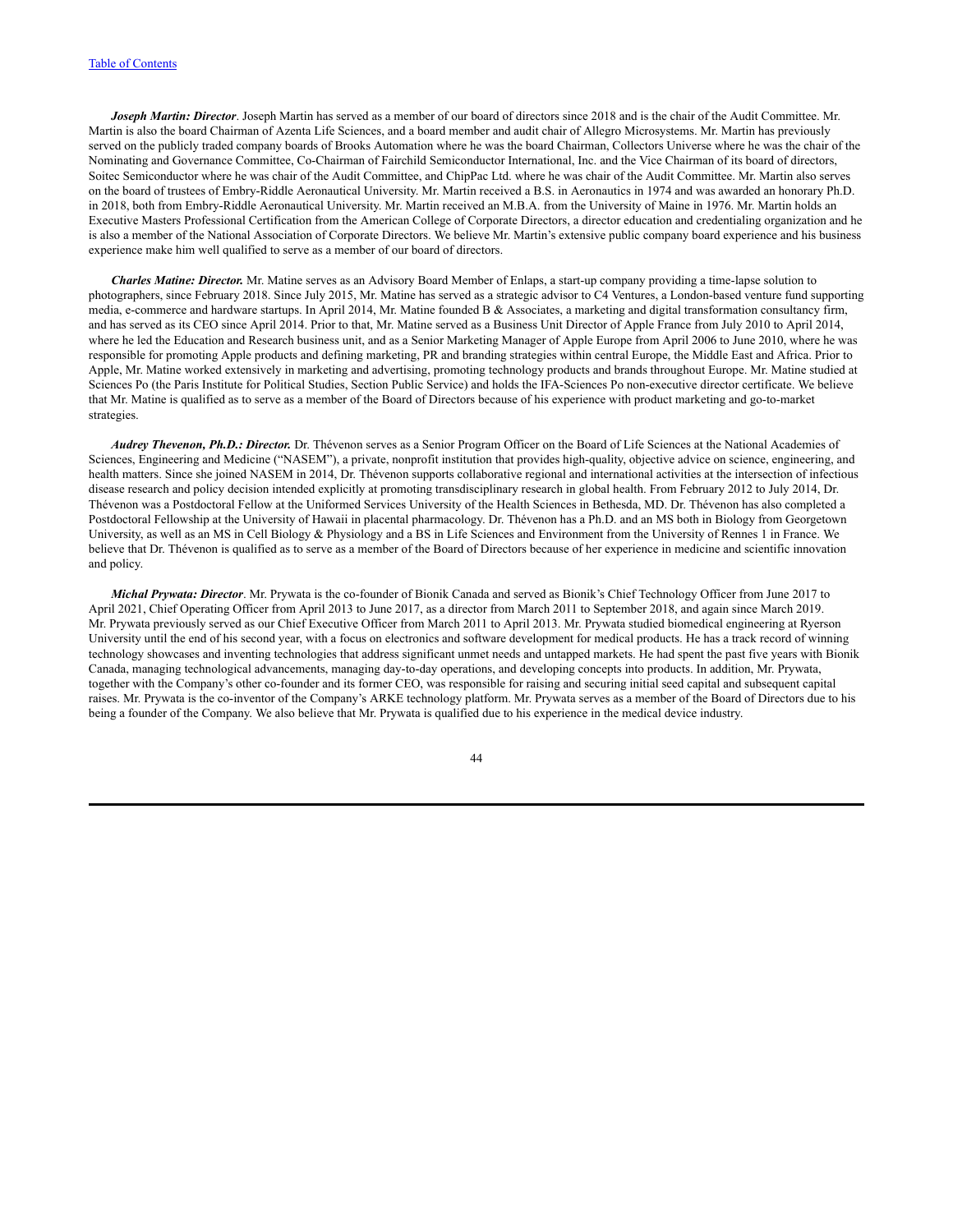Rich Russo Jr: Interim Chief Executive Officer; Chief Financial Officer. Mr. Russo Jr. has served as the Company's Chief Financial Officer since November 2020 and the Interim Chief Executive Officer since July 2021. He has over 20 years of finance and accounting leadership experience and holds a CPA. From 2017-2020, Mr. Russo, Jr. served as Vice President of Finance and U.S. Chief Financial Officer of ICarbonX, where he was responsible for the merger of 3 companies, fundraising, and the ultimate dissolution of the U.S. companies. From 2007-2016, Mr. Russo, Jr. held various key leadership roles for NASDAQ listed companies in life sciences, pharmaceutical and medical device industries. Mr. Russo Jr. served as Corporate Controller for Pieris Pharmaceuticals, Inc., a clinical stage biotechnology company, Juniper Pharmaceuticals, a woman's health company focused on developing therapeutics and Cynosure, a medical device company focused on aesthetic treatment systems. In each of these roles, Mr. Russo, Jr. was responsible for all finance activities and SEC reporting along including partnering closely with the business leaders to ensure effective and efficient financial procedures throughout the organization. Mr. Russo, Jr. started his career in 2005, where he served as an auditor at Pricewaterhouse Coopers in the assurance group.

*Loren Wass: Chief Commercial Of icer*. Mr. Wass has served as our Chief Commercial Officer since September 2019. From January 2014 through August 2019, Mr. Wass was the Vice President of Sales, Business Development and Reimbursement at ReWalk Robotics Ltd. (Nasdaq: RWLK), a medical device company focusing on rehabilitation, and was also a member of its Executive Committee. While at ReWalk, Mr. Wass was responsible for U.S. sales and business development, reimbursement activities and payer policy strategies and submissions. Mr. Wass holds a B.S. from Springfield College.

There are no family relationships among any of our current or proposed officers and directors.

# **Involvement in Certain Legal Proceedings**

To the best of our knowledge, none of our directors or executive officers has been convicted in a criminal proceeding, excluding traffic violations or similar misdemeanors, or has been a party to any judicial or administrative proceeding during the past ten years that resulted in a judgment, decree, or final order enjoining the person from future violations of, or prohibiting activities subject to, federal or state securities laws, or a finding of any violation of federal or state securities laws, except for matters that were dismissed without sanction or settlement. Each of our executive officers and directors has informed us that he or she, as the case may be, has not been involved in any of the events specified in clauses (1) through (8) of Regulation S-K, Item 401(f). Except as set forth in our discussion below in "Certain Relationships and Related Transactions, and Director Independence – Transactions with Related Persons," none of our directors, director nominees, or executive officers has been involved in any transactions with us or any of our directors, executive officers, affiliates, or associates that are required to be disclosed pursuant to the rules and regulations of the Commission.

### **Term of Office**

Directors are appointed to hold office until the next annual general meeting of stockholders or until removed from office in accordance with our bylaws. Our officers are appointed by our Board and hold office until removed by our Board.

All officers and directors listed above will remain in office until the next annual meeting of our stockholders, and until their successors have been duly elected and qualified. Our bylaws provide that officers are appointed annually by our Board and each executive officer serves at the discretion of our Board.

# **Section 16(a) Beneficial Ownership Reporting Compliance**

Section 16(a) of the Securities Exchange Act requires the Company's officers and directors, and persons who beneficially own more than ten (10%) percent of a class of equity securities registered pursuant to Section 12 of the Exchange Act, to file reports of ownership and changes in ownership with the Securities and Exchange Commission and the principal exchange upon which such securities are traded or quoted. Reporting Persons are also required to furnish copies of such reports filed pursuant to Section 16(a) of the Exchange Act with the Company.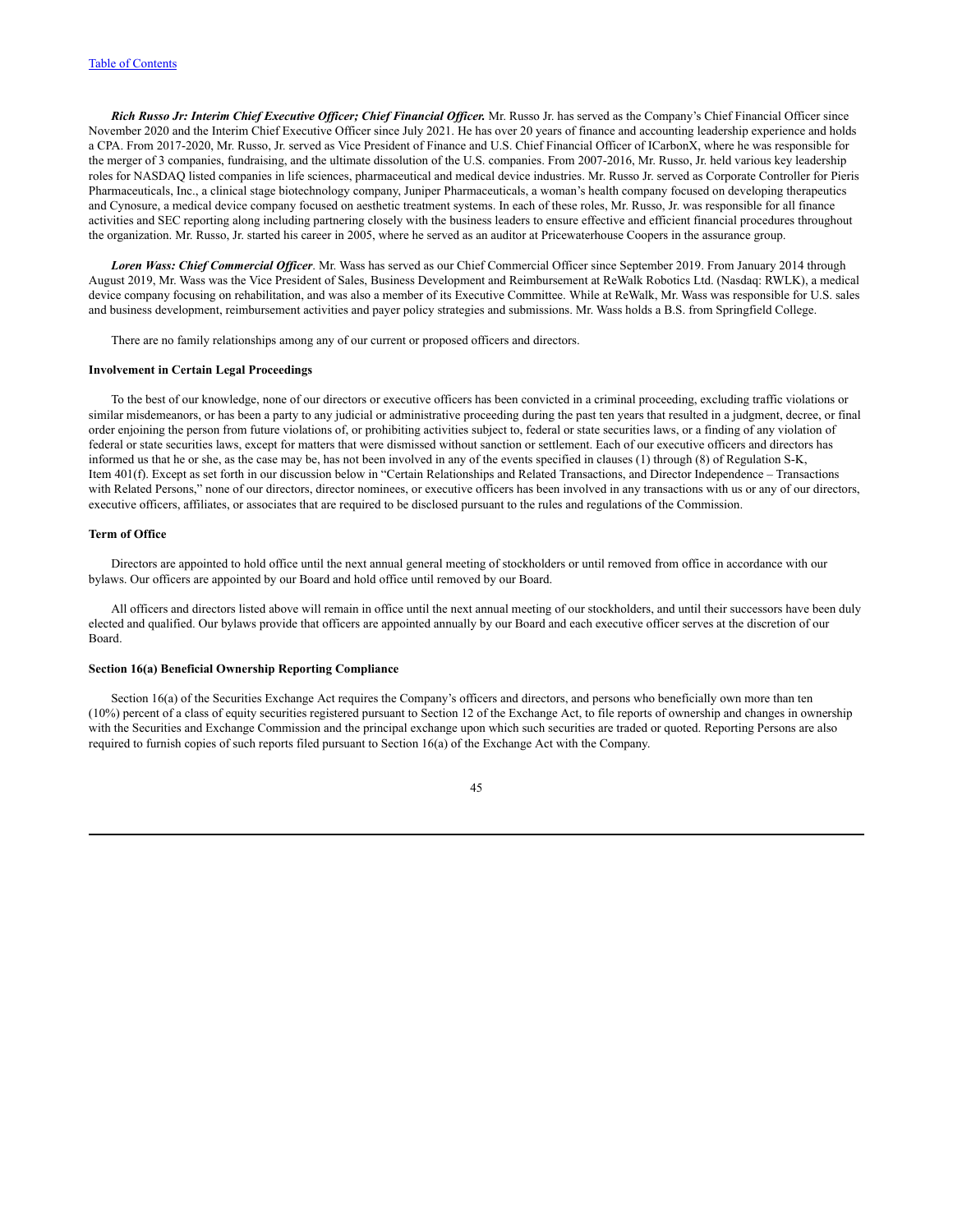Based on our review of the copies of such forms received by us, and to the best of our knowledge, all executive officers, directors and greater than 10% stockholders filed the required reports in a timely manner in the fiscal year ended March 31, 2022, except for (a) Mr. Auberton-Herve, who failed to file a Form 4 showing four transactions and (b) Mr. Gaston-Dreyfus, who failed to timely file a Form 4 showing four transactions and a Form 4 showing one transaction.

# **Code of Business Conduct and Ethics Policy**

We adopted a Code of Business Conduct and Ethics that applies to, among other persons, our principal executive officers, principal financial officer, principal accounting officer or controller, and persons performing similar functions. Our Code of Business Conduct and Ethics is available on our website www.bioniklabs.com.

# **Corporate Governance**

The business and affairs of the Company are managed under the direction of our Board of Directors which as of June 6, 2022 is comprised of Messrs. Auberton-Herve, Dusseux, Gaston-Dreyfus, Martin, Malone, Matine, Prywata, and Dr. Thevenon.

There have been no changes in any state law or other procedures by which security holders may recommend nominees to our board of directors.

### **Committees of the Board of Directors**

Presently, the Board has two standing committees — the Audit Committee and the Compensation Committee. All members of the Audit Committee and the Compensation Committee are required by the charters of the respective committees to be independent.

### *Audit Committee*

Our Audit Committee consists of Messrs. Martin (Chairman), Malone and Matine. Each member of the Audit Committee is independent, and the Board has determined that Messrs. Martin, Malone and Matine are all independent and Mr. Martin is an "audit committee financial expert," as defined in SEC rules. The Audit Committee acts pursuant to a written charter which is available through our website at www.bioniklabs.com.

The primary functions of the Audit Committee are to assist the Board in overseeing (i) the effectiveness of the Company's accounting and financial reporting processes and internal controls and the audits of the Company's financial statements, (ii) the qualifications, independence, appointment, retention, compensation and performance of the Company's registered public accounting firm and (iii) the performance of the Company's internal audit department or department or person(s) having the equivalent responsibility and functions.

### *Compensation Committee*

Our Compensation Committee consists of Mr. Malone (Chairman), Mr. Martin, and Dr. Thevenon. Each of the members of the Compensation Committee is independent. The Compensation Committee acts pursuant to a written charter which is available through our website at www.bioniklabs.com.

The primary functions of the Compensation Committee are to (i) review and approve corporate goals and objectives relevant to executive compensation, (ii) determine and review the CEO's and other executive officers' compensation, and (iii) make recommendations to the Board concerning (a) compensation and (b) adoption of equity incentive plans.

# **Director Independence**

We use the definition of "independence" of The NASDAQ Stock Market to make this determination. NASDAQ Listing Rule 5605(a)(2) provides that an "independent director" is a person other than an officer or employee of the company or any other individual having a relationship, which, in the opinion of the Company's Board, would interfere with the exercise of independent judgment in carrying out the responsibilities of a director. The NASDAQ listing rules provide that a director cannot be considered independent if:

● The director is, or at any time during the past three years was, an employee of the company;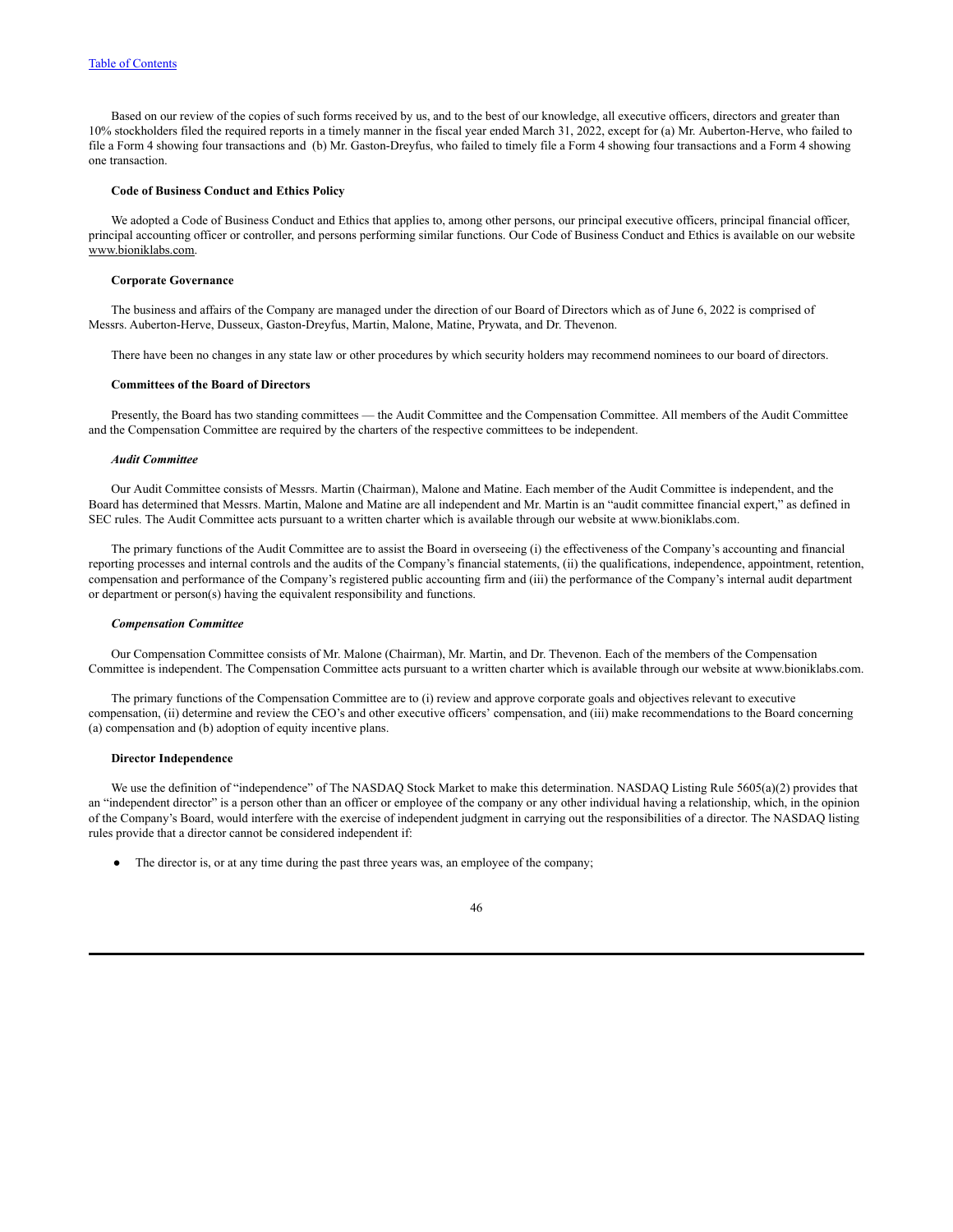- The director or a family member of the director accepted any compensation from the company in excess of \$120,000 during any period of twelve consecutive months within the three years preceding the independence determination (subject to certain exclusions, including, among other things, compensation for board or board committee service);
- The director or a family member of the director is, or at any time during the past three years was, an executive officer of the company;
- The director or a family member of the director is a partner in, controlling stockholder of, or an executive officer of an entity to which the company made, or from which the company received, payments in the current or any of the past three fiscal years that exceed 5% of the recipient's consolidated gross revenue for that year or \$200,000, whichever is greater (subject to certain exclusions);
- The director or a family member of the director is employed as an executive officer of an entity where, at any time during the past three years, any of the executive officers of the company served on the compensation committee of such other entity; or
- The director or a family member of the director is a current partner of the company's outside auditor, or at any time during the past three years was a partner or employee of the company's outside auditor, and who worked on the company's audit.

Under such definitions, Messrs. Martin, Malone, Matine, Gaston-Dreyfus and Dr. Thevenon are considered independent directors.

# **ITEM 11 - EXECUTIVE COMPENSATION**

# **Compensation of Executive Officers**

The following table sets forth information regarding each element of compensation that was paid or awarded to our named executive officers for the periods indicated.

| <b>Name and Principal</b>               |            | Salary      | <b>Bonus</b> | <b>Stock</b><br>Awards | Option<br>Awards<br>(3) | <b>Non-Equity</b><br><b>Incentive Plan</b><br>Compensation | All Other<br>Compensation | Total   |
|-----------------------------------------|------------|-------------|--------------|------------------------|-------------------------|------------------------------------------------------------|---------------------------|---------|
| Position                                | Year $(1)$ | (S)         | (S)(2)       | (S)                    | (S)                     | (S)                                                        | (S)                       | (S)     |
| Eric Dusseux (4)                        | 2022       | 94.813      |              |                        |                         |                                                            | –                         | 94,813  |
| Chief Executive Officer                 | 2021       | 379,203 (8) | 147,016 (8)  |                        |                         |                                                            | 7,640                     | 533,859 |
|                                         |            |             |              |                        |                         |                                                            |                           |         |
| Rich Russo Jr. (5)                      | 2022       | 270,779     | 25,174       |                        | 164,203                 |                                                            | 2,650                     | 426,806 |
| Interim Chief Executive Officer & Chief |            |             |              |                        |                         |                                                            |                           |         |
| Financial Officer                       | 2021       | 89,353      |              | —                      | 80,747                  |                                                            | –                         | 170,100 |
|                                         |            |             |              |                        |                         |                                                            |                           |         |
| <b>Loren Wass</b>                       | 2022       | 237,904     | 75,000       |                        | 112,890                 |                                                            | 2,500                     | 428,294 |
| Chief Commercial Officer                | 2021       | 246,875 (9) | 11,667(9)    |                        |                         |                                                            | 1,000                     | 259,542 |
|                                         |            |             |              |                        |                         |                                                            |                           |         |
| Michal Prywata (6)                      | 2022       | 130,643     |              |                        |                         |                                                            | 128,750 (10)              | 259,393 |
| Former Chief Technology Officer         | 2021       | 159.448     |              |                        |                         |                                                            | 10,525                    | 169,973 |
|                                         |            |             |              |                        |                         |                                                            |                           |         |

(1) "2022" represents the fiscal year ended March 31, 2022 and "2021" represents the fiscal year ended March 31, 2021.

(2) Reflects bonus amounts paid in the fiscal years ended March 31, 2022 and March 31, 2021 for bonuses earned in the fiscal years ended March 31, 2021 and March 31, 2020, respectively.

(3) For assumptions made in such valuation, see Note 10 to the Company's audited consolidated financial statements included in this Annual Report on Form 10-K, commencing on page F-19

(4) Dr. Dusseux resigned effective July 14, 2021 from his role as Chief Executive Officer and Board member.

(5) On November 30, 2020, Rich Russo Jr. was hired as our Chief Financial Officer with a base salary of \$265,000. Effective July 14, 2021, Rich Russo Jr. assumed the role of Interim Chief Executive Officer; Chief Financial Officer.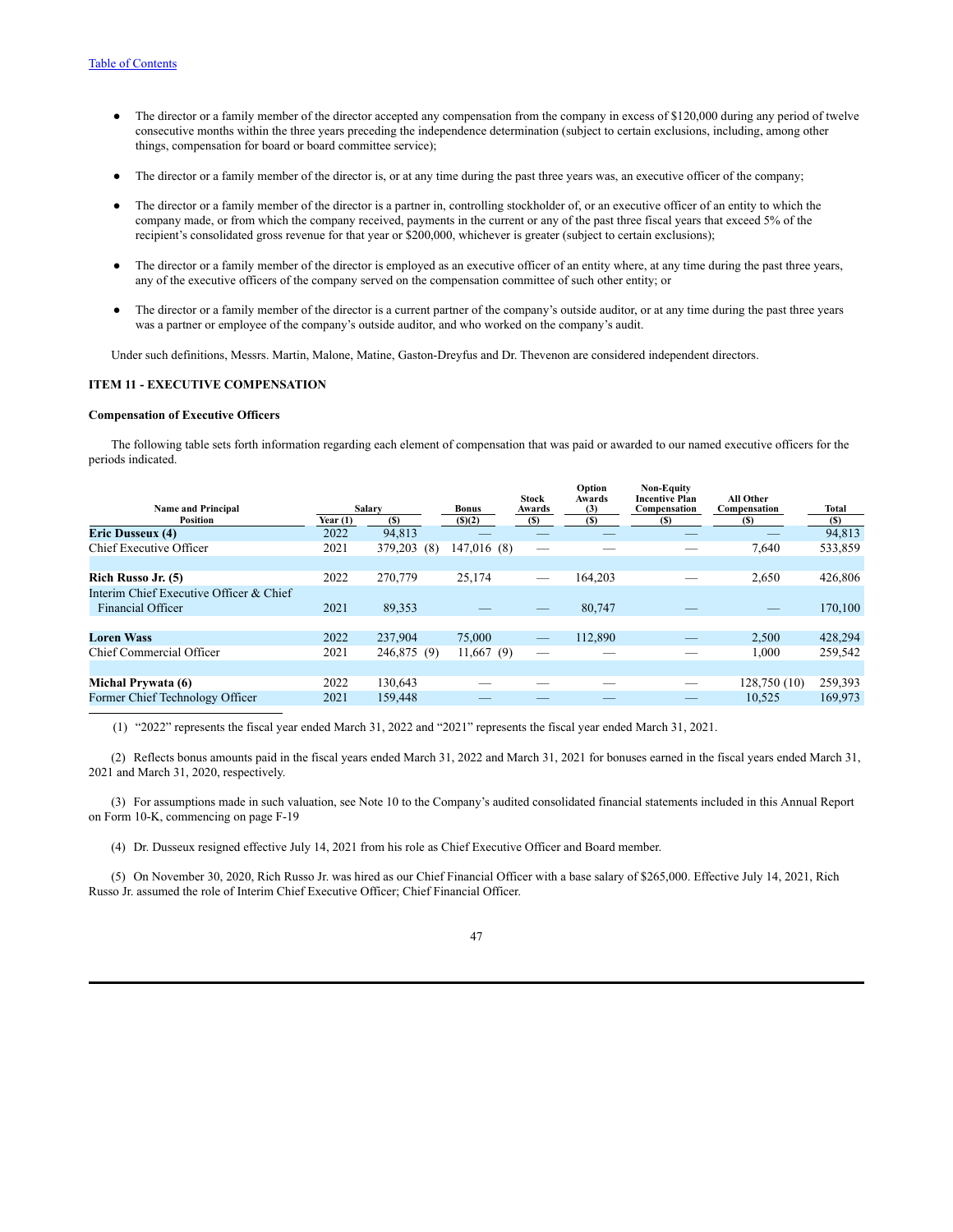(6) Mr. Prywata resigned as an executive officer as of April 13, 2021.

(8) Includes \$130,221 which represents deferred salary amounts and \$147,016 of deferred bonuses. The obligations of which have been forgiven and satisfied and personally assumed by Remi Gaston-Dreyfus, a director.

(9) Includes \$50,000 which represents deferred salary amounts and \$11,667 of deferred bonuses. The obligations of which have been forgiven and satisfied and personally assumed by Remi Gaston-Dreyfus, a director.

(10)The Company paid Mr. Prywata \$128,750 for consulting services subsequent to his termination of employment with the Company.

#### **Outstanding Equity Awards at Fiscal Year-End**

The following table presents the outstanding equity awards held by each of the named executive officers as of the end of the fiscal year ended March 31, 2022.

|                       |                          | <b>Option Awards</b>                                                                   |                                                                                           |                                    |                                     |
|-----------------------|--------------------------|----------------------------------------------------------------------------------------|-------------------------------------------------------------------------------------------|------------------------------------|-------------------------------------|
| Name                  | <b>Option Grant Date</b> | <b>Number of Securities</b><br>Underlying<br><b>Unexercised Options</b><br>Exercisable | <b>Number of Securities</b><br>Underlying<br><b>Unexercised Options</b><br>Un-Exercisable | Option<br><b>Exercise</b><br>Price | Option<br><b>Expiration</b><br>Date |
| <b>Eric Dusseux</b>   | September 1, 2017        | 27,145(1)                                                                              |                                                                                           | $\mathbb{S}$<br>24.15              | September 1, 2027                   |
|                       | May 31, 2019             | 110,855(1)                                                                             |                                                                                           | 3.16<br>\$                         | May 31, 2026                        |
|                       | July 26, 2019            | 19,293(1)                                                                              | $\hspace{0.1mm}-\hspace{0.1mm}$                                                           | 3.595<br>$\mathbb{S}$              | July 26, 2026                       |
|                       | July 26, 2019            | 57,880 (1)                                                                             | $\hspace{0.05cm}$                                                                         | 3.595<br>\$                        | July 26, 2026                       |
|                       |                          |                                                                                        |                                                                                           |                                    |                                     |
| Michal Prywata        | December 14, 2015        | 2,667(2)                                                                               |                                                                                           | 150.00<br>S.                       | December 14, 2022                   |
|                       | January 24, 2018         | 3,333(2)                                                                               |                                                                                           | 23.25<br>\$                        | January 24, 2025                    |
|                       |                          |                                                                                        |                                                                                           |                                    |                                     |
| <b>Rich Russo Jr.</b> | November 30, 2020        | 76,902                                                                                 |                                                                                           | \$<br>1.21                         | November 30, 2027                   |
|                       |                          |                                                                                        |                                                                                           |                                    |                                     |
|                       | October 14, 2021         | 14,667(3)                                                                              | $65,333(3)$ \$                                                                            | 2.10                               | October 14, 2028                    |
|                       |                          |                                                                                        |                                                                                           |                                    |                                     |
| <b>Loren Wass</b>     | September 3, 2019        | 3,333(4)                                                                               | 1,667(4)                                                                                  | 3.20                               | September 3, 2026                   |
|                       | October 14, 2021         | 13,750(5)                                                                              | $41,250(5)$ \$                                                                            | 2.10                               | October 14, 2028                    |

1. The Company entered into a Separation Agreement, dated as of July 14, 2021, with Dr. Eric Dusseux. The Company's May 31, 2019 option grant to Dr. Dusseux is exercisable through, and the termination date is extended through, July 26, 2026. In addition, all other options granted to Dr. Dusseux shall continue in accordance with their terms, except that all unvested options as of the separation date have lapsed and shall not be exercisable.

- 2. Upon Mr. Prywata's resignation in April 2021, these options previously granted remain exercisable as Mr. Prywata still serves on our Board of Directors.
- 3. On October 14, 2021, Mr. Russo was granted 80,000 shares which vests over time and based on performance, between October 14, 2021 and October 14, 2023.
- 4. The remaining shares vest as follows: 1,667 on September 3, 2022.
- 5. The remaining shares vest as follows: 13,750 on October 14, 2022, 13,750 on October 14, 2023, and 13,750 on October 14, 2023.

On February 25, 2015, 1,752 common shares were issued to two former lenders connected with a \$0.2 million loan received and repaid in fiscal 2013. As part of the consideration for the initial loan, Mr. Prywata and Mr. Caires, a former executive of the Company, collectively transferred 2,098 common shares to the lenders. For contributing the common shares to the lenders, the Company intends to reimburse them 2,134 common shares; however, these shares have not yet been issued.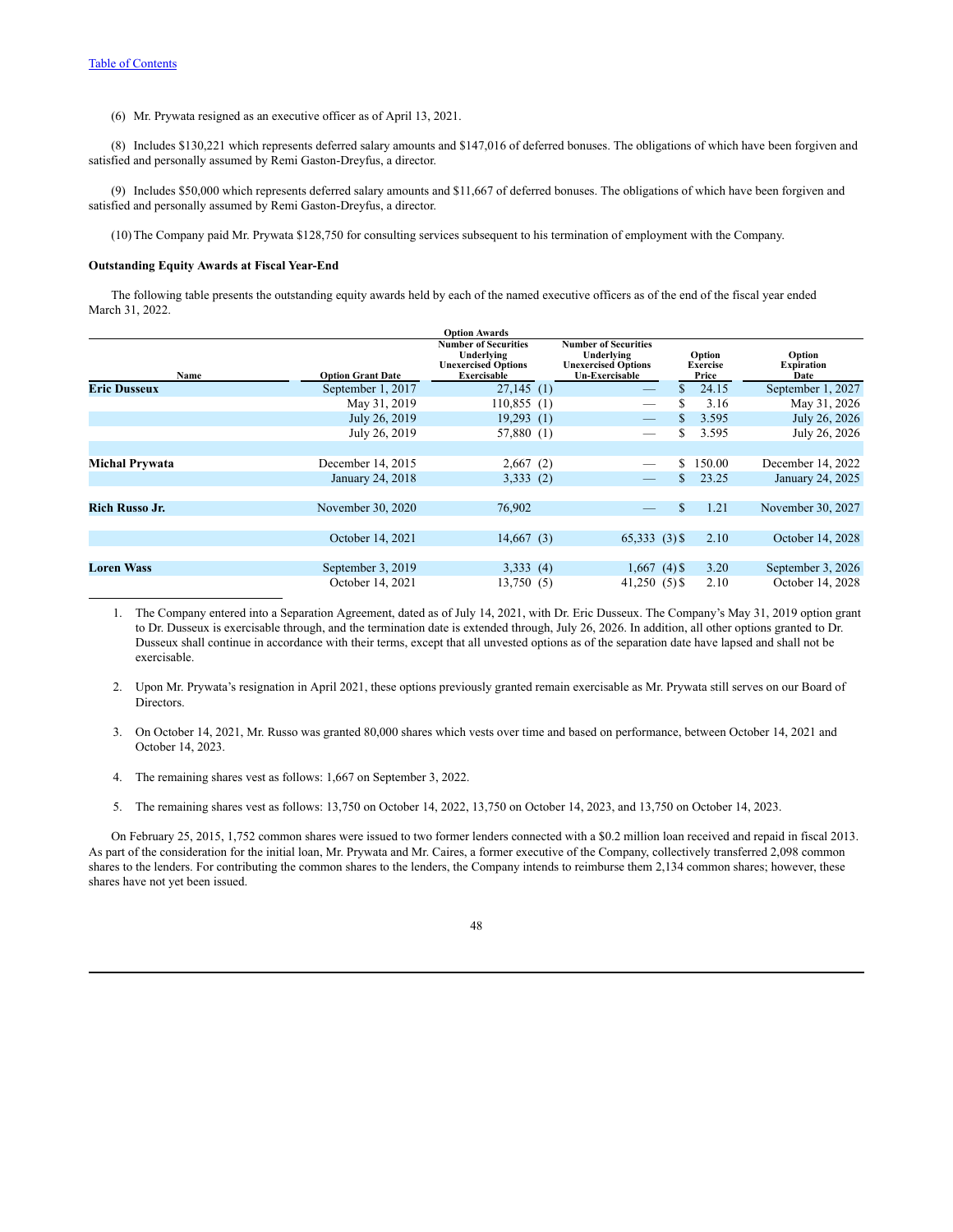# **Long-Term Incentive Plans and Awards**

Since our incorporation on January 8, 2010 through March 31, 2022 we did not have any long-term incentive plans that provided compensation intended to serve as incentive for performance. No individual grants or agreements regarding future payouts under non-stock price-based plans have been made to any executive officer or any director or any employee or consultant since our inception through March 31, 2022.

### **Director Compensation**

The following table sets forth a summary of the compensation we paid or accrued to our non-employee directors during the fiscal year ended March 31, 2022.

| Name                  | Fees<br>Earned<br>or Paid<br>in<br>Cash(1) | <b>Stock</b><br>Awards(1) | Option<br>Awards | <b>Non-Equity</b><br>Incentive<br>Plan<br>Compensation | Nonqualified<br>Deferred<br>Compensation<br>Earnings | All Other<br>Compensation | Total   |
|-----------------------|--------------------------------------------|---------------------------|------------------|--------------------------------------------------------|------------------------------------------------------|---------------------------|---------|
| Andre Auberton-Herve  | 180,000                                    |                           |                  |                                                        |                                                      |                           | 180,000 |
| Remi Gaston Dreyfus   | 50,000                                     |                           |                  |                                                        |                                                      | __                        | 50,000  |
| P. Gerald Malone      | 50,000                                     |                           |                  |                                                        |                                                      |                           | 50,000  |
| Joseph Martin         | 50,000                                     |                           |                  |                                                        |                                                      | __                        | 50,000  |
| <b>Charles Matine</b> | 50,000                                     |                           |                  |                                                        |                                                      | —                         | 50,000  |
| Audrey Thevenon       | 50,000                                     |                           |                  |                                                        |                                                      |                           | 50,000  |

(1) The director fees payable in cash were recorded as an accrued liability by the Company as of March 31,2022.

Other than Mr. Auberton-Herve's annual fee as Chairman of \$180,000, our non-employee directors are entitled to receive an annual cash payment of up to \$50,000, as well as reimbursement for expenses incurred by them in connection with attending board meetings. Our directors also are eligible for stock option grants.

# **Employment Agreements**

#### *Eric Dusseux*

The Company entered into a Separation Agreement, dated as of July 14, 2021, with Dr. Eric Dusseux, the Company's Chief Executive Officer, pursuant to which, among other things, the Company and Dr. Dusseux agreed to end their employer-employee relationship.

Pursuant to the terms of the Separation Agreement, Dr. Dusseux resigned from all employment and officer positions with the Company and its subsidiaries, including as a director of the Company.

The Company's May 31, 2019 option grant to Dr. Dusseux is exercisable through, and the termination date is extended through, July 26, 2026. In addition, all other options granted to Dr. Dusseux shall continue in accordance with their terms, except that all unvested options as of the separation date have lapsed and shall not be exercisable.

The Separation Agreement provides for customary mutual general releases and confidentiality and non-disparagement provisions. In addition, the restrictive covenants in Dr. Dusseux's employment agreement dated September 1, 2017, as amended, shall continue in accordance with their respective terms. Except as specifically set forth in and pursuant to the Separation Agreement, the Company has no obligation to pay any other salary, wages, bonuses, commissions, incentive compensation, vacation or severance to Dr. Dusseux.

The Company shall retain certain indemnity obligations in favor of Dr. Dusseux, as specified in the Separation Agreement.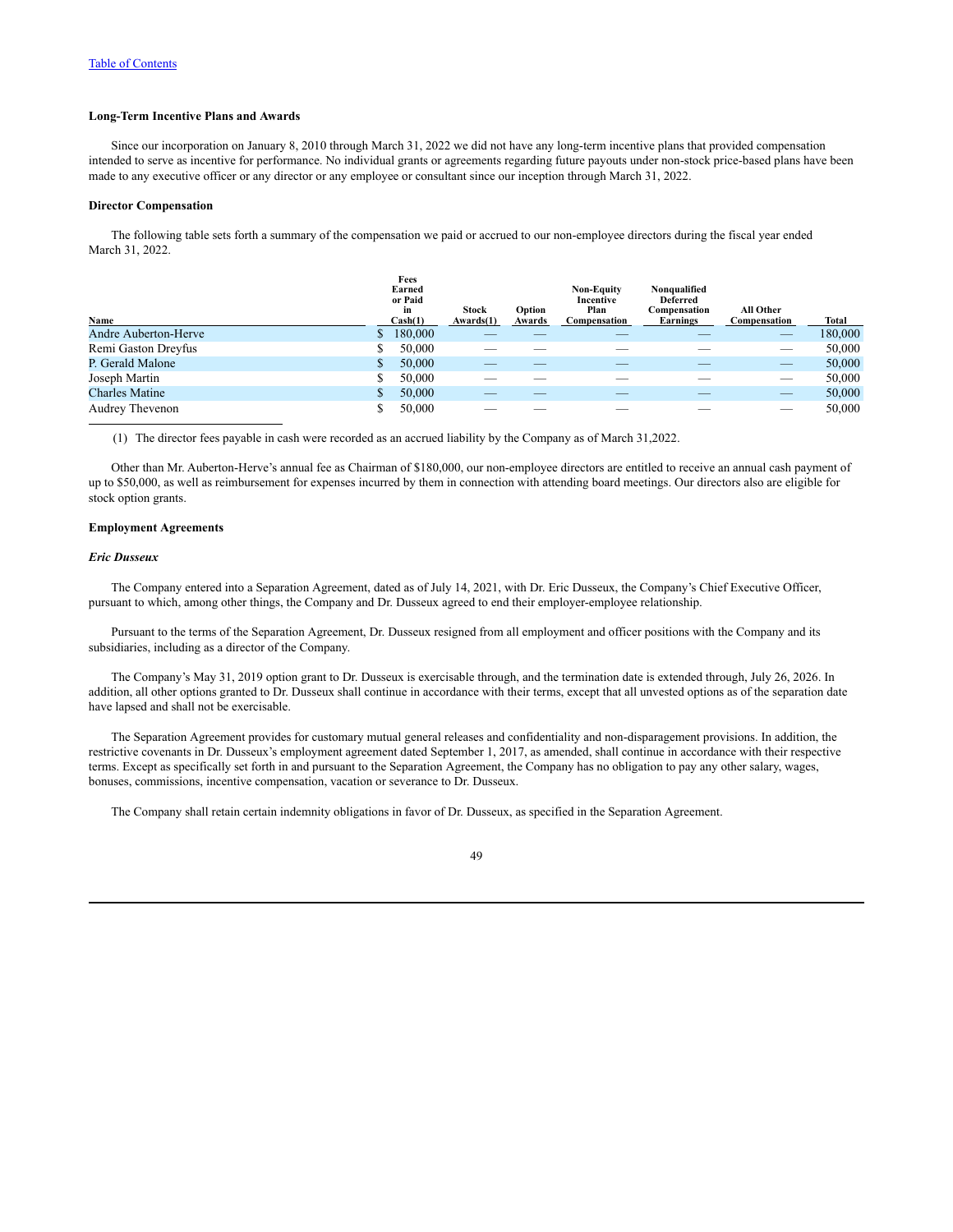# *Rich Russo Jr.*

The Company entered into an employment agreement with Mr. Russo Jr. dated November 30, 2020, and as amended on October 15, 2021, and it provides him with a base compensation of \$265,000 and an annual bonus of up to 40% of the base salary, payable based on performance in the previous fiscal year. The bonus is determined based on the achievement of the Employee's objectives that are agreed to with the board of directors for each fiscal year. Mr. Russo Jr.'s employment agreement also allowed for an option to purchase an aggregate of 76,902 shares of the Company's common stock pursuant to the Company's 2014 Equity Incentive Plan.

In the event of termination of employment caused by his death, his resignation without good reason, by the Company with or without cause, by Mr. Russo Jr.'s resignation with good reason, or by the Company without cause or by his resignation with good reason within six months after a change in control, Mr. Russo Jr. will be entitled to the following:

| Severance Payment:    | Six months of final base salary following execution by him of a release of the Company (only in the case of (i) his termination<br>without cause, (ii) his resignation for good reason, or (iii) his termination without cause or his resignation for good reason<br>within six months after a change in control).                                                                                                             |
|-----------------------|--------------------------------------------------------------------------------------------------------------------------------------------------------------------------------------------------------------------------------------------------------------------------------------------------------------------------------------------------------------------------------------------------------------------------------|
| Benefits:             | In the case of a termination by the Company without cause, Mr. Russo Jr's resignation for good reason, or a termination by the<br>Company without cause or Mr. Russo Jr's resignation with good reason within six months after a change in control, Mr. Russo<br>Jr. will be entitled to receive an amount equivalent to six months of the Company's portion of medical and dental benefits if<br>these benefits were elected. |
| Salary:               | Base salary through the date of termination.                                                                                                                                                                                                                                                                                                                                                                                   |
| <b>Accrued Bonus:</b> | Payable only in the case of a termination by the Company without cause or Mr. Russo Jr.'s resignation with good reason within<br>six months after a change in control.                                                                                                                                                                                                                                                         |
| Vacation Pay:         | Accrued but unused vacation pay.                                                                                                                                                                                                                                                                                                                                                                                               |

### *Loren W. Wass*

The Company entered into an employment agreement with Mr. Wass on September 3, 2019 (the "Wass Employment Agreement"), pursuant to which he serves as the Company's Chief Commercial Officer. Pursuant to the terms of the Wass Employment Agreement, Mr. Wass shall receive an annual base salary of \$250,000 per annum. The annual base salary shall be reviewed on an annual basis. Mr. Wass may be entitled to receive an annual bonus of up to 40% of annualized actual base salary, based on performance in the previous fiscal year. He is also entitled to participate in the Company's equity incentive plan, and was granted options to purchase an aggregate of 5,000 shares of the Company's common stock, at an exercise price per share of \$3.20, which is equal to the fair market value of the Company's common stock on September 3, 2019, the date of grant, and which shall vest equally over a 3 year period commencing one year from the date of grant and in the two subsequent years on the anniversary of the grant date. In April 2020, Mr. Wass agreed to a salary deferral of 30% as a result of our response to the COVID-19 pandemic.

### *Michal Prywata*

Mr. Prywata resigned from his position of Chief Technology Officer of the Company on April 13, 2021. Mr. Prywata remains as a board member of the Company.

### *Leslie Markow*

Pursuant to the Separation Agreement and Release, dated November 23, 2020, entered into by and between the Company and Ms. Markow in connection with Ms. Markow's resignation from the Company, Ms. Markow received a separation payment in the amount of \$157,500 as salary continuance, which was equal to nine months of her then current base salary. Ms. Markow also received \$23,625, representing her pro-rata bonus based on the average of the past 3 years of actual achievement, which was equal to nine months of the pro-rata portion.

Ms. Markow also received her deferred salary amount of \$42,000 on January 29, 2021 and her fiscal year ending March 31, 2020 annual bonus that had been previously deferred of \$37,800 on January 29, 2021.

# **Limits on Liability and Indemnification**

We provide directors and officers insurance for our current directors and officers.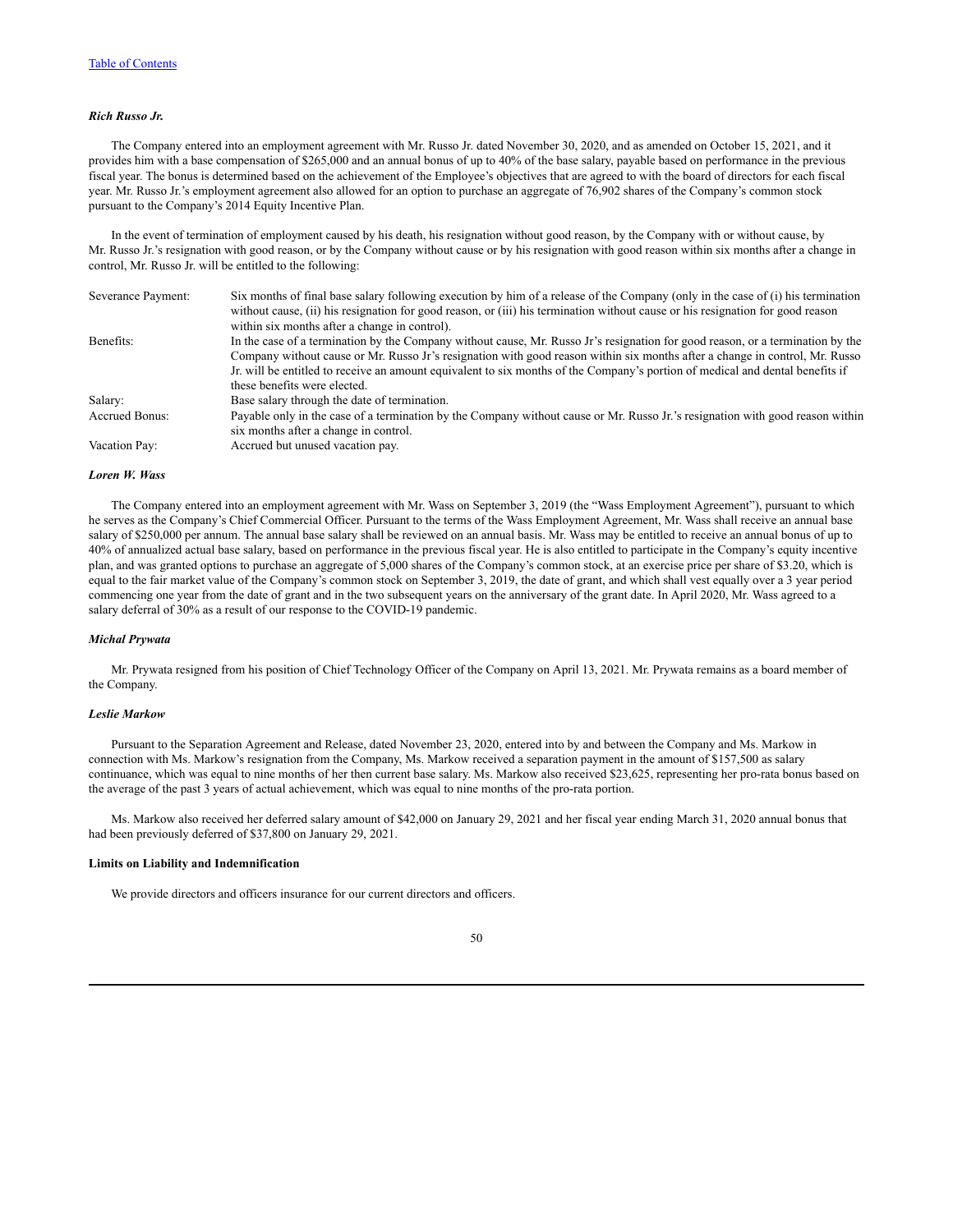Our certificate of incorporation eliminates the personal liability of our directors to the fullest extent permitted by law. The certificate of incorporation further provides that the Company will indemnify its officers and directors to the fullest extent permitted by law. We believe that this indemnification covers at least negligence on the part of the indemnified parties. Insofar as indemnification for liabilities under the Securities Act may be permitted to our directors, officers, and controlling persons under the foregoing provisions or otherwise, we have been advised that in the opinion of the Securities and Exchange Commission such indemnification is against public policy as expressed in the Securities Act of 1933 and is therefore unenforceable.

# **ITEM 12** - **SECURITY OWNERSHIP OF CERTAIN BENEFICIAL OWNERS AND MANAGEMENT**

The following table shows the beneficial ownership of our Common Stock as of June 6, 2022 held by (i) each person known to us to be the beneficial owner of more than five percent (5%) of our Common Stock; (ii) each director; (iii) each executive officer; and (iv) all directors and executive officers as a group, as adjusted to reflect the one-for-one hundred fifty reverse stock split.

The number of shares beneficially owned by each person, director, director nominee, or named executive officer is determined under rules of the Securities and Exchange Commission (the "SEC"); this information is not necessarily indicative of beneficial ownership for any other purpose. Under these rules, beneficial ownership includes any shares for which the individual has sole or shared voting power or investment power and also any shares with respect to which the person has the right to acquire sole or shared voting or investment power on or before August 5, 2022 (60 days after June 6, 2022) through the conversion of shares of convertible preferred stock or the exercise of any stock option, warrant or other right. Unless we indicate otherwise, each person has sole investment and/or voting power with respect to the shares set forth in the following tables.

**% of**

| <b>Name of Beneficial Owner</b>                              | <b>Shares of Common</b><br><b>Stock</b><br><b>Beneficially Owned</b> | 70 VI<br><b>Shares</b> of<br>Common<br>Stock<br><b>Beneficially</b><br>Owned |
|--------------------------------------------------------------|----------------------------------------------------------------------|------------------------------------------------------------------------------|
| Remi Gaston-Dreyfus (2)(3)                                   | 1,697,239                                                            | 23.21 %                                                                      |
| Andre Auberton–Herve (4)                                     | 481,196                                                              | 6.58 $%$                                                                     |
| Olivier Dassault                                             | 693,963                                                              | 9.49%                                                                        |
| Celeste Management SA                                        | 943,272                                                              | 12.90 %                                                                      |
| <b>SFP</b> Capital                                           | 610,022                                                              | $8.34\%$                                                                     |
| Eric Michel Dusseux (5)                                      | 215,173                                                              | 2.94%                                                                        |
| Rich Russo Jr. (5)                                           | 91,569                                                               | $1.25 \%$                                                                    |
| Michal Prywata (6)                                           | 55,976                                                               | $\ast$                                                                       |
| P. Gerald Malone (5)                                         | 50,723                                                               | $\ast$                                                                       |
| Audrey Thevenon (5)                                          | 50,723                                                               | $\ast$                                                                       |
| Charles Matine (5)                                           | 50,723                                                               | $\ast$                                                                       |
| Joseph Martin (5)                                            | 50,723                                                               | $\ast$                                                                       |
| Loren Wass $(5)$                                             | 17,083                                                               | $\ast$                                                                       |
| All directors and executive officers as a group (10 persons) | 2,743,652                                                            | 37.52 %                                                                      |

Less than 1%

- (1) Based on 7,313,240 shares outstanding at June 6, 2022. In calculating the percentage of ownership, all shares of Common Stock of which the identified person or group has the right to acquire beneficial ownership on or before August 5, 2022, are deemed to be outstanding for the purpose of computing the percentage of the shares of Common Stock owned by that person or group. These shares are not, however, deemed to be outstanding for the purpose of computing the percentage of the shares of Common Stock owned by any other person or group.
- (2) Such shares include Exchangeable Shares for tax purposes. The Exchangeable Shares have the following attributes, among others:
- Be, as nearly as practicable, the economic equivalent of the Common Stock as of the consummation of the Company's going public transaction;
- Have dividend entitlements and other attributes corresponding to the Common Stock;

<sup>51</sup>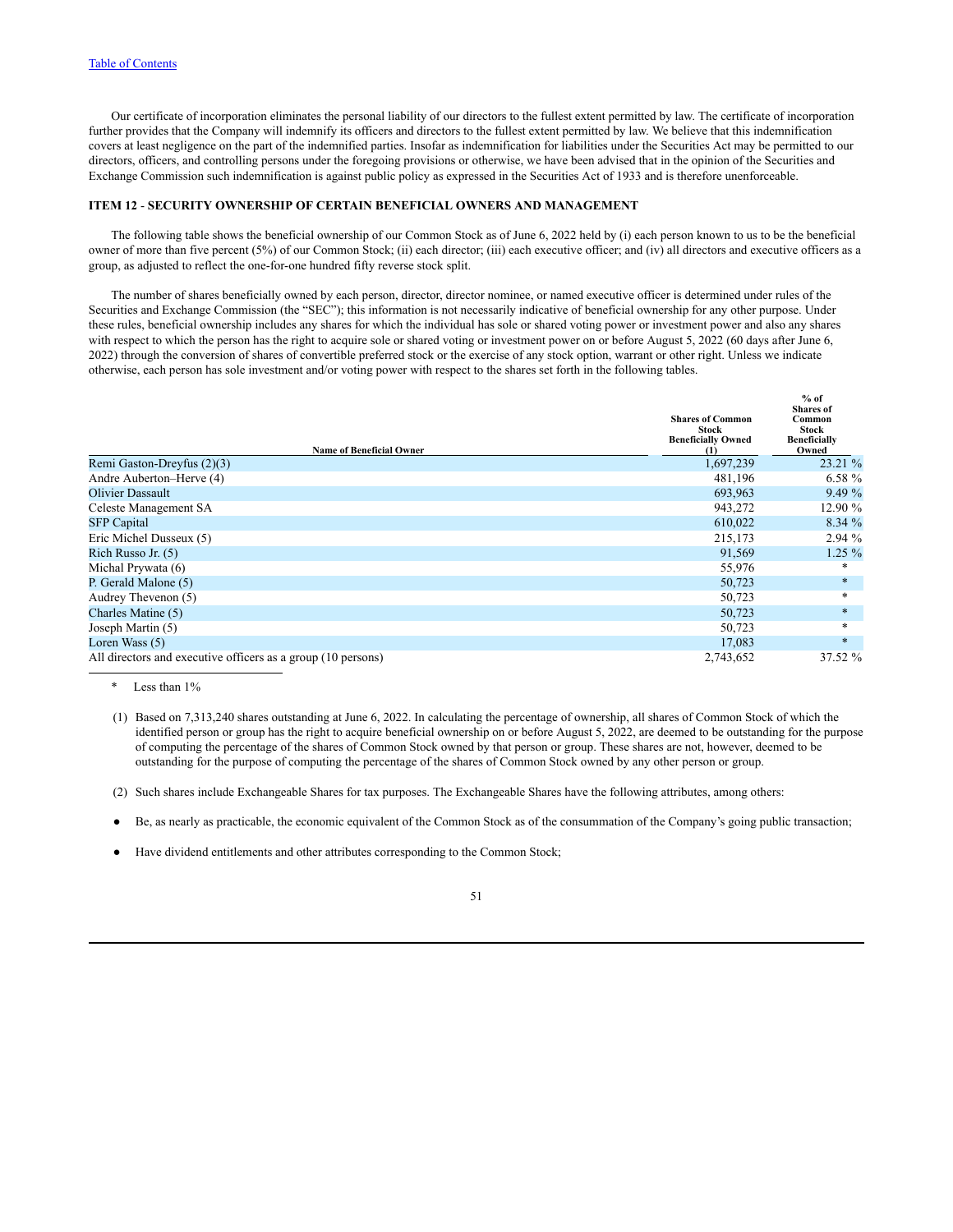- Be exchangeable, at each holder's option, for Common Stock; and
- Upon the direction of our Board of Directors, be exchanged for Common Stock on the 10-year anniversary of the first closing of the Company's 2015 offering, subject to applicable law, unless exchanged earlier upon the occurrence of certain events.

The holders of the Exchangeable Shares, through The Special Voting Preferred Stock, will have voting rights and other attributes corresponding to the Common Stock.

- (3) Includes (i) options to acquire 1,667 shares of Common Stock which have vested or which will vest within 60 days of June 6, 2022, (ii) an aggregate of 17,476 Exchangeable Shares held through Lombard International Assurance SA, (iii) warrants to purchase an aggregate of 39,056 shares of Common Stock held through Lombard International Assurance SA and GD Holdings, (iv) 81,775 shares of our Common Stock owned by Lombard International Assurance SA, and (v) 1,535,065 shares of our Common Stock owned by GD Holdings. Mr. Gaston-Dreyfus may be deemed to share voting and investment power over the shares beneficially owned by Lombard International Assurance SA and RGD Investissements.
- (4) Includes (i) warrants to purchase 10,671 shares of Common Stock held through Star SCI, (ii) an aggregate of 38,313 options to acquire Common Stock held through 4A Consulting and Engineering, (iii) 63,881 options to acquire Common Stock which have vested or which will vest within 60 days of June 6, 2022, (iv) 273,160 shares of our Common Stock owned by Star SCI, and (v) 10,693 shares of our Common Stock owned by 4A Consulting and Engineering. Mr. Auberton-Herve may be deemed to share voting and investment power over the shares beneficially owned by Star SCI and 4A Consulting and Engineering.
- (5) Represents options to acquire shares of our Common Stock which have vested or which will vest within 60 days of June 6, 2022.
- (6) Includes 6,000 options to acquire shares of our Common Stock which have vested or which will vest within 60 days of June 6, 2022.

# **ITEM 13 - CERTAIN RELATIONSHIPS AND RELATED TRANSACTIONS**

# **Procedures and Policies**

We consider "related party transactions" to be transactions between our Company and (i) a director, officer, director nominee or beneficial owner of greater than five percent of our stock; (ii) the spouse, parents, children, siblings or in-laws of any person named in (i); or (iii) an entity in which one of our directors or officers is also a director or officer or has a material financial interest.

Our Board of Directors is vested with the responsibility of evaluating and approving any potential related party transaction, unless a special committee consisting solely of independent directors is appointed by the Board of Directors. We do not have any formal policies or procedures for related party transactions.

# **Transactions with Related Parties**

Since April 1, 2020 through March 31, 2022, entities controlled by Mr. Gaston-Dreyfus have made the following loans to the Company:

On February 24, 2021, the Company borrowed \$300,000 from an affiliate of Mr. Gaston-Dreyfus evidenced by an up to \$3 million loan agreement, and such note and interest will need to be paid back by February 12, 2023 or the date of receipt by the Company of a minimum of \$3 million in equity.

On March 18, 2021, the Company borrowed \$275,000 from an affiliate of Mr. Gaston-Dreyfus evidenced by an up to \$3 million loan agreement, and such note and interest will need to be paid back by February 12, 2023 or the date of receipt by the Company of a minimum of \$3 million in equity.

On March 26, 2021, we entered into a Stock Purchase Agreement with RGD Investissements S.A.S., an affiliate of Mr. Gaston-Dreyfus. Pursuant to the purchase agreement, RGD purchased 135,560 shares of our common stock, for consideration consisting of the forgiveness and satisfaction of an aggregate of \$0.3 million of deferred salary and bonus liabilities of our subsidiaries originally owed to Dr. Eric Dusseux, the Company's CEO, and Mr. Loren Wass, the Company's CCO. The rights to the payments by us with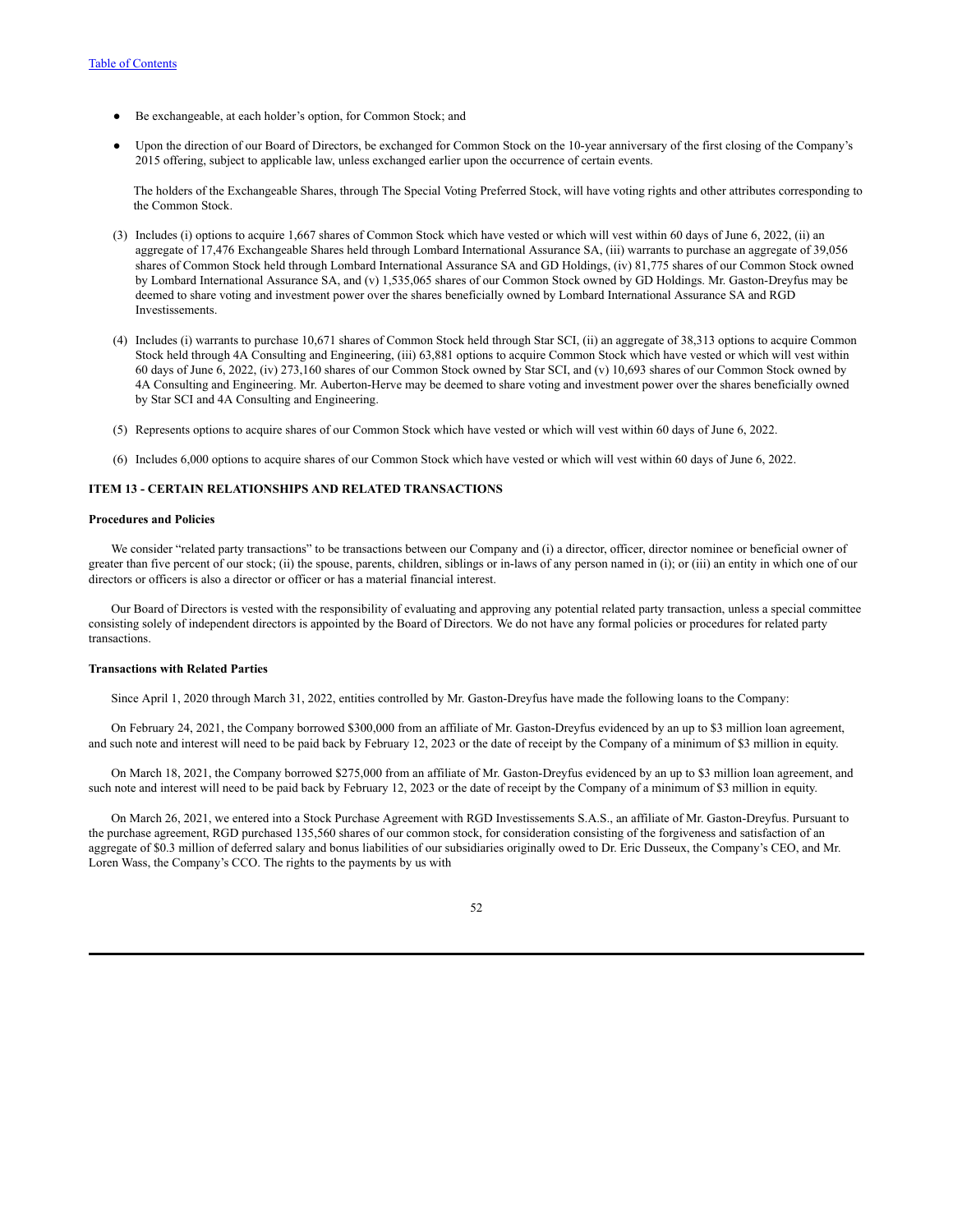respect to such liabilities were assigned by Dr. Dusseux and Mr. Wass to RGD on March 26, 2021. Upon the issuance of the shares to RGD, all of the liabilities were forgiven and satisfied and no longer a liability on our balance sheet.

On April 24, 2021, the Company borrowed \$300,000 from an affiliate of Mr. Gaston-Dreyfus evidenced by an up to \$3 million loan agreement, and such note and interest will need to be paid back by February 12, 2023 or the date of receipt by the Company of a minimum of \$3 million in equity.

On June 18, 2021, the Company borrowed \$200,000 from an affiliate of Mr. Gaston-Dreyfus evidenced by an up to \$3 million loan agreement, and such note and interest will need to be paid back by February 12, 2023 or the date of receipt by the Company of a minimum of \$3 million in equity

On July 15, 2021, in conjunction with the 2021 convertible promissory note offering, we consolidated the above mentioned loan agreements from an affiliate of Mr. Gaston-Dreyfus totaling \$1.1 million in principle and accrued interest. Accordingly, an aggregate of \$0.7 million in outstanding principal and accrued unpaid interest under the above-mentioned loan agreements was used to purchase a like amount of 2021 Notes in the 2021 Offering and the remaining \$0.4 million of the outstanding principal and accrued and unpaid interest under the above mentioned loan agreements was applied towards the purchase price to exercise outstanding options whereby RGD Investissements S.A.S., an affiliate of Mr. Gaston-Dreyfus received 120,759 shares of our common stock.

On March 31, 2022 pursuant to the terms of our 2021 convertible promissory notes, we converted \$8.9 million in principal and interest into 946,194 shares of our common stock. RGD Investissements S.A.S., an affiliate of Mr. Gaston-Dreyfus received 77,887 shares of our common stock.

In connection with a CDN\$250,000 loan obtained by Bionik Canada (which loan has been repaid), Bionik agreed to transfer pre-transaction 83,574 common shares to the lenders. In addition, Messrs. Caires and Prywata also transferred 100,000 pre- transaction common shares to the loan holder and this will be reimbursed by the issuance of 2,134 exchangeable shares (exchangeable to common shares) to Messrs. Caires and Prywata. These shares have not yet been issued.

Other than the above transactions, there have been no related party transactions, or any other transactions or relationships required to be disclosed pursuant to Item 404 Regulation S-K. The Company is currently not a subsidiary of any company.

# **ITEM 14. PRINCIPAL ACCOUNTING FEES AND SERVICES.**

The Board of Directors has reviewed and discussed the audited consolidated financial statements of Bionik Laboratories Corp. for the fiscal year ended March 31, 2022, with management and have reviewed related written disclosures of MNP LLP, our independent accountants of the matters required to be discussed by SAS 114 (Codification of Statements on Auditing Standards, AU Section 380), as amended, with respect to those statements. We have reviewed the written disclosures and the letter from MNP LLP required by regulatory and professional standards and have discussed with MNP LLP its independence in connection with its audit of our most recent financial statements. Based on this review and these discussions, the Board of Directors recommends that the financial statements be included in this Form 10-K for the year ended March 31, 2022.

We have also reviewed the various fees that we paid or accrued to MNP LLP during the year ended March 31, 2022 and 2021 for services they rendered in connection with our annual audits and quarterly reviews, as well as for any other non-audit services they rendered.

The following table shows the fees for professional services rendered by MNP LLP for the audit of our financial statements for the years ended March 31, 2022 and 2021 and fees billed for other services rendered by MNP LLP during those periods:

| <b>Fee Category</b>  |   | 2022    | 2021    |
|----------------------|---|---------|---------|
| <b>Audit Fees</b>    | w | 80,413  | 126,291 |
| Audited related fees |   | 83,384  | 98,930  |
| Tax Fees             |   | 35,915  | 19,301  |
| All Other Fees       |   | 15.826  | 17.094  |
| <b>Total Fees</b>    |   | 215.538 | 261,616 |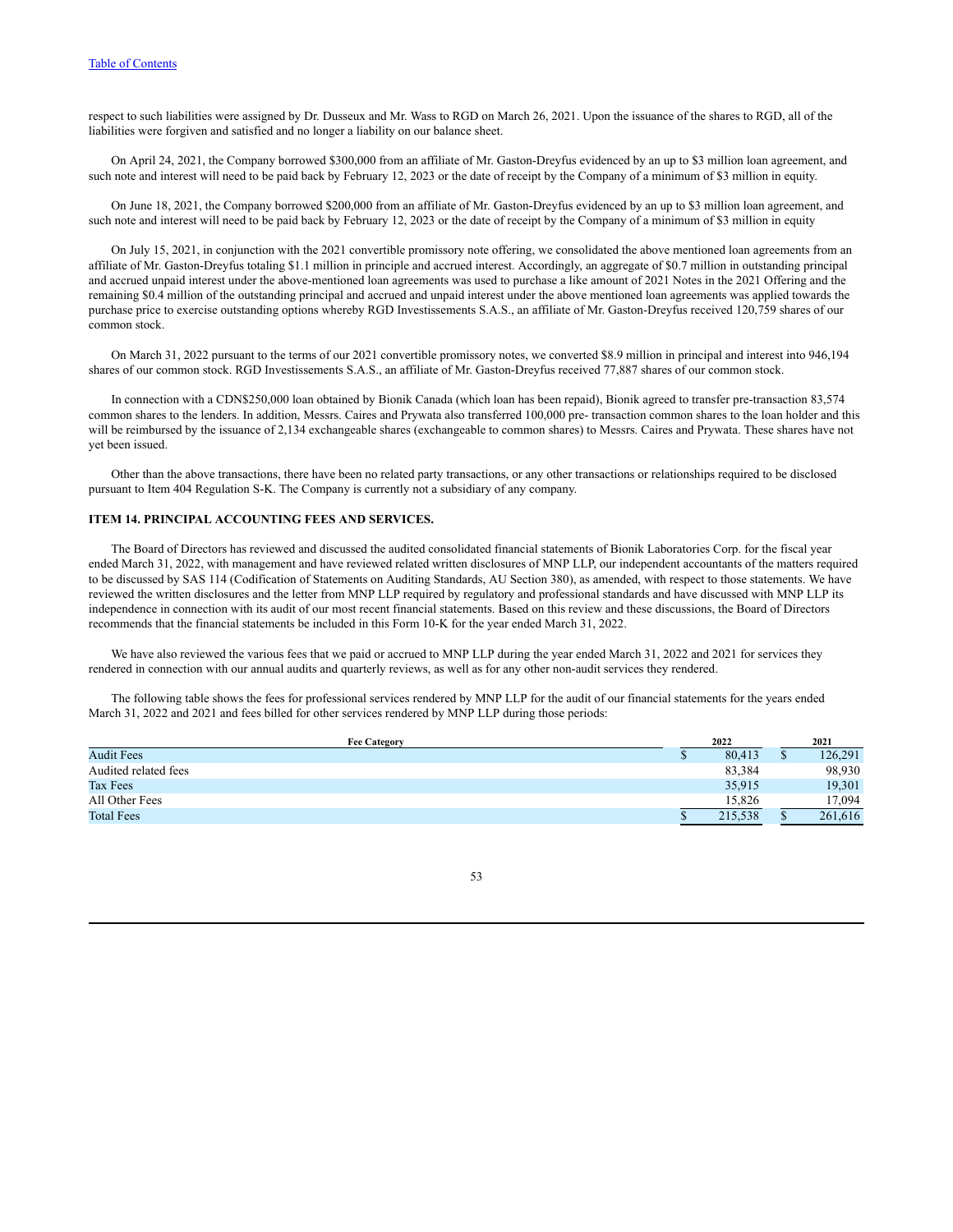Audit fees consist of fees billed for professional services rendered for the audit of our financial statements that are normally provided by the above auditors in connection with statutory and regulatory filings or engagements. Audit-related fees consist of fees billed for professional services rendered for the review of SEC filings or review in quarterly reports and services that are normally provided by the above auditors in connection with statutory and regulatory filings. Tax fees consist of fees to prepare the Company's federal and state income tax returns. Other fees relate to advisory services related research on accounting or other regulatory matters.

# **Pre-Approval Policies and Procedures**

Our board of directors is in the process of adopting a policy on pre-approval of audit and permissible non-audit services.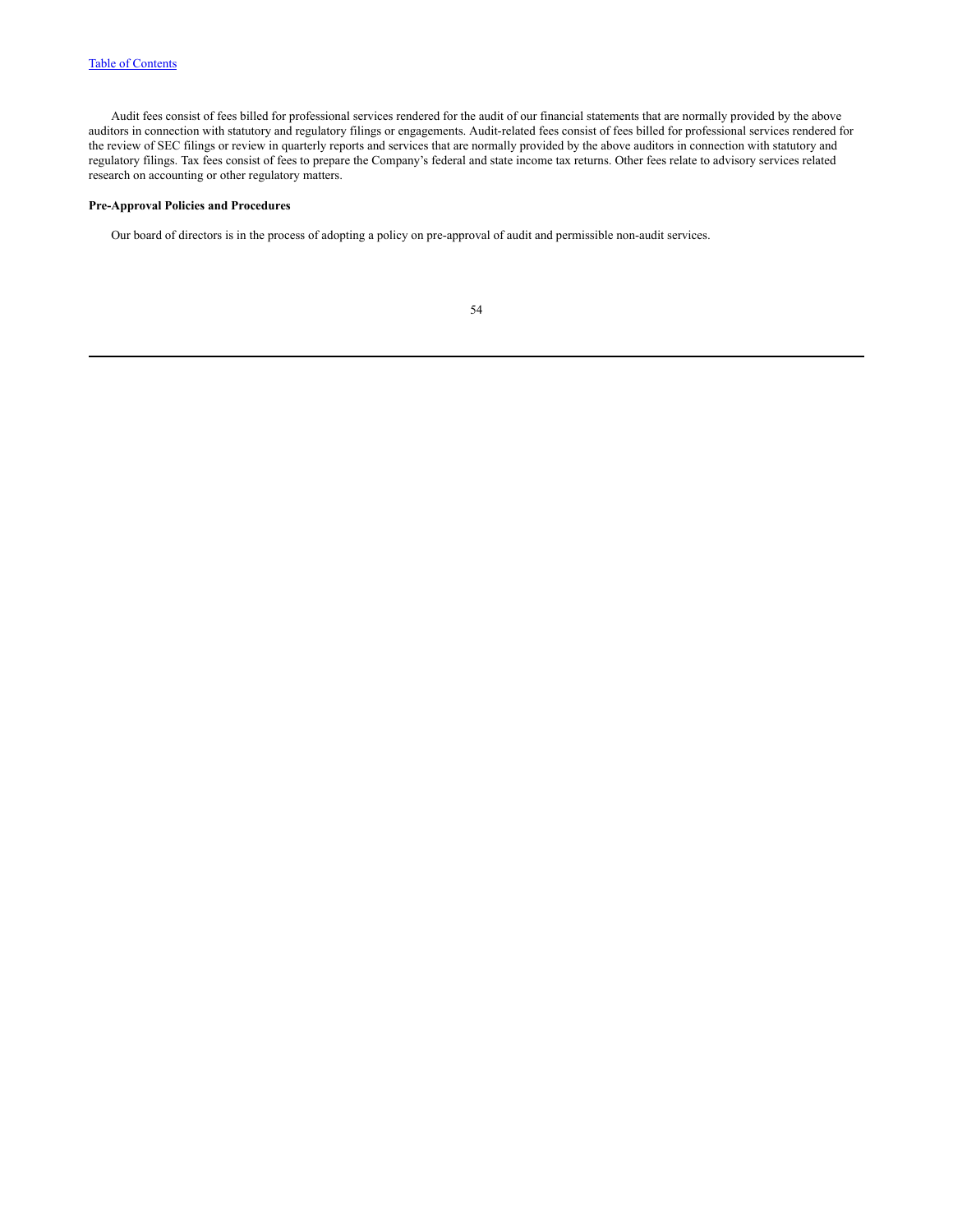# **PART IV**

# **ITEM 15. EXHIBITS, FINANCIAL STATEMENT SCHEDULES**

(a) Financial Statements

Our financial statements as set forth in the Index to Consolidated Financial Statements attached hereto commencing on page F-1 are hereby incorporated by reference.

# (b) Exhibits

The following exhibits, which are numbered in accordance with Item 601 of Regulation S-K, are filed herewith or, as noted, incorporated by reference herein.

| <b>Exhibit</b> |                                                                                                                                                                              |
|----------------|------------------------------------------------------------------------------------------------------------------------------------------------------------------------------|
| Number         | <b>Description of Exhibits</b>                                                                                                                                               |
| 3.1            | Amended and Restated Certificate of Incorporation dated February 10, 2015 (Incorporated by reference to the Company's Current Report on<br>Form 8-K, filed on March 4, 2015) |
| 3.2            | Amended and Restated By-Laws (Incorporated by reference to the Company's Current Report on Form 8-K filed on March 4, 2015)                                                  |
| 3.3            | Certificate of Amendment of the Certificate of Incorporation, dated November 8, 2017 (Incorporated by reference to the Company's Current                                     |
|                | Report on Form 8-K, filed on November 8, 2017).                                                                                                                              |
| 3.4            | Certificate of Amendment of the Certificate of Incorporation, dated June 11, 2018 (Incorporated by reference to the Company's Current Report                                 |
|                | on Form 8-K filed on June 13, 2018).                                                                                                                                         |
| 3.5            | Certificate of Amendment of the Certificate of Incorporation, dated October 26, 2018 (Incorporated by reference to the Company's Current                                     |
|                | Report on Form 8-K filed on October 29, 2018).                                                                                                                               |
| 3.6            | Certificate of Amendment to Amended and Restated Certificate Of Incorporation, as amended, dated October 6, 2020 (Incorporated by                                            |
|                | reference to the Company's Current Report on Form 8-K, filed on October 8, 2020)                                                                                             |
| 4.1            | Certificate of Designation of Preferences, Rights and Limitations of Special Voting Preferred Stock of Bionik Laboratories Corp.                                             |
|                | (Incorporated by reference to the Company's Current Report on Form 8-K, filed on March 4, 2015)                                                                              |
| 4.2            | Schedule A to Articles of Amendment of Bionik Laboratories Inc., relating to the Exchangeable Shares of Bionik Laboratories Inc.                                             |
|                | <u>(Incorporated by reference to the Company's Current Report on Form 8-K, filed on March 4, 2015)</u>                                                                       |
| 4.3            | Form of Warrant (Incorporated by reference to the Company's Annual Report on Form 10-K for the Fiscal Year ended March 31, 2017, filed                                       |
|                | with the Commission on June 29, 2017)                                                                                                                                        |
| 4.4            | Form of Common Stock Purchase Warrant (Incorporated by reference to the Company's Current Report on Form 8-K, filed on September 20,                                         |
|                | 2017                                                                                                                                                                         |
| 4.5            | Allonge to Common Stock Purchase Warrants (Incorporated by reference to the Company's Current Report on Form 8-K, filed on April 3,                                          |
|                | 2018)                                                                                                                                                                        |
| 4.6            | Description of the Company's Securities (Incorporated by reference to the Company's Annual Report on Form 10-K for the Fiscal Year ended                                     |
|                | March 31, 2020, filed with the Commission on June 29, 2020)                                                                                                                  |
| 10.1           | Investment Agreement, dated February 26, 2015, among Bionik Laboratories Inc., Bionik Acquisition Inc. and Bionik Laboratories Corp.                                         |
|                | (Incorporated by reference to the Company's 8-K filing on March 4, 2015)                                                                                                     |
| 10.2           | Voting and Exchange Trust Agreement, made as of February 26, 2015, among Bionik Laboratories Corp., Bionik Laboratories, Inc. and                                            |
|                | Computershare Trust Company of Canada dated February 26, 2015 (Incorporated by reference to the Company's Current Report on Form 8-K,                                        |
|                | filed on March 4, 2015)                                                                                                                                                      |
| 10.3           | Support Agreement, made as of February 26, 2015, among Bionik Laboratories Inc., Bionik Acquisition Inc. and Bionik Laboratories Corp.                                       |
|                | (Incorporated by reference to the Company's Current Report on Form 8-K, filed on March 4, 2015)                                                                              |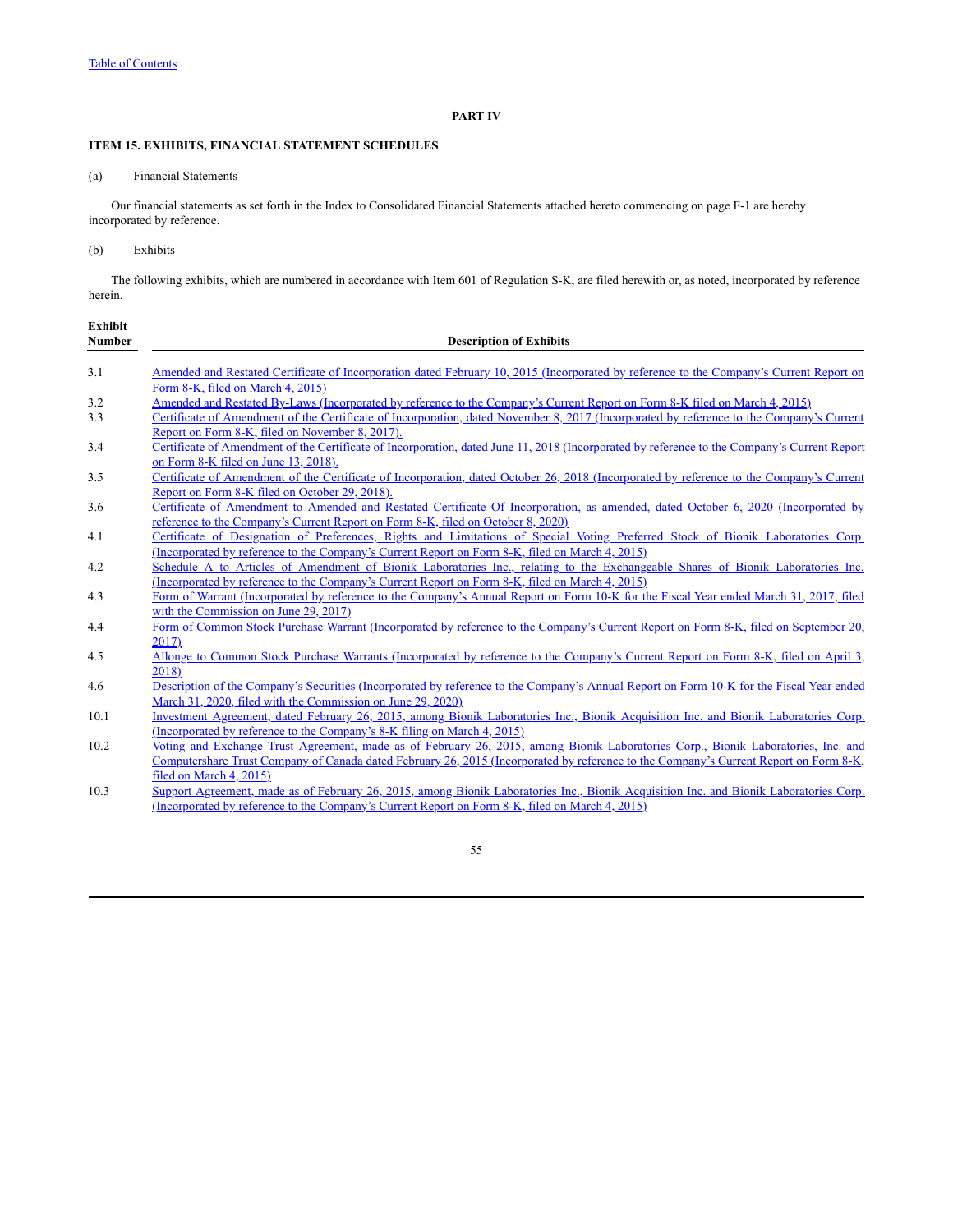10.4 Registration Rights Agreement, made as of February 26, 2015, by and between Bionik Laboratories Inc. and each of the several shareholders signatory thereto [\(Incorporated](https://www.sec.gov/Archives/edgar/data/1508381/000114420415014033/v403184_ex10-4.htm) by reference to the Company's Current Report on Form 8-K, filed on March 4, 2015)

10.5 Novation Agreement, dated as of February 26, 2015, between Bionik Laboratories Corp. and Bionik Laboratories Inc. [\(Incorporated](https://www.sec.gov/Archives/edgar/data/1508381/000114420415014033/v403184_ex10-5.htm) by reference to the Company's Current Report on Form 8-K, filed on March 4, 2015)

10.6\* Michal Prywata Employment Agreement [\(incorporated](https://www.sec.gov/Archives/edgar/data/1508381/000114420415014033/v403184_ex10-10.htm) by reference to the Company's 8-K filing on March 4, 2015)

10.7 Bionik Laboratories Corp. f/k/a Drywave [Technologies,](https://www.sec.gov/Archives/edgar/data/1508381/000100944814000051/drywavedef14c.htm) Inc. 2014 Equity Incentive Plan (Incorporated by reference to the Company's Definitive Information Statement on Schedule 14C, filed on October 6, 2014)

- 10.8 License Agreement with The [Massachusetts](https://www.sec.gov/Archives/edgar/data/1508381/000114420416113601/v444086_ex10-14.htm) Institute of Technology, as amended (Incorporated by reference to the Company's Registration Statement on Form S-1 (Registration No.: 333-207581)
- 10.9 Exclusive Patent Application and Patent License Agreement between Interactive Motion [Technologies,](https://www.sec.gov/Archives/edgar/data/1508381/000114420416113601/v444086_ex10-15.htm) Inc., and Hermano Igo Krebs and Caitlyn Joyce Bosecker (Incorporated by reference to the Company's Registration Statement on Form S-1 (Registration No.: 333-207581)
- 10.10 Registration Rights Agreement dated April 21, 2016 [\(Incorporated](https://www.sec.gov/Archives/edgar/data/1508381/000114420416096398/v437968_ex10-2.htm) by reference to the Company's Current Report on Form 8-K filed on April 26, 2016)
- 10.11 Equity [Compensation](https://www.sec.gov/Archives/edgar/data/1508381/000114420417047348/v474865_ex10-1.htm) Agreement between the Company and 4A Consulting and Engineering (Incorporated by reference to the Company's Current Report on Form 8-K, filed on September 11, 2017)
- 10.12\* Eric Dusseux Employment Agreement [\(Incorporated](https://www.sec.gov/Archives/edgar/data/1508381/000114420417047348/v474865_ex10-4.htm) by reference to the Company's Current Report on Form 8-K, filed on September 11, 2017)
- 10.13\* Amendment No. 1 to Eric Dusseux Employment Agreement [\(Incorporated](https://www.sec.gov/Archives/edgar/data/1508381/000110465920078067/tm2015431d1_ex10-18.htm) by reference to the Company's Annual Report on Form 10-K for the fiscal year ended March 31, 2020, filed on June 29, 2020)
- 10.14\* Equity [Compensation](https://www.sec.gov/Archives/edgar/data/1508381/000114420417047348/v474865_ex10-5.htm) Agreement between the Company and Eric Dusseux (Incorporated by reference to the Company's Current Report on Form 8-K filed on September 11, 2017)
- 10.15\* Form of Stock Option Agreement [\(Incorporated](https://www.sec.gov/Archives/edgar/data/1508381/000114420418035938/tv496898_ex10-67.htm) by reference to the Company's Annual Report on Form 10-K, filed on June 27, 2018)
- 10.16 Sale of Goods Agreement, dated as of December 13, 2018, by and between Bionik Inc. and CHC Management Services, LLC [\(Incorporated](https://www.sec.gov/Archives/edgar/data/1508381/000114420418064765/tv509222_ex10-1.htm) by reference to the Company's Current Report on Form 8-K, filed on December 17, 2018)
- 10.17\* Employment Agreement of Loren Wass, dated as of September 3, 2019 [\(Incorporated](https://www.sec.gov/Archives/edgar/data/1508381/000114420419043318/tv528800_ex10-1.htm) by reference to the Company's Current Report on Form 8-K, filed on September 4, 2019)
- 10.18 Form of Equity Compensation Agreement [Non-Management](https://www.sec.gov/Archives/edgar/data/1508381/000110465919064039/tm1919505d1_ex10-1.htm) Director (Incorporated by reference to the Company's Quarterly Report on Form 10-Q, filed on November 14, 2019)
- 10.19\* Equity [Compensation](https://www.sec.gov/Archives/edgar/data/1508381/000110465919064039/tm1919505d1_ex10-2.htm) Agreement, dated October 15, 2019, with Eric Dusseux (Incorporated by reference to the Company's Quarterly Report on Form 10-Q, filed on November 14, 2019)
- 10.20\*\* Distribution Agreement [\(Incorporated](https://www.sec.gov/Archives/edgar/data/1508381/000110465920007709/tm205959d1_ex10-1.htm) by reference to the Company's Current Report on Form 8-K, filed on, January 28, 2020)
- 10.21 Promissory Note dated March 23, 2020 [\(Incorporated](https://www.sec.gov/Archives/edgar/data/1508381/000110465920039653/tm2014053d1_ex10-1.htm) by reference to the Company's Current Report on Form 8-K, filed on March 27, 2020)
- 10.22 Allonge to Convertible Promissory Note dated March 27, 2020 [\(Incorporated](https://www.sec.gov/Archives/edgar/data/1508381/000110465920039653/tm2014053d1_ex10-2.htm) by reference to the Company's Current Report on Form 8-K, filed on March 27, 2020)
- 10.24 Form of Promissory Note [\(Incorporated](https://www.sec.gov/Archives/edgar/data/1508381/000110465920071408/tm2022171d1_ex10-2.htm) by reference to the Company's Current Report on Form 8-K, filed on June 9, 2020)
- 10.25 Allonge to Convertible Promissory Note dated June 3, 2020 [\(Incorporated](https://www.sec.gov/Archives/edgar/data/1508381/000110465920071408/tm2022171d1_ex10-3.htm) by reference to the Company's Current Report on Form 8-K, filed on June 9, 2020)
- 10.26 Employment Agreement with Rich Russo Jr. [\(Incorporated](https://www.sec.gov/Archives/edgar/data/1508381/000110465920130230/tm2037264d1_ex10-1.htm) by reference to the Company's Current Report on Form 8-K, filed on November 30, 2020)
- 10.28 Allonge to Promissory Note, dated December 17, 2020 [\(Incorporated](https://www.sec.gov/Archives/edgar/data/1508381/000110465920137215/tm2038858d1_ex10-1.htm) by reference to the Company's Current Report on Form 8-K, filed on December 18, 2020)
- 10.29 Term Loan and Security Agreement dated February 12, 2021 [\(Incorporated](https://www.sec.gov/Archives/edgar/data/1508381/000110465921028336/tm218003d1_ex10-1.htm) by reference to the Company's Current Report on Form 8-K, filed on February 25, 2021)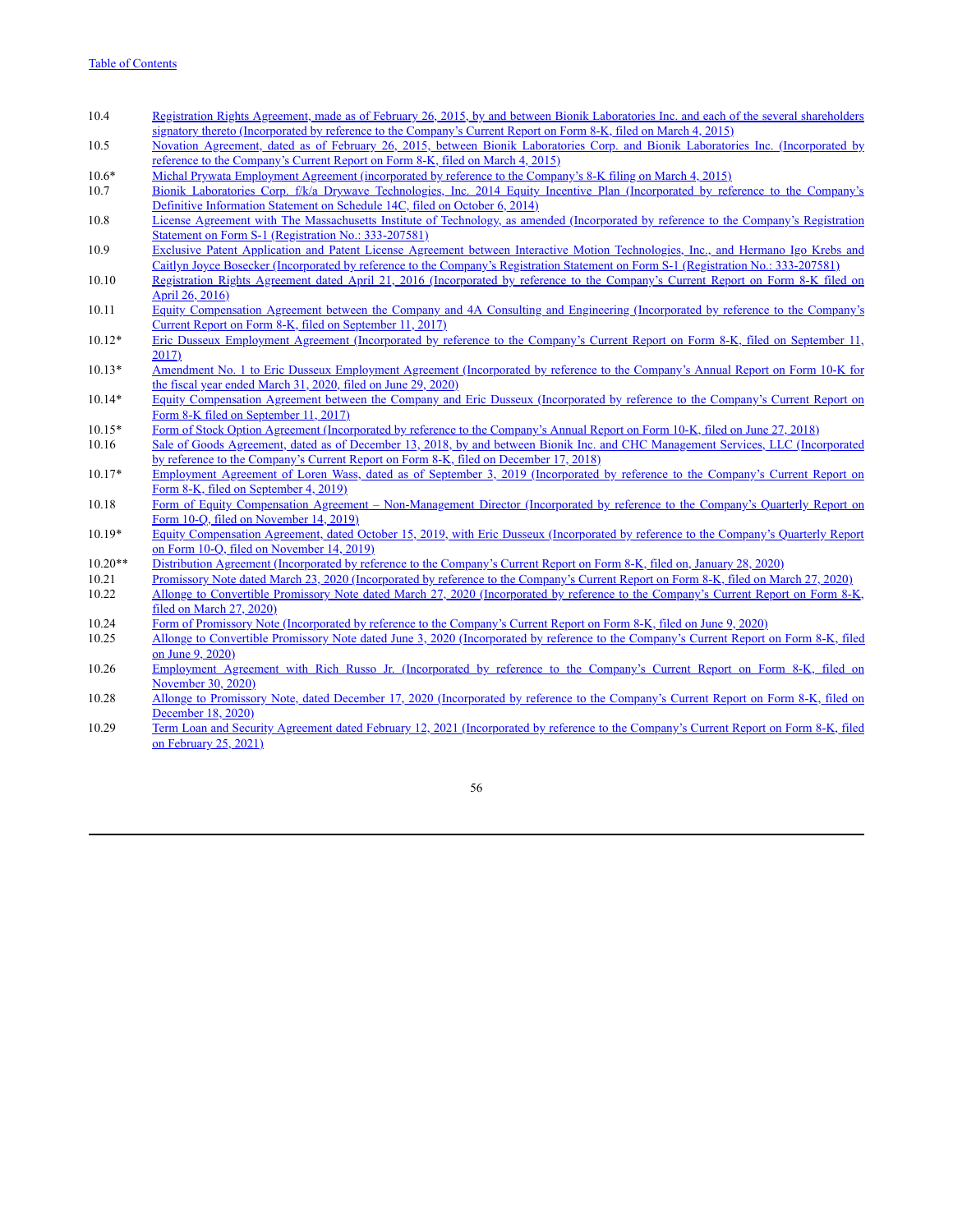- 10.32 Separation Agreement with Dr. Eric Dusseux, dated as of July 14, 2021 [\(Incorporated](https://www.sec.gov/Archives/edgar/data/1508381/000110465921103760/bnkl-20210630xex10d1.htm) by reference to the Company's Quarterly Report on Form 10-Q, filed on August 12, 2021)
- 10.33 Form of Convertible Promissory Note [\(Incorporated](https://www.sec.gov/Archives/edgar/data/1508381/000110465921094432/tm2122863d1_ex10-2.htm) by reference to the Company's Current Report on Form 8-K, filed on July 21, 2021)
- 10.34\* First Amendment to Employment Agreement with Rich Russo Jr. [\(Incorporated](https://www.sec.gov/Archives/edgar/data/1508381/000110465921126792/tm2130158d1_ex10-1.htm) by reference to the Company's Current Report on Form 8-K, filed on October 15, 2021)
- 14.1 Code of Business Conduct and Ethics [\(Incorporated](https://www.sec.gov/Archives/edgar/data/1508381/000101489715000132/exhibit141.htm) by reference to the Company's Annual Report on Form 10-K for the fiscal year ended December 31, 2014, filed on April 15, 2014)
- 21.1 List of Subsidiaries [\(Incorporated](https://www.sec.gov/Archives/edgar/data/1508381/000114420416101933/v439414_ex21-1.htm) by reference to the Company's Registration Statement on Form S-1/A-3 (Registration Number 333-207581), filed with the Commission on May 13, 2016)
- 31.1 Certificate of Interim Chief Executive Officer and Chief Financial Officer as adopted pursuant to Section 302 of the [Sarbanes-Oxley](https://s3.amazonaws.com/content.stockpr.com/bioniklabs/sec/0001410578-22-001865/for_pdf/bnkl-20220331xex31d1.htm) Act of 2002
- 32.1 Certification of Interim Chief Executive Officer and Chief Financial Officer as adopted pursuant to Section 906 of the [Sarbanes-Oxley](https://s3.amazonaws.com/content.stockpr.com/bioniklabs/sec/0001410578-22-001865/for_pdf/bnkl-20220331xex32d1.htm) Act of 2002

- 101.SCH XBRL Taxonomy Extension Schema Document
- 101.CAL XBRL Taxonomy Extension Calculation Linkbase Document
- 101.DEF XBRL Taxonomy Extension Definition Linkbase Document<br>101.LAB XBRL Taxonomy Extension Label Linkbase Document
- XBRL Taxonomy Extension Label Linkbase Document
- 101.PRE XBRL Taxonomy Extension Presentation Linkbase Document

\*\* Portions of this exhibit have been omitted pursuant to Item 601(b)(10)(iv) of Regulation S-K promulgated under the Securities Act of 1933, as amended.

<sup>101.</sup>INS XBRL Instance Document

<sup>\*</sup> Management contract or compensatory plan or arrangement.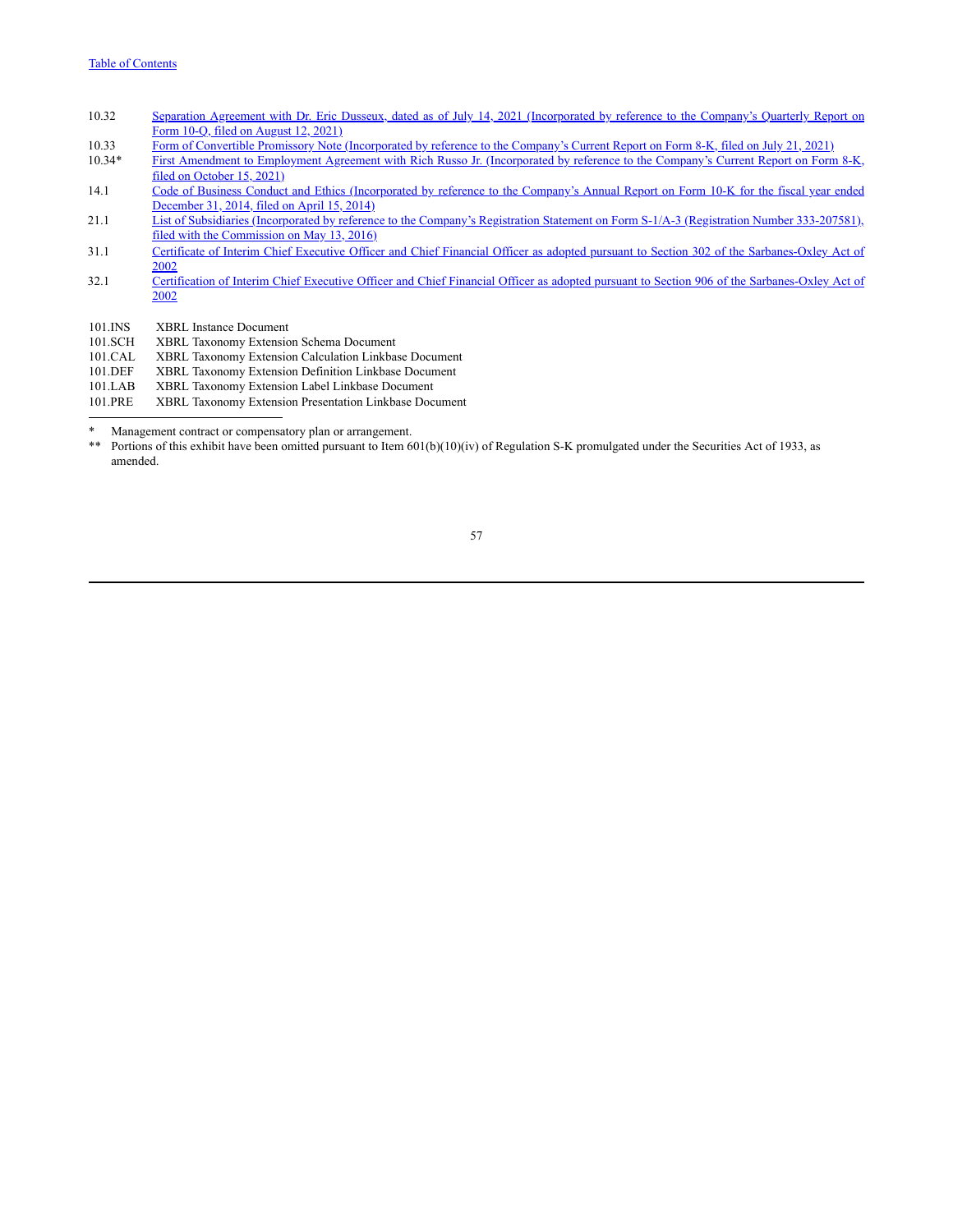# **SIGNATURES**

Pursuant to the requirements of Section 13 or 15(d) of the Securities Exchange Act of 1934, the registrant has duly caused this report to be signed on its behalf by the undersigned, thereunto duly authorized.

# **Bionik Laboratories Corp.**

By: /s/ Rich Russo Jr.

Rich Russo Jr. Interim Chief Executive Officer and Chief Financial Officer

Dated: June 9, 2022

Pursuant to the requirements of the Securities Exchange Act of 1934, this report has been signed below by the following persons on behalf of the registrant and in the capacities and on the dates indicated.

| Signature                                      | <b>Title</b>                                                                                                           | Date         |  |  |  |
|------------------------------------------------|------------------------------------------------------------------------------------------------------------------------|--------------|--|--|--|
| /s/ Rich Russo Jr.<br>Rich Russo Jr.           | Interim Chief Executive Officer and Financial<br>Officer<br>(principal executive, financial and accounting<br>officer) | June 9, 2022 |  |  |  |
| /s/ Andre Auberton<br>Andre Auberton           | Chairman of the Board                                                                                                  | June 9, 2022 |  |  |  |
| /s/ Michal Prywata<br>Michal Prywata           | Director                                                                                                               | June 9, 2022 |  |  |  |
| /s/ Remi Gaston Dreyfus<br>Remi Gaston Dreyfus | Director                                                                                                               | June 9, 2022 |  |  |  |
| /s/ P. Gerald Malone<br>P. Gerald Malone       | Director                                                                                                               | June 9, 2022 |  |  |  |
| /s/ Joseph Martin<br>Joseph Martin             | Director                                                                                                               | June 9, 2022 |  |  |  |
| /s/ Charles Matine<br>Charles Matine           | Director                                                                                                               | June 9, 2022 |  |  |  |
| /s/ Audrey Thevenon<br>Audrey Thevenon         | Director                                                                                                               | June 9, 2022 |  |  |  |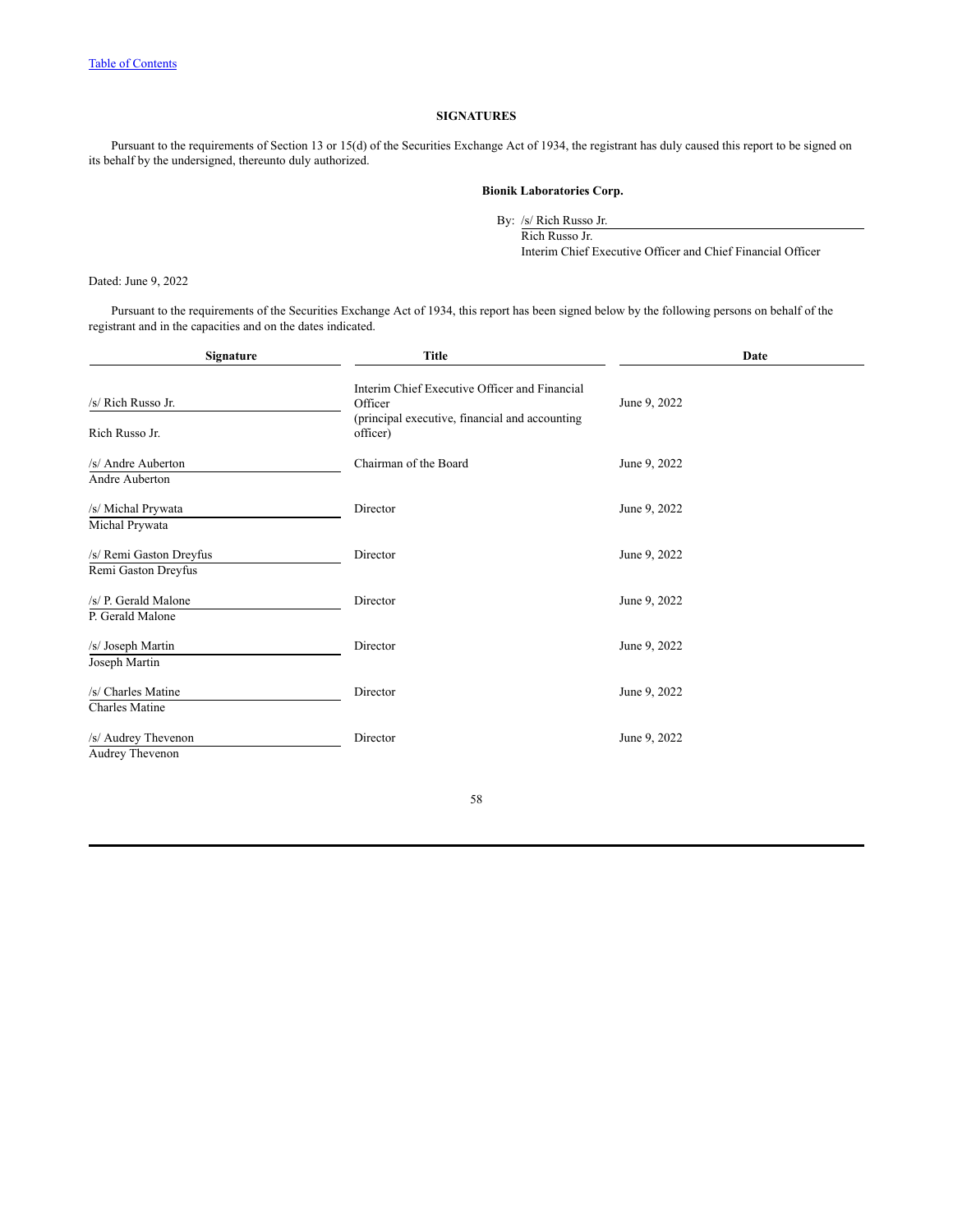### **BIONIK LABORATORIES CORP. CONSOLIDATED FINANCIAL STATEMENTS**

# **March 31, 2022 and 2021 (Amounts expressed in US Dollars) Index**

**Page**

<span id="page-60-0"></span>

| <b>Consolidated Financial Statements</b>                                                                         |        |
|------------------------------------------------------------------------------------------------------------------|--------|
| Report of Independent Registered Public Accounting Firm (PCAOB ID 1930)                                          | $F-2$  |
| Consolidated Balance Sheets as at March 31, 2022 and March 31, 2021                                              | $F-5$  |
| Consolidated Statements of Operations for the years ended March 31, 2022 and March 31, 2021                      | $F-6$  |
| Consolidated Statements of Comprehensive Loss for the years ended March 31, 2022 and March 31, 2021              | $F-7$  |
| Consolidated Statements of Changes in Shareholders' Equity for the years ended March 31, 2022 and March 31, 2021 | $F-8$  |
| Consolidated Statements of Cash Flows for the years ended March 31, 2022 and March 31, 2021                      | $F-9$  |
| <b>Notes to Consolidated Financial Statements</b>                                                                | $F-10$ |
|                                                                                                                  |        |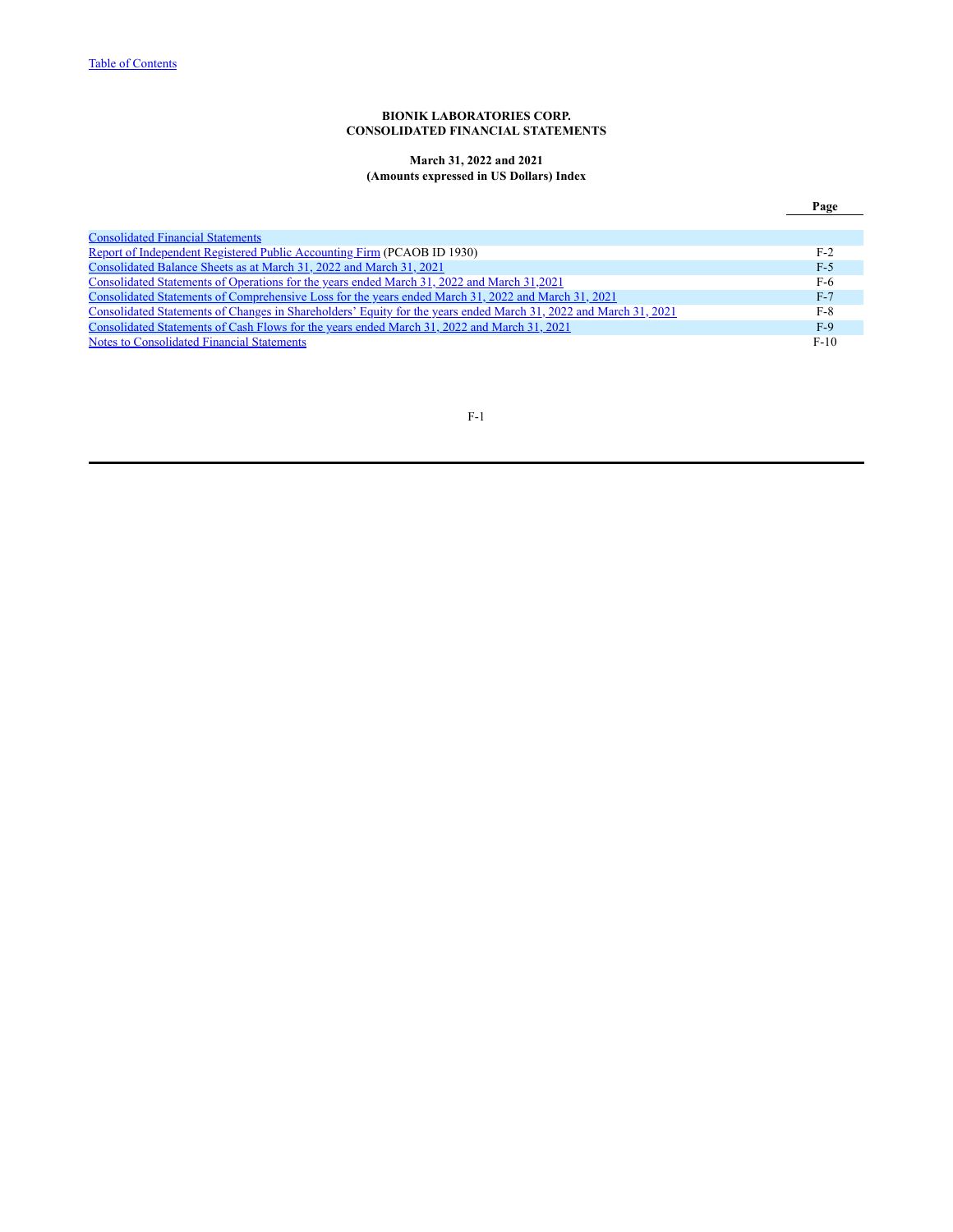

# <span id="page-61-0"></span>**REPORT OF INDEPENDENT REGISTERED PUBLIC ACCOUNTING FIRM**

To the Board of Directors and Stockholders of Bionik Laboratories Corp.

### **Opinion**

We have audited the accompanying consolidated balance sheets of Bionik Laboratories Corp. (the "Company"), as of March 31, 2022 and 2021, and the related consolidated statements of operations, consolidated statements of comprehensive loss, changes in stockholders' equity and cash flows for each of the years in the two-year period ended March 31, 2022, and the related notes and schedules (collectively referred to as the "consolidated financial statements").

In our opinion, the consolidated financial statements present fairly, in all material respects, the consolidated financial position of the Company as at March 31, 2022 and 2021, and the results of its consolidated operations and its consolidated cash flows for each of the years in the two-year period ended March 31, 2022, in conformity with accounting principles generally accepted in the United States of America.

## **Material Uncertainty Related to Going Concern**

The accompanying consolidated financial statements have been prepared assuming that the Company will continue as a going concern. As discussed in Note 2 to the consolidated financial statements, the Company has experienced losses and has a working capital deficiency and an accumulated deficit. These conditions, along with other matters as set forth in Note 2, raise substantial doubt about Company's ability to continue as a going concern. Management's plans in regard to these matters are also described in Note 2. The consolidated financial statements do not include any adjustments that might result from the outcome of this uncertainty. This matter is also described in the "Critical Audit Matters" section of our report.

# **Basis for Opinion**

These consolidated financial statements are the responsibility of the Company's management. Our responsibility is to express an opinion on the Company's consolidated financial statements based on our audits. We are a public accounting firm registered with the Public Company Accounting Oversight Board (United States) ("PCAOB") and are required to be independent with respect to the Company in accordance with the U.S. federal securities laws and the applicable rules and regulations of the Securities and Exchange Commission and the PCAOB.

We conducted our audits in accordance with the standards of the PCAOB. Those standards require that we plan and perform the audit to obtain reasonable assurance about whether the consolidated financial statements are free of material misstatement, whether due to error or fraud. The Company is not required to have, nor were we engaged to perform, an audit of its internal control over financial reporting. As part of our audits, we are required to obtain an understanding of internal control over financial reporting, but not for the purpose of expressing an opinion on the effectiveness of the Company's internal control over financial reporting. Accordingly, we express no such opinion.

Our audits included performing procedures to assess the risks of material misstatement of the consolidated financial statements, whether due to error or fraud, and performing procedures that respond to those risks. Such procedures included examining, on a test basis, evidence regarding the amounts and disclosures in the consolidated financial statements. Our audits also included evaluating the accounting principles used and significant estimates made by management, as well as evaluating the overall presentation of the consolidated financial statements. We believe that our audits provide a reasonable basis for our opinion.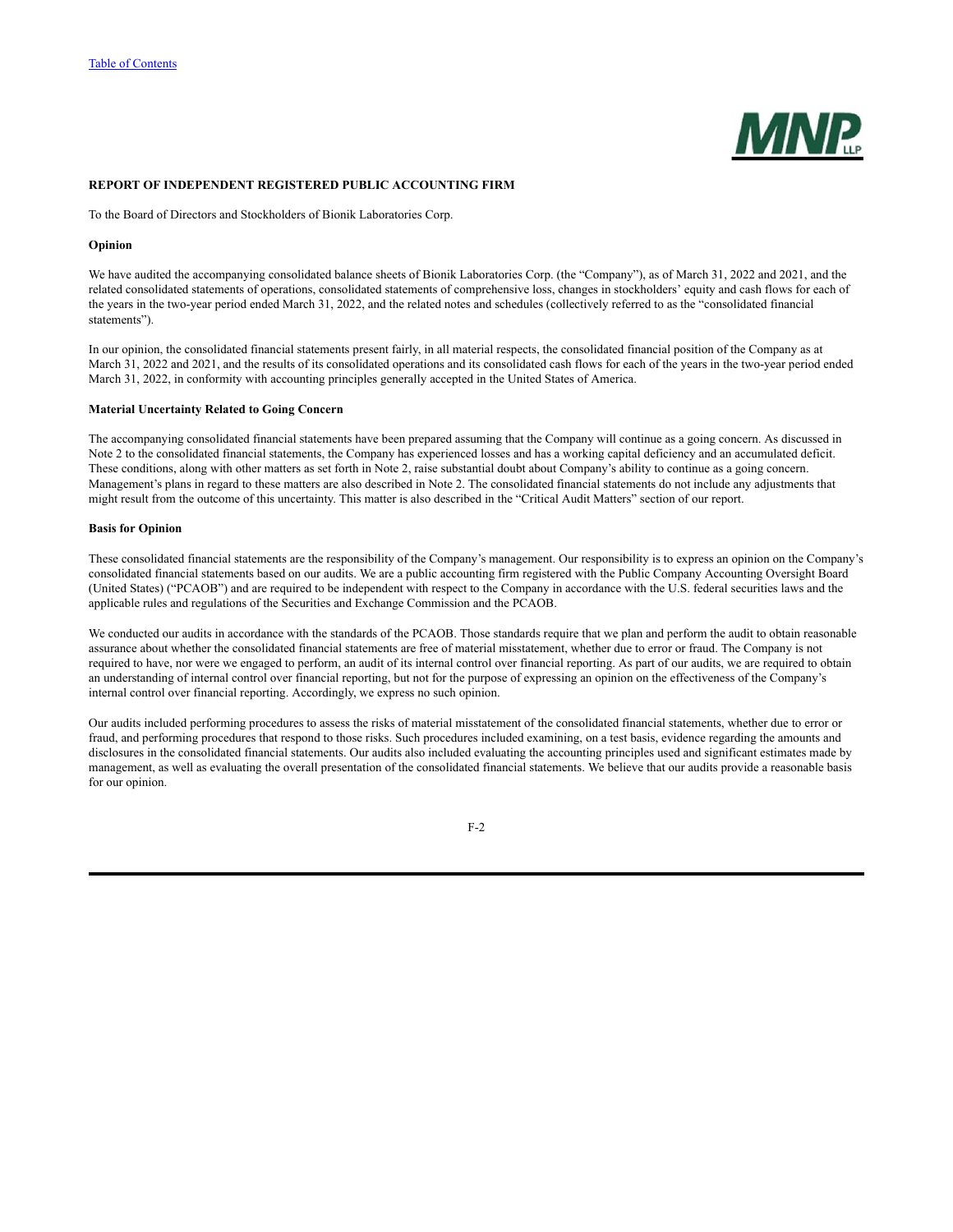# **Critical Audit Matters**

The critical audit matters communicated below are matters arising from the current period audit of the consolidated financial statements that were communicated or required to be communicated to the audit committee and that: (1) relate to accounts or disclosures that are material to the consolidated financial statements and (2) involved our especially challenging, subjective, or complex judgments. The communication of critical audit matters does not alter in any way our opinion on the consolidated financial statements, taken as a whole, and we are not, by communicating the critical audit matters below, providing separate opinions on the critical audit matters or on the accounts or disclosures to which they relate.

### **Going Concern**

### *Critical Audit Matter Description*

As described in Note 2, the Company's operations are mainly funded with debt financing, which is dependent upon many external factors and may be difficult to raise when required. The Company may not have sufficient cash to fund its operations, and therefore, will require additional funding, which if not raised, may result in the delay, postponement or curtailment of some or all of its activities. Management has prepared future cash flow forecasts, which involves judgement and estimation of key variables, such as planned capital expenditures, revenue, production volumes and market conditions. Future economic conditions, including the impact of the global COVID-19 pandemic and effects of key events subsequent to the year end, such as debt financing, also impacted management's judgements and estimates.

We identified the Company's ability to continue as a going concern as a critical audit matter because auditing the Company's going concern assessment is complex and involves a high degree of auditor judgment to assess the reasonableness of the cash flow forecasts, planned refinancing actions and other assumptions used in the Company's going concern analysis. The Company's ability to execute the planned refinancing actions are especially judgmental given that the global financial markets and economic conditions have been, and continue to be, volatile as a result of the COVID-19 pandemic.

This matter is also described in the "Material Uncertainty Related to Going Concern" section of our report.

### *Audit Response*

We responded to this matter by performing procedures over management's assessment of the Company's ability to continue as a going concern. Our audit work in relation to this included, but was not restricted to, the following:

- We evaluated the cash flow forecasts prepared by management and evaluated the integrity and arithmetical accuracy of the model.
- We evaluated the key assumptions used in the model to estimate future cash flows for a reasonable period of time, not exceeding 12 months from the date of the balance sheet, by comparing assumptions used by management against historical performance, budgets, economic and industry indicators and publicly available information.
- We evaluated the key assumptions pertaining to estimated cash flows from operating activities and expected cash flows from financing activities, comparing these to available market data, underlying agreements and subsequent events thereafter.
- We compared the assumptions related to revenue projections to those used in impairment assessments of non-financial assets.
- We assessed the adequacy of the going concern and COVID-19 disclosures included in Note 2 of the consolidated financial statements and consider these to appropriately reflect the assessments that management has performed.

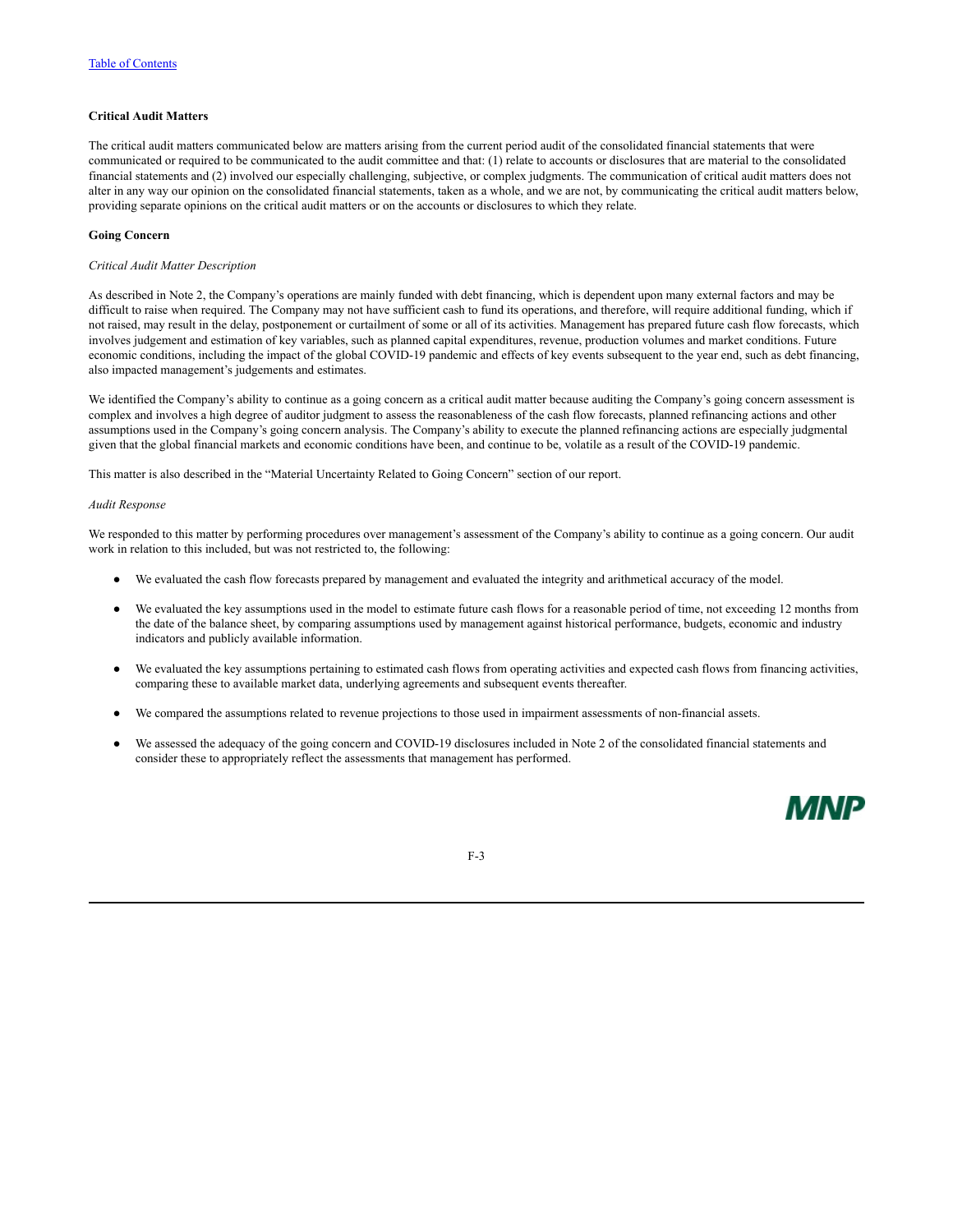# **Goodwill and Intangible Assets Impairment**

# *Critical Audit Matter Description*

As described in Note 3 to the consolidated financial statements, the Company performed impairment tests of its goodwill and intangible assets. As a result of the impairment tests, the Company recognized a \$5M impairment loss related to goodwill and certain intangible assets, which is the amount by which the carrying value exceeded the estimated fair value of the reporting unit these assets were allocated to.

We identified the estimation of goodwill and intangible assets impairment as a critical audit matter. Evaluating the Company's assessment of the fair value of goodwill and intangible assets required complex auditor judgement. Specifically, the key assumptions in the assessment are future operating results, including forecasted sales, gross profit margins, operating expenses, growth rates, and discount rates used to measure the reporting unit's fair values.

# *Audit Response*

We responded to this matter by performing procedures over the impairment of goodwill and intangible assets. Our audit work in relation to this included, but was not restricted to, the following:

- We unitized our internal valuation team to evaluate the integrity of the impairment model used for mechanical and arithmetical accuracy and test the fair values using management's cash flow estimates and discount rates and comparing the results to the fair value amounts used by the Company.
- With respect to projected cash flows from operations, we compared management's assumptions with historical results.
- We assessed the discount rates applied, including comparison of underlying components in management's calculations to external benchmarks and publicly available data for comparable entities, as applicable.
- We assessed the appropriateness and completeness of related disclosures in the consolidated financial statements.

 $MNP$ 

Chartered Professional Accountants Licensed Public Accountants

We have served as the Company auditors since 2015.

Toronto, Canada

June 9, 2022

**MNP**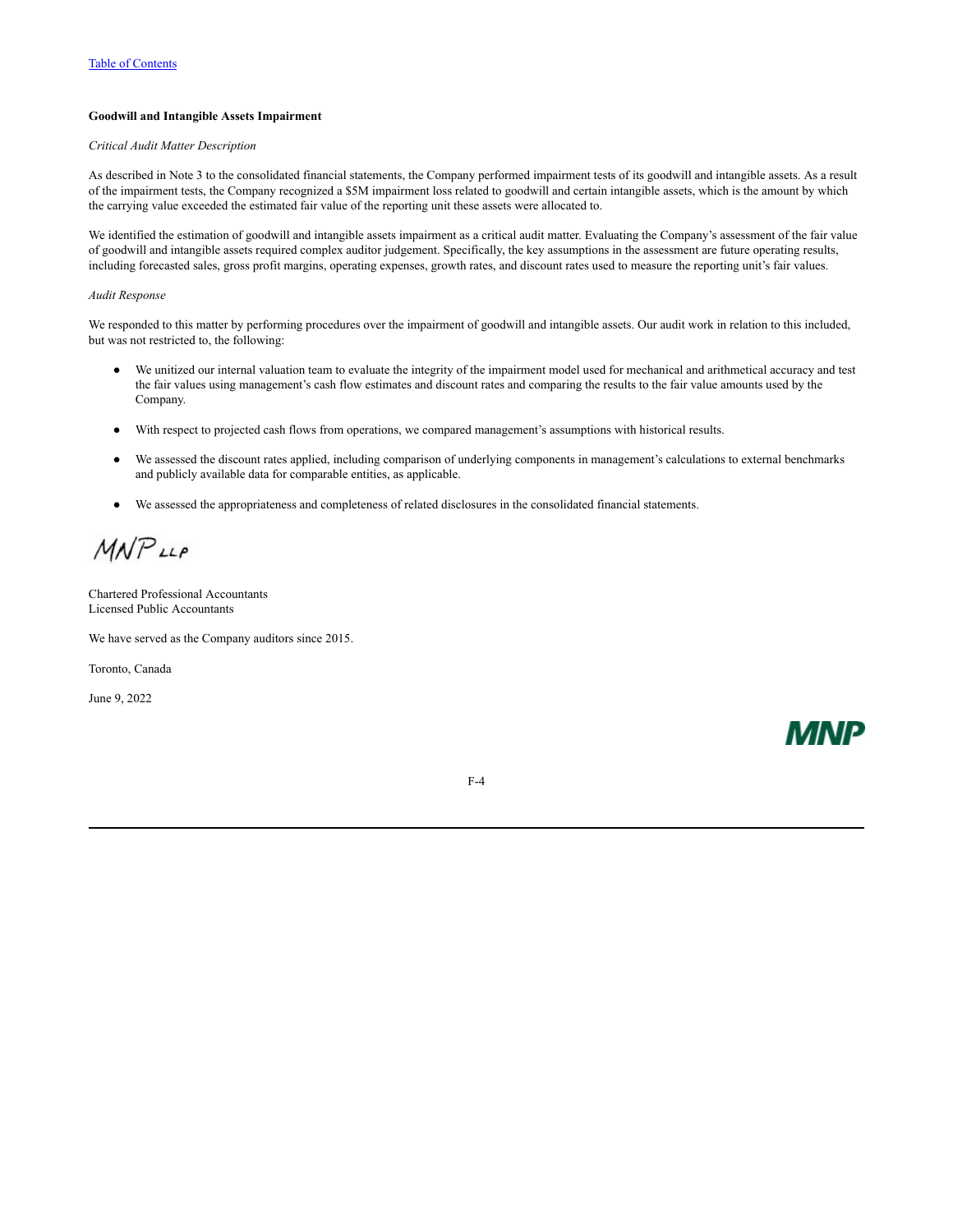# <span id="page-64-0"></span>**Consolidated Balance Sheets**

(Amounts expressed in US Dollars)

|                                                                                                     | March 31, |                |               |              |
|-----------------------------------------------------------------------------------------------------|-----------|----------------|---------------|--------------|
|                                                                                                     |           | 2022           |               | 2021         |
| <b>Assets</b>                                                                                       |           |                |               |              |
| <b>Current assets</b>                                                                               |           |                |               |              |
| Cash and cash equivalents                                                                           | \$        | 1,991,377      | <sup>\$</sup> | 608,348      |
| Accounts receivable                                                                                 |           | 274,844        |               | 451,905      |
| Prepaid expenses and other current assets                                                           |           | 1,127,362      |               | 1,680,557    |
| Inventories                                                                                         |           | 1,191,020      |               | 692,163      |
| <b>Total Current assets</b>                                                                         |           | 4,584,603      |               | 3,432,973    |
| Equipment                                                                                           |           | 91,234         |               | 93,577       |
| Intangible assets, net                                                                              |           |                |               | 976,551      |
| Goodwill                                                                                            |           |                |               | 4,282,984    |
| <b>Total assets</b>                                                                                 | \$        | 4,675,837      | $\mathbf S$   | 8,786,085    |
| <b>Liabilities and Stockholders' Equity</b>                                                         |           |                |               |              |
| <b>Current liabilities</b>                                                                          |           |                |               |              |
| Accounts payable                                                                                    | \$        | 305,095        | $\mathbf S$   | 454,809      |
| <b>Accrued liabilities</b>                                                                          |           | 873,030        |               | 760,026      |
| Convertible notes                                                                                   |           |                |               | 2,152,334    |
| PPP loan                                                                                            |           |                |               | 459,912      |
| Deferred revenue, current portion                                                                   |           | 313,854        |               | 268,083      |
| <b>Total current liabilities</b>                                                                    |           | 1,491,979      |               | 4,095,164    |
| Deferred revenue, net of current portion                                                            |           | 256,646        |               | 303,917      |
| Demand loans, net of current portion                                                                |           |                |               | 1,105,974    |
| <b>Total liabilities</b>                                                                            |           | 1.748.625      |               | 5,505,055    |
| Commitments and contingencies (Note 13)                                                             |           |                |               |              |
|                                                                                                     |           |                |               |              |
| <b>Stockholders' Equity</b>                                                                         |           |                |               |              |
| Preferred stock, \$0.001 par value; Authorized 5,000,000, Issued none                               |           |                |               |              |
| Special voting preferred stock, \$0.001 par value; Authorize; Issued - 1                            |           |                |               |              |
| Common stock, par value \$0.001; Authorized - 13,000,000; Issued 6,767,114 and 112,440 Exchangeable |           |                |               |              |
| Shares (March 31, $2021 - 5,589,375$ and $112,440$ Exchangeable Shares)                             |           | 6,879          |               | 5,702        |
| Additional paid-in capital                                                                          |           | 98,294,558     |               | 88,227,506   |
| Accumulated deficit                                                                                 |           | (95, 402, 321) |               | (84,994,327) |
| Accumulated other comprehensive income                                                              |           | 28,096         |               | 42,149       |
| Total stockholders' equity                                                                          |           | 2,927,212      |               | 3,281,030    |
| <b>Total Liabilities and Stockholders' Equity</b>                                                   | \$        | 4,675,837      | \$.           | 8,786,085    |

The accompanying notes are an integral part of these consolidated financial statements.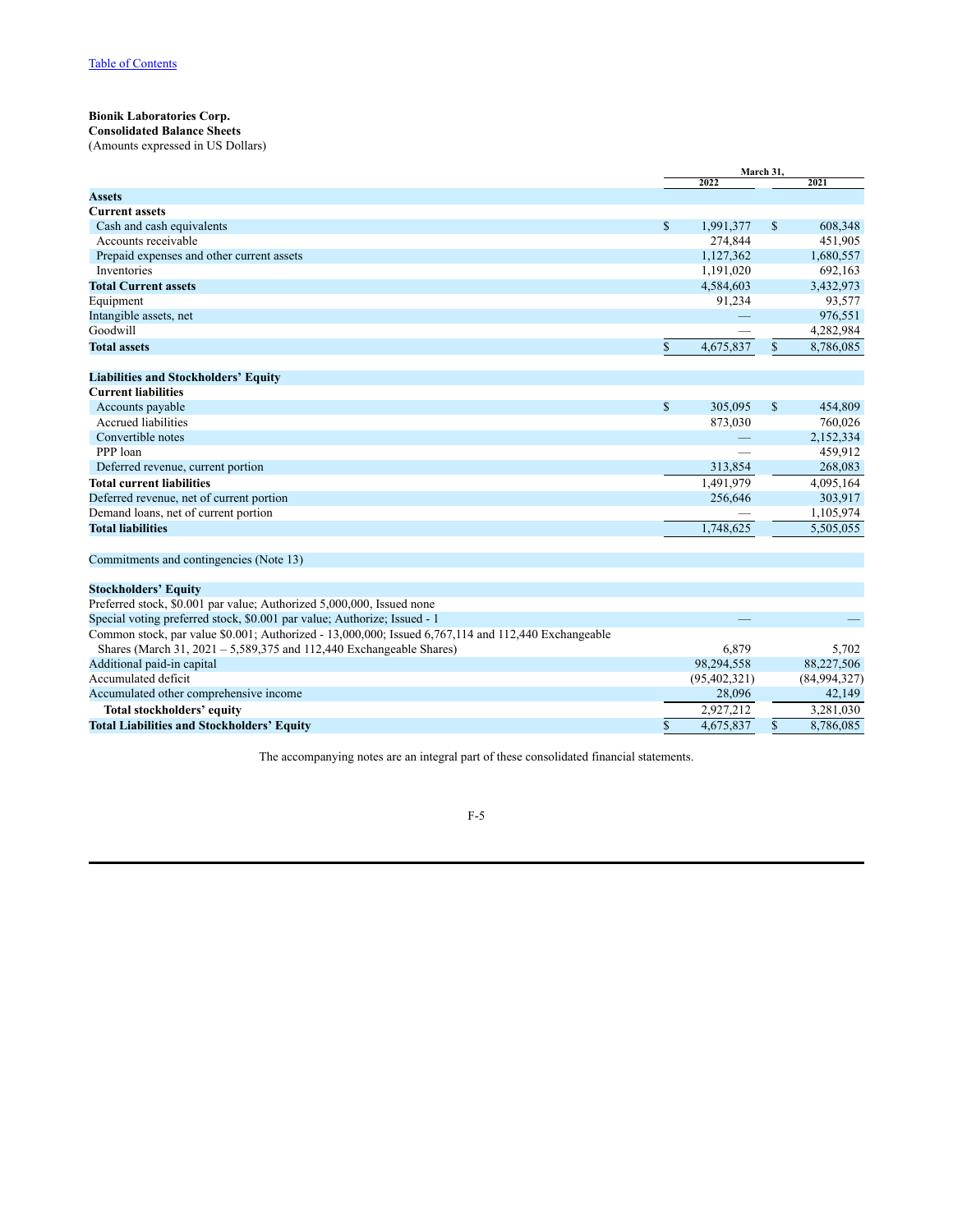### <span id="page-65-0"></span>**Consolidated Statements of Operations for the years ended March 31, 2022 and 2021**

(Amounts expressed in U.S. Dollars)

|                                                                   |    | Year Ended March 31,           |                |  |
|-------------------------------------------------------------------|----|--------------------------------|----------------|--|
|                                                                   |    | 2022                           | 2021           |  |
| Revenues, net                                                     | \$ | $\mathbb{S}$<br>1,273,712      | 1,193,430      |  |
| Cost of revenues                                                  |    | 320,454                        | 269,632        |  |
| <b>Gross profit</b>                                               |    | 953,258                        | 923,798        |  |
| <b>Operating expenses</b>                                         |    |                                |                |  |
| Sales and marketing                                               |    | 1,920,749                      | 1,025,404      |  |
| Research and development                                          |    | 998,516                        | 1,544,918      |  |
| General and administrative                                        |    | 2,806,584                      | 4,508,748      |  |
| Impairment of goodwill $&$ intangible assets                      |    | 5,200,608                      | 7,182,053      |  |
| <b>Total operating expenses</b>                                   |    | 10,926,457                     | 14,261,123     |  |
| <b>Loss from operations</b>                                       |    | (9,973,199)                    | (13, 337, 325) |  |
| Interest expense, net                                             |    | 825,209                        | 405,279        |  |
| Other (income) expense, net                                       |    | (390, 414)                     | (122, 147)     |  |
| Total other expense (income)                                      |    | 434,795                        | 283,132        |  |
| Net loss and comprehensive loss                                   | S  | $\mathbb{S}$<br>(10, 407, 994) | (13,620,457)   |  |
| Loss per share - basic and diluted                                | \$ | (1.78)<br>\$                   | (2.66)         |  |
| Weighted average number of shares outstanding – basic and diluted |    | 5,844,006                      | 5,128,421      |  |

The accompanying notes are an integral part of these consolidated financial statements.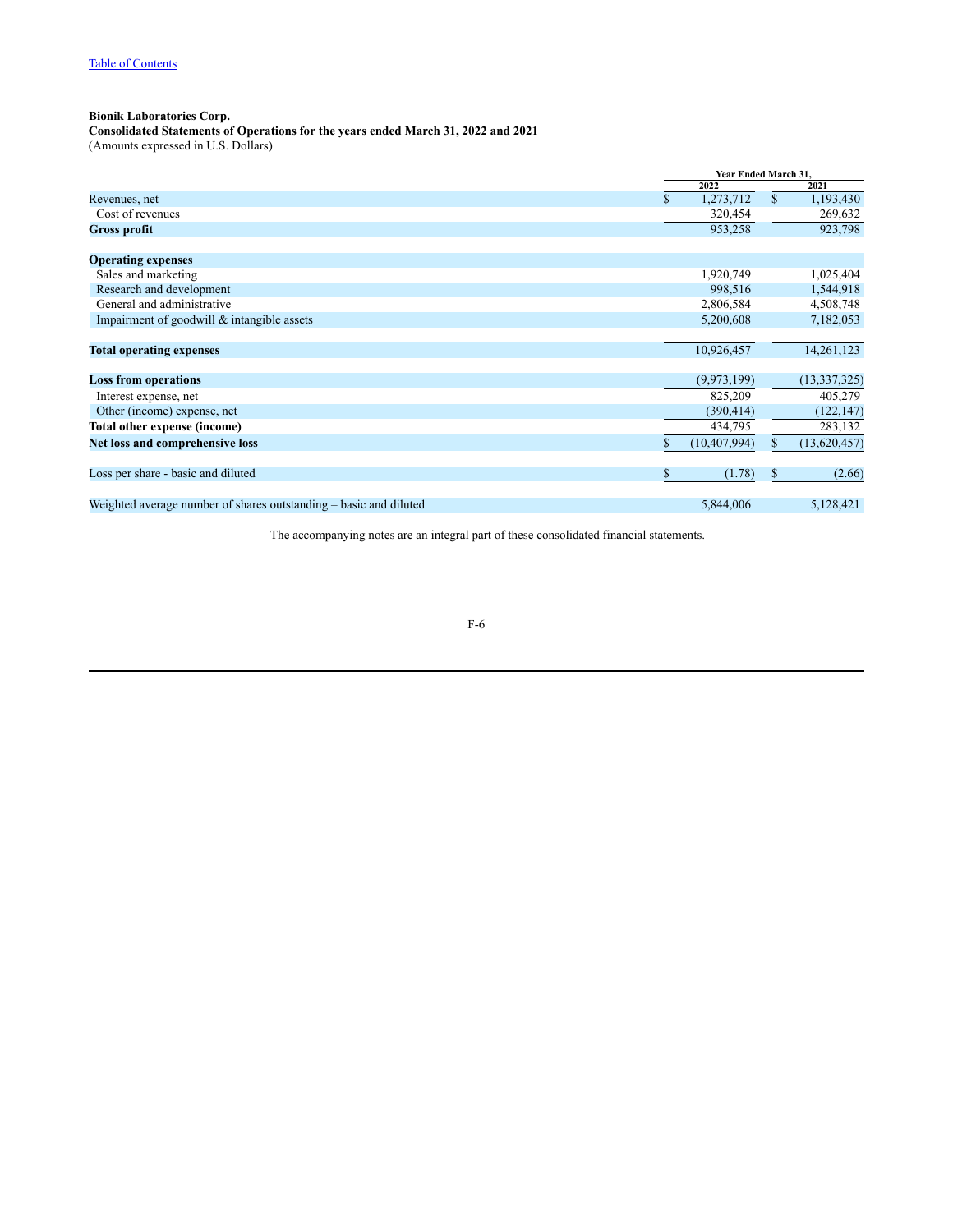<span id="page-66-0"></span>**Consolidated Statements of Comprehensive Loss for the years ended March 31, 2022 and 2021**

(Amounts expressed in U.S. Dollars)

|                                      |                | Year Ended March 31, |  |  |
|--------------------------------------|----------------|----------------------|--|--|
|                                      | 2022           | 2021                 |  |  |
| Net loss                             | (10, 407, 994) | (13,620,457)         |  |  |
|                                      |                |                      |  |  |
| Other comprehensive loss components: |                |                      |  |  |
| Cumulative translation adjustment    | (14, 053)      |                      |  |  |
|                                      |                |                      |  |  |
| Total other comprehensive loss       | (14, 053)      |                      |  |  |
|                                      |                |                      |  |  |
| Comprehensive loss                   | (10, 422, 047) | (13,620,457)         |  |  |
|                                      |                |                      |  |  |

The accompanying notes are an integral part of these consolidated financial statements.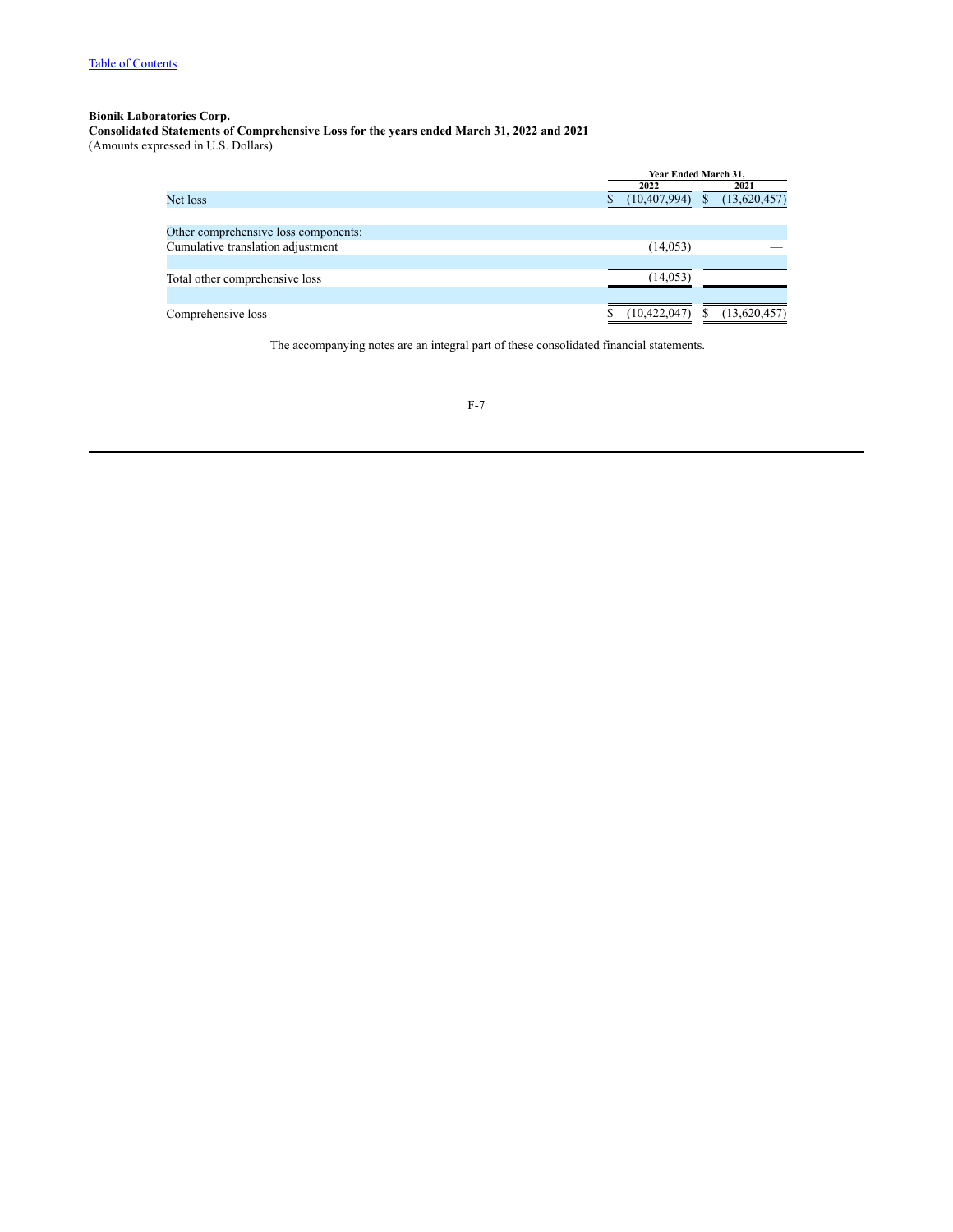<span id="page-67-0"></span>Consolidated Statements of Changes in Stockholders' Equity for the years ended March 31, 2022 and March 31, 2021

(Amounts expressed in U.S. Dollars)

|                                                  |                       |       |                      |               | <b>Additional</b> |                | Accumulated<br>Other          | Total          |
|--------------------------------------------------|-----------------------|-------|----------------------|---------------|-------------------|----------------|-------------------------------|----------------|
|                                                  | <b>Special Voting</b> |       | <b>Common Shares</b> |               | Paid-In           | Accumulated    | Comprehensive                 | Stockholder's  |
|                                                  | <b>Shares</b>         | Total | Amount               | <b>Shares</b> | Capital           | Deficit        | Income                        | Equity         |
| Balance, March 31, 2020                          |                       |       | 5,126,834            | 5,126         | 84,643,570        | (71, 373, 870) | 42,149                        | 13,316,975     |
| Share compensation expense                       |                       |       |                      |               | 819,213           |                |                               | 819,213        |
| Conversion of promissory notes                   |                       |       | 181,463              | 182           | 1,723,713         |                |                               | 1,723,895      |
| Shares issued in lieu of liabilities             |                       | —     | 397,685              | 398           | 1,041,006         |                |                               | 1,041,404      |
| Cancellation of notes by shareholders            |                       |       | (4,167)              | (4)           | $\overline{4}$    |                |                               |                |
| Net loss                                         |                       |       |                      |               |                   | (13,620,457)   | $\overbrace{\phantom{aaaaa}}$ | (13,620,457)   |
| Balance, March 31, 2021                          |                       | -     | 5,701,815            | 5,702         | 88,227,506        | (84,994,327)   | 42,149                        | 3,281,030      |
| Share compensation expense (Note 11)             |                       |       |                      |               | 384,365           |                |                               | 384,365        |
| Conversion of 2020 notes                         |                       |       | 1,408                |               | (924)             |                |                               | (923)          |
| Conversion of 2021 notes                         |                       | --    | 946,194              | 946           | 8,987,888         |                |                               | 8,988,834      |
| Shares issued in lieu of services                |                       | --    | 50,000               | 50            | 53,750            |                |                               | 53,800         |
| Options exercised in conjunction with 2021 notes |                       | --    | 180,137              | 180           | 641,973           |                |                               | 642,153        |
| Foreign Currency translation                     |                       |       |                      |               |                   |                | (14, 053)                     | (14, 053)      |
| Net loss                                         |                       |       |                      |               |                   | (10, 407, 994) |                               | (10, 407, 994) |
| <b>Balance March 31, 2022</b>                    |                       |       | 6,879,554            | 6,879         | 98,294,558        | (95, 402, 321) | 28,096                        | 2,927,212      |

The accompanying notes are an integral part of these consolidated financial statements.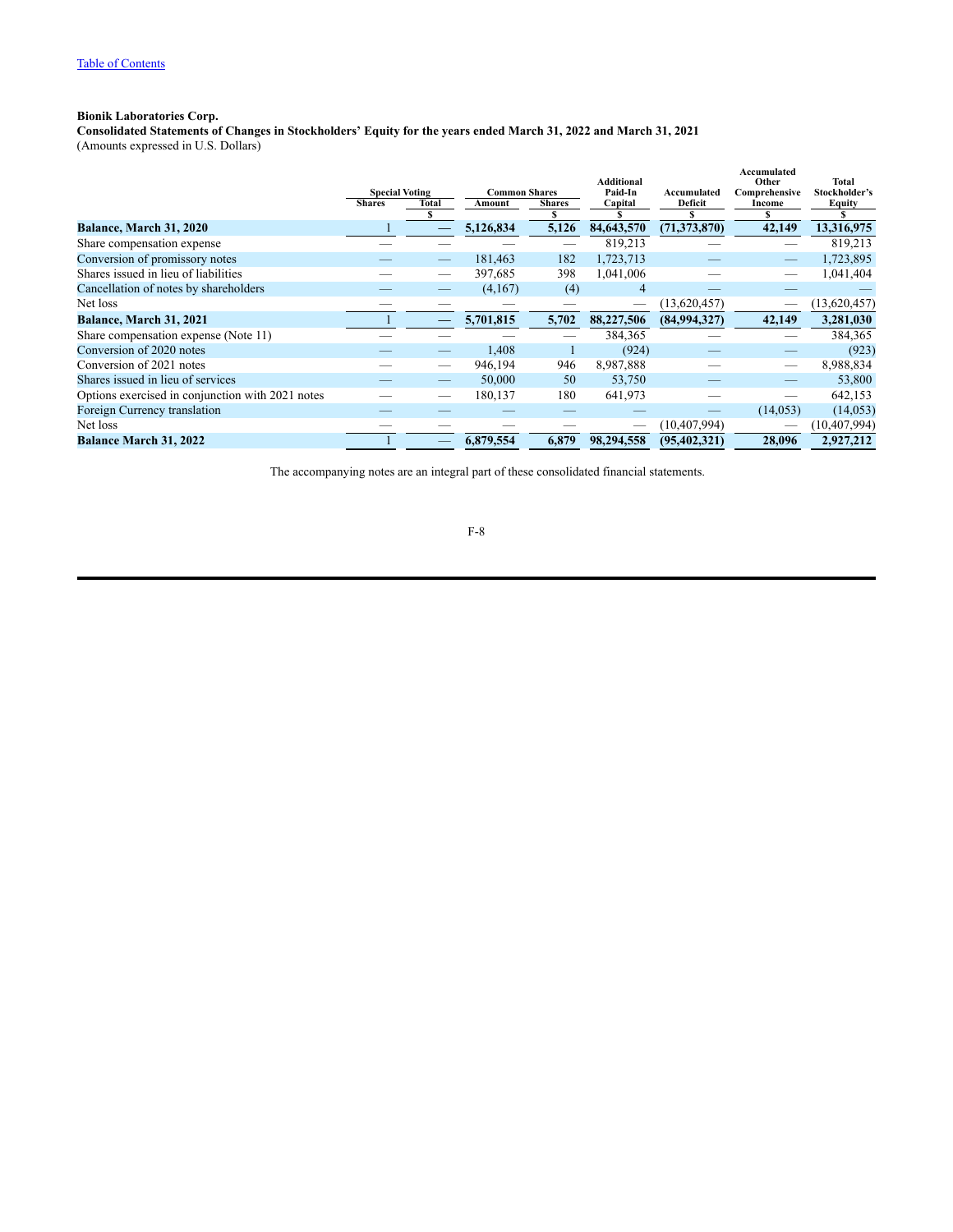# <span id="page-68-0"></span>**Consolidated Statements of Cash Flows**

**For the years ended March 31, 2022 and 2021**

(Amounts expressed in U.S. Dollars)

|                                                                    |              | Year Ended March 31,     |               |              |
|--------------------------------------------------------------------|--------------|--------------------------|---------------|--------------|
|                                                                    |              | 2022                     |               | 2021         |
| <b>Operating activities:</b>                                       |              |                          |               |              |
| Net loss                                                           | \$           | (10, 407, 994)           | <sup>\$</sup> | (13,620,457) |
| Reconciliation of net loss to net cash from operating activities:  |              |                          |               |              |
| Depreciation and amortization                                      |              | 102,623                  |               | 189,730      |
| Interest expense                                                   |              | 822,568                  |               | 406,384      |
| Issuance of common shares in lieu of services                      |              | 53,800                   |               |              |
| Extinguishment of debt                                             |              | (459.912)                |               |              |
| Impairment of goodwill & intangible assets                         |              | 5,200,608                |               | 7,182,053    |
| Write-off of demonstration equipment                               |              | 16,248                   |               |              |
| Share-based compensation expense                                   |              | 384,365                  |               | 819,213      |
| Changes in non-cash working capital items                          |              |                          |               |              |
| Accounts receivable                                                |              | 177,062                  |               | 395,059      |
| Prepaid expenses and other current assets                          |              | 553,266                  |               | (48,002)     |
| Due from related parties                                           |              |                          |               | 17,840       |
| Inventories                                                        |              | (543.957)                |               | 332,456      |
| Accounts payable                                                   |              | (148,960)                |               | (407, 875)   |
| <b>Accrued liabilities</b>                                         |              | 104,495                  |               | 153,776      |
| Deferred revenue                                                   |              | (1, 499)                 |               | (44,063)     |
| Net cash used in operating activities                              |              | (4,147,287)              |               | (4,623,886)  |
| <b>Investing activities</b>                                        |              |                          |               |              |
| Purchases of equipment                                             |              | (12,500)                 |               |              |
| Net cash used in investing activities                              |              | (12,500)                 |               |              |
| <b>Financing activities</b>                                        |              |                          |               |              |
| Proceeds from convertible loans                                    |              | 5,550,000                |               | 1,502,575    |
| Proceeds from PPP loan                                             |              |                          |               | 459,912      |
| Proceeds from demand loans                                         |              |                          |               | 1,000,000    |
| Net cash provided by financing activities                          |              | 5,550,000                |               | 2,962,487    |
| Foreign exchange impact                                            |              | (7, 184)                 |               |              |
| Net increase (decrease) in cash and cash equivalents               |              | 1,383,029                |               | (1,661,399)  |
| Cash and cash equivalents, beginning of the period                 |              | 608,348                  |               | 2,269,747    |
| Cash and cash equivalents, end of the period                       | $\mathbb{S}$ | 1,991,377                | \$            | 608,348      |
|                                                                    |              |                          |               |              |
| Supplemental noncash investing & financing activities:             |              |                          |               |              |
| Conversion of certain liabilities into equity                      | \$           | $\overline{\phantom{0}}$ | \$            | 1,041,404    |
| Conversion of term loans into options exercises                    | \$           | 642,153                  |               |              |
| Transfer of demonstration equipment from inventory to fixed assets | \$           | 42,768                   | \$            | 34,843       |
| <b>Conversion of promissory notes into common stock</b>            | \$           | 8,988,011                | $\mathbb{S}$  | 1,723,894    |

The accompanying notes are an integral part of these consolidated financial statements.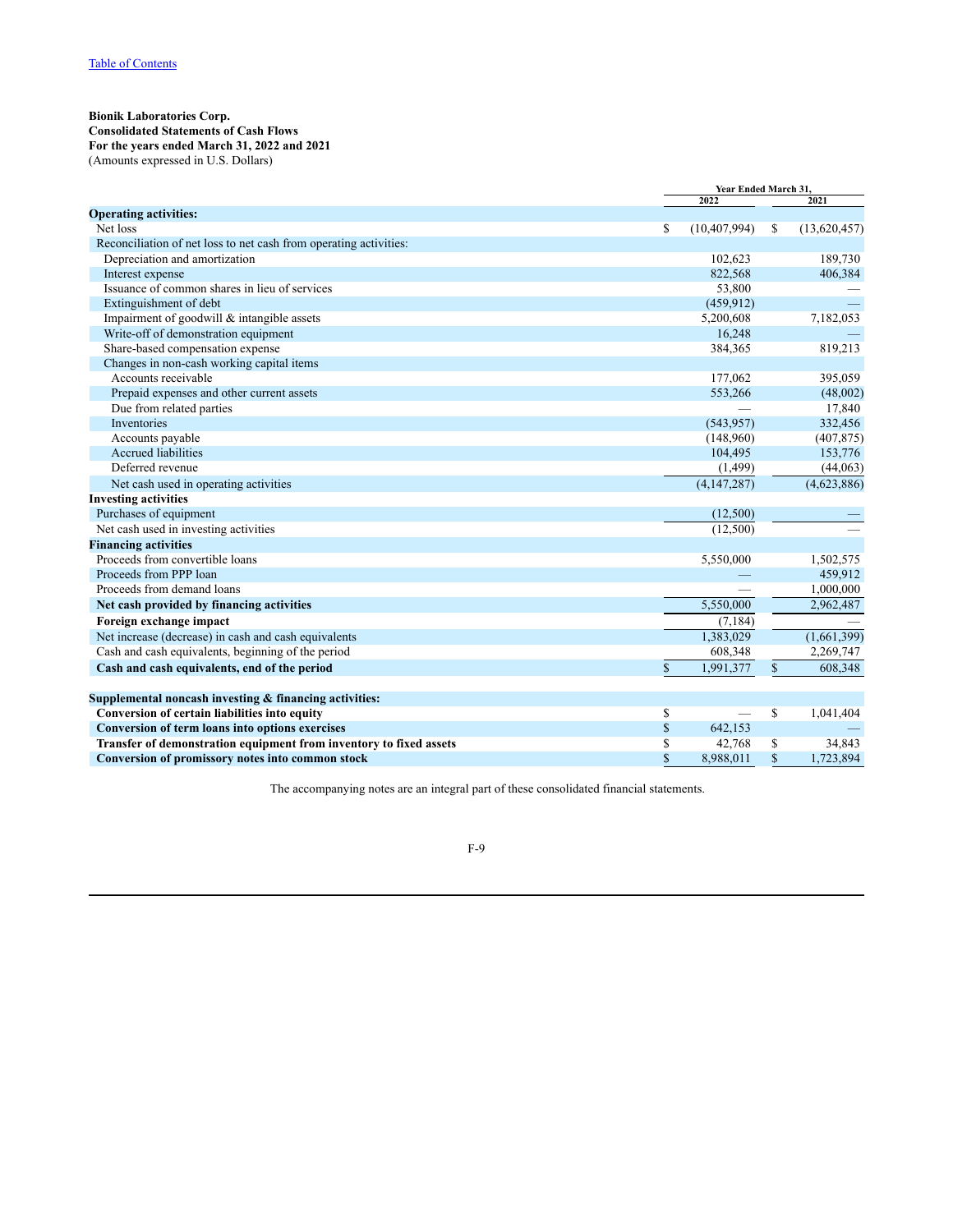# **BIONIK LABORATORIES CORP. NOTES TO CONSOLIDATED FINANCIAL STATEMENTS For the years ended March 31, 2022 and 2021 (Amounts expressed in U.S. Dollars)**

# <span id="page-69-0"></span>**1. Nature of the Business**

Bionik Laboratories Corp. is a healthcare company focused on improving the quality of life of millions of people with neurological or mobility impairments by combining artificial intelligence and innovative robotics technology to help individuals from hospital to home to regain mobility, enhance autonomy, and regain self-esteem.

The Company uses artificial intelligence and machine learning technologies to make rehabilitation methods and processes smarter and more intuitive to deliver greater recovery for patients with neurological or mobility impairments. These technologies allow large amounts of data to be collected and processed in real-time, enabling appropriately challenging and individualized therapy during every treatment session. This is the foundation of the InMotion® therapy. The Company's rehabilitation therapy robots are built on an artificial intelligence platform, measuring the position, the speed and the acceleration of the patient 200 times per second. The artificial intelligence platform is designed to adapt in real time to the patient's needs and progress while providing quantifiable feedback of a patient's progress and performance, in a way that the Company believes a trained clinician cannot.

Based on this foundational work, the Company has two InMotion products currently on the market, which are focused on upper and lower extremity rehabilitation for stroke and other mobility-impaired individuals.

The Company is a global pioneering robotics company focused on providing rehabilitation solutions to individuals with neurological disorders, specializing in designing, developing and commercializing cost-effective physical rehabilitation technologies, prosthetics, and assisted robotic products. The Company strives to innovate and build devices that can rehabilitate and improve an individual's health, comfort, accessibility, and quality of life through the use of advanced algorithms and sensing technologies that anticipate a user's every move.

The Company's principal executive offices are located at 80 Coolidge Hill Road, Watertown, MA 02472 and its Canada address is 483 Bay Street, N105, Toronto, Ontario, Canada M5G 2C9.

# **2. Summary of Significant Account Policies and Basis of Presentation**

Significant accounting policies followed in the preparation of these consolidated financial statements are as follows:

### *Management Estimates*

The preparation of financial statements in conformity with U.S. GAAP requires management to make estimates and assumptions that affect the reported amounts of assets, liabilities, revenues and expenses and related disclosures at the date of the financial statements during the reporting period. Significant estimates are used for, but are not limited to, revenue recognition, allowance for doubtful accounts, inventory reserves, impairment analysis of goodwill and intangibles including their useful lives, research and development accruals, deferred tax assets, liabilities and valuation allowances, and fair value of stock options. The Company assessed certain accounting matters that generally require consideration of forecasted financial information in context with the information reasonably available to the Company and the unknown future impacts of COVID-19 as of March 31, 2022 and through the date of this report filing. On an ongoing basis, management evaluates its estimates and actual results could differ from those estimates.

All adjustments, consisting only of normal recurring items, considered necessary for fair presentation have been included in these consolidated financial statements.

### *Principles of Consolidation*

The consolidated financial statements include the accounts of the Company and its wholly-owned subsidiaries; Bionik Inc., Bionik Laboratories Inc., and Bionik Acquisition Corp. All significant intercompany balances and transactions have been eliminated in consolidation.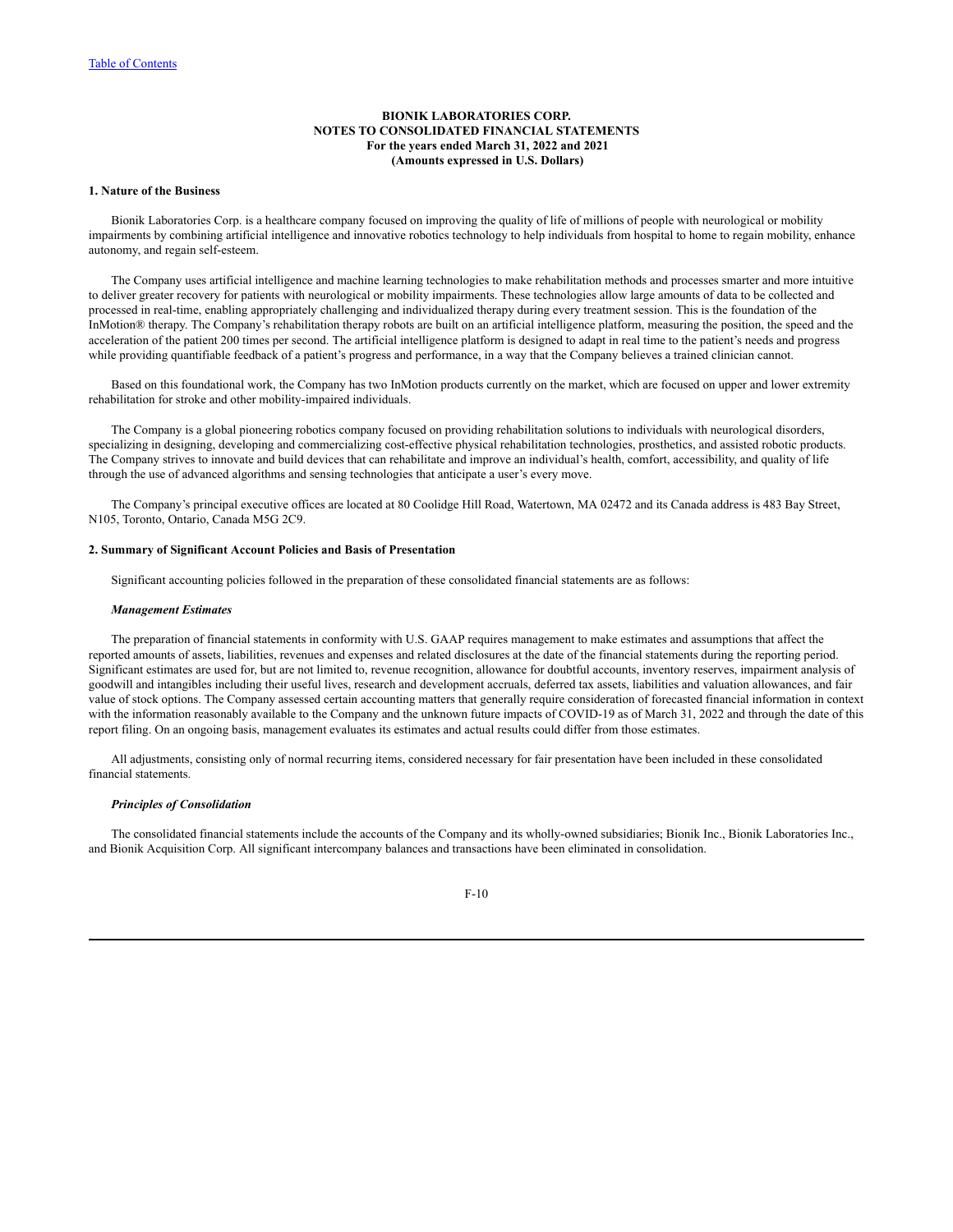# *Reclassifications*

For comparability purposes, certain prior period amounts in the consolidated financial statements have been reclassified to conform to the current period's presentation within the consolidated statements of operations and comprehensive loss.

#### *Going Concern*

At March 31, 2022, cash and cash equivalents were \$2.0 million. At March 31, 2022, the Company had a working capital surplus of \$3.1 million and at March 31, 2021, the Company had a working capital deficit of \$0.7 million. At March 31, 2022 and 2021, the Company has accumulated deficits of \$95.4 million and \$85.0 million. The Company has incurred a net loss and comprehensive loss for the year ended March 31, 2022 and 2021 of \$10.4 million and \$13.6 million, respectively.

The Company's future funding requirements depend on a number of factors, including the rate of market acceptance of its current and future products and the resources the Company devotes to developing and supporting the same. There is no certainty that the Company will be successful in generating sufficient cash flow from operations or achieving and maintaining profitable operations in the future to enable it to meet its obligations as they come due and consequently continue as a going concern.

The Company will require additional financing to fund its operations and it is currently working on securing this funding through corporate collaborations, public or private equity offerings or debt financings. Sales of additional equity securities by the Company would result in the dilution of the interests of existing stockholders. There can be no assurance that financing will be available when required. In the event that the necessary additional financing is not obtained, the Company would reduce its discretionary overhead costs substantially or otherwise curtail operations. The Company is continuing its efforts to raise additional funds to meet the Company's anticipated cash requirements for the next 12 months; however, these conditions raise substantial doubt about the Company's ability to continue as a going concern. The accompanying consolidated financial statements do not include any adjustments to reflect the possible future effects on recoverability and classification of assets or the amounts and classification of liabilities that may result from the outcome of this uncertainty.

### *Risks and Uncertainties*

The Company has considered the impact of the novel coronavirus (COVID-19) on its consolidated financial statements. Management believes that the major negative impact of COVID-19 pandemic is behind the Company, however, management cannot say for certain that it will not have any future adverse effects. These impacts could include but may not be limited to risks and uncertainty related to ability of its sales and marketing personnel and distributors to access our customer base and reduced demand. Consequently, these may negatively impact the Company's results of operations, cash flows and its overall financial condition. In addition, the impact of COVID-19 may subject the Company to future risk of long-lived assets impairments and increased reserves for uncollectible accounts.

### *Fair Value of Financial Instruments*

ASC Topic 820 defines fair value, establishes a framework for measuring fair value, and expands disclosures about fair value measurements. Included in the ASC Topic 820 framework is a three level valuation inputs hierarchy with Level 1 being inputs and transactions that can be effectively fully observed by market participants spanning to Level 3 where estimates are unobservable by market participants outside of the Company and must be estimated using assumptions developed by the Company. The Company discloses the lowest level input significant to each category of asset or liability valued within the scope of ASC Topic 820 and the valuation method as exchange, income or use. The Company uses inputs, which are as observable as possible, and the methods most applicable to the specific situation of each company or valued item.

The carrying amounts reported in the balance sheets for cash and cash equivalents, accounts receivable, other receivables, accounts payable, accrued liabilities, PPP loans, demand loans, and convertible loans approximate fair value because of the short period of time between the origination of such instruments, their expected realization and their current market rates of interest. Per ASC Topic 820 framework these are considered Level 2 inputs where inputs other than Level 1 that are observable, either directly or indirectly, such as quoted prices in active markets for similar assets or liabilities, quoted prices for identical or similar assets or liabilities in markets that are not active, or other inputs that are observable or can be corroborated by observable market data for substantially the full term of the assets or liabilities.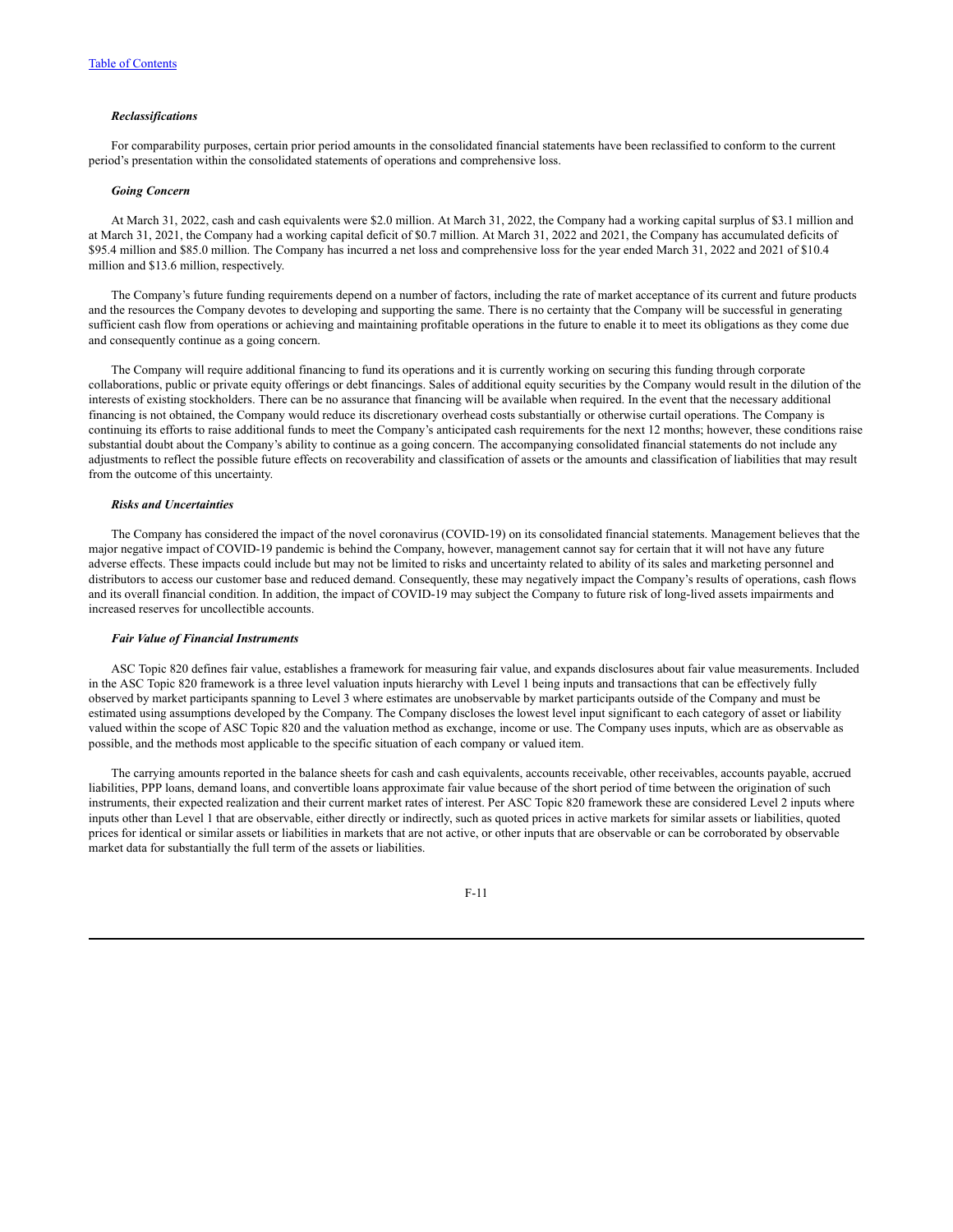The Company's policy is to recognize transfers into and out of Level 3 as of the date of the event or change in the circumstances that caused the transfer. There were no such transfers during the year.

# *Cash and Cash Equivalents*

Cash and cash equivalents include highly liquid investments with original terms to maturity of 90 days or less at the date of purchase. For all periods presented cash and cash equivalents consisted entirely of cash on deposit with Canadian and US banks.

# *Allowance for doubtful accounts*

The Company extends unsecured credit to its customers in the ordinary course of business but mitigates the associated credit risk by supplying products to customers with pre-approved capital expenditure budgets or rental credit, and by actively pursuing past due accounts. An allowance for doubtful accounts is estimated and recorded based on management's assessment of the credit history with the customer and the current relationships with them. As of each of the balance sheet dates presented, no allowance for doubtful accounts was required.

### *Inventory*

Inventory is stated at the lower of cost or net realizable value. Cost is recorded at actual cost, on the first-in first-out basis. The Company has finished goods inventory recoded based on actual cost from outsourced manufacturing partner and raw materials at cost.

#### *Property and Equipment*

For the fiscal year ended March 31, 2021, management followed the below policy:

Equipment was recorded at cost. Depreciation was computed using the declining balance method, over the estimated useful lives of these assets. The costs of improvements that extend the life of equipment were capitalized. All ordinary repair and maintenance costs were expensed as incurred. Equipment was depreciated as follows:

| Computer and Electronics      | 50% per annum             |
|-------------------------------|---------------------------|
| <b>Furniture and Fixtures</b> | $20\%$ per annum          |
| Demonstration Equipment       | $50\%$ per annum          |
| Manufacturing Equipment       | 20% per annum             |
| Tools and Parts               | $20\%$ per annum          |
| Right of Use Assets           | Life of Lease (60 months) |

As of April 1, 2021, management has prospectively adopted the below property and equipment policy. Adoption of this policy did not have a material impact on the results of operations.

Property and equipment are recorded at cost less accumulated depreciation. Depreciation is computed using the straight-line method over the estimated useful lives of the assets as compared to the declining balance method the Company had previously used. Assets under capital leases and leasehold improvements are amortized using the straight-line method over the shorter of the estimated useful life of the asset or the respective lease term. Included in property and equipment are certain robots that are used for demonstration purposes. Maintenance and repairs are charged to expense as incurred.

Bionik continually evaluates whether events or circumstances have occurred that indicate that the estimated remaining useful life of its long-lived assets may warrant revision or that the carrying value of these assets may be impaired. Bionik evaluates the realizability of its long-lived assets based on profitability and cash flow expectations for the related asset. Any write-downs are treated as permanent reductions in the carrying amount of the assets. Based on this evaluation, Bionik believes that, as of each of the balance sheet dates presented, none of Bionik's long-lived assets were impaired.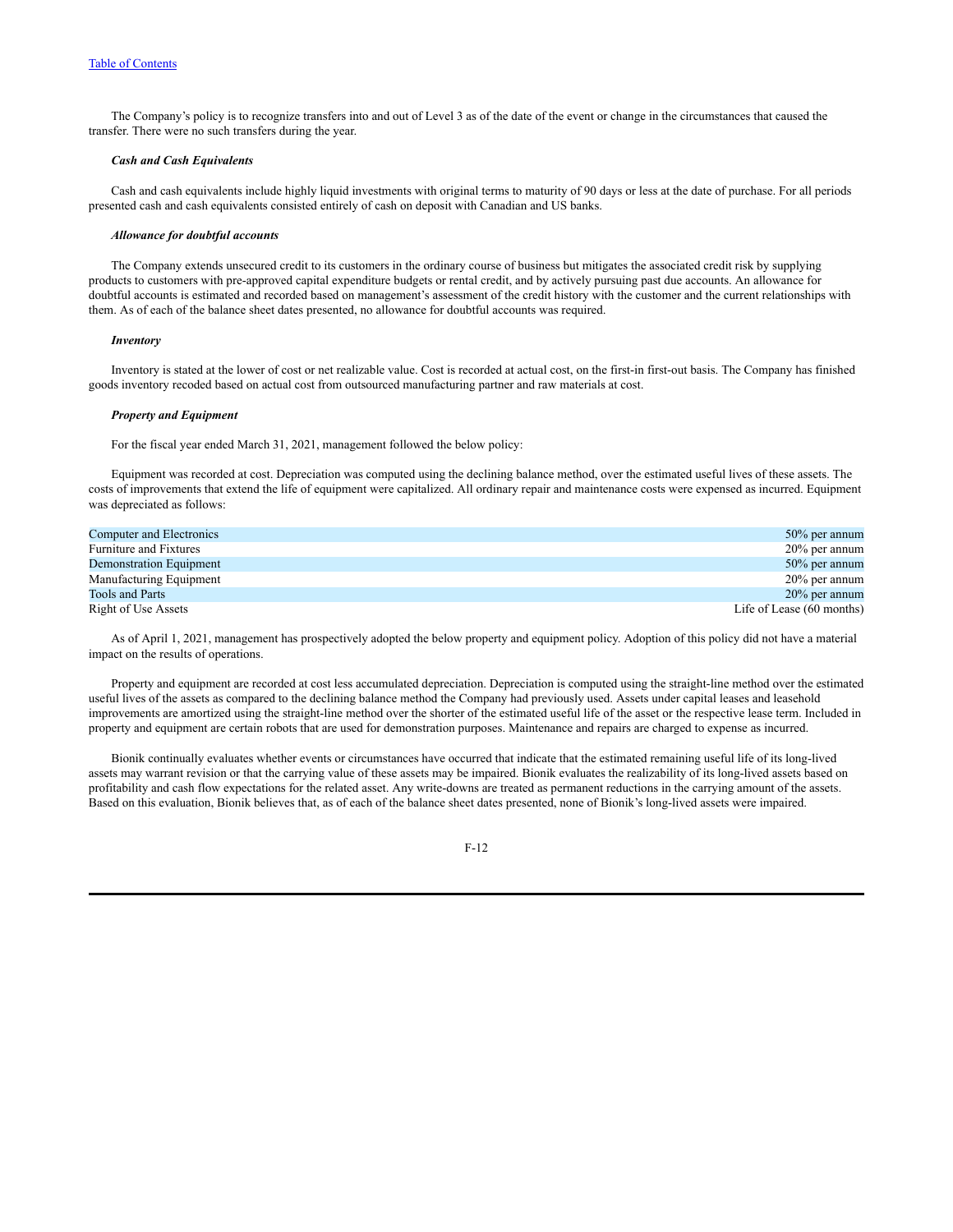The useful lives for property and equipment is as follows:

|                            | Useful Life (in years) |
|----------------------------|------------------------|
| Computers and electronics  |                        |
| Furniture and fixtures     |                        |
| Demonstration equipment    |                        |
| Manufacturing equipment    |                        |
| Tools and parts            |                        |
| Assets under capital lease | Life of lease          |

Included in property and equipment are certain of the Company's product that are used for demonstration purposes. Maintenance and repairs are charged to expense as incurred. Bionik continually evaluates whether events or circumstances have occurred that indicate that the estimated remaining useful life of its long-lived assets may warrant revision or that the carrying value of these assets may be impaired. Bionik evaluates the realizability of its long-lived assets based on profitability and cash flow expectations for the related asset. Any write-downs are treated as permanent reductions in the carrying amount of the assets. Based on this evaluation, Bionik believes that, as of each of the balance sheet dates presented, none of Bionik's long-lived assets were impaired.

### *Segment Reporting*

ASC 280-10, "Disclosures about Segments of an Enterprise and Related Information", establishes standards for the way that public business enterprises report information about operating segments in the Company's consolidated financial statements. Operating segment are components of an enterprise about which separate financial information is available that is evaluated regularly by the chief operating decision maker in deciding how to allocate resources and in assessing performance.

Approximately 100% of the Company's assets are US-based and all sales for the years ended March 31, 2022 and 2021 were made by the Company's US subsidiary, Bionik, Inc. In addition, all the Company's technology and other assets and goodwill are connected to the acquisition by the Company in April 2016 of Bionik, Inc.

Bionik views its operations and manages its business as one segment, rehabilitation products and services.

### *Intangible Assets*

Bionik capitalizes and includes in intangible assets the costs of patents, customer relationships and trademarks acquired in a business combination or asset acquisition. Intangible assets are recorded at fair value and stated net of accumulated amortization and impairments. Bionik amortizes its intangible assets that have finite lives using the straight-line method, based on the useful life of the asset over which it is expected to be consumed utilizing expected undiscounted future cash flows. Amortization is recorded over the estimated useful lives ranging from one to 10 years. Bionik evaluates the realizability of its definite lived intangible assets whenever events or changes in circumstances or business conditions indicate that the carrying value of these assets may not be recoverable based on expectations of future undiscounted cash flows for each asset group. If the carrying value of an asset or asset group exceeds its undiscounted cash flows, Bionik estimates the fair value of the assets, generally utilizing a discounted cash flow analysis based on the present value of estimated future cash flows to be generated by the assets using a risk-adjusted discount rate. To estimate the fair value of the assets, Bionik uses an income approach pursuant to ASC 820, *Fair Value Measurements*. If the estimate of an intangible asset's remaining useful life is changed, Bionik will amortize the remaining carrying value of the intangible asset prospectively over the revised useful life.

#### *Goodwill*

Goodwill represents the excess of the purchase price over the fair value of assets acquired and liabilities assumed in a business combination. Bionik does not amortize its goodwill, but instead tests for impairment at least annually and more frequently whenever events or changes in circumstances indicate that the fair value of the asset may be less than its carrying value of the asset. Bionik's annual test for impairment occurs in the fourth quarter.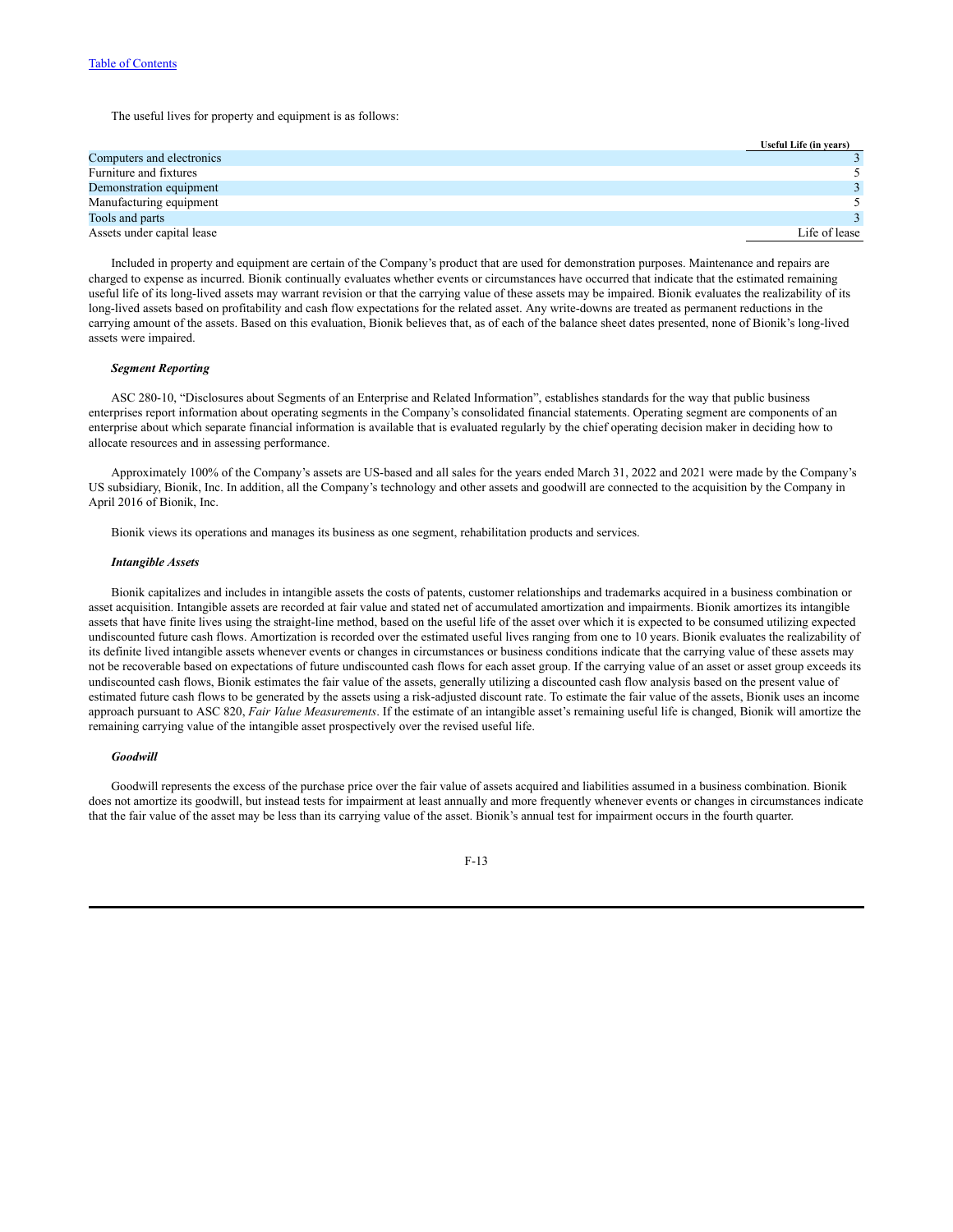We have adopted ASU 2011-08 *Intangibles—Goodwill and Other*, an amendment to ASC 350, which updates how an entity evaluates its goodwill for impairment. The guidance provides entities an option to perform a "qualitative" assessment to determine whether further impairment testing is necessary. Under ASC Update No. 2017-04, Intangibles - Goodwill and Other (Topic 350): Simplifying the Test for Goodwill Impairment if further testing is necessary entities perform their goodwill impairment test by comparing the fair value of a reporting unit with its carrying amount. An impairment charge is recognized for the amount by which the carrying value exceeds the reporting unit's fair value.

The income approach is based on the present value of future cash flows, which are derived from long term financial forecasts, and requires significant assumptions and judgement including among others, a discount rate and a terminal value. Fair values were based on expected future cash flows using Level 3 inputs under ASC 820. The cash flows are those expected to be generated by the market participants, discounted at the weighted average cost of capital.

The adjusted book value method, a form of the asset approach, was used to estimate the fair value by subtracting the market value of the non-debt liabilities from the market value of the assets. Since the value indication we derived from the income approach was below the value indicated from the asset approach, the Company relied on the asset approach to determine the fair value for the goodwill and intangible asset impairment test.

#### *Revenue Recognition and Deferred Revenue*

Bionik generates revenues primarily from the sales of its rehabilitation robots as well as its InMotion Connect hardware, which Bionik refers to collectively as its product sales. Bionik also generates revenues from sales of services and extended warranties as well as software subscription sales. Bionik does not offer a right of cancellation, termination, refund or return.

The Company determines revenue through the following steps: a) identification of the contract with the customer; b) identification of the performance obligations in the contract; c) determination of the transaction price; d) allocation of the transaction price for the performance obligations in the contract; and e) recognition of revenue when or as the Company satisfies a performance obligation. Revenue is recognized when control of a product is transferred to a customer. Revenue is measured based on the consideration specified in the contract with the customer, net of returns and discounts. Contract liabilities are recorded when cash payments are received or due in advance of the Company's performance. The Company defers revenue from extended warranty sales and recognizes them over the period of extended warranty and from training services when the training is provided.

Product revenue is generally evidenced by either a contract with a customer or a valid purchase order which includes all relevant terms of sale and shipment of product or service provided has been incurred. Product revenue is recognized when the customer obtains control of Bionik's product, which occurs at a point in time, and may be upon shipment or upon delivery based on the contractual shipping terms of a contract.

Service revenue is generally recognized over time as the services are rendered to the customer based on the extent of progress towards completion of the performance obligation. The Company recognizes service revenues over the term of the service contract. Services are expected to be transferred to the customer throughout the term of the contract and we believe recognizing revenue ratably over the term of the contract best depicts the transfer of value to the customer.

Revenue generated from the Company's extended warranty sales are deferred and recognized ratably as revenue over the extended warranty period.

In the year ended March 31, 2021, Bionik started selling its Pulse subscriptions with the purchase of our InMotion Connect devices. Customers are billed in advance of the start of their annual subscription and revenues are recognized ratably over each annual subscription period.

### *Warranty Reserve*

The Company provides a one-year warranty as part of its normal sales offering. When products are sold, the Company provides warranty reserves, which, based on the historical experience of the Company are sufficient to cover warranty claims. Accrued warranty reserves are included in accrued liabilities on the consolidated balance sheets and amounted to \$9,000, at March 31, 2022 and \$46,000 at March 31, 2021.

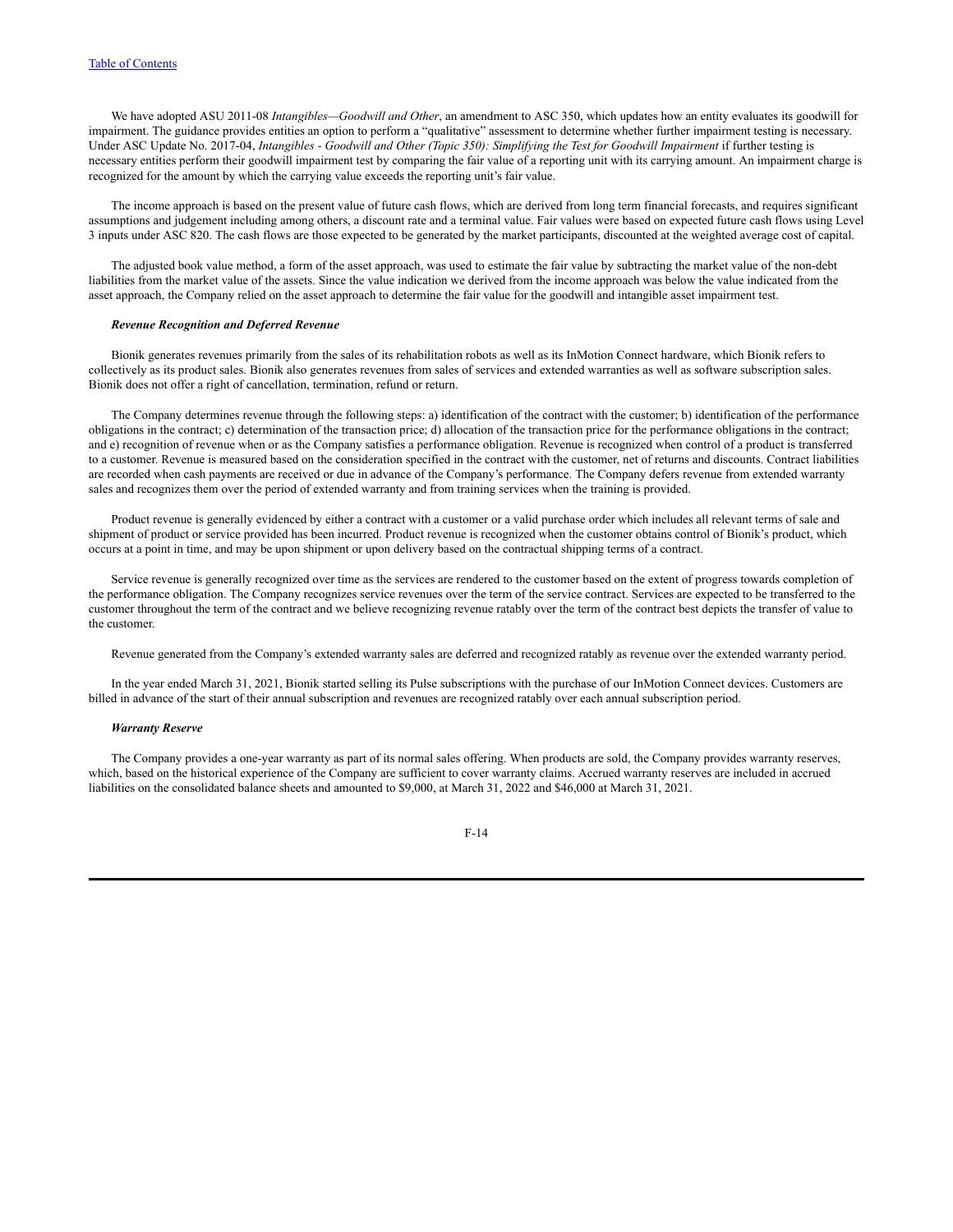### *Research and Development*

Research and development costs consist of salaries and other personnel-related expenses, for employees primarily engaged in research, development and engineering activities and materials used and other overhead expenses incurred in connection with the design and development of Bionik's products and from time to time expenses associated with collaborative research agreements that the Company may enter into. These costs are expensed as incurred.

#### *Foreign Currency Translation*

The functional and presentation currency of the Company and its wholly owned subsidiaries is the U.S. dollar. Transactions denominated in a currency other than the functional currency are recorded on the initial recognition at the exchange rate at the date of the transaction. After initial recognition monetary assets and liabilities denominated in foreign currency are translated at the end of each reporting period into the functional currency at the exchange rate at that date. Exchange differences are recognized in profit and loss. Non- monetary assets and liabilities measured at cost are translated at the exchange rate at the date of the transaction.

As of April 1, 2021, management has updated and adopted the below foreign currency translation policy:

A portion of our operations is conducted through operations in countries other than the United States. Since we conduct our business in U.S. dollars, the main exposure, if any, results from changes in the exchange rate between the Canadian dollar and the U.S. dollar. Our functional currency is the U.S. dollar. Our policy is to reduce exposure to exchange rate fluctuations by having most of our assets and liabilities, as well as most of our revenues and expenditures, in U.S. dollars, or U.S. dollar linked. We have not historically engaged in hedging activities relating to our non-U.S. dollar operations. We may incur negative foreign currency conversion charges as a result of changes in currency exchange rates.

### *Share-based compensation*

Bionik follows the fair value recognition provisions of ASC 718, *Stock Compensation Topic*. This guidance requires share-based payments to employees, including grants of employee stock options and restricted stock units ("RSUs"), to be recognized in the statements of operations based on their fair values at the date of grant. The fair value of performance-based stock options is determined based on the fair market value of Bionik's common stock on the grant dates. Bionik expenses the fair value of share-based payments over the service period. ASC 718 requires companies to utilize an estimated forfeiture rate when calculating the expense for the period. Accordingly, Bionik reviews its actual forfeiture rates and periodically aligns its stock compensation expense with the share-based payments that are vesting. Bionik recorded stock-based compensation expense of \$0.4 million and \$0.8 million for the years ended March 31, 2022 and 2021, respectively.

As of March 31, 2022, the total unrecognized compensation cost related to outstanding stock options expected to vest was \$0.4 million, which the Company expects to recognize over a weighted-average period of 2.2 years.

Bionik granted 233,500 stock options during the year ended March 31, 2022. Bionik granted 76,902 stock options during the year ended March 31, 2021. Bionik uses the Black-Scholes option pricing model to determine the fair value of options. The fair value of the options granted during the years ended March 31, 2022 and 2021 was \$2.05 and \$1.05, respectively. During the year ended March 31, 2022, 40,000 performance- based stock options were granted with a grant date fair value of \$2.05. There were no performance-based options granted during the year ended March 31, 2021. All grants awarded during the periods presented used the following assumptions:

|                         | <b>Year Ended</b><br>March 31. |           |
|-------------------------|--------------------------------|-----------|
|                         | 2022                           | 2021      |
| Risk free interest rate | 1.34%                          | $0.62 \%$ |
| Expected term           | 7 years                        | 7 years   |
| Dividend yield          |                                |           |
| Expected volatility     | $171\%$                        | $114\%$   |
| Forfeiture rate         | $0\%$                          | $0\%$     |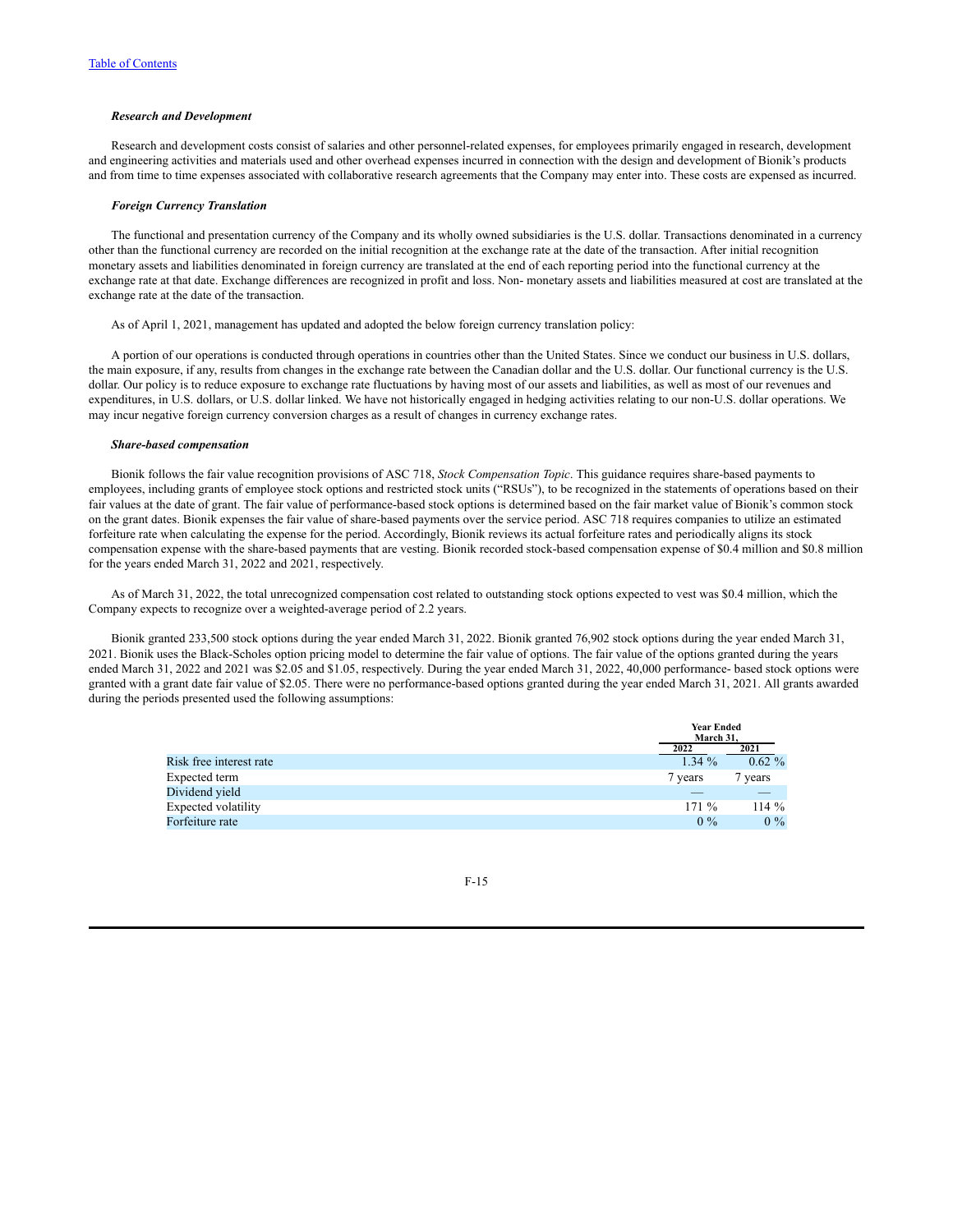Option-pricing models require the input of various subjective assumptions, including the option's expected life and the price volatility of the underlying stock. Bionik's estimated expected stock price volatility is based on past grants that have been made. Bionik's expected term of options granted during the year ended March 31, 2022 and 2021 was derived from looking at the Company's exercise history of its awards granted. The risk-free rate for the expected term of the options is based on the U.S. Treasury yield curve in effect at the time of the grant.

Bionik granted performance-based stock options in October 2021 to its Interim Chief Executive Officer; Chief Financial Officer that vest annually over a three-year period based on the achievement of performance goals (determined by the compensation committee of the board of directors in its sole discretion) and continued performance of services. The performance-based stock options vest annually on March 31<sup>st</sup> if various performance metrics are met. The final vesting tranche will vest on March 31<sup>st</sup>, 2024. Bionik recognizes compensation expense for performance goals when the probability of achieving such goals is considered probable and is recognizing related compensation expense over the period from the date of grant through the expected vest dates. The Interim Chief Executive Officer; Chief Financial Officer is eligible to receive between zero and 100% of the target number of shares of Bionik's common stock at the end of the one, two and three-year periods, provided that the performance goals have been achieved and the recipient has continued performing services for Bionik. Fair value of the performance-based stock options is determined based on the fair market value of Bionik's common stock at grant date. Bionik reevaluates at each reporting period whether the performance goals are probable of achievement and, if at any point in time, Bionik believes that achieving a performance goal is not probable, it will stop recognizing the related compensation expense and will adjust the previously recognized compensation expense prospectively.

### *Income Taxes*

Income taxes are computed in accordance with the provisions of ASC Topic 740, which requires, among other things, a liability approach to calculating deferred income taxes. The Company recognizes deferred tax liabilities and assets for the expected future tax consequences of events that have been recognized in its consolidated financial statements or tax returns. Under this method, deferred tax liabilities and assets are determined based on the difference between the financial statement carrying amounts and tax bases of assets and liabilities using enacted tax rates in effect in the years in which the differences are expected to reverse. The Company is required to make certain estimates and judgments about the application of tax law, the expected resolution of uncertain tax positions and other matters. In the event that uncertain tax positions are resolved for amounts different than the Company's estimates, or the related statutes of limitations expire without the assessment of additional income taxes, the Company will be required to adjust the amounts of related assets and liabilities in the period in which such events occur. Such adjustment may have a material impact on the Company's income tax provision and results of operations.

#### *Net Loss Per Share*

Basic and diluted loss per share has been determined by dividing the net loss available to shareholders for the applicable period by the basic and diluted weighted average number of shares outstanding, respectively. The diluted weighted average number of shares outstanding is calculated as if all dilutive options had been exercised or vested at the later of the beginning of the reporting period or date of grant, using the treasury stock method.

Loss per common share is computed by dividing the net loss by the weighted average number of shares of common shares outstanding during the period. Common share equivalents, options and warrants were excluded from the computation of diluted loss per share because their effect was antidilutive.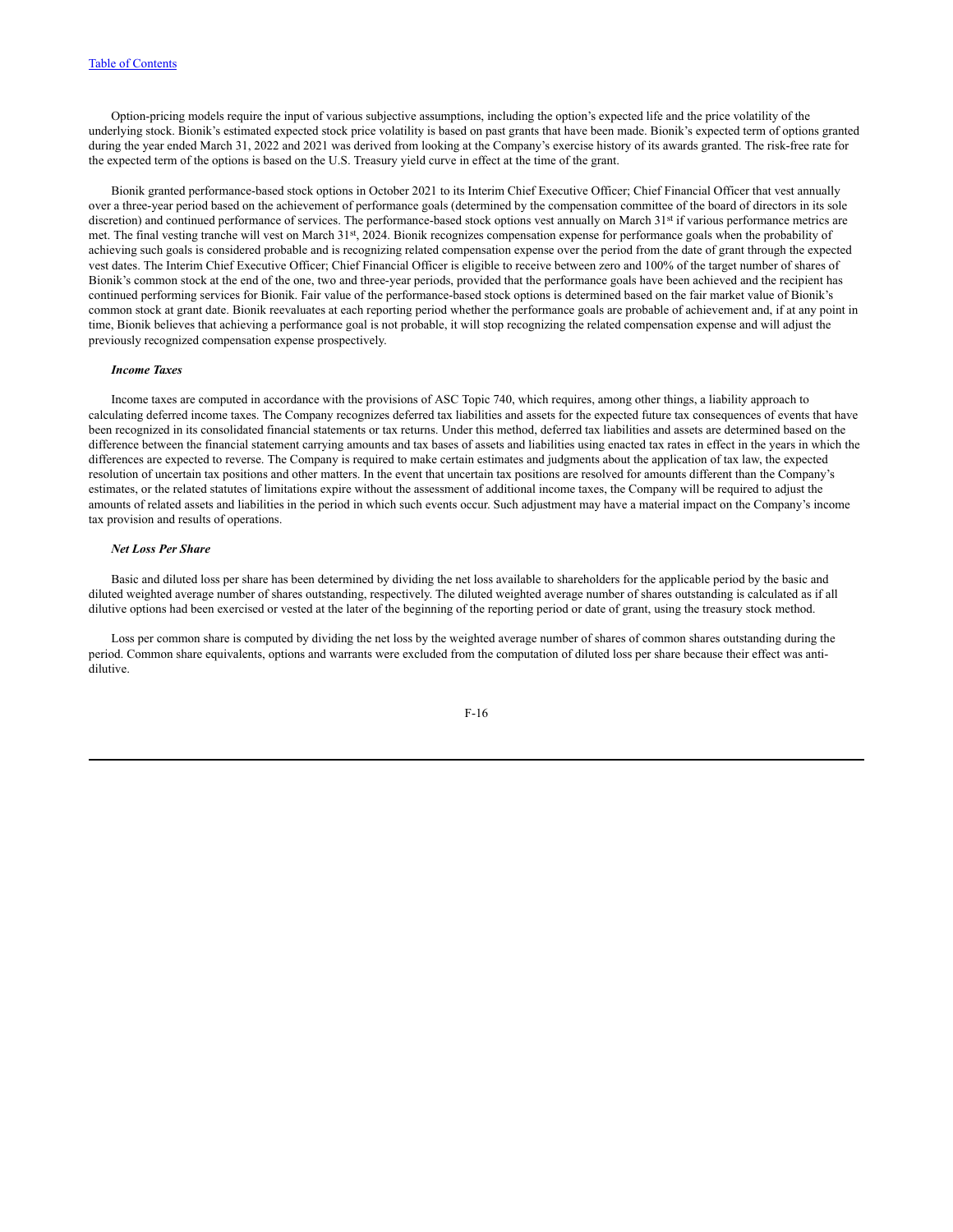#### *Recent Accounting Pronouncements*

Accounting Standards Update 2020-06—Debt—Debt with Conversion and Other Options (Subtopic 470-20) and Derivatives and Hedging—Contracts in Entity's Own Equity (Subtopic 815-40): Accounting for Convertible Instruments and Contracts in an Entity's Own Equity: simplifies accounting for convertible instruments by removing major separation models required under current Generally Accepted Accounting Principles ("GAAP"). Consequently, more convertible debt instruments will be reported as a single liability instrument and more convertible preferred stock as a single equity instrument with no separate accounting for embedded conversion features. The ASU removes certain settlement conditions that are required for equity contracts to qualify for the derivative scope exception, which will permit more equity contracts to qualify for it. The ASU also simplifies the diluted earnings per share (EPS) calculation in certain areas. The amendments in this Update are effective for public business entities that meet the definition of a Securities and Exchange Commission (SEC) filer, excluding entities eligible to be smaller reporting companies as defined by the SEC, for fiscal years beginning after December 15, 2021, including interim periods within those fiscal years. For all other entities, the amendments are effective for fiscal years beginning after December 15, 2023, including interim periods within those fiscal years. Early adoption is permitted, but no earlier than fiscal years beginning after December 15, 2020, including interim periods within those fiscal years. The Company is currently evaluating the impact the adoption of ASU 2020-06 will have on the Company's consolidated financial statements and related disclosures.

In December 2019, the FASB issued ASU 2019-12 – Income Taxes (Topic 740): Simplifying the Accounting for Income Taxes, an authoritative guidance that simplifies the accounting for income taxes by removing certain exceptions and making simplifications in other areas. It is effective from the first quarter of fiscal year 2022, with early adoption permitted in any interim period. If adopted early, the Company must adopt all the amendments in the same period. The amendments have differing adoption methods including retrospectively, prospectively and/or modified retrospective basis through a cumulative-effect adjustment to retained earnings as of the beginning of the fiscal year of adoption, depending on the specific change. The Company adopted ASU 2019-12 during the year ended March 31, 2022 and this new guidance did not have a material impact on the consolidated balance sheet and consolidated statement of operations and comprehensive loss.

### **3. Goodwill and Intangible Assets**

Goodwill represents the excess of the purchase price over the fair value of assets acquired and liabilities assumed in a business combination. The Company does not amortize its goodwill, but instead tests for impairment annually in the fourth quarter and more frequently whenever events or changes in circumstances indicate that fair value of the asset may be less than the carrying value of the asset.

Due to the continued impact of the COVID-19 pandemic, the Company experienced a slowdown in business during the third quarter of the year ended March 31, 2022, and management determined there are events and changes in circumstances that indicate the goodwill and other intangible assets are impaired. Accordingly, during the third quarter of the year ended March 31, 2022, the Company evaluated the ongoing value of the goodwill and other intangible assets. Based on this evaluation, the Company determined that certain intangible assets were no longer recoverable and were in fact impaired and recorded an impairment charge of \$0.9 million in the year ended March 31,2022. Further, the Company determined that the goodwill with the carrying value of \$4.3 million was fully impaired and recorded an impairment charge of \$4.3 million.

The income approach is based on the present value of future cash flows, which are derived from long term financial forecasts, and requires significant assumptions and judgement including among others, a discount rate and a terminal value. Fair values were based on expected future cash flows using Level 3 inputs under ASC 820. The cash flows are those expected to be generated by the market participants, discounted at the weighted average cost of capital. The present value of future cash flows was determined by discounting estimated future cash flows, which included long-term growth rate of 3%, at a weighted average cost of capital (discount rate) of 25%, which considered the risk of achieving the projected cash flows, including the risk applicable to the reporting unit, industry and market as a whole.

The present value of future cash flows was determined by discounting estimated future cash flows, which included long-term growth rate of 3%, at a weighted average cost of capital (discount rate) of 25%, which considered the risk of achieving the projected cash flows, including the risk applicable to the reporting unit, industry, and market as a whole.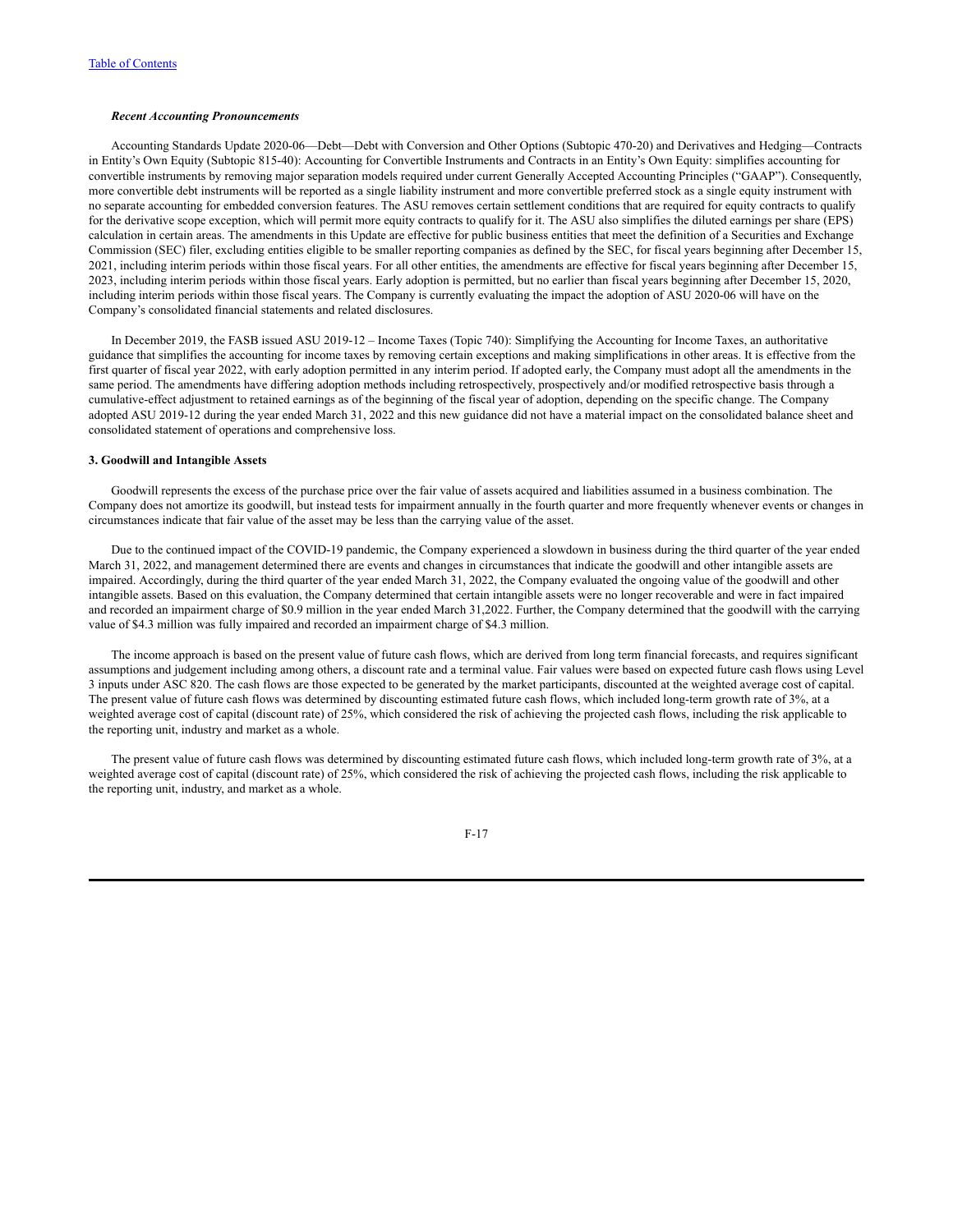Changes to goodwill during the year months ended March 31, 2022 were as follows:

|                                  | <b>Total</b> |
|----------------------------------|--------------|
| Balance—March 31, 2020           | 11.085.984   |
| Impairment of goodwill in period | (6,803,000)  |
| Balance—March 31, 2021           | 4,282,984    |
| Impairment of goodwill in period | (4,282,984)  |
| Balance—March 31, 2022           |              |

Intangible assets consist of the following at March 31, 2022 and March 31, 2021:

| <b>Useful Life</b><br>Gross carrying amount<br>Impairment |    | Patents &<br><b>Exclusive</b><br>License<br>Agreement<br>9.74 years<br>1,306,031<br>(634, 012) | Trademark<br>Indefinite<br>2,505,907<br>(2,505,907) | Customer<br>Relationships<br>10 years<br>1,431,680<br>(857, 298) | \$<br><b>Non-Compete</b><br>Agreement<br>2 years<br>61,366 | <b>Assembled</b><br>Workforce<br>1 year<br>275,720 | Total<br>5,580,704<br>(3,997,217) |
|-----------------------------------------------------------|----|------------------------------------------------------------------------------------------------|-----------------------------------------------------|------------------------------------------------------------------|------------------------------------------------------------|----------------------------------------------------|-----------------------------------|
| Accumulated amortization                                  |    | (672, 019)                                                                                     |                                                     | (574, 382)                                                       | (61, 366)                                                  | (275, 720)                                         | (1,583,487)                       |
| Balance—March 31, 2022                                    |    |                                                                                                |                                                     |                                                                  |                                                            |                                                    |                                   |
| <b>Useful Life</b>                                        |    | Patents &<br><b>Exclusive</b><br>License<br>Agreement<br>9.74 years                            | Trademark<br>Indefinite                             | Customer<br><b>Relationships</b><br>10 years                     | <b>Non-Compete</b><br>Agreement<br>2 years                 | Assembled<br>Workforce<br>l year                   | Total                             |
| Gross carrying amount                                     | S. | 1,306,031                                                                                      | 2,505,907                                           | 1,431,680                                                        | 61,366                                                     | 275,720                                            | 5,580,704                         |
| Impairment                                                |    | (316, 388)                                                                                     | (1,905,907)                                         | (857, 298)                                                       |                                                            |                                                    | (3,079,593)                       |
| Accumulated amortization                                  |    | (613,092)                                                                                      |                                                     | (574, 382)                                                       | (61, 366)                                                  | (275, 720)                                         | (1,524,560)                       |
| Balance—March 31, 2021                                    |    | 376,551                                                                                        | 600,000                                             |                                                                  |                                                            |                                                    | 976,551                           |

Amortization expense for the year ended March 31, 2022 and 2021 was \$0.1 million for both periods. Amortization expense is classified as a component of general and administrative expenses in the accompanying condensed consolidated statements of operations. For the years ended March 31, 2022 and 2021, the Company impaired its intangible assets by \$0.9 million and \$0.4 million, respectively, to bring the value of the intangible assets down to its assumed fair value.

# **4. Balance Sheet Accounts**

Prepaid Expenses

|                        | March 31,<br>2022 | March 31,<br>2021 |
|------------------------|-------------------|-------------------|
| Prepaid inventory      | 956.743           | .466.466          |
| Prepaid insurance      | 77.553            | 52,573            |
| Other prepaid expenses | 93,066            | 161.518           |
|                        | 1,127,362         | .680.557          |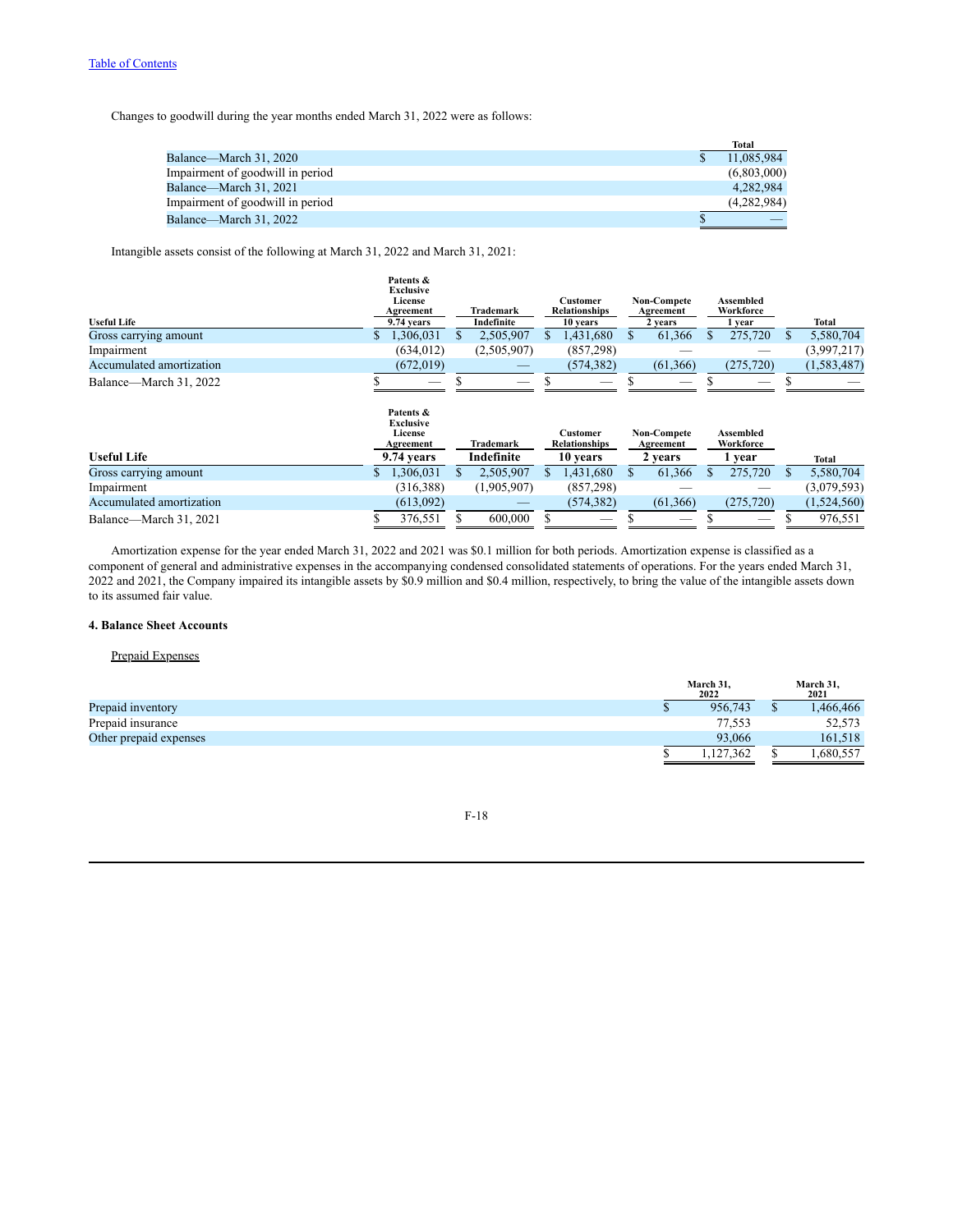# **Equipment**

Equipment consisted of the following at March 31, 2022 and March 31, 2022:

|                            | March 31, 2022 |  |              |  |                               | March 31, 2021 |             |                     |         |  |            |
|----------------------------|----------------|--|--------------|--|-------------------------------|----------------|-------------|---------------------|---------|--|------------|
|                            |                |  | Accumulated  |  |                               |                | Accumulated |                     |         |  |            |
|                            | Cost           |  | Depreciation |  | <b>Net</b>                    |                | Cost        | <b>Depreciation</b> |         |  | <b>Net</b> |
| Computers and electronics  | 315,837        |  | 305,420      |  | 10,417                        |                | 303,337     |                     | 303,337 |  |            |
| Furniture and fixtures     | 36,795         |  | 36,795       |  | $\overbrace{\phantom{12332}}$ |                | 36,795      |                     | 36,795  |  |            |
| Demonstration equipment    | 168,691        |  | 87,874       |  | 80,817                        |                | 170,386     |                     | 76,809  |  | 93,577     |
| Manufacturing equipment    | 88,742         |  | 88,742       |  |                               |                | 88.742      |                     | 88,742  |  |            |
| Tools and parts            | 11,422         |  | 11,422       |  |                               |                | 11.422      |                     | 11,422  |  |            |
| Assets under capital lease | 68,453         |  | 68,453       |  |                               |                | 68,453      |                     | 68,453  |  |            |
|                            | 689.940        |  | 598,706      |  | 91.234                        |                | 679.135     |                     | 585,558 |  | 93.577     |

Depreciation expense for the year ended March 31, 2022 and 2021 was \$40,000 and \$58,000 respectively.

### Accrued Liabilities

Accrued liabilities consist of the following at March 31, 2022 and March 31, 2021:

|                           | March 31,<br>2022 | March 31,<br>2021 |
|---------------------------|-------------------|-------------------|
| Accrued personnel costs   | 115.992           | 371,886           |
| Accrued director fees     | 480.672           | 50,672            |
| Accrued commissions       |                   | 22,924<br>51,080  |
| Accrued professional fees |                   | 81,100<br>127.211 |
| Accrued warranty costs    |                   | 45,936<br>8,885   |
| Accrued other             | 163.457           | 113,241           |
|                           | 873,030           | 760,026           |

Accrued warranty costs are included in accrued liabilities on the consolidated balance sheets and amounted to \$9,000 at March 31, 2022 and \$46,000 at March 31, 2021. The significant decrease in the accrued warranty costs relates to a reduction in the number of units sold due to the COVID-19 pandemic.

### **5. Inventories**

Bionik states all inventories at the lower of cost or net realizable value, determined on a first-in, first-out method. Inventory includes finished goods at actual costs from its outsourced manufacturing partners and raw materials recorded at cost.

|                       | March 31,<br>2022 | March 31,<br>2021 |
|-----------------------|-------------------|-------------------|
| <b>Finished Goods</b> | 1,083,718         | 692,163           |
| Raw Materials         | 107,302           |                   |
|                       | 1.191.020         | 692,163           |

### **6. Notes Payable & PPP Loan**

# *Convertible Loans Payable*

In a convertible note offering during the year ended March 31, 2021, the Company received \$1.5 million, in addition to \$0.1 million previously loaned to the Company, pursuant to a \$7.0 million convertible note offering (the "2020 Convertible Note Offering"). The convertible notes issued in the 2020 Convertible Note Offering (the "2020 Convertible Notes") bear interest at a fixed rate at 1% per month. The 2020 Convertible Notes were converted into common stock of the Company at March 31, 2021 in conjunction with the terms of the 2020 Convertible Note Offering.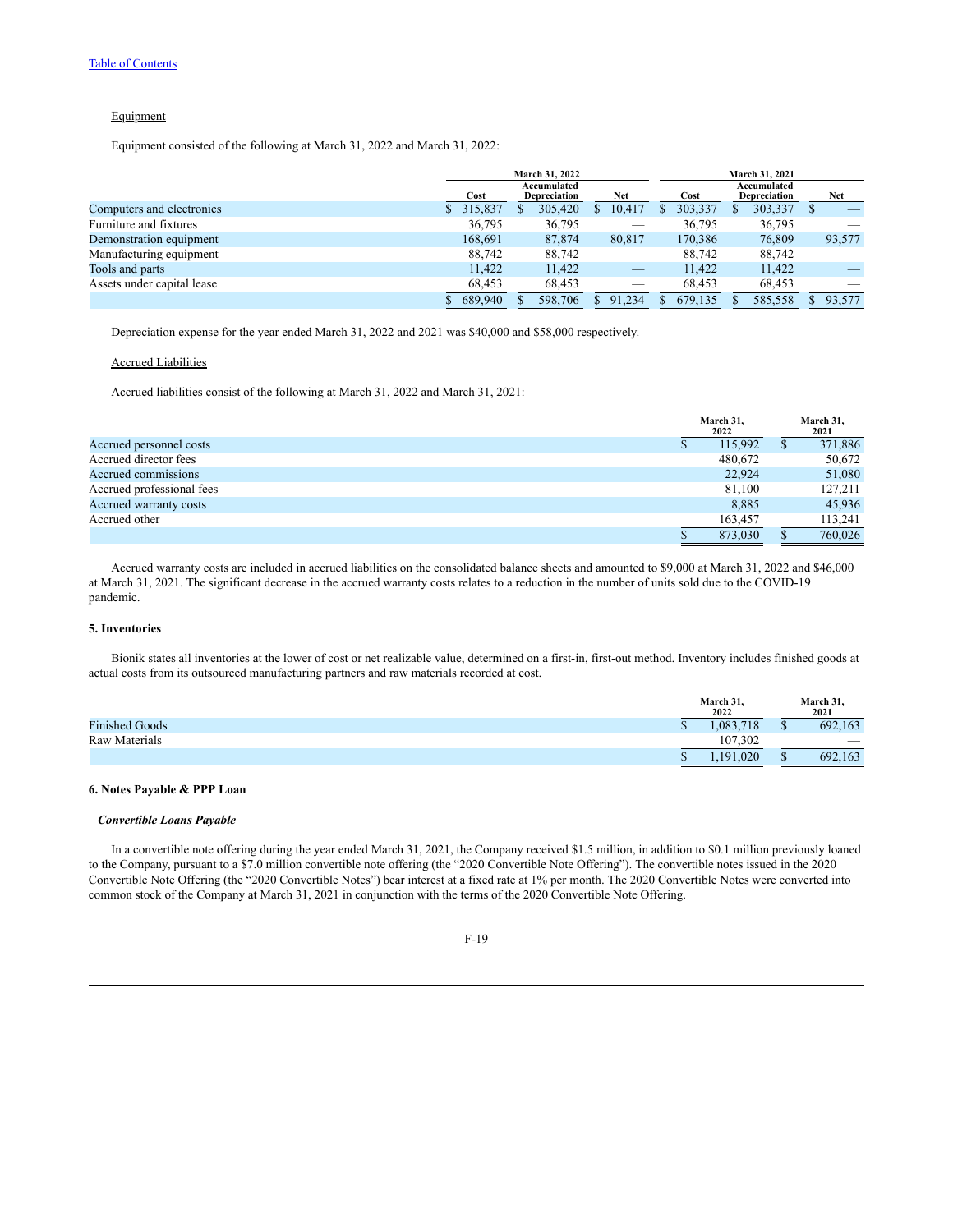In the event the Company raises capital through the sale of common stock for cash during the period ending on the three year anniversary of the issuance date of the convertible notes, and the price per share thereof (the "*Offering Price*") minus 20% is less than the original Conversion Price, then in such event the Company shall issue to all Convertible Noteholders at, at no further cost, additional shares of common stock equal to the number of conversion shares the holders would have received upon conversion if the Conversion Price equaled to a 20% discount to the Offering Price, less the number of shares of conversion shares actually issued on or as of the Maturity Date. Since the Company has adopted ASU 2017- 11, the anti-dilution protection clause does not contribute to the conversion feature to be a derivative liability.

Interest expense associated with these 2020 Convertible Notes for the year ended March 31, 2021, was \$0.2 million.

| <b>March 31, 2020</b>                                        | 70,000      |
|--------------------------------------------------------------|-------------|
| Convertible loans issued                                     | 1.502.575   |
| Interest                                                     | 151.320     |
| Convertible loans and interest converted into 181,463 shares | (1,723,895) |
| <b>March 31, 2021</b>                                        |             |

During the year ended March 31, 2022, the Company commenced a refinancing of its existing indebtedness and launched a new secured convertible promissory note offering of up to \$10.0 million (the "2021 Offering"). Pursuant to the terms of the 2021 Offering, the Company is offering for sale up to \$10.0 million in convertible promissory notes (the "2021 Notes") to accredited investors and non-U.S. persons. As a result, the Company issued an aggregate of \$8.3 million in principal of 2021 Notes of which an aggregate of \$5.0 million was purchased for cash and the remainder was issued as a result of consolidating existing debt.

Under the Company's existing term loan and security agreement as well as the existing shareholder loan as mentioned below, a portion of the outstanding principal and unpaid interest were used as consideration to acquire 2021 Notes in the 2021 Offering and, as a result and with the option exercises described below, the term loan agreement and the existing shareholder loan were deemed paid in full and terminated. Accordingly, an aggregate of \$1.1 million in outstanding principal and accrued unpaid interest under the term loan agreement was used to purchase a like amount of 2021 Notes in the 2021 Offering and an aggregate of \$2.2 million in outstanding principal and accrued and unpaid interest under the shareholder loan was used to purchase a like amount of 2021 Notes in the 2021 Offering. The remaining \$0.6 million of the outstanding principal and accrued and unpaid interest under the term loan agreement was applied towards the purchase price to exercise outstanding options of certain debtholders.

Pursuant to the terms of the 2021 Offering, the Company issued an aggregate of \$5.0 million in principal of additional 2021 Notes, which was purchased for cash. The Company intends to use the net cash proceeds from the 2021 Offering for the Company's working capital requirements. The 2021 Notes bear interest at a fixed rate of 1% per month, computed based on a 360-day year of twelve 30-day months and will be payable, along with the principal amount, on the earlier of (the "Maturity Date"): (a) March 31, 2022 and (b) the consummation of the 2021 Offering, provided that the Company raises in one or more tranches aggregate gross proceeds of no less than \$10,000,000.

The 2021 Note will be convertible either on the Maturity Date without any action on the part of the Lender into shares of common stock at a conversion price of \$9.50 per share (the "Conversion Price"), or upon a change of control transaction prior to the Maturity Date at the election of the holders of a majority of the outstanding principal of the 2021 Notes under the 2021 Offering, be either (i) payable upon demand as of the closing of such change of control transaction or (ii) convertible into shares of the Company's common stock immediately prior to such change of control transaction at a price per share equal to the lesser of (x) the Conversion Price, or (y) the per share consideration to be received by the holders of the common stock in such change of control transaction. On March 31, 2022 the 2021 notes were converted into 946,194 shares of common stock of the Company.

Interest expense associated with the 2021 Notes for the year ended March 31, 2022, was \$0.7 million.

| <b>March 31, 2021</b>                                      | 3,258,308   |
|------------------------------------------------------------|-------------|
| Proceeds from term loan                                    | 550,000     |
| Convertible loans issued                                   | 5,000,000   |
| Conversion of term loans into option exercises             | (642, 042)  |
| Interest                                                   | 822,568     |
| Convertible loans and interest converted in 946,194 shares | (8,988,834) |
| <b>March 31, 2022</b>                                      |             |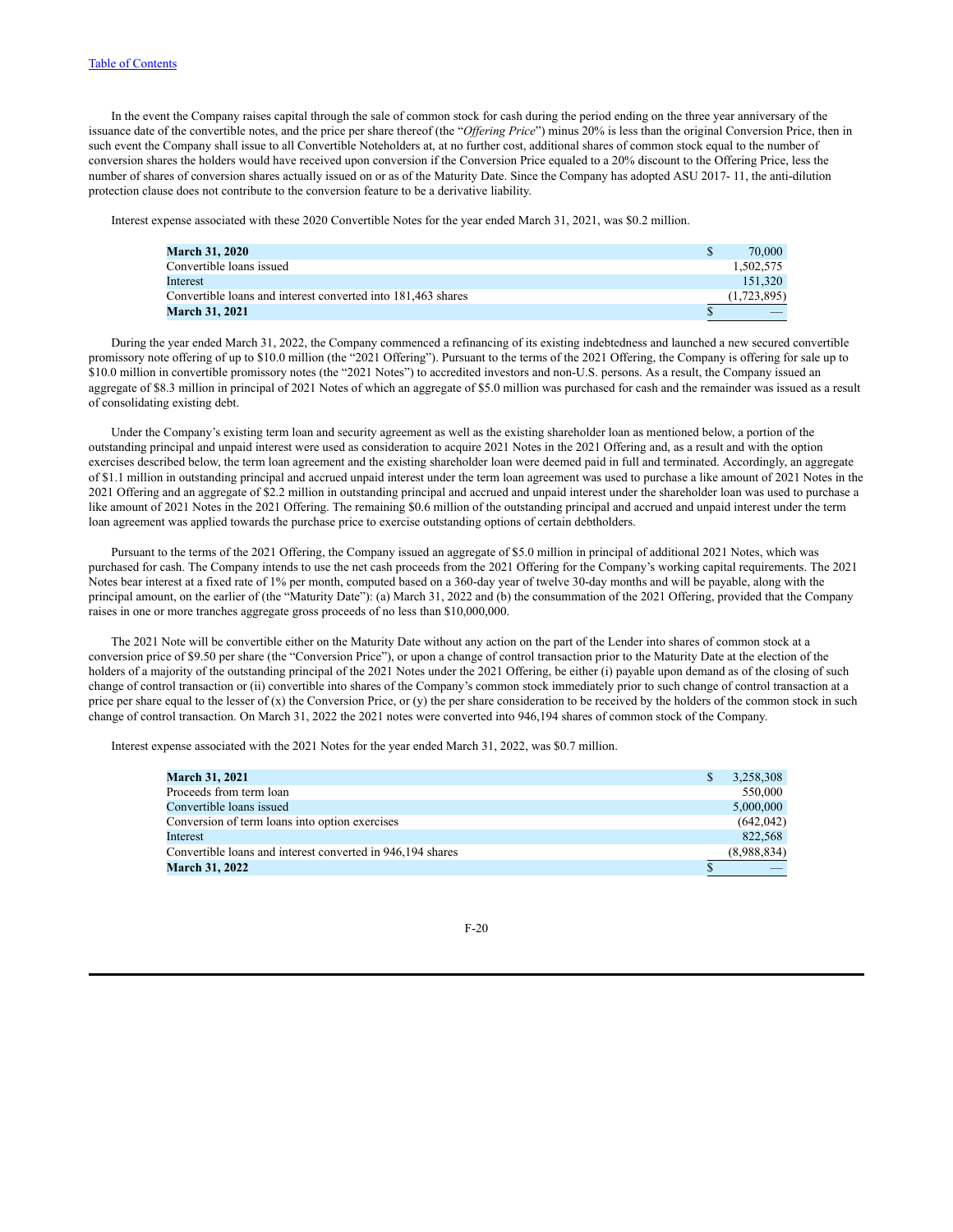### *Shareholder Loans*

On March 23, 2020, the Company received a \$2.0 million loan from an existing shareholder. The promissory note evidencing the loan bears interest at a fixed rate of 1% per month and has a maturity date of the earlier of (i) March 31, 2022 and (ii) the date of receipt of a minimum of \$5.0 million from a "Subsequent Financing." The accrued interest shall be payable in cash commencing on June 30, 2021 for the previous quarter. Half of the interest accrued during the first three payment dates (3-month, 6-month and 9-month anniversaries of the issue date), was rolled into Term Loan and Security Agreement as mentioned above. The remaining half of the interest accrued will be paid upon the maturity date. As noted above, this debt was consolidated into the Company's 2021 notes and this loan converted into shares of the common stock of the Company on March 31, 2022.

On February 24, 2021, and in addition to the shareholder loan above, the Company entered into a term loan and security agreement dated February 12, 2021 where Bionik may borrow up to \$3.0 million from lenders from time to time. Pursuant to the terms of the agreement, the loan bears interest at a fixed rate of 1% per month. The principal amount and interest on the loan will be due and payable on the earlier of (i) February 12, 2023 and (ii) the date of receipt by the Company of a minimum of \$3.0 million in equity. As of March 31, 2021, the Company has taken out \$1.0 million against this term loan. As noted above, on July 15, 2021 this indebtedness was consolidated into the Company's 2021 Notes. An aggregate of \$3.3 million in outstanding principal and accrued unpaid interest was used to purchase a like amount of 2021 Notes in the 2021 Offering. The remaining \$0.6 million of the outstanding principal and accrued and unpaid interest was applied towards the purchase price to exercise options held by the debtholders.

Interest expense associated with these loans for the year ended March 31, 2022 and March 31, 2021 was\$0.1 million and \$0.3 million respectively. Interest payable associated with these loans at March 31, 2021 was \$0.3 million.

### *Paycheck Protection Program Loan*

In May 2020, the Company signed a promissory note for \$0.5 million pursuant to the federal Paycheck Protection Program under the Coronavirus Aid, Relief and Economic Security Act, which is administered by the U.S. Small Business Administration. The loan is unsecured, bears interest of 1% per annum and a deferment period of 6 months. The loan is to be used primarily for payroll related costs, lease, and utility payments. The Company had applied for forgiveness and as such forgiveness was granted in May 2021. The forgiveness of the PPP loan is recorded in the statement of operations as other income for the year ended March 31, 2022.

### **7. Related Party Transactions**

Since April 1, 2020 through March 31, 2022, entities controlled by Mr. Gaston-Dreyfus have made the following loans to the Company:

On February 24, 2021, the Company borrowed \$300,000 from an affiliate of Mr. Gaston-Dreyfus evidenced by an up to \$3 million loan agreement, and such note and interest will need to be paid back by February 12, 2023 or the date of receipt by the Company of a minimum of \$3 million in equity.

On March 18, 2021, the Company borrowed \$275,000 from an affiliate of Mr. Gaston-Dreyfus evidenced by an up to \$3 million loan agreement, and such note and interest will need to be paid back by February 12, 2023 or the date of receipt by the Company of a minimum of \$3 million in equity.

On March 26, 2021, we entered into a Stock Purchase Agreement with RGD Investissements S.A.S., an affiliate of Mr. Gaston-Dreyfus. Pursuant to the purchase agreement, RGD purchased 135,560 shares of our common stock, for consideration consisting of the forgiveness and satisfaction of an aggregate of \$0.3 million of deferred salary and bonus liabilities of our subsidiaries originally owed to Dr. Eric Dusseux, the Company's CEO, and Mr. Loren Wass, the Company's CCO. The rights to the payments by us with respect to such liabilities were assigned by Dr. Dusseux and Mr. Wass to RGD on March 26, 2021. Upon the issuance of the shares to RGD, all of the liabilities were forgiven and satisfied and no longer a liability on our balance sheet.

On April 24, 2021, the Company borrowed \$300,000 from an affiliate of Mr. Gaston-Dreyfus evidenced by an up to \$3 million loan agreement, and such note and interest will need to be paid back by February 12, 2023 or the date of receipt by the Company of a minimum of \$3 million in equity.

On June 18, 2021, the Company borrowed \$200,000 from an affiliate of Mr. Gaston-Dreyfus evidenced by an up to \$3 million loan agreement, and such note and interest will need to be paid back by February 12, 2023 or the date of receipt by the Company of a minimum of \$3 million in equity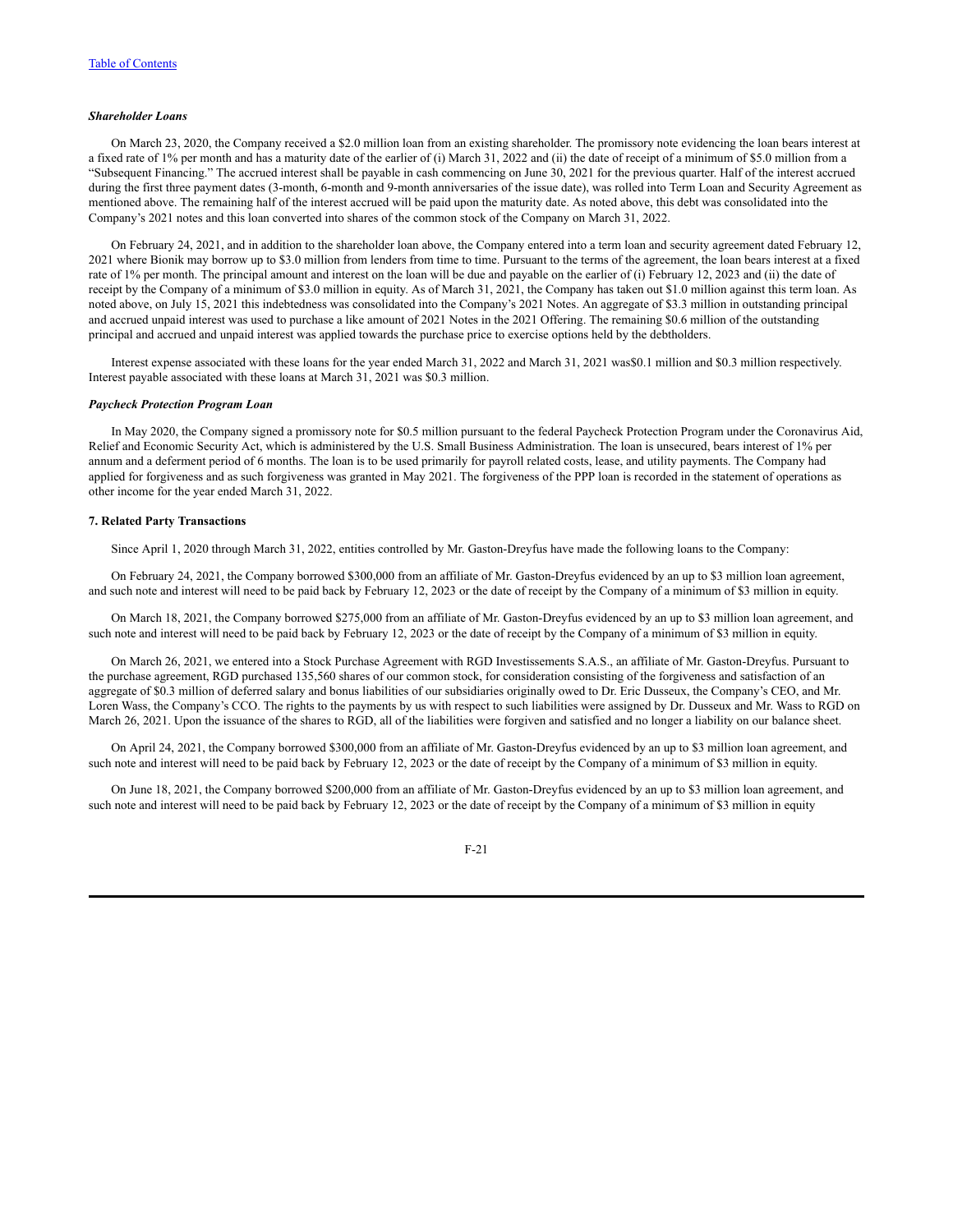On July 15, 2021, in conjunction with the 2021 convertible promissory note offering, we consolidated the above mentioned loan agreements from an affiliate of Mr. Gaston-Dreyfus totaling \$1.1 million in principle and accrued interest. Accordingly, an aggregate of \$0.7 million in outstanding principal and accrued unpaid interest under the above-mentioned loan agreements was used to purchase a like amount of 2021 Notes in the 2021 Offering and the remaining \$0.4 million of the outstanding principal and accrued and unpaid interest under the above mentioned loan agreements was applied towards the purchase price to exercise outstanding options whereby RGD Investissements S.A.S., an affiliate of Mr. Gaston-Dreyfus received 120,759 shares of our common stock.

On March 31, 2022 pursuant to the terms of our 2021 convertible promissory notes, we converted \$8.9 million in principal and interest into 946,194 shares of our common stock. RGD Investissements S.A.S., an affiliate of Mr. Gaston-Dreyfus received 77,887 shares of our common stock.

In connection with a CDN\$250,000 loan obtained by Bionik Canada (which loan has been repaid), Bionik agreed to transfer pre-transaction 83,574 common shares to the lenders. In addition, Messrs. Caires and Prywata also transferred 100,000 pre- transaction common shares to the loan holder and this will be reimbursed by the issuance of 2,134 exchangeable shares (exchangeable to common shares) to Messrs. Caires and Prywata. These shares have not yet been issued.

#### **8. Stockholders' Equity**

# *Common Stock Authorized*

|                                                      | March 31, 2022          |       | March 31, 2021          |          |  |  |
|------------------------------------------------------|-------------------------|-------|-------------------------|----------|--|--|
|                                                      | <b>Number of shares</b> |       | <b>Number of shares</b> |          |  |  |
| <b>Exchangeable Shares</b>                           |                         |       |                         |          |  |  |
| Balance beginning of period                          | 112,440                 | 113   | 117,683                 | 118<br>S |  |  |
| Converted into common shares                         |                         |       | (5,243)                 | (5)      |  |  |
| Balance at end of period                             | 112,440                 | 113   | 112,440                 | 113      |  |  |
| <b>Common Shares</b>                                 |                         |       |                         |          |  |  |
| Balance at beginning of the period                   | 5,589,375               | 5,589 | 5,009,151               | 5,008    |  |  |
| Shares issued to exchangeable shareholders           |                         |       | 5.243                   |          |  |  |
| Shares issued on conversion of loans (a)             | 947,602                 | 947   | 181,463                 | 182      |  |  |
| Shares issued in lieu of liabilities (b)             |                         |       | 397,685                 | 398      |  |  |
| Shares issued in lieu of services (c)                | 50,000                  | 50    |                         |          |  |  |
| Cancellation of shares by shareholders               |                         |       | (4,167)                 | (4)      |  |  |
| Options exercised in conjunction with 2021 notes (d) | 180,137                 | 180   |                         |          |  |  |
| Balance at end of the period                         | 6,767,114               | 6,766 | 5,589,375               | 5,589    |  |  |
| <b>Total Shares</b>                                  | 6,879,554               | 6,879 | 5,701,815               | 5,702    |  |  |

(a) During the year ended March 31, 2022, the Company issued the remaining 1,408 shares of the Company's common stock which were issued to the noteholders pursuant to the terms of the 2020 Convertible Notes as discussed in Note 6 above. Additionally, on March 31, 2022, the 2021 notes were converted into 946,194 shares of common stock of the Company as discussed in Note 6 above. During the year ended March 31, 2021, the principal and interest of \$1.7 million associated with the 2020 Convertible notes were converted into 181,463 shares of common stock of the Company as discussed in Note 6 above.

(b) During the year ended March 31, 2021, the Company issued shares in lieu of certain liabilities that it owed of which 262,125 shares of Bionik's common stock were issued in lieu of paying \$0.7 million in director fees to its board of directors and 135,560 shares of common stock were issued for consideration consisting of the forgiveness and satisfaction of an aggregate of \$0.3 million of deferred salary and bonus liabilities to two of its executives. The shares were valued based on the trading price of the Company's common stock on the issuance date.

(c) During the year ended March 31, 2022, the Company issued 50,000 shares for expenses to support the Company's investor relations strategy. The shares were valued based on the trading price of the Company's common stock on the issuance date.

(d) With the 2021 Notes as discussed in Note 6 above, in July 2021, \$0.6 million of the outstanding principal and accrued and unpaid interest under the term loan agreement was applied towards the purchase price to exercise 180,137 outstanding options of certain debtholders. The outstanding options were valued based on the predetermined exercise price of the stock options.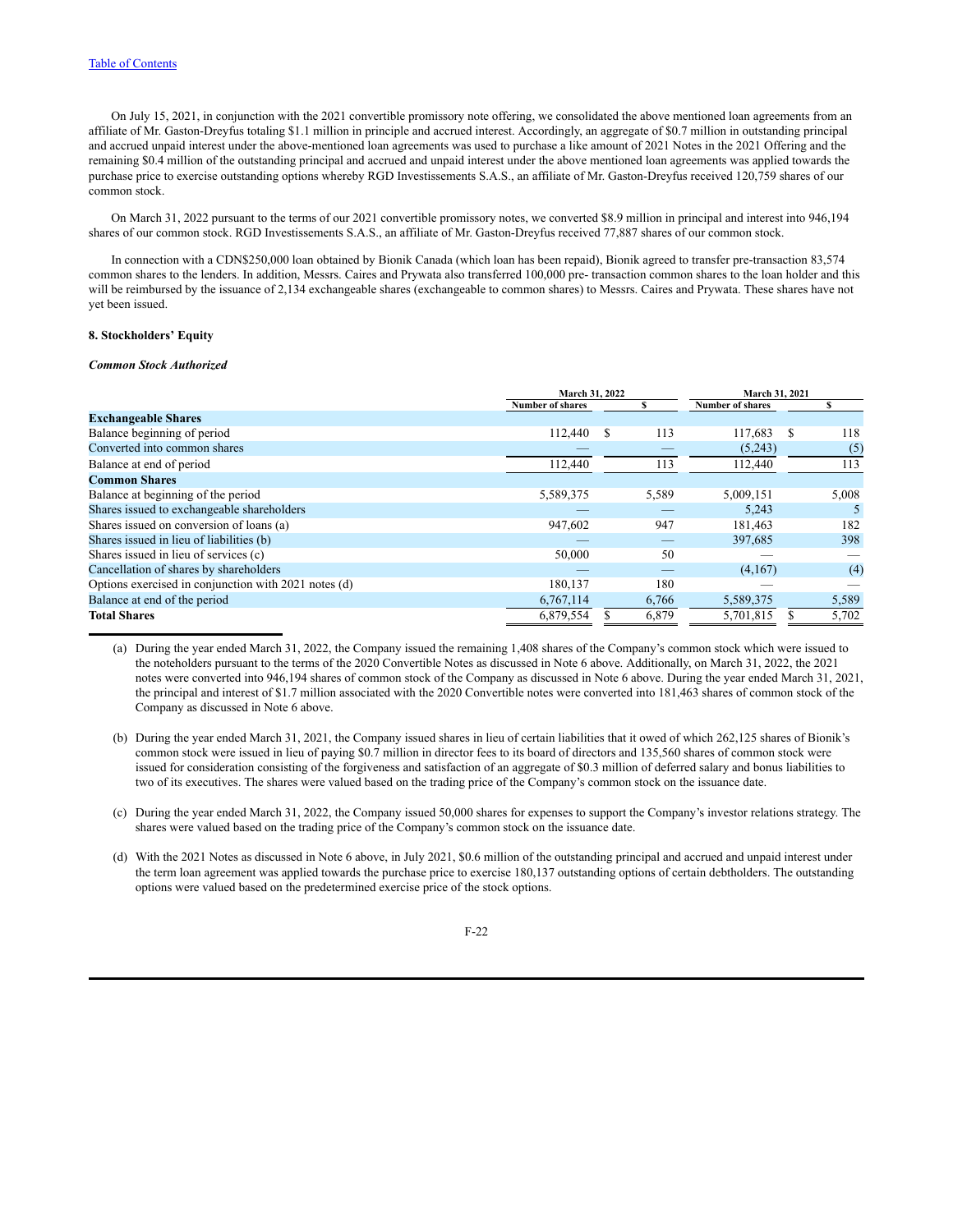As approved by the stockholders of the Company at the annual meeting of stockholders held on October 5, 2020, the Company filed a certificate of amendment to its Amended and Restated Certificate of Incorporation, as amended with the Secretary of State of Delaware to decrease the authorized number of shares of (i) common stock of the Company from 500,000,000 to 13,000,000 and (ii) preferred stock of the Company from 10,000,000 to 5,000,000.

## *Special Voting Preferred Share*

In February 2015, the Company entered into a voting and exchange trust agreement (the "Trust Agreement"). Pursuant to the Trust Agreement, the Company issued one Special Voting Preferred Share to a Trustee, and the parties created a trust for the Trustee to hold the Special Voting Preferred Share for the benefit of the holders of the Exchangeable Shares of a subsidiary of the Company (the "Beneficiaries"). The Special Voting Preferred Share entitles the Trustee to exercise the number of votes equal to the number of Exchangeable Shares outstanding on a one-for-one basis during the term of the Trust Agreement. The Special Voting Preferred Share is not entitled to receive any dividends or to receive any assets of the Company upon liquidation and is not convertible into shares of common stock of the Company. The voting rights of the Special Voting Preferred Share will terminate pursuant to and in accordance with the Trust Agreement and the Special Voting Preferred Share will be automatically cancelled.

# *Preferred Stock*

Bionik has authorized 5,000,000 shares of \$0.001 par value preferred stock at March 31, 2022 and March 31, 2021. The Company's board of directors has full authority to issue this stock and to fix the voting powers, preference rights, qualifications, limitations, or restrictions thereof, including dividend rights, conversion rights, redemption privileges and liquidation preferences and the number of shares constituting any series or designation of such series.

#### **9. Share-Based Compensation**

In 2014, the Company's board of directors adopted the 2014 Equity Incentive Plan (the "2014 Plan"), which was approved by Bionik's stockholders in 2014. The 2014 Plan provides for the grant of incentive stock options ("ISOs"), as well as nonstatutory options, RSUs and PSUs. The board of directors administers the 2014 Plan and has sole discretion to grant options to purchase shares of Bionik's common stock, RSUs and PSUs.

The board of directors determines the term of each option, RSU and PSU, option price, number of shares for which each option, RSU and PSU is granted, whether restrictions would be imposed on the shares subject to options and the rate at which each option is exercisable. At March 31, 2022 the number of shares of common stock reserved for issuance under the 2014 Plan is 769,025 shares, or 13% of its issued and outstanding shares at January 1, 2021. Options granted under the 2014 Plan have varying vesting schedules based on the board of directors discretion. As of March 31, 2022, there were 258,556 shares available for future grant under the 2014 Plan.

### *Stock Options*

Stock option activity under the 2014 Plan is as follows:

|                                            | <b>Exercise Price</b><br>Number of<br><b>Options</b> |     | Range           |    | Weighted-<br>Average<br>Exercise<br>Price | Weighted-<br>Average<br>Remaining<br>Contractual<br>Life |
|--------------------------------------------|------------------------------------------------------|-----|-----------------|----|-------------------------------------------|----------------------------------------------------------|
| Vested                                     | 669,611                                              |     | $3.16 - 183.00$ |    | 9.00                                      | 5.34 years                                               |
| Unvested                                   | 148,531                                              |     | $1.21 - 24.15$  |    | 6.11                                      | 6.22 years                                               |
| Outstanding, March 31, 2021                | 818.142                                              | S.  | $1.21 - 183.00$ | S. | 8.47                                      | 5.50 years                                               |
| Issued                                     | 273,500                                              |     | 2.10            |    | 2.10                                      |                                                          |
| Exercised                                  | (180, 137)                                           |     | 3.16-3.95       |    | 3.56                                      |                                                          |
| Forfeited                                  | (134, 240)                                           |     | $3.16 - 183.00$ |    | 14.67                                     |                                                          |
| Outstanding, March 31, 2022                | 777,265                                              | \$. | $1.21 - 183.00$ |    | 6.44                                      | 5.34 years                                               |
| Vested                                     | 570,068                                              |     | $1.21 - 157.50$ |    | 7.86                                      | 4.91 years                                               |
| Unvested                                   | 207,197                                              |     | $2.10 - 24.15$  |    | 2.54                                      | 6.51 years                                               |
| Vested or expected to vest, March 31, 2022 | 777,265                                              |     | $1.21 - 157.50$ |    | 6.44                                      | 5.34 years                                               |
| Exercisable, March 31, 2022                | 570.068                                              |     | $1.21 - 157.50$ |    | 7.86                                      | 4.91 years                                               |

**Weighted-**

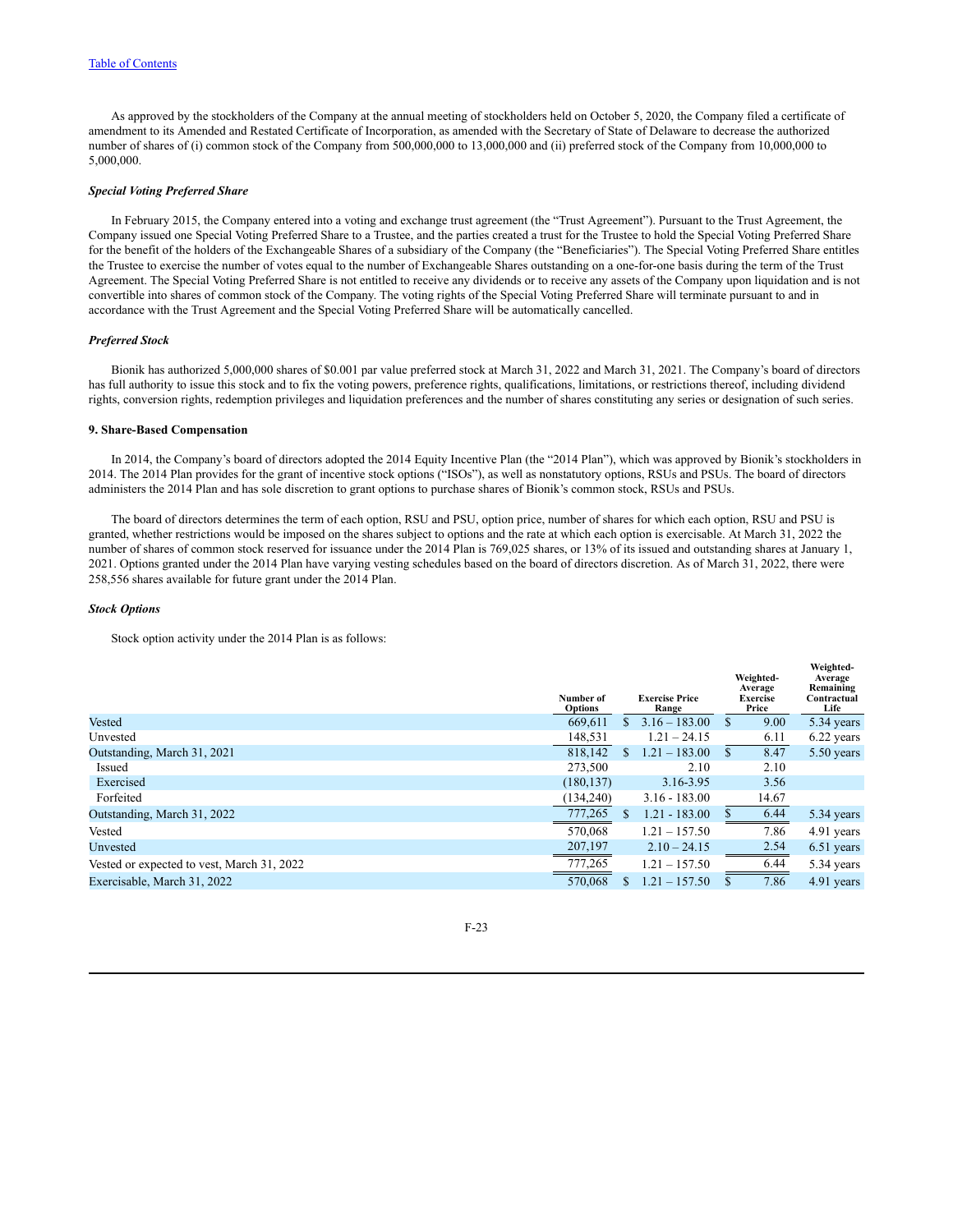# **10. Warrants**

The following is a continuity schedule of the Company's common share purchase warrants:

|                                             |                       | Weighted                         |  |
|---------------------------------------------|-----------------------|----------------------------------|--|
|                                             | Number of<br>Warrants | Average<br><b>Exercise Price</b> |  |
| Outstanding and exercisable, March 31, 2020 | 125,034               | 20.07                            |  |
| Expired                                     | (2,667)               | (37.50)                          |  |
| Outstanding and exercisable, March 31, 2021 | 122.367               | 19.69                            |  |
| Expired                                     | (42, 684)             | (9.38)                           |  |
| Outstanding and exercisable March 31, 2022  | 79.683                | 25.22                            |  |

During the year ended March 31, 2022 and 2021, 42,684 and 2,667 warrants, respectively, expired in accordance with their terms.

The following is a summary of common share purchase warrants outstanding as of March 31, 2022.

| <b>Exercise</b> | Number of |                    |
|-----------------|-----------|--------------------|
| Price (\$)      | Warrants  | <b>Expiry Date</b> |
| 90.00           | 15,658    | March 31, 2023     |
| 9.375           | 64.025    | August 14, 2022    |
|                 | 79,683    |                    |

The weighted-average remaining contractual term of the outstanding warrants was 0.5 years.

# **11. Income Taxes**

The income tax rate at March 31, 2022 and 2021, was 25.85% and 28.71%, respectively to the effective tax rate is as follows:

|                                          | 2022           |   | 2021         |
|------------------------------------------|----------------|---|--------------|
| Net loss before recovery of income taxes | (10, 407, 994) | S | (13,620,457) |
| Expected income tax (recovery) expense   | (2,690,193)    |   | (3,895,404)  |
| Tax rate changes and other adjustments   | 990.363        |   | (1,271,063)  |
| Share based compensation                 | 99.348         |   | 235,167      |
| Other non-deductible expenses            | 99.585         |   | (90, 775)    |
| Goodwill impairment                      | 1,107,039      |   | 1.952.900    |
| Change in valuation allowance            | 393,858        |   | 3,069,175    |
| Income tax (recovery) expense            | __             |   |              |
|                                          |                |   |              |

The following deferred tax assets have not been recognized. Deferred tax reflects the tax effects of temporary differences that gave rise to significant portions of deferred tax assets and liabilities and consisted of the following:

|                             | 2022           |   | 2021           |
|-----------------------------|----------------|---|----------------|
| Equipment                   | 63,563         | S | 60,099         |
| Non-capital losses – Canada | 2,923,625      |   | 3,379,719      |
| Net operating losses $- US$ | 10,174,122     |   | 9,675,696      |
| SR&ED pool                  | 1,255,427      |   | 1,255,427      |
| Other                       | 1,395,599      |   | 1,367,705      |
| Valuation Allowance         | (15, 812, 336) |   | (15, 418, 478) |
|                             |                |   | 320,168        |
| Intangibles and other       |                |   | (320, 168)     |
| Net deferred tax asset      | –              |   |                |

The Company has non-capital losses in its Canadian subsidiary of \$11.0 million which will expire between 2032 and 2042.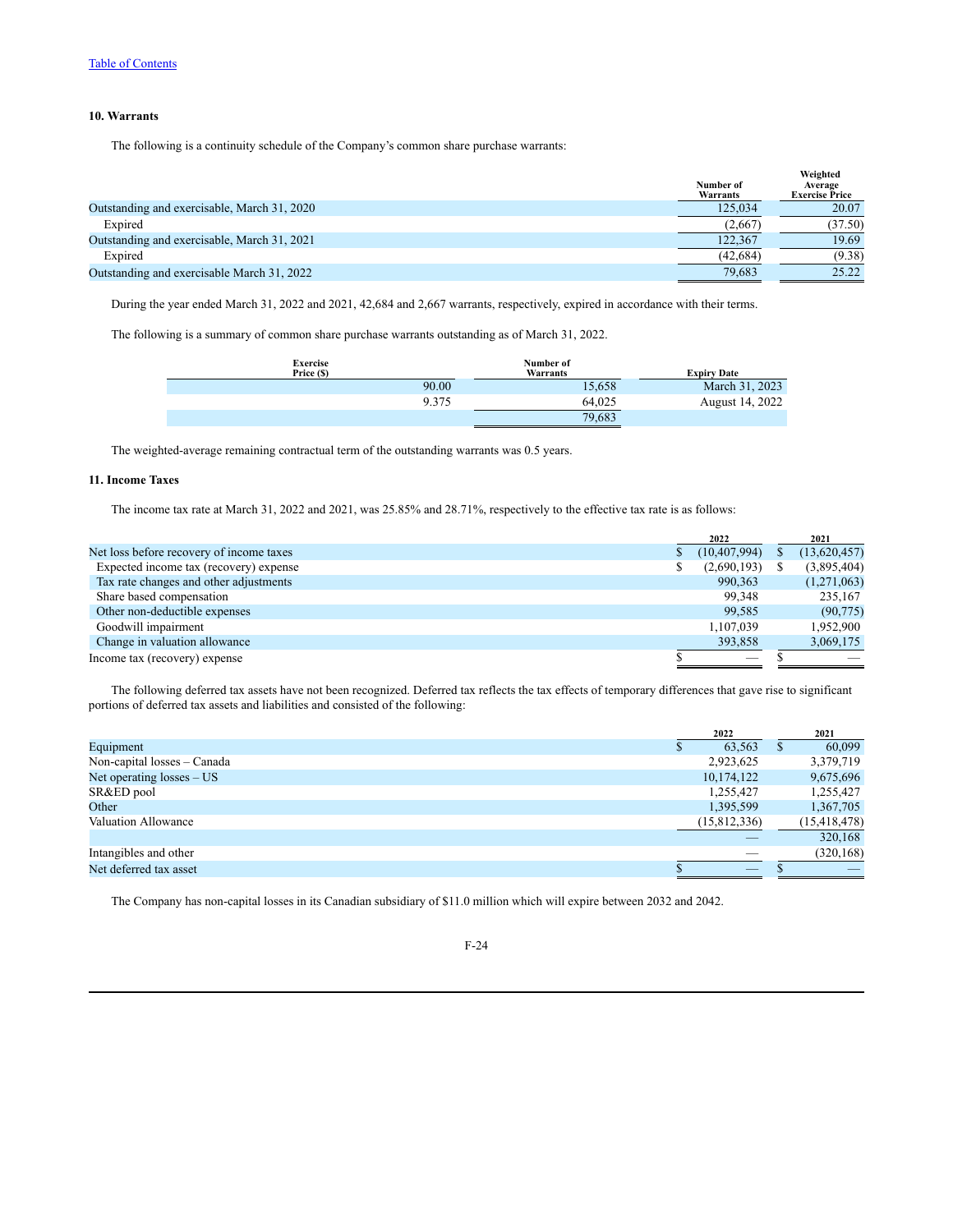The company has net operating losses in the U.S. of \$39.4 million, of which \$18.6 million will start to expire in 2028, and the remaining losses can be carried forward indefinitely.

Certain tax attributes are subject to an annual limitation as a result of the acquisition of the US subsidiary, which constitutes a change of ownership as defined under IRC Section 382.

The following describes the open tax years, by major tax jurisdiction, as of March 31, 2022:

United States – Federal 2018 – present United States – State 2018 – present Canada – Federal 2017 – present Canada – Provincial 2017 – present

### **12. Risk Management**

### *Concentrations of Credit Risk and Economic Dependence*

Cash and cash equivalents include highly liquid investments with original terms to maturity of 90 days or less at the date of purchase. For all periods presented cash and cash equivalents consisted entirely of cash on deposit with Canadian and US banks.

The Company's cash balances are maintained in various banks in Canada and the United States. Deposits held in banks in the United States are insured up to \$250,000 per depositor for each bank by the Federal Deposit Insurance Corporation. Deposits held in banks in Canada are insured up to \$200,000 Canadian per depositor for each bank by The Canada Deposit Insurance Corporation, a federal crown corporation. Actual balances at times may exceed these limits.

Customer A represented 59% and 50% of Bionik's revenues for the years ended March 31, 2022 and March 31,2021 respectively. Of the Company's accounts receivables at March 31, 2022 and March 31, 2021, customer A represented 95% and 65% of its balance respectively.

### **13. Commitments and Contingencies**

#### *Contingencies*

From time to time, the Company may be involved in a variety of claims, suits, investigations and proceedings arising in the ordinary course of our business, collections claims, breach of contract claims, labor and employment claims, tax and other matters. Although claims, suits, investigations and proceedings are inherently uncertain and their results cannot be predicted with certainty, the Company believes that the resolution of current pending matters will not have a material adverse effect on its business, financial position, results of operations or cash flow. Regardless of the outcome, litigation can have an adverse impact on the Company because of legal costs, diversion of management resources and other factors.

#### *Commitments*

In February 2015, 1,753 common shares were issued to two former lenders connected with a \$0.2 million loan received and repaid during fiscal 2013. The common shares were valued at \$0.2 million based on the value of the concurrent private placement and recorded in stock-based compensation on the consolidated statement of operations and comprehensive loss. As part of the consideration for the initial loan, the Company's then-CTO and COO had transferred 2,098 common shares to the lenders. For contributing the common shares to the lenders, the Company intends to reimburse the former CTO and COO 2,134 common shares. As of March 31, 2022 these shares have not yet been issued.

In connection with the Company's April 2016 acquisition of Interactive Motion Technologies, Inc., the Company acquired a license agreement dated September 8, 2009, with a former director as a co-licenser, pursuant to which the Company is obligated to pay the former director and the co-licenser an aggregate royalty of 1% of sales based on patent #8,613,691 Dynamic Lower Limb Rehabilitation Robotic Apparatus and Method of Rehabilitating Human Gait). No sales have been made, as the technology under this patent has not been commercialized.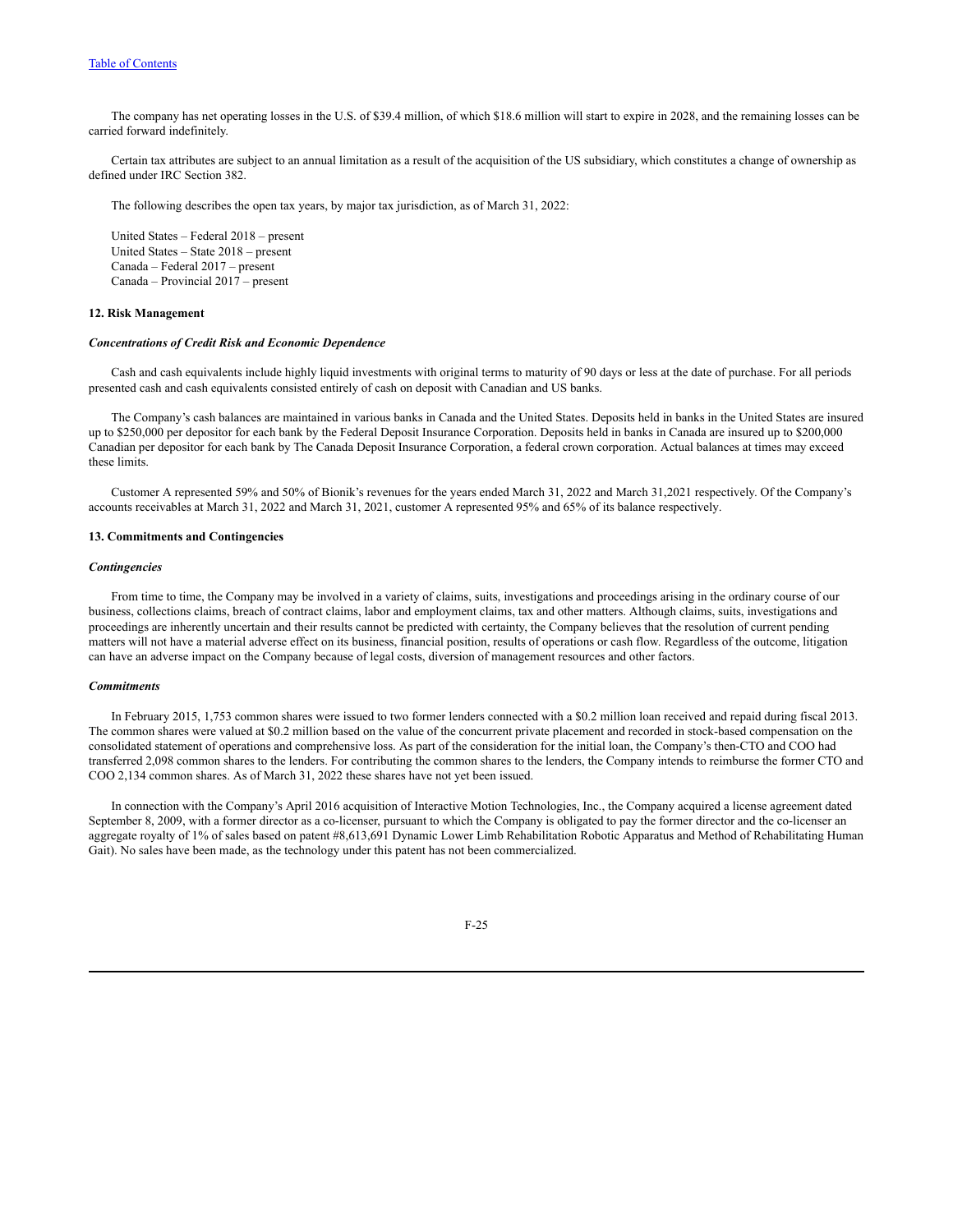### **CERTIFICATION PURSUANT TO SECTION 302 OF THE SARBANES-OXLEY ACT OF 2002**

### I, Rich Russo Jr., certify that:

- 1. I have reviewed this Annual Report on Form 10-K of Bionik Laboratories Corp.
- 2. Based on my knowledge, this report does not contain any untrue statement of a material fact or omit to state a material fact necessary to make the statements made, in light of the circumstances under which such statements were made, not misleading with respect to the period covered by this report;
- 3. Based on my knowledge, the financial statements, and other financial information included in this report, fairly present in all material respects the financial condition, results of operations and cash flows of the registrant as of, and for, the periods presented in this report;
- 4. The registrant's other certifying officer(s) and I are responsible for establishing and maintaining disclosure controls and procedures (as defined in Exchange Act Rules 13a-15(e) and 15d-15(e)) and internal controls over financial reporting (as defined in Exchange Act Rules 13a-15(f) and 15d-15(f)) for the registrant and have:
	- a) Designed such disclosure controls and procedures, or caused such disclosure controls and procedures to be designed under our supervision, to ensure that material information relating to the registrant, including its consolidated subsidiaries, is made known to us by others within those entities, particularly during the period in which this report is being prepared;
	- b) Designed such internal control over financial reporting, or caused such internal control over financial reporting to be designed under my supervision, to provide reasonable assurance regarding the reliability of financial reporting and the preparation of financial statements for external purposes in accordance with generally accepted accounting principles;
	- c) Evaluated the effectiveness of the registrant's disclosure controls and procedures and presented in this report, our conclusions about the effectiveness of the disclosure controls and procedures, as of the end of the period covered by this report based on such evaluation; and
	- d) Disclosed in this report any change in the registrant's internal control over financial reporting that occurred during the registrant's most recent fiscal quarter (the registrant's fourth fiscal quarter in case of an annual report) that has materially affected, or is reasonably likely to materially affect, the registrant's internal control over financial reporting; and
- 5. The registrant's other certifying officer(s) and I have disclosed, based on our most recent evaluation of internal control over financial reporting, to the registrant's auditors and the audit committee of registrant's board of directors (or persons performing the equivalent functions):
	- a) all significant deficiencies and material weaknesses in the design or operation of internal control over financial reporting which are reasonably likely to adversely affect the registrant's ability to record, process, summarize and report financial information; and
	- b) any fraud, whether or not material, that involves management or other employees who have a significant role in the registrant's internal controls over financial reporting.

Date: June 9, 2022

/s/ Rich Russo Jr.

Rich Russo Jr. Interim Chief Executive Officer; Chief Financial Officer (principal executive, financial and accounting Officer)